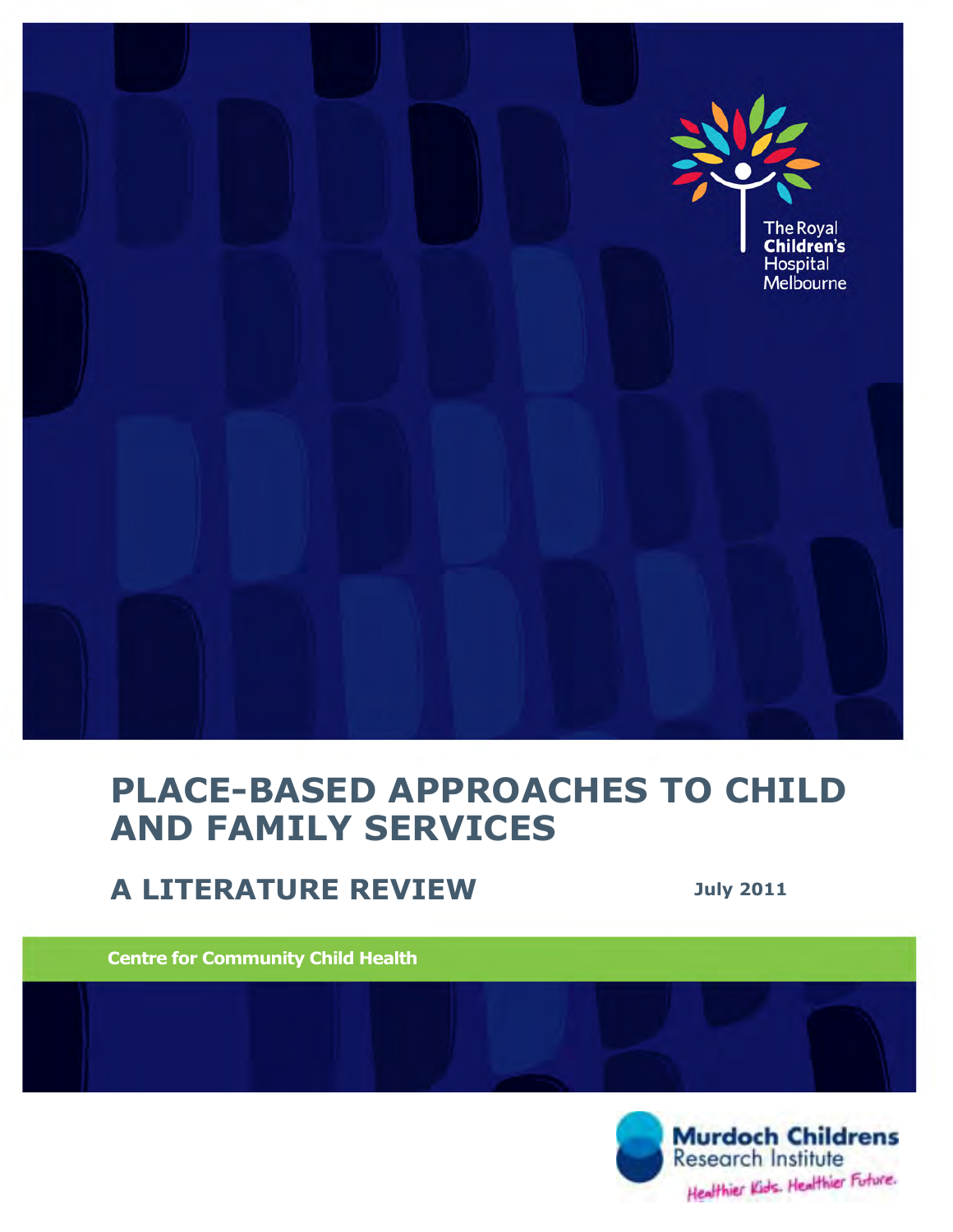# **Acknowledgements**

#### **Written by:**

Dr. Tim Moore, Senior Research Fellow Rebecca Fry, Coordinator, Service Development

#### **Funding support provided by:**

Department of Education and Early Childhood Development, Victoria

#### **Citation:**

Moore, T.G. and Fry, R. (2011). Place-based approaches to child and family services: A literature review. Parkville, Victoria: Murdoch Childrens Research Institute and The Royal Children's Hospital Centre for Community Child Health.

#### **Murdoch Childrens Research Institute and**

#### **The Royal Children's Hospital's Centre for Community Child Health**

The Royal Children's Hospital 50 Flemington Road, Parkville Victoria 3052, Australia Telephone +61 3 9345 6150

[www.rch.org.au/ccch](http://www.rch.org.au/ccch)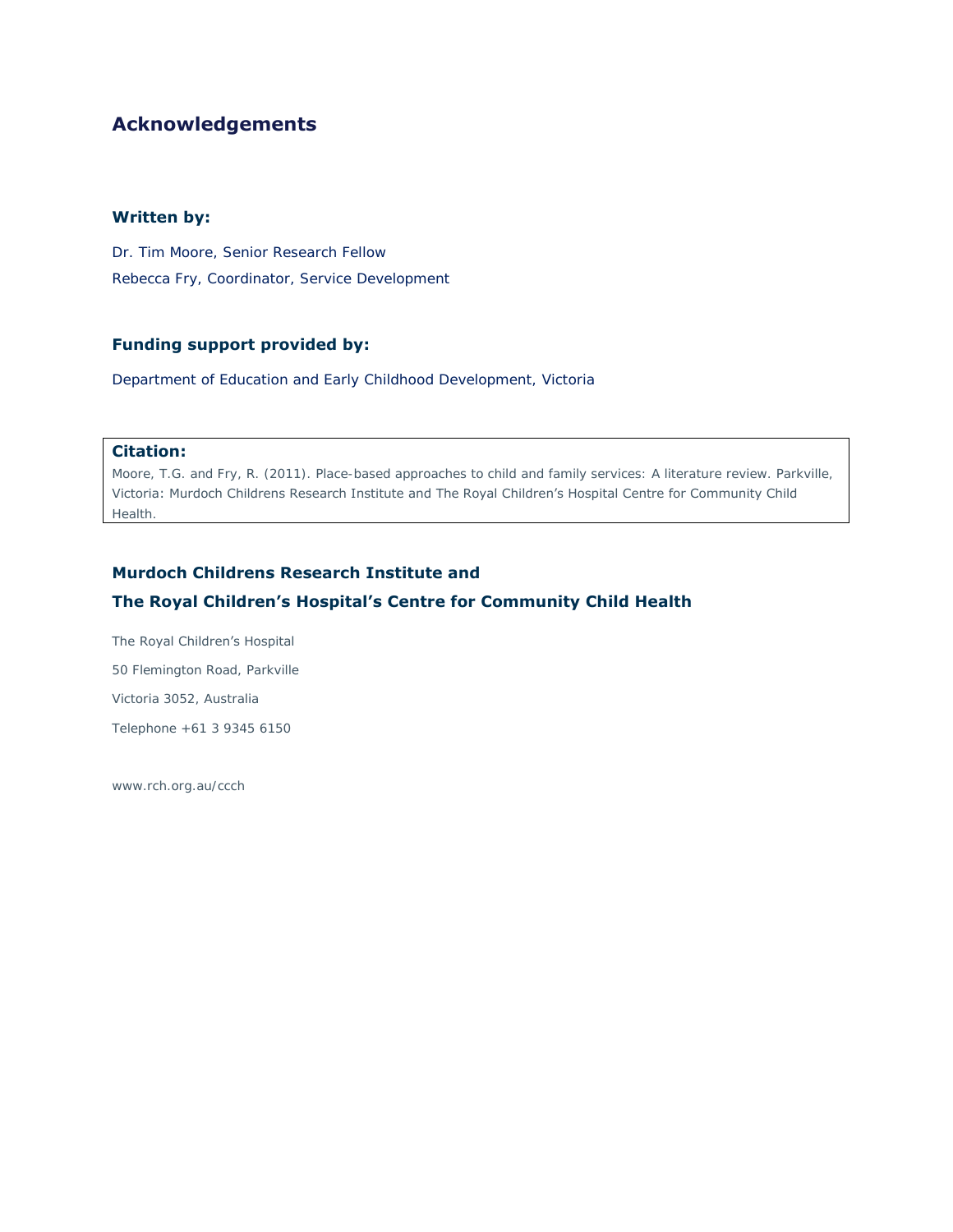### PLACE-BASED APPROACHES TO CHILD AND FAMILY SERVICES **A Literature Review**

| 1.  |  |
|-----|--|
| 1.1 |  |
| 1.2 |  |
| 2.  |  |
| 2.1 |  |
| 2.2 |  |
| 2.3 |  |
|     |  |
| 3.1 |  |
| 3.2 |  |
| 3.3 |  |
| 3.4 |  |
| 3.5 |  |
|     |  |
| 4.1 |  |
| 4.2 |  |
| 4.3 |  |
| 4.4 |  |
| 4.5 |  |
|     |  |
| 5.1 |  |
| 5.2 |  |
| 5.3 |  |
| 5.4 |  |
| 6.  |  |
| 6.1 |  |
| 6.2 |  |
| 6.3 |  |
| 6.4 |  |
| 7.  |  |
| 8.  |  |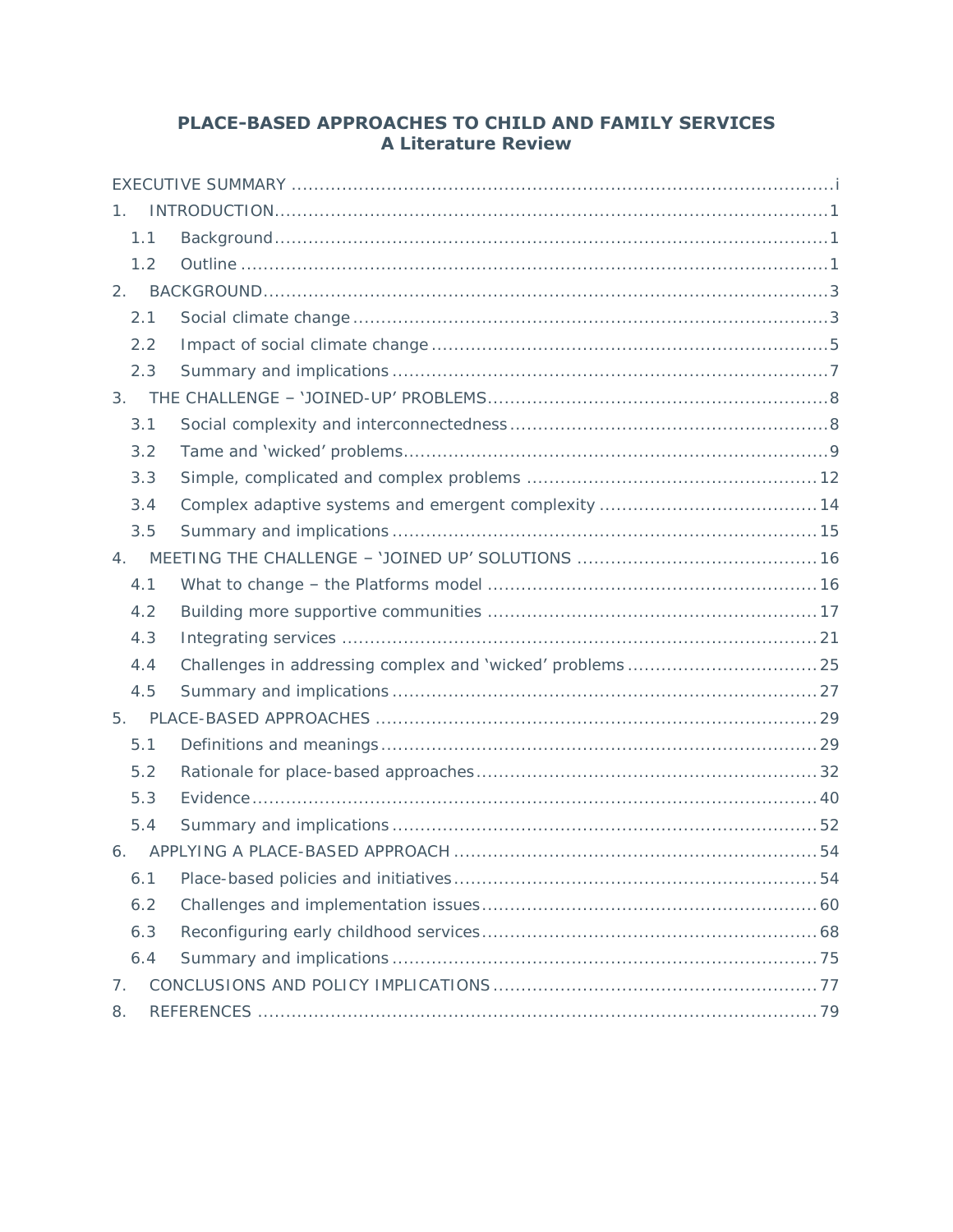#### <span id="page-3-0"></span>**EXECUTIVE SUMMARY**

This paper synthesizes the conceptual and empirical literature on place-based approaches to meeting the needs of young children and their families. A specific focus of the paper is on the potential contribution of place-based approaches to service reconfiguration and coordination.

#### **Outline**

The paper begins by outlining the sweeping social changes that have occurred in developed nations over the past few decades and their impact on children, families and communities. It explores the 'joined up' problems faced by families and communities in the contemporary world, and highlights the need to reconfigure services to support families more effectively. The paper then focuses on 'joined up' solutions, on what we know about how to meet the challenges posed by the complex problems that characterise our society.

Next, the paper explores what a place-based approach involves, and what role it can play in supporting families with young children. The rationale underpinning place-based approaches is outlined and the evidence for the effectiveness of the approach is summarized. The paper then looks at what can be learned from efforts to implement place-based initiatives in Australia and overseas, and explores the issues that need to be addressed in implementing this strategy. The ways in which the early childhood service system might be reconfigured are also considered, and the paper ends with a consideration of the policy and implementation implications.

#### **Social change**

The sweeping social changes that have occurred in developed nations over the past few decades have significantly altered the conditions under which families are raising young children and in which the children themselves are growing up. The impact of social climate change is widespread, affecting communities, families, children and services. The current service system was designed at a time when family circumstances were simpler and parenting less challenging, and is struggling to meet all the needs of all families effectively.

What are the implications of this situation for policy makers and services? One is that we need to consider how best to support families in the changed circumstances they now face. How do services need to be reconfigured to provide more effective support, especially to those with the least resources? And what do we need to do to promote more supportive communities?

If we are to understand how to create conditions that support families more effectively, we need to know more about the challenges that contemporary life poses.

#### **The challenge - 'joined up' problems**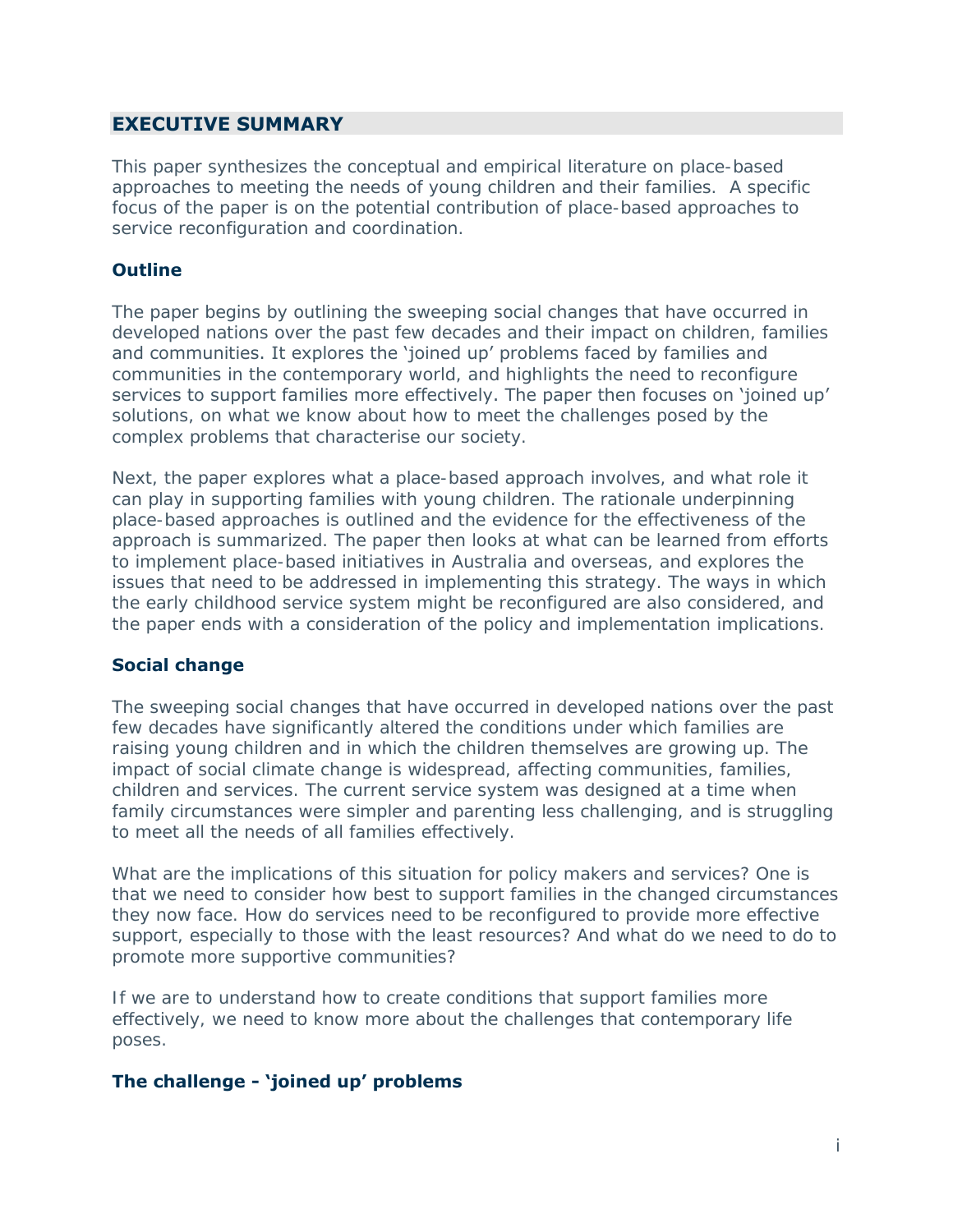There are a number of different frameworks for understanding the nature of the 'joined up problems' that face our society. Four such frameworks are examined social complexity or interconnectedness; tame and 'wicked' problems; simple, complicated and complex problems; and complex adaptive systems and emergent complexity – each offering complementary ways of understanding the challenges we face. The overall message is that we now live in a densely interconnected society and are facing a number of major social challenges that are the product of the interactions between a wide range of physical, social, economic and demographic factors.

What are the implications of this analysis? One is that we need to recognise that many of the problems policy makers and services face are complex and that interventions to address them will need to be multilevel, capable of addressing the needs of children, families and communities, as well as the circumstances under which families are raising young children.

Another implication is that we need to focus on the underlying conditions that produce problems rather than only seeking to remedy presenting problems. Attempting to tame 'wicked' problems by addressing the behavioural symptoms will not lead to long-term solutions. For example, as well as providing parenting programs for those who are struggling with parenting, we also need to ask why these parents are having problems with parenting at all, and seek to reduce the underlying conditions that have compromised their parenting capacities.

A third implication is that, when we are faced with 'wicked' or complex problems, we cannot know the outcomes of our interventions beforehand. This does not mean that we cannot take action to address the problem – clearly we have to devise and implement courses of action based on our best understanding of what will make a positive difference. However, since we cannot be sure if the interventions will have the desired effect, we need to monitor the outcomes closely and be ready to change course if they are not effective. The strategy should be *ready-fire-aim* (or *act-thenlook* or *probe-sense-respond*) rather than *ready-aim-fire*.

#### **Meeting the challenge – 'joined up' solutions**

What do we know about how to meet the challenges posed by 'wicked' or complex problems? In the model developed by the Centre for Community Child Health (CCCH, 2010), action is needed on three fronts simultaneously: building more supportive communities, creating a better coordinated and more effective service system, and improving the interface between communities and services. The need to build more supportive communities arises from the evidence that communities have become more fragmented and less supportive, leaving vulnerable families particularly exposed. Such families often lack the resources to build their own social networks, and while it may not be possible to create communities that are totally cohesive and inclusive, we can (and should) aim to promote supportive social networks and responsive service systems specifically for families of young children, rather than leaving them to find their own way.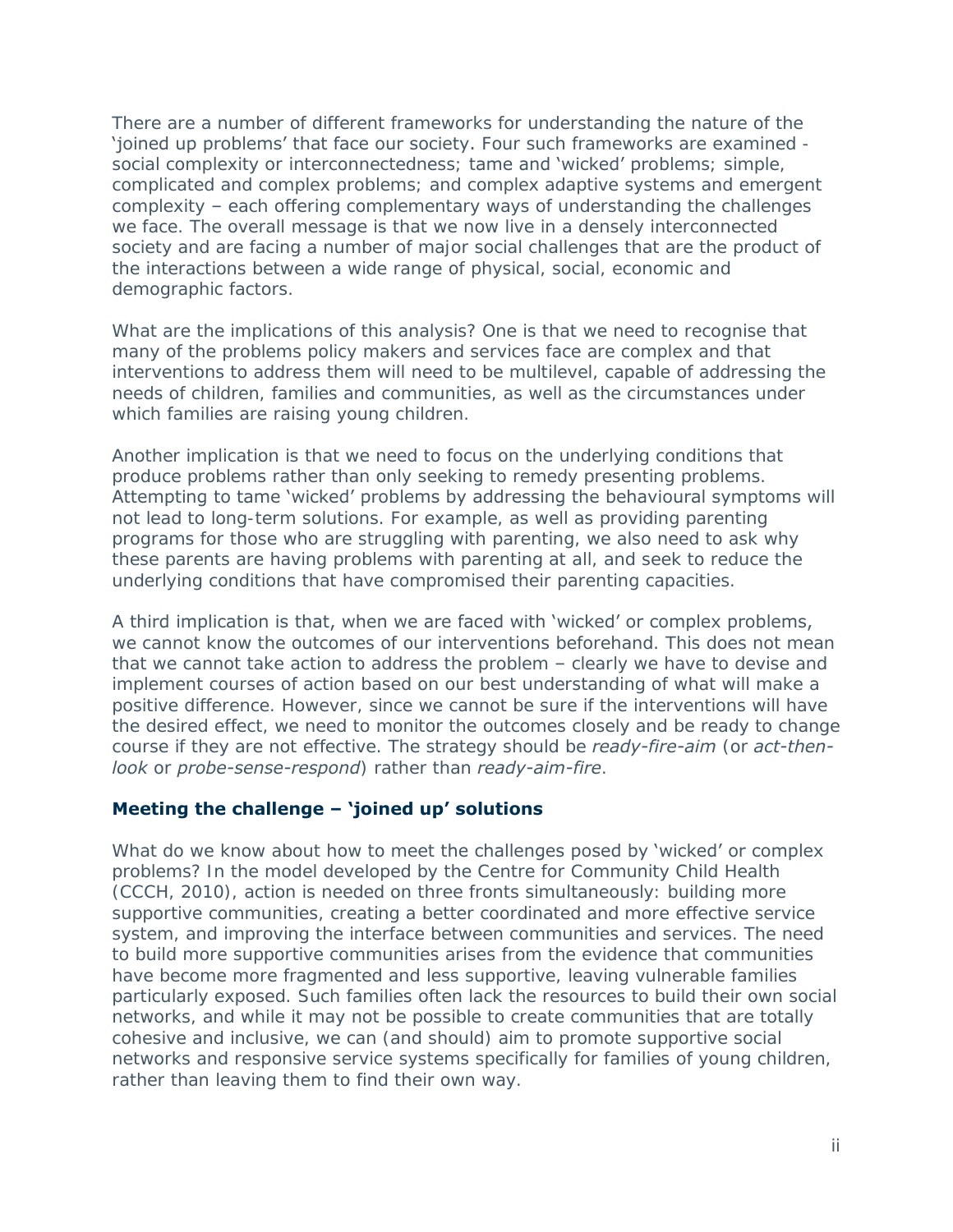The need to create a better coordinated and effective service system has been generally acknowledged, and many governments have attempted to create more cohesive and comprehensive policies and service systems through interdepartmental coordination and collaboration. Integration of services and service systems needs to occur at four levels: government/policy level, regional and local planning level, service delivery level, and interdisciplinary teamwork level. At all these levels, successful integration or joining up of services depends upon building partnerships. The evidence suggests that, while partnership working is widely assumed to be a good thing, it can be difficult to put into practice successfully - it requires careful planning, commitment and enthusiasm on the part of partners, the overcoming of organisational, structural and cultural barriers, and the development of new skills and ways of working. While efforts to integrate service systems are proving challenging, some valuable lessons have been learned about the conditions required for successful integration, and there is some evidence that integrated service delivery can have positive benefits for children, families and professionals.

Are 'joined up' solutions in the form of integrated services and service systems sufficient in addressing complex and 'wicked' problems? Most government and other initiatives designed to address such problems have focused on the service system, seeing integration of services as a key step towards improving access to services and therefore improving outcomes. However, such initiatives are unlikely to make substantial and sustainable differences on their own unless they are complemented by efforts to build more supportive communities and to improve the interface between the service system and the community. Analyses of wholesale efforts to address complex and 'wicked' problems suggest that limited progress has been made so far. New processes and thinking are required to address such problems: we need a more comprehensive prevention approach that is multifactorial, multisystemic and multi-level. To do this will require much more than just the integration of formal services.

#### **Place-based approaches**

What does a place-based approach involve, and what role can it play in supporting families with young children? A place-based approach is one that seeks to address the collective problems of families and communities at a local level, usually involving a focus on community-strengthening. There are a number of advantages to using such an approach, one being that it encompasses both a physical and service infrastructure perspective, and social infrastructure perspective. Placebased approaches are usually contrasted with person-based approaches in which the focus is on direct help to the individual person or family with the problem, regardless of their circumstances or where they live. Place-based approaches focus on the whole social and physical environment in a particular area, rather than the individual needs of those who live there. These approaches have usually been developed separately but there are good grounds for using combined people- and place-based approaches.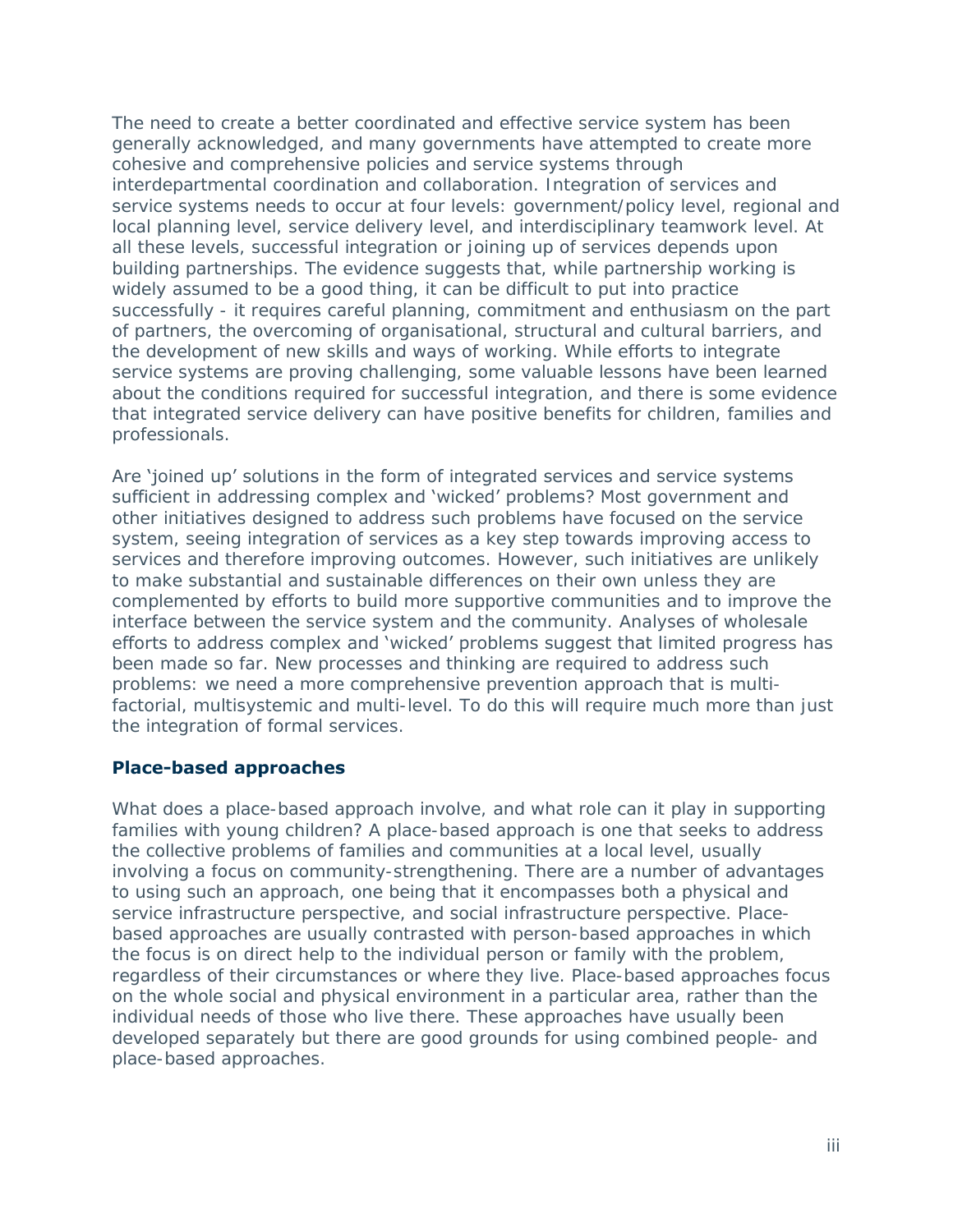The development of place-based approaches has been prompted by a number of factors. These include evidence of the importance of geography, evidence that place matters for people's well-being, and for children in particular, evidence that social networks and social connectedness matter for people's well-being, evidence of growing health and social inequities despite the overall growth in economic prosperity, evidence that locational disadvantages exist and that they lead to poorer outcomes for children, the economic collapse of certain localities, the failure of orthodox approaches to reduce inequalities and prevent problems, the inability of local services to respond effectively to the complex needs of families and communities, the difficulties in engaging vulnerable families, and the push for social inclusion of marginalised members of society.

Establishing the efficacy of place-based practices is challenging. Traditional research methodologies may not be sufficient or the most appropriate means for generating knowledge regarding complex or 'wicked' problems. Efforts to review the evidence have struggled to come to any firm conclusions because of the methodological weaknesses of the evaluations. While some place-based initiatives have led to measurable improvements, others have not. The major challenge is knowing how to eliminate long-standing disparities in housing, employment, education, and health caused by public policy decisions, and market forces and failures. Reviews of Australian efforts suggest that it is still too early to see what difference place management will make to the delivery of sustainable, high quality places over the long term. The move towards a government administration that is able to respond flexibly to the complex demands of local and regional concerns is still in its infancy, and policy is evolving as we learn from the experience of the work that has taken place.

Despite this cautious conclusion, there are some indicators as to what successful place-based interventions involve. Key ingredients include the engagement of communities in decisions of all kinds (including the 'co-production' of design and delivery of services), the cultivation of community capacity, and the establishment of robust and collaborative governance arrangements.

What are the implications of this analysis for how we might support families and communities more effectively? In the previous section, we saw that, to address complex and 'wicked' problems, we need a more comprehensive prevention approach that is multi-factorial, multisystemic and multi-level. The evidence reviewed in the present section suggests that such efforts should be place-based, that is, they should occur in a

a geographic area and involve a comprehensive multi-level effort to address all the factors that affect child, family and community functioning in that area simultaneously.

Such an approach differs from existing strategies in a number of ways. Most current efforts have focused on the integration of services within a specific (usually disadvantaged) area. The approach that is emerging in this paper is much more comprehensive and involves the integration of a much wider range of policies, practices and services. It also requires a greater degree of community involvement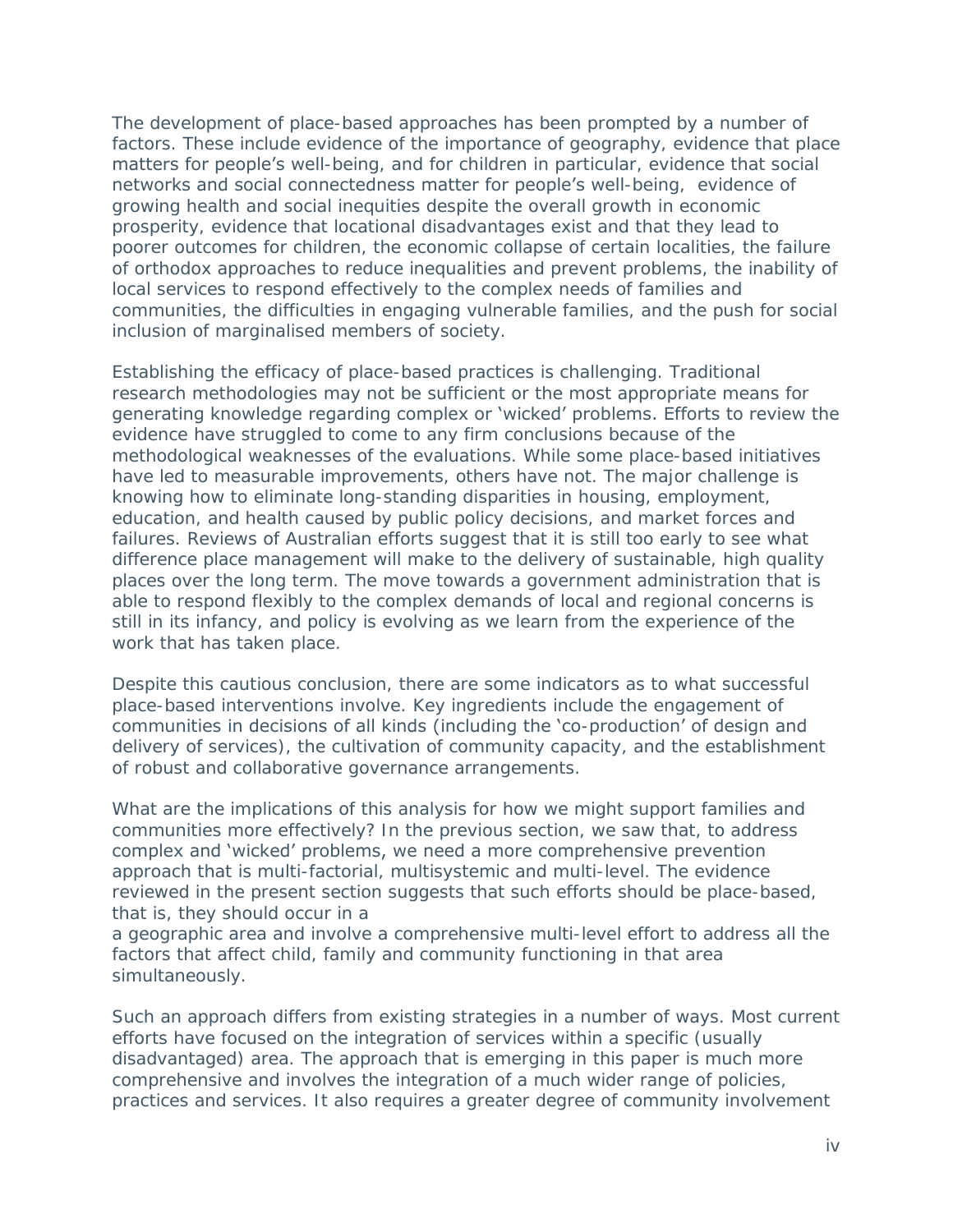and the establishment of more robust governance arrangements than currently exist.

#### **Applying a place-based approach**

What can be learned from efforts to implement place-based initiatives, and what the challenges faced are in doing so? Various models are outlined, with the overseas initiatives being more comprehensive and ambitious than those attempted in Australia so far. However, in the case of the US examples at least, they are working in communities that are more disadvantaged and dysfunctional than any in Australia.

There are a number of issues that need to be addressed when we are seeking to implement a place-based approach. Some of these are questions about communities: who or what is a community, what can we reasonably expect of them, and who represents the community. Another key issue concerning the challenges faced by governments and public services is working collaboratively with communities.

Other issues are more structural, such as what size area is ideal for place-based planning. It was concluded that there can be no single answer to this question, and that place-based planning should be applied to *socio-geographic localities* – geographic areas that are recognised by local residents as being their community or neighbourhood.

Two other issues discussed were how can we best develop place-based plans in disadvantaged areas, and whether a place-based approach be used in all localities or only the most disadvantaged. On the latter point, there are strong grounds for using a universal rather than a targeted approach, since the problems that children and families experience are distributed across all levels of society, although more concentrated in the more disadvantaged areas.

Another issue concerns how the early childhood and family support service system might be reconfigured so as to meet the needs of families more effectively. Despite some promising beginnings, no jurisdiction had yet succeeded in reconfiguring its services in this way. Moreover, the reconfiguration of services is only part of what needs to happen to achieve better outcomes for children and families.

#### **Community-Based Service Framework**

In the light of this analysis of social climate change, 'wicked' and complex problems, place-based approaches, and efforts to reconfigure early childhood and family support services, it is proposed that what is needed to meet the needs of today's young children and their families effectively is a community-based service framework with eight key features, as follows: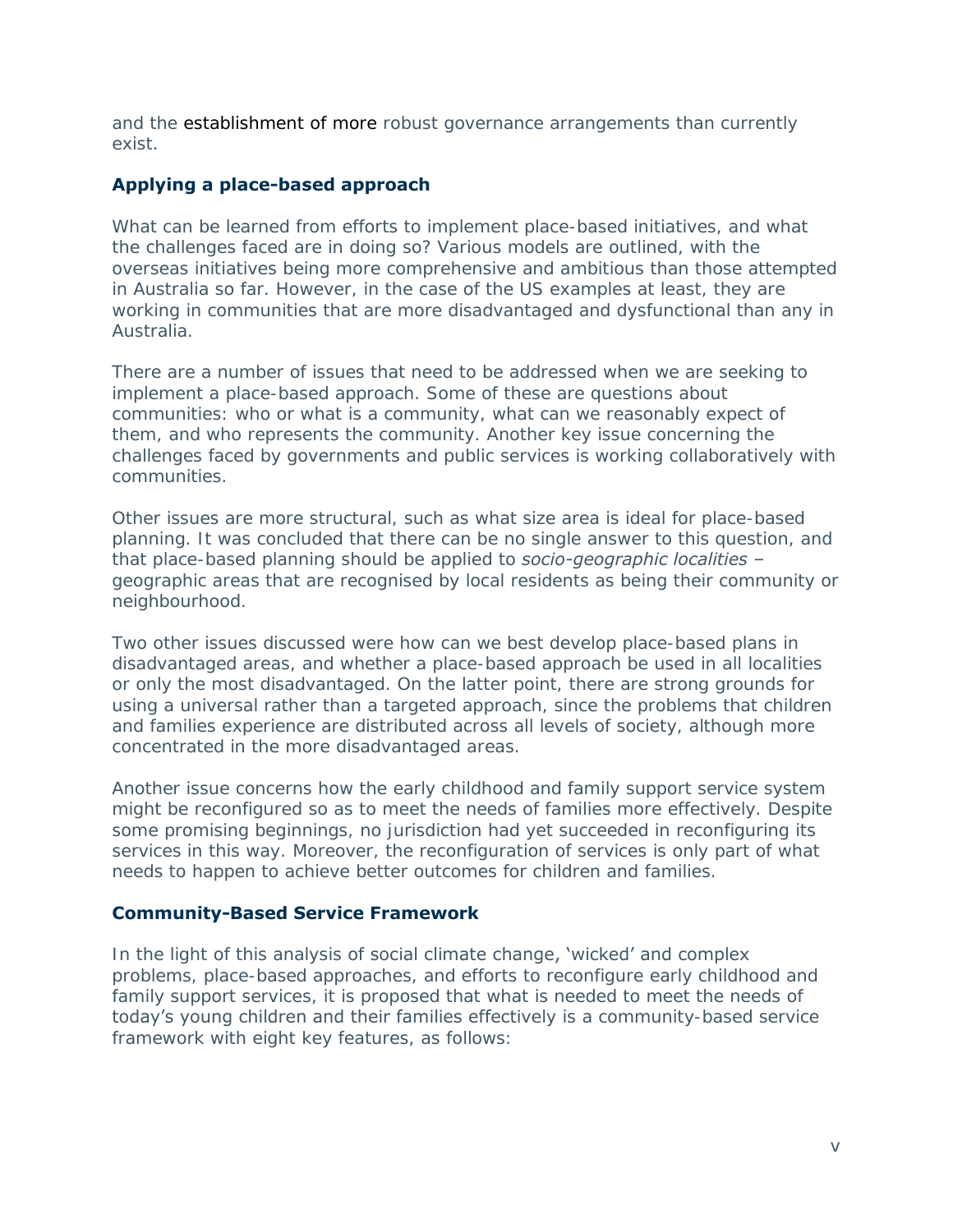#### **Key features of comprehensive community-based service framework**

- *Universal* based on the provision of a core set of services to all families in all  $\bullet$ localities
- *Tiered*  provision of additional supports to families and areas identified as having additional needs and/or being exposed to multiple risks
- **Integrated** all relevant services work together to provide integrated holistic support to families
- **Multi-level** able to address all factors that directly or indirectly shape the development of young children and the functioning of their families
- *Place-based* integrated services planned and delivered in defined sociogeographic areas
- *Relational*  based upon principles and practices of engagement and responsiveness, both at the individual and community level
- *Partnership-based*  based on partnerships between families and service providers, between service providers, and between government and service providers
- **Governance structure** has a robust governance structure that allows different levels of government, different government departments, nongovernment services, and communities to collaborate in developing and implementing comprehensive place-based action plans.

It should be noted that, in this model, a place-based approach is one element, not a total strategy on its own.

#### **Conclusions and policy implications**

What has emerged from the analyses of theory, research and practice on placebased and other approaches has been a framework for a comprehensive community-based approach with eight key characteristics. The framework is just that – a framework and not a fully articulated plan of action. What follows are some considerations regarding how the framework can be operationalised and implemented.

- Implementing a comprehensive approach as outlined in this paper is a formidable undertaking that will require a sustained commitment by many stakeholders. A senior-level forum to guide this process in any region or subregion wishing to implement this approach should be established.
- Effective integrated planning and service delivery at a place-based level requires the establishment of governance structures through which the various stakeholders and service providers collaborate. Without such governance structures, collaboration between departments and agencies is difficult to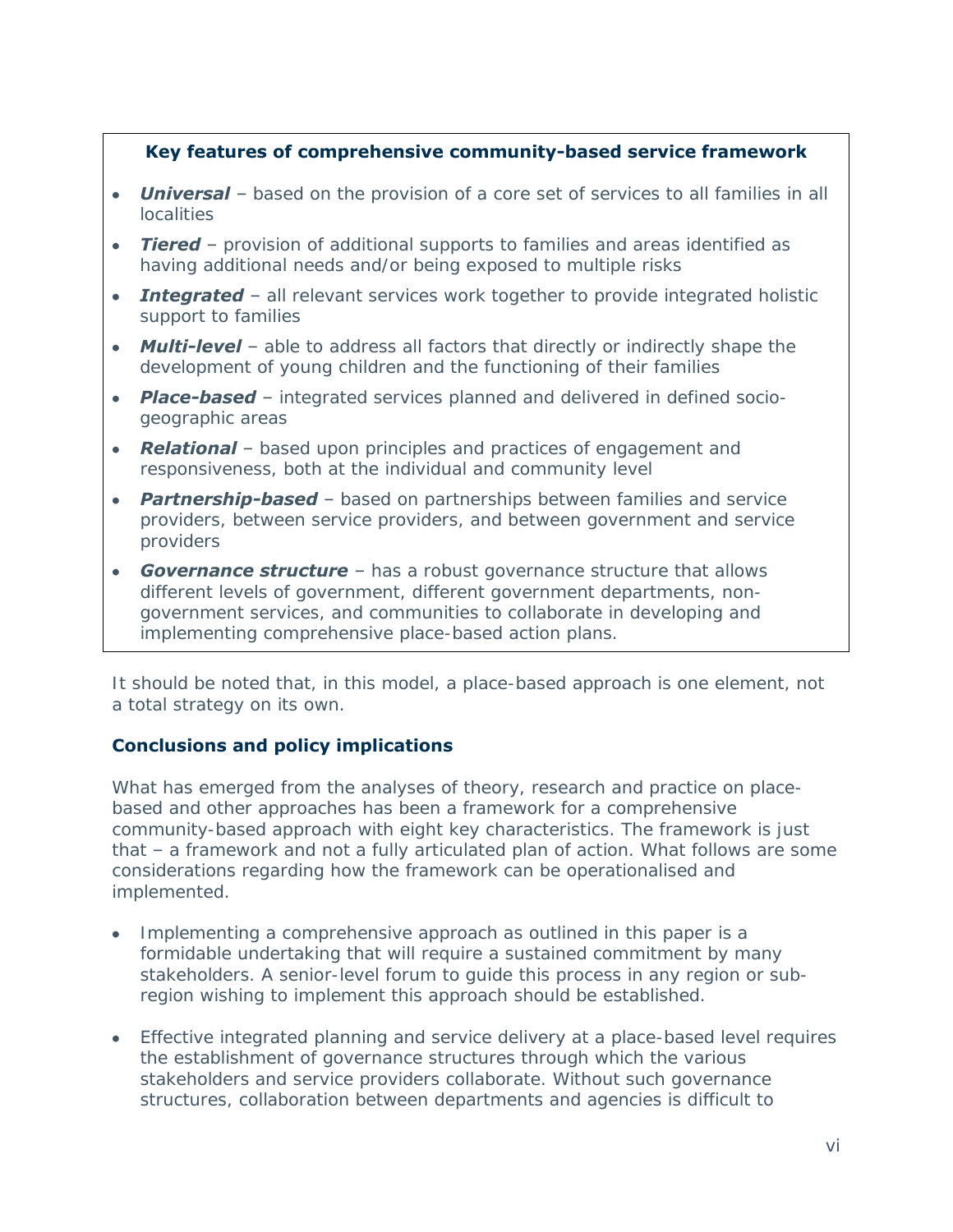sustain. As there are no existing governance arrangements that are comprehensive and binding enough to ensure sustained collaboration, one of the priorities should be to explore what form or forms of place-based governance are needed for this purpose.

- While it is possible to identify areas of high disadvantaged, the spread of disadvantage is complex and such areas are by no means homogeneous. Social gradient effects mean that social problems, including family problems and poor child outcomes, are spread across all socioeconomic strata. Ultimately, the community-based framework proposed in this paper should be applied in all areas. However, it would not be feasible to introduce such a comprehensive approach in all areas simultaneously, and some selection of suitable areas will be needed in the first instance.
- While the literature provides some guidance as to how a comprehensive community-based approach might work, there are no fully developed Australian models to learn from. Implementing the approach will therefore be a developmental process, where the emphasis is on close monitoring of the immediate effects and continuous learning. Documenting these learnings will be important to ensure that the future roll-out of the model is fully effective.
- Monitoring the impact of a comprehensive community-based approach will be  $\bullet$  . greatly facilitated by the availability of appropriate data at a neighbourhood or socio-geographic locality level. Since such small scale data is not readily available, ways of gathering and accessing this kind of data should be developed.
- Place-based and person-based approaches are not mutually exclusive on the contrary, they complement and reinforce each other. Therefore, the implementation of a comprehensive community-based approach should not lead to the neglect of person-based interventions.
- More work is needed on developing a full program logic model of the framework, showing how it leads to improved outcomes for children, families and communities. This should seek to identify the range of actions needed to produce real change and how they link with one another.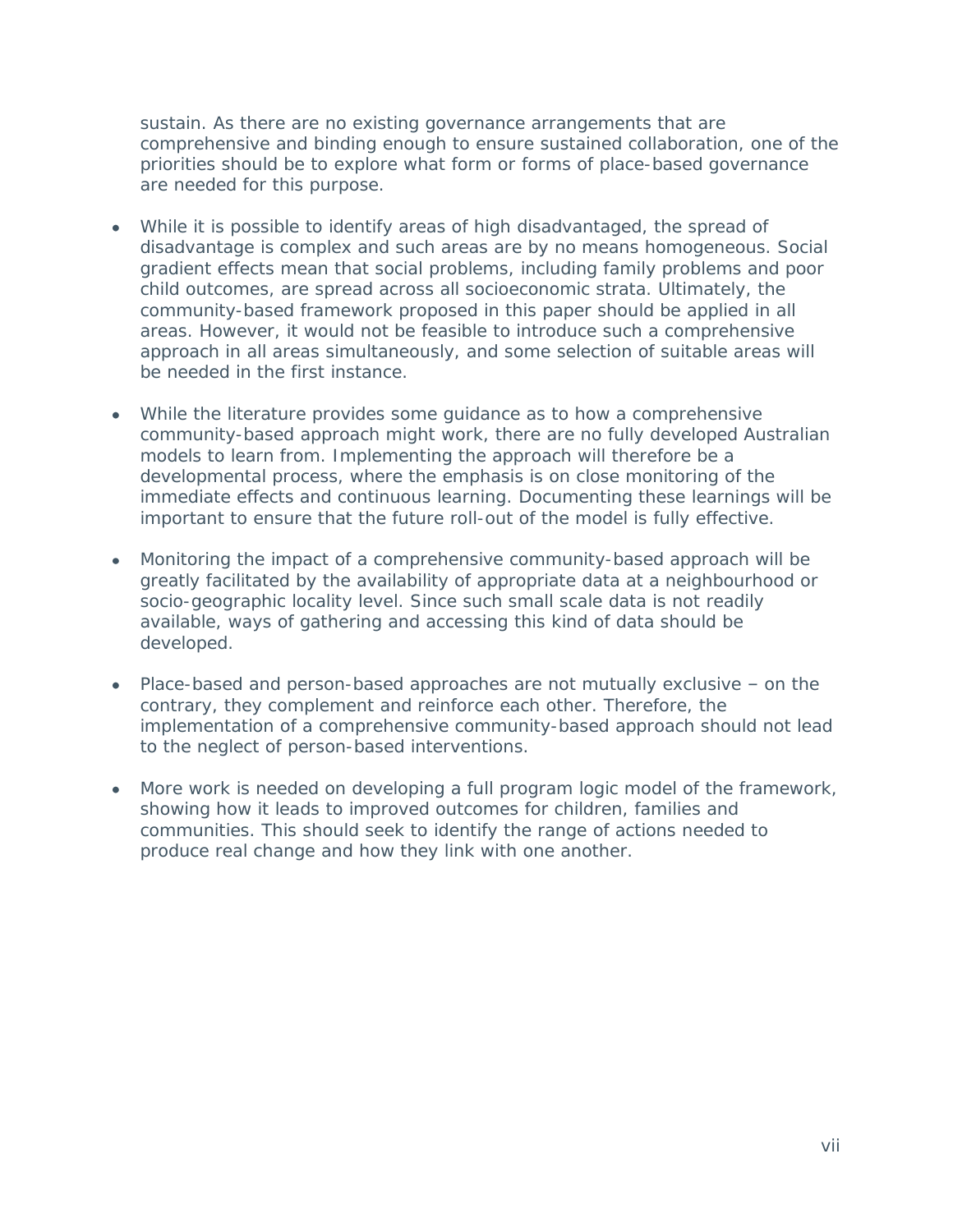# <span id="page-10-0"></span>**1. INTRODUCTION**

# <span id="page-10-1"></span>**1.1 Background**

This paper synthesizes the conceptual and empirical literature on place-based approaches to meeting the needs of young children and their families. A specific focus of the paper is on the potential contribution of place-based approaches to service reconfiguration and coordination.

The paper draws on extensive work done by the Centre for Community Child Health (CCCH) in working with community-based services to build early years partnerships, and integrated services and service systems.

A literature search of major databases was conducted, using key terms such as 'place-based', 'neighbourhood-based', 'community-based' and 'area-based'. As systematic reviews of complex evidence cannot be relied on to identify all literature of relevance (Greenhalgh & Peacock, 2005), the formal search of databases was supplemented by two other strategies: 'snowballing' and personal knowledge. The personal knowledge was, in turn, based on earlier literature reviews and work done by the Centre for Community Child Health (eg. CCCH, 2006b, 2007, 2009a, 2010a; Moore & Skinner, 2010).

# <span id="page-10-2"></span>**1.2 Outline**

In Section 2, the paper outlines the sweeping social changes that have occurred in developed nations over the past few decades and their impact on children, families and communities. The need to reconfigure services to support families more effectively is highlighted.

Section 3 explores the challenges faced by families and communities in the contemporary world. It outlines four complementary frameworks for understanding the nature of the 'joined up problems' that face our society. The implications for services and service systems are discussed.

Section 4 focuses on 'joined up solutions', on what we know about how to meet the challenges posed by the complex problems that characterise our society. In the model developed by the Centre for Community Child Health (CCCH, 2010b), action is needed on three fronts simultaneously: building more supportive communities, creating a better coordinated and more effective service system, and improving the interface between communities and services. Efforts to act on this agenda are summarised.

Section 5 directly addresses the central topic of this paper, place-based planning and service delivery. It explores what a place-based approach involves, and what role it can play in supporting families with young children. The rationale underpinning place-based approaches is outlined and the evidence for the effectiveness of the approach is summarised,

Section 6 looks at what can be learned from efforts to implement place-based initiatives in Australia and overseas, and explores the issues that need to be addressed in implementing this strategy. The ways in which the early childhood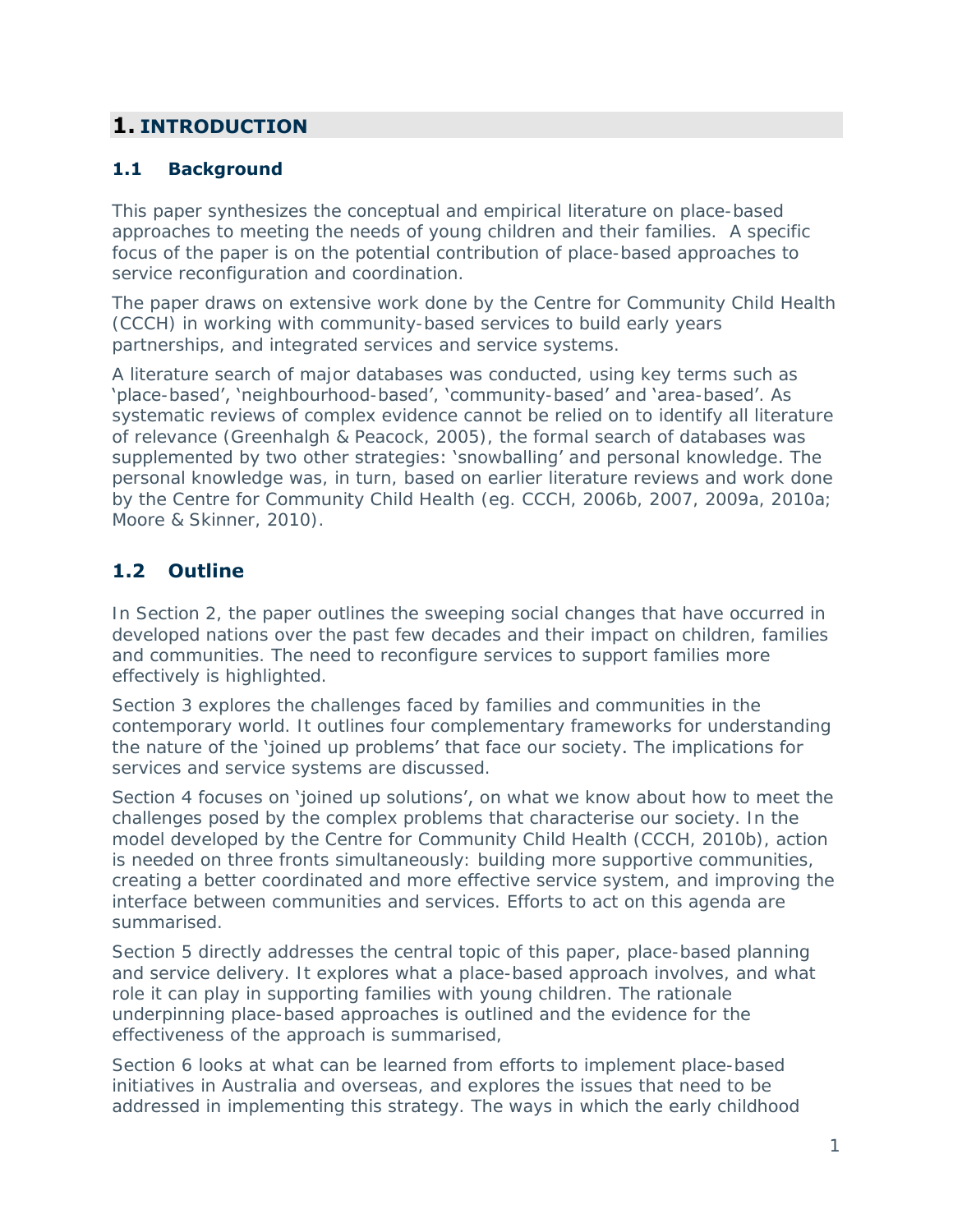service system might be reconfigured are also considered.

Finally, Section 7 draws conclusions and considers the policy and implementation implications of the findings.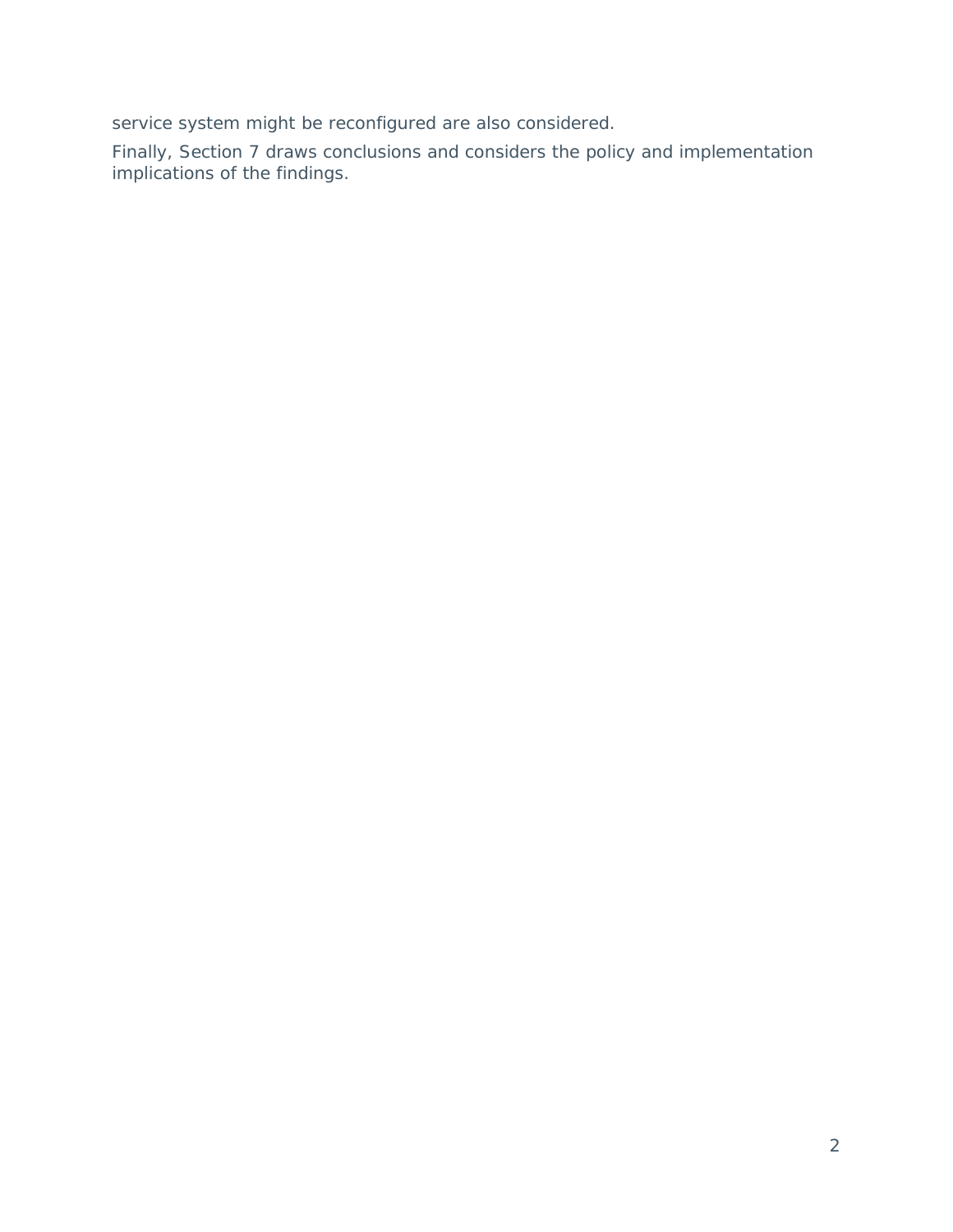# <span id="page-12-0"></span>**2. BACKGROUND**

# <span id="page-12-1"></span>**2.1 Social climate change**

The past few decades have witnessed the most rapid period of change in the history of the world. The changes that have occurred have been so rapid and so farreaching that they have had a dramatic impact on the physical well-being of the planet (in the form of climate change) (Flannery, 2005; Garnaut, 2008; Intergovernmental Panel on Climate Change, 2007; Steffen et al., 2004), as well as on the physical and psychosocial well-being of societies (social climate change) (Moore, 2009).

Social climate change appears to be a global phenomenon, just as climate change is. In developed nations around the world, there have been a number of common social and economic changes over the past two or three decades (Moore, 2008a). These include the adoption of free market economic policies and the globalisation of commerce, the concurrent rise in general prosperity (including dramatic increases over the last few decades), reduction in government control over market and in government responsibility for provision of public services, fall in birth rates, increases in life expectancy, increased movement of people between countries (leading to more diverse societies), and the globalisation of ideas and culture.

There have been corresponding changes in Australian society over the same period (Moore, 2008a). These include improvements in general prosperity (but accompanied by a widening gap between the rich and the poor), changes in demographics (a drop in birth rate and a decrease in proportion of children in society, further cultural diversification (with the arrival of new migrant and refugee groups), changes in employment opportunities and conditions (including an major increase in women's participation and employment), increases in the cost of housing as a proportion of income, and greater social mobility (with a consequent weakening of the social infrastructure).

These changes have had flow-on effects for communities and families, and have altered the conditions under which families are raising young children and in which the children themselves are growing up. These are outlined below.

#### **Changes in communities**

Over the past few decades, communities in Australia and other developed nations have been steadily fragmenting, and **people's** sense of community has fragmented also (Barnes et al., 2006; Hughes et al., 2007). Nowadays, there is often little sense of community tied to locality, particularly in larger urban centres. Instead, people's sense of community tends to be experienced more through the workplace and through group membership based on interest, sport or faith. For many people, community of locality has been largely replaced by communities of interest or task or faith. These may have few overlaps with one another (Hughes et al., 2007).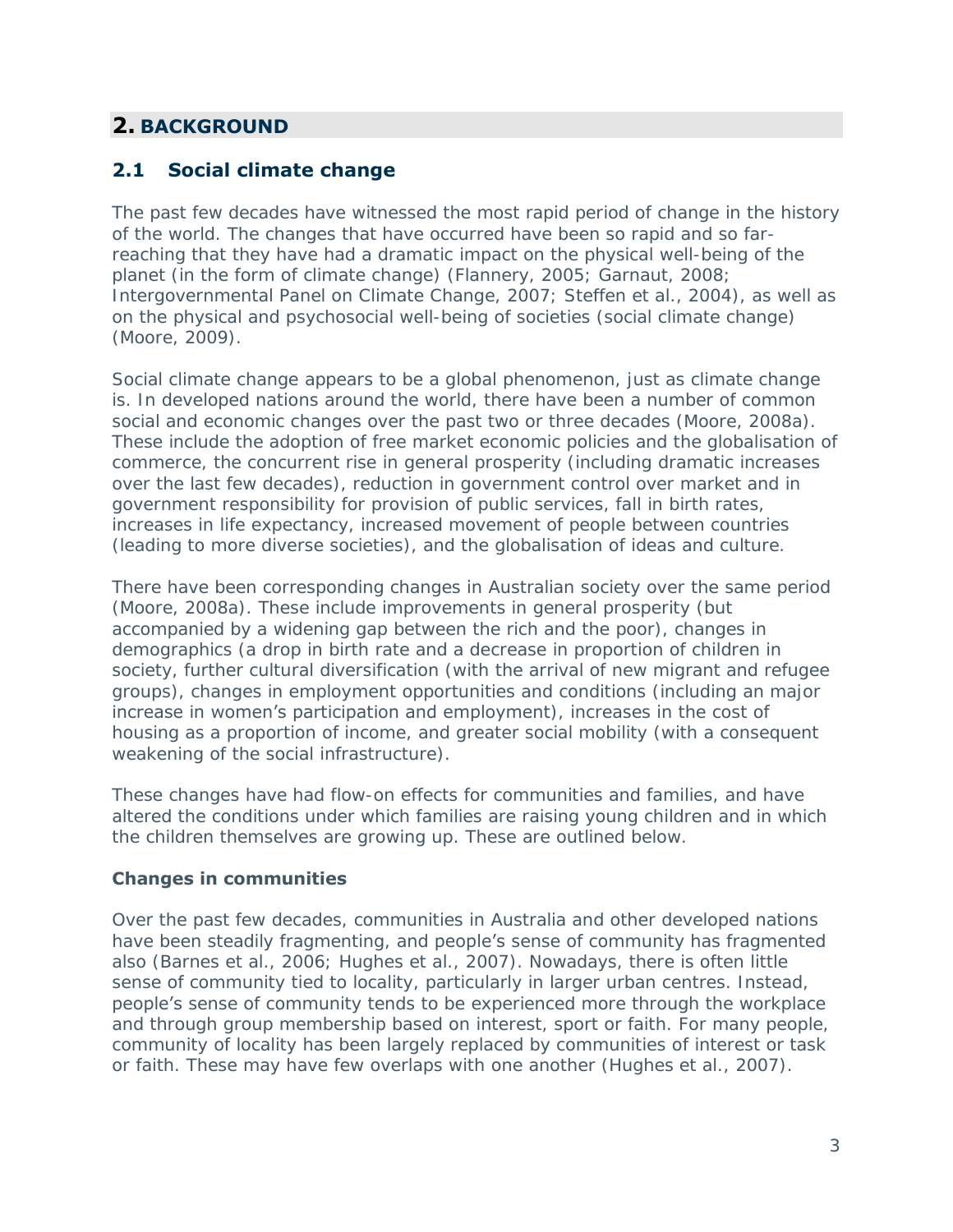There are many reasons for this fragmentation. Blau and Fingerman (2009) suggest that we are a society in flux, having lost the continuity provided by institutional membership. There has also been a partial erosion of traditional family and neighbourhood support networks, due to factors such as increased family mobility and the search for affordable housing. The continued population growth combined with the steady shift to cities is outstripping the capacity of cities to provide the basic physical and social infrastructure to support families adequately. But there are also factors such as increases in the speed and ease of transport and of communication methodologies that have enabled people to have contacts with much more widely spread social networks and reduced their reliance on people in their immediate neighbourhoods (Hughes et al., 2007; Wellman, 2001).

But this does not mean that all of our social ties are breaking altogether: our social relationships have not so much declined as taken on new forms (Blau & Fingerman, 2007). Some of our modern social arrangements, and the relationships we develop, cannot be pigeonholed into the familiar categories that we have used in the past. We are living in the age of 'networked individualism' (Wellman, 2001): where we were once connected through institutions, we are now linked as individuals. Our communities and social networks are no longer geographically determined, nor have they declined: 'They have just spread out, and we hold them in our minds.' (Blau & Fingerman, 2009).

According to Hughes et al. (2007), modern social processes are refashioning how we create community and experiences of belonging. 'Community' and 'belonging' are now things each individual has to create. People are no longer born into a community that necessarily acknowledges and cares for them. In a world of fragmented communities individuals must make their own connections, develop their own supportive networks.

#### **Changes in families**

Families have changed significantly over the past two or three decades - they are more varied in their structure, and more diverse culturally and ethnically (Hayes et al., 2010; Moore, 2008a; Trask, 2010): families (and extended families) are smaller, childlessness has increased, and mother's age at first birth has increased. There are also more single parents, more blended families, more shared custody arrangements and more same sex couple families.

The circumstances in which families are raising young children have also changed (Hayes et al., 2010; Moore, 2008a): more parents are working, more mothers with babies are working , more parents are doing shift work and working non-standard hours, more parents are working longer hours, more families are jobless and more children are being raised in poverty. The increase in mothers moving into paid work has generated an increasing demand for formal child care. Despite all these changes, families remain the basic unit of society and the site in which most children are raised (Hayes et al., 2010).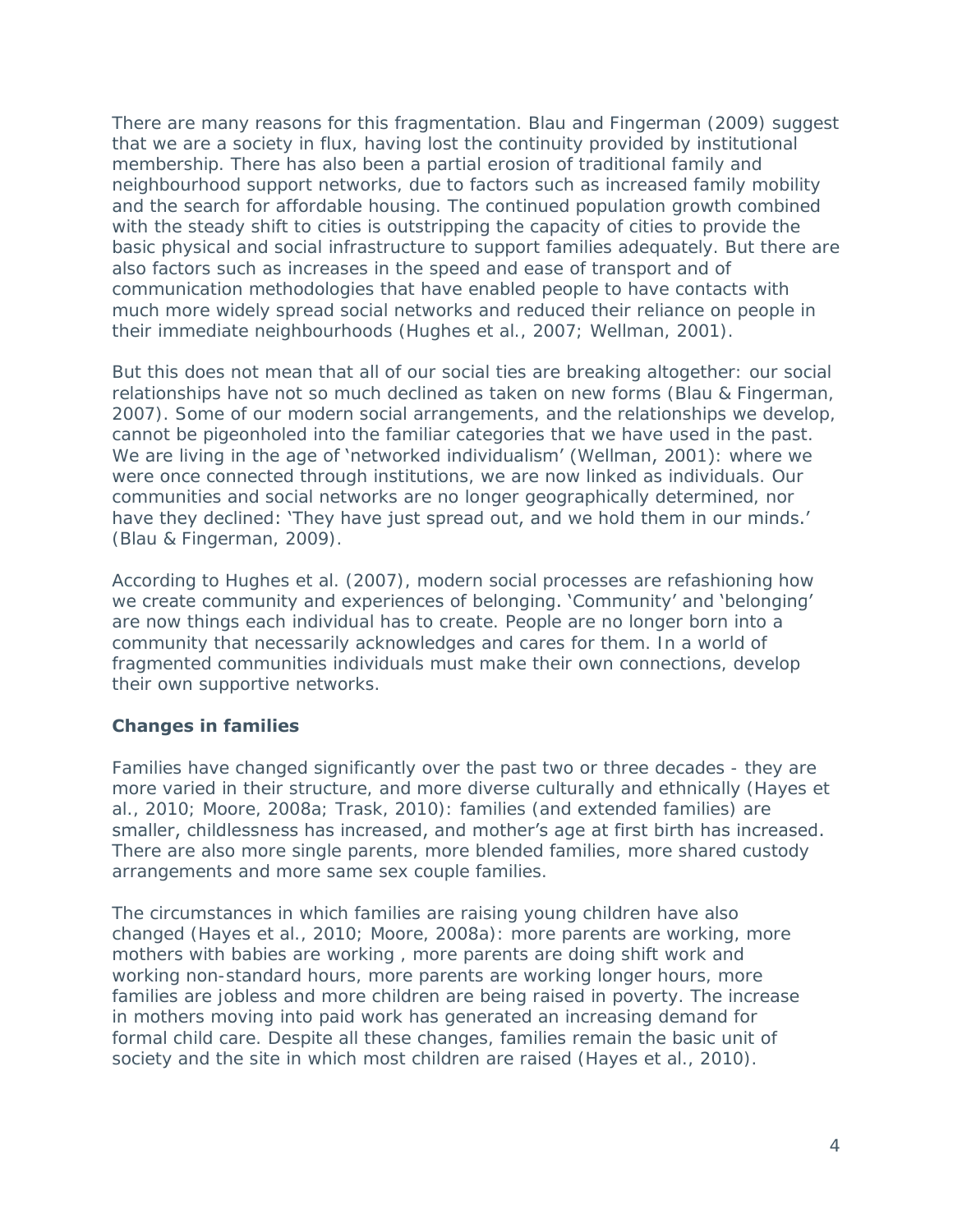#### **Changes for children**

There have also been corresponding changes in the circumstances in which children are growing up (Moore, 2008a). Many children are growing up with fewer models of caregiving within their immediate and extended families. Children also have fewer experiences of mixing with children of different ages (and therefore of caring for younger children and being cared for by older children).

Community environments are less child-friendly and there are fewer opportunities for outdoor play and exercise (Trantor & Malone, 2003). Access to green spaces has become more problematic and children have become disconnected from nature (Louv, 2005). These changes have implications for children's health and well-being (Sustainable Development Commission, 2008, 2009).

Many children are exposed to high levels of electronic media (such as television) from an early age (Bittman & Rutherford, 2009; Centre for Community Child Health, 2009), with adverse effects on their health and well-being. Children up to the age of two years are particularly vulnerable. Children are also subject to targeted marketing campaigns by advertisers that can have adverse effects for health and self-esteem (Edgar, 2007; Williams, 2006).

# <span id="page-14-0"></span>**2.2 Impact of social climate change**

The impact of social climate change is widespread, affecting communities, families, children and services.

#### **Impact on communities**

Communities are more socially fragmented, with many becoming little more than dormitory suburbs. There is less trust and reciprocity, and more concerns about personal safety. The fragmentation of communities increases the risk that some people find themselves without any communities to which they feel they belong (Hughes et al., 2007).

The built environment has become less pedestrian-friendly and more dependent upon cars, and there are reduced opportunities for physical activity. The Victorian Lifestyle and Neighbourhood Environment Study (Kavanagh et al., 2007) found that the nature of the urban environment mattered: walking is more common in areas with longer walking and cycling paths, more destinations to walk to (such as shops, schools, parks, religious institutions), and more pedestrian crossings.

## **Impact on families**

The changing economic conditions mean that, in most families, both parents need to work, and many of these families are having more difficulties balancing work and family demands. There is also a widening gap between those who are functioning well and those who are vulnerable or marginalised. There is a small but significant number of families who are hard to engage and who make limited use of existing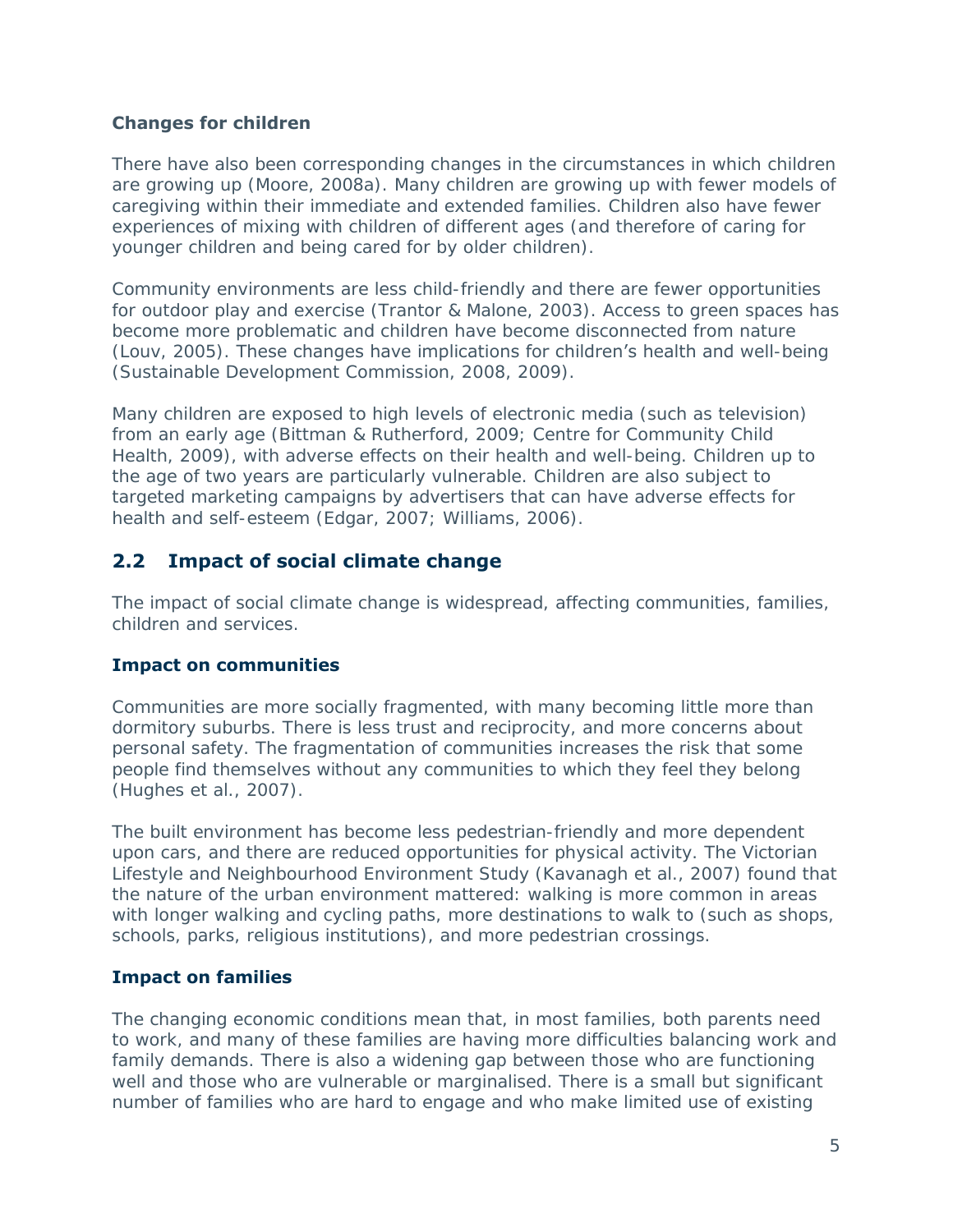services (Centre for Community Child Health, 2010). All these factors have contributed to an increase in the number of families with complex needs.

One of the most damaging effects that social change has had upon families is that many of them are isolated and lack supportive personal networks - extended family, friends or other families of young children (Cochran & Niego, 2002; Ochiltree, 2001).

As Stephens et al. (2008) note,

Social networks make change possible. Social networks are the very immune system of society. Yet for the past 30 years they have been unravelling, leaving atomised, alienated neighbourhoods where ordinary people feel that they are powerless to cope with childbirth, education or parenting without professional help. Risk averse professional practices and targets imposed by government have exacerbated the trend.

The social changes noted earlier have contributed to an undermining of confidence among parents in their ability to raise their children well (Moore, 2008a). Because families are smaller, people have less exposure to parenting while growing up and therefore have fewer models to draw upon when they tackle the task themselves. Because families have fewer children, parents are more intensely concerned about their welfare. At the same time, there has been an increase in the number of parents whose own experiences of being parented were compromised, and who therefore have difficulty parenting their own children. There has been a tendency for childhood to become 'comodified', with good parenting being seen as buying services for children rather than providing experiences yourself. There is no longer a social consensus about the right way to bring up children, or even that there is a single right way. At the same time, the stakes have risen the more we learn about the importance of the early years and the more we understand about the skills that are needed to function successfully in a complex interconnected world. Overall, parenting young children has become a more complex and more stressful business for many families.

#### **Impact on children**

The effect of social climate change can be seen in the health and well-being of children and young people. While most children are doing well, there is evidence of worsening or unacceptably high levels of problems in a minority of children (Bruner, 2004; Eckersley, 2008; Li et al., 2008; Perrin et al., 2007; Stanley et al., 2005; Richardson & Prior, 2005). These problems are evident across all aspects of development, health and well-being, including mental health (eg. depression, suicide, drug dependence), physical health (eg. asthma, obesity, diabetes, heart disease), academic achievement (eg. literacy levels, retention rates, educational outcomes), and social adjustment (eg. employment, juvenile crime). These problems are 'disorders of the bioenvironmental interface' (Palfrey et al, 2005) rather than conditions with separate or singular causes, and the developmental pathways that lead to most of these outcomes can be traced back to early childhood. This is reflected in the significant numbers of children who arrive at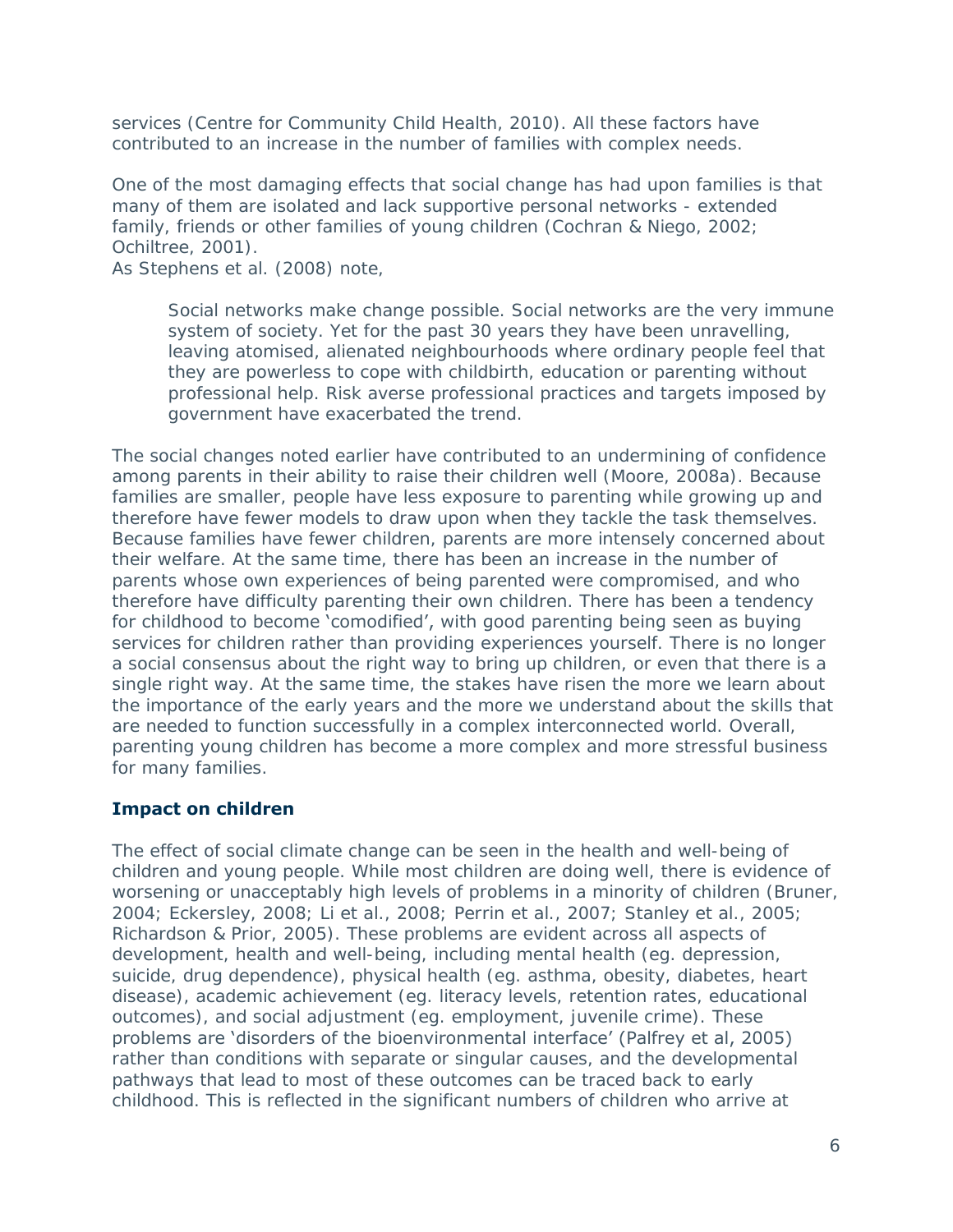school poorly equipped to take advantage of the social and learning opportunities that schools provide (Centre for Community Child Health and Telethon Institute for Child Health Research, 2007, 2009).

### **Impact on services**

Services and service systems for young children and their families are having difficulty adapting to the changed social conditions. The current service system was designed at a time when family circumstances were simpler and parenting less challenging, and is struggling to meet all the needs of all families effectively (Moore, 2008). As a result of the difficulties that the current system of services is experiencing, many children are not receiving the additional help they need (Sawyer et al., 2000; Sayal, 2006). It is often those with the greatest need that are least likely to be able to access available services (Fonagy, 2001; Offord, 1987; Watson et al. 2005).

An example of the problems being experienced by traditional service systems is the crisis facing child protection systems (Scott, 2006; O'Donnell et al., 2008; Allen Consulting Group, 2009). Across Australia, there have been steadily increasing rates of children and families being notified and investigated, and increasing numbers of children entering state care. There is growing concern about the ability of State and Territory child protection systems to cope with the increasing proportion of high risk and vulnerable families notified to the system (O'Donnell et al., 2008). The majority of cases that are being notified are children in vulnerable families in which there is a risk from chronic adverse family circumstances and not from a specific episode of harm.

# <span id="page-16-0"></span>**2.3 Summary and implications**

The sweeping social changes that have occurred in developed nations over the past few decades have significantly altered the conditions under which families are raising young children and in which the children themselves are growing up. The impact of social climate change is widespread, affecting communities, families, children and services. The current service system was designed at a time when family circumstances were simpler and parenting less challenging, and is struggling to meet all the needs of all families effectively.

What are the implications of this situation for policy makers and services? One is that we need to consider how best to support families in the changed circumstances they now face. How do services need to be reconfigured to provide more effective support, especially to those with the least resources? And what do we need to do to promote more supportive communities?

Another implication is that, if we are to understand how to create conditions that support families more effectively, we need to know more about the challenges that contemporary life poses. This is the question addressed in the next section.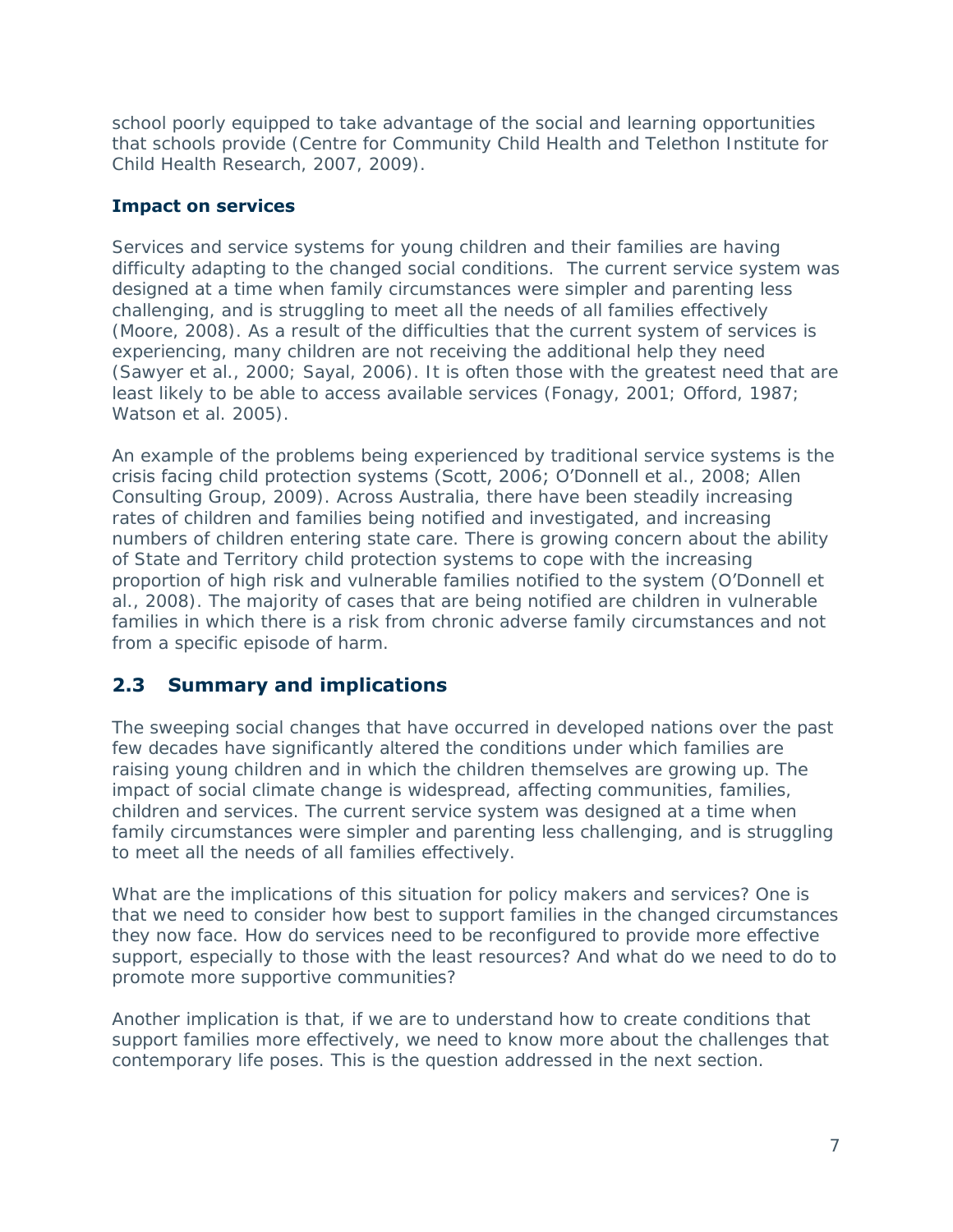# <span id="page-17-0"></span>**3. THE CHALLENGE – 'JOINED-UP' PROBLEMS**

One of the rallying cries for government reform in recent years has been the notion of 'joined up solutions for joined up problems'. In this section, we will examine several complementary frameworks or ways of understanding the nature of the 'joined-up' problems that face us and how these can best be addressed. These are:

- Social complexity or interconnectedness
- Tame and 'wicked' problems
- Simple, complicated and complex problems
- Complex adaptive systems and emergent complexity

#### <span id="page-17-1"></span>**3.1 Social complexity and interconnectedness**

One of the key features of the social changes that have occurred is that society has become more complex and interconnected (Mulgan, 1997). This interconnectedness is a product of many factors, including the globalisation of trade and ideas made possible by developments in transport and communication technologies, and the greater density and diversity of populations resulting from population growth and movements.

One effect of this increased interconnectedness is to alter the nature of people's relations with others: 'The societal drift today favours interdependence. We are able to connect in forms – and at speeds – that our forbearers could never have imagined.' (Blau & Fingerman, 2009). Another effect is that it changes the nature of major social and health problems that are facing contemporary societies. Reference has already been made to the difficulties we are having in preventing and managing child abuse and neglect. A similar story emerges when we look at the kinds of health problems that are prevalent, and the difficulties that the health system has in preventing and treating these.

As Halfon et al. (2010) note, we have become much more aware of the life-course impact of social factors on health.

There is overwhelming evidence that social factors have profound influences on health. Children are particularly sensitive to social determinants, especially in the early years. Life course models view health as a developmental process, the product of multiple gene and environment interactions. Adverse early social exposures become programmed into biological systems, setting off chains of risk that can result in chronic illness in mid-life and beyond. Positive health-promoting influences can set in motion a more virtuous and health-affirming cycle, leading to more optimal health trajectories.

Because of the changes in our social environments, the nature of the main health problems facing us today has changed. There has been a shift in the balance of acute and chronic health conditions with a growing prevalence of chronic conditions (World Health Organisation, 2005). These are conditions that require ongoing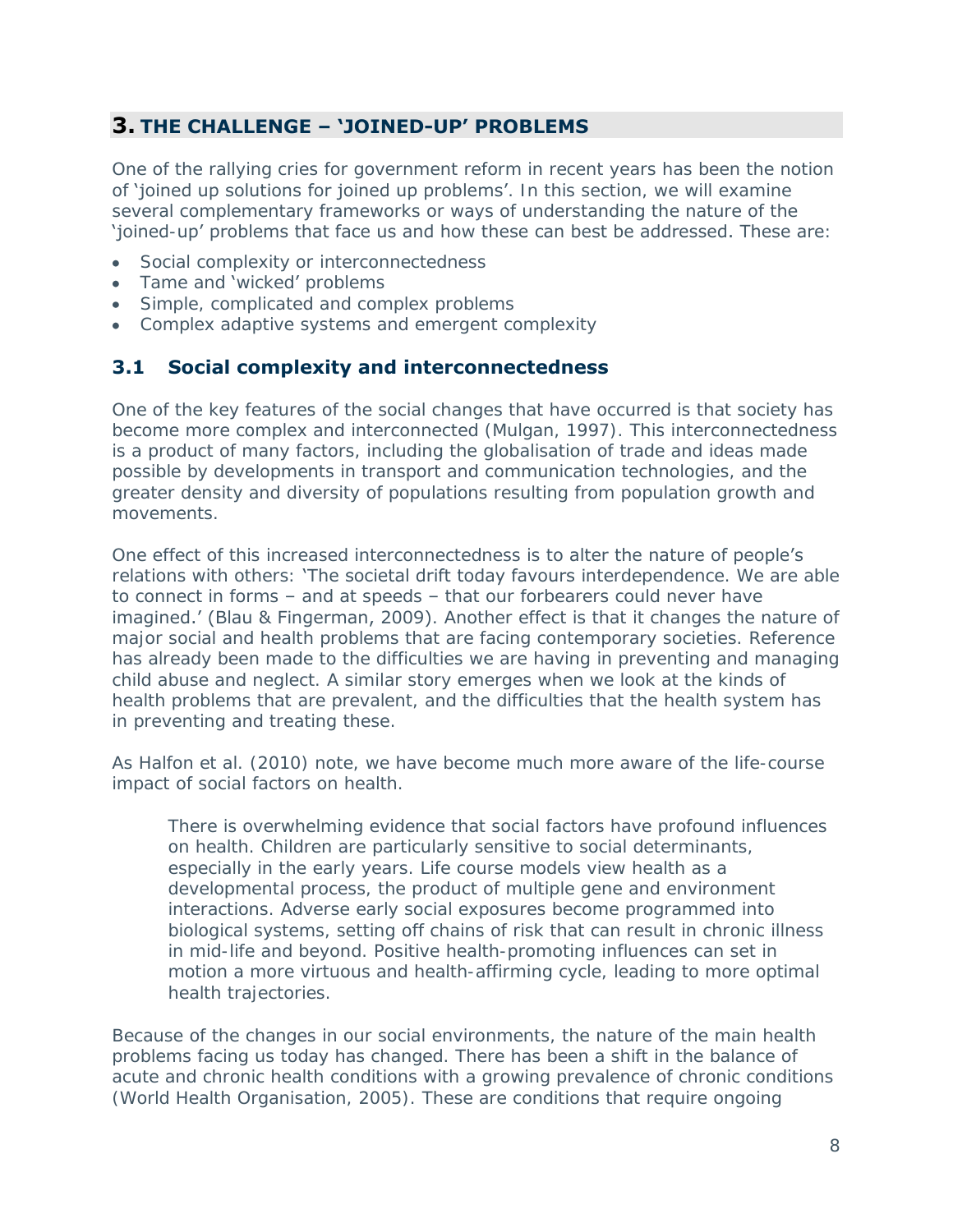management over a period of years or decades, and include diabetes, heart disease, asthma, cancer, depression, and physical disabilities. There are many other chronic conditions, but the one feature that unites them all is that they typically affect the social, psychological and economic dimensions of a person's life. Another key feature is that the determinants of chronic conditions are complex, being both multifactoral and multisectoral (WHO, 2005). This is summed up by Kearns et al. (2007) thus:

The rising tide of 21st century public health problems, such as obesity, cardiovascular disease and depression, are different to past problems that could be directly attributed to infectious agents, toxic chemicals, poor industrial design and a lack of effective environmental management. The new diseases of urban living arise more from the complex way we now live, eat, travel, build, play and work in urban environments, rather than from any single agency. Our health is now an expression of a complex web of interactions that have not been previously faced during human evolution and these interactions are more subtle and indirect in their action.

The major health challenges we now face are what Palfrey et al. (2005) call 'diseases of the bioenvironmental interface', products of the interaction between our biology and our complex environments. The most dramatic illustration of this phenomenon is the obesity epidemic (Chopra, 2010; Egger & Swinburn, 2010; Lobstein et al., 2010; Maziak et al., 2007). This is best understood not as the outcome of individual greed or lack of discipline (an 'unnatural response to a natural environment') but as the outcome of an 'obesogenic' environment (and hence a 'natural response to an unnatural environment')(Egger & Swinburn, 2010). An obesogenic environment is one that promotes obesity through the combined effects of a range of factors, including ready access to energy-dense but nutrientpoor processed foods and reduced levels of exercise (Swinburn et al., 1999). Efforts to reduce levels of childhood obesity through interventions aimed at the individual level have not proved very successful so far (Crowle & Turner, 2010; Maziak et al., 2007) and need to be complemented by efforts to moderate the physical, social and economic environmental factors promoting obesity (Delpeuch et al., 2009; Maziak et al., 2007).

# <span id="page-18-0"></span>**3.2 Tame and 'wicked' problems**

The Australian Public Service Commission (2007) notes that many of the most pressing policy challenges involve dealing with very complex or 'wicked' problems. These problems share a range of characteristics—they go beyond the capacity of any one organisation to understand and respond to, and there is often disagreement about the causes of the problems and the best way to tackle them. The term 'wicked' problems' is used in social planning to describe problems that are difficult or impossible to solve because of incomplete, contradictory, and changing requirements that are often difficult to recognize (Rittel & Webber, 1973). These problems are 'wicked', not in the sense of them being evil in some way, but in the sense of them being complex and difficult to solve. They 'cross departmental boundaries and resist the solutions that are readily available through the action of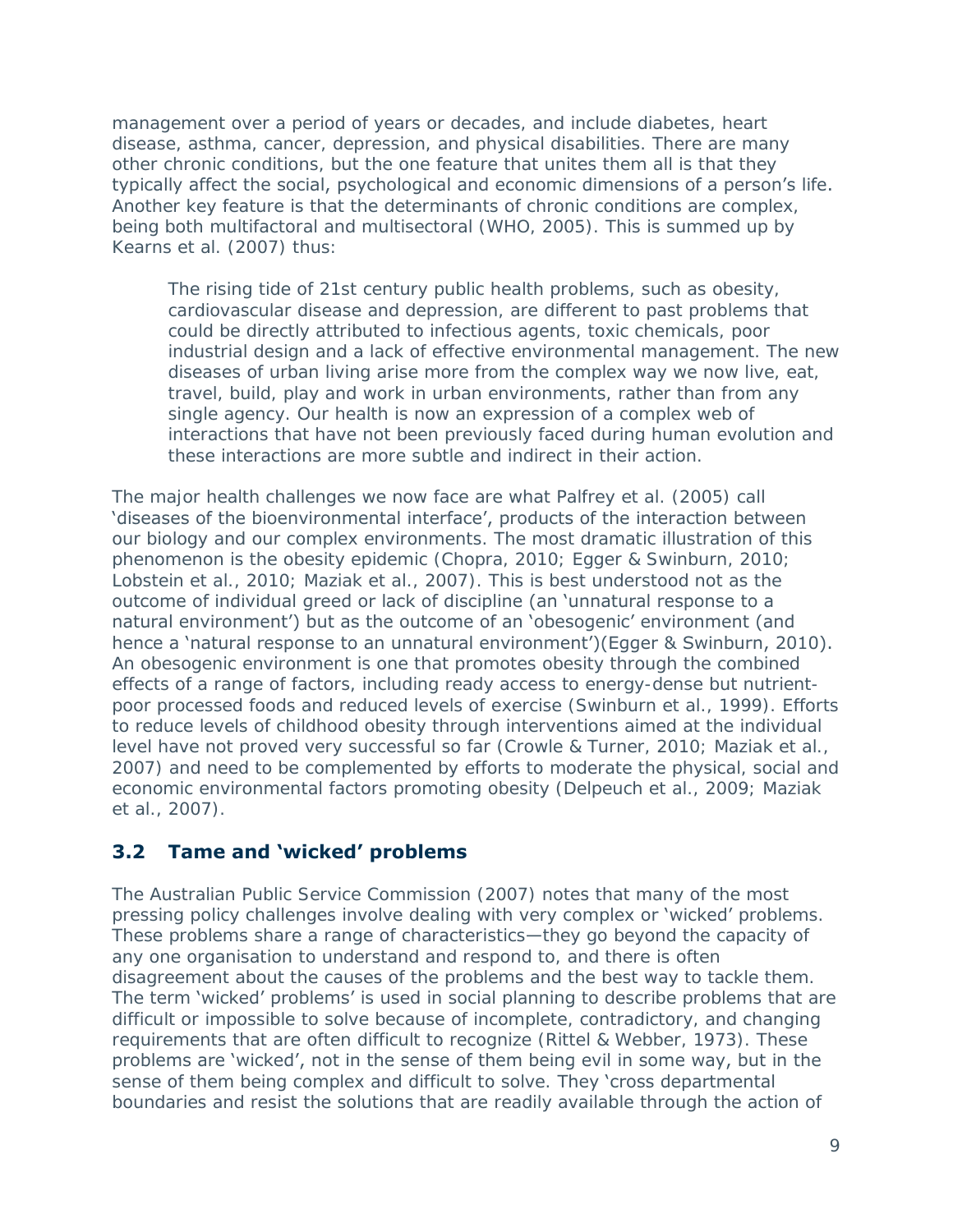one agency' (Bradford, 2005). Wicked problems are contrasted with 'tame' problems where the problems are well understood and the solutions known (Conklin, 2006; Wexler, 2009).

Weber and Khademian (2008) identify three main features of wicked problems:

- First, they are unstructured. This means that causes and effects are extremely difficult to identify and model, thus adding complexity and uncertainty and engendering a high degree of conflict because there is little consensus on the problem or the solution.
- Second, they include multiple, overlapping, interconnected subsets of problems  $\bullet$  . that cut across multiple policy domains and levels of government. Wicked problems, in other words, cut across hierarchy and authority structures within and between organizations and across policy domains, political and administrative jurisdictions, and political "group" interests.
- Third, wicked problems are relentless. The problems are not going to be solved once and for all despite all the best intentions and resources directed at the problem, and efforts to solve the wicked problem will have consequences for other policy arenas as well.

The challenges posed by wicked problems are compounded by social complexity (Conklin, 2006). Social complexity is a function of the number and diversity of players who are involved in a project. The more parties involved in a collaboration, the more socially complex it is.

An example of a contemporary social problem that is both complex and wicked is social exclusion:

'Social exclusion is a shorthand term for what can happen when people or areas suffer from a combination of linked problems such as unemployment, poor skills, low incomes, poor housing, high crime environments, bad health, poverty and family breakdown. In the past, governments have had policies that tried to deal with each of these problems individually, but have been less successful at tackling the complicated links between them, or preventing them arising in the first place.'(UK Social Inclusion Unit)

Tackling social exclusion in childhood is also important because of its longer-term consequences. There are important continuities between disadvantages in childhood and a range of adverse outcomes in adulthood (Buchanan, 2007).

Child protection is another of the classic 'wicked problems' (Devaney & Spratt, 2009; O'Donnell et al., 2008; Scott, 2006). Locked into reactive models of service delivery and overwhelmed by the growing volume of work, child protection systems everywhere are in a state of perpetual crisis. Most current child protection systems in Australia are not effective in reducing family and community vulnerability to child abuse and neglect, and are even potentially harmful (O'Donnell et al., 2008; Scott, 2006). They are also costly and cannot be sustained in terms of workforce capacity.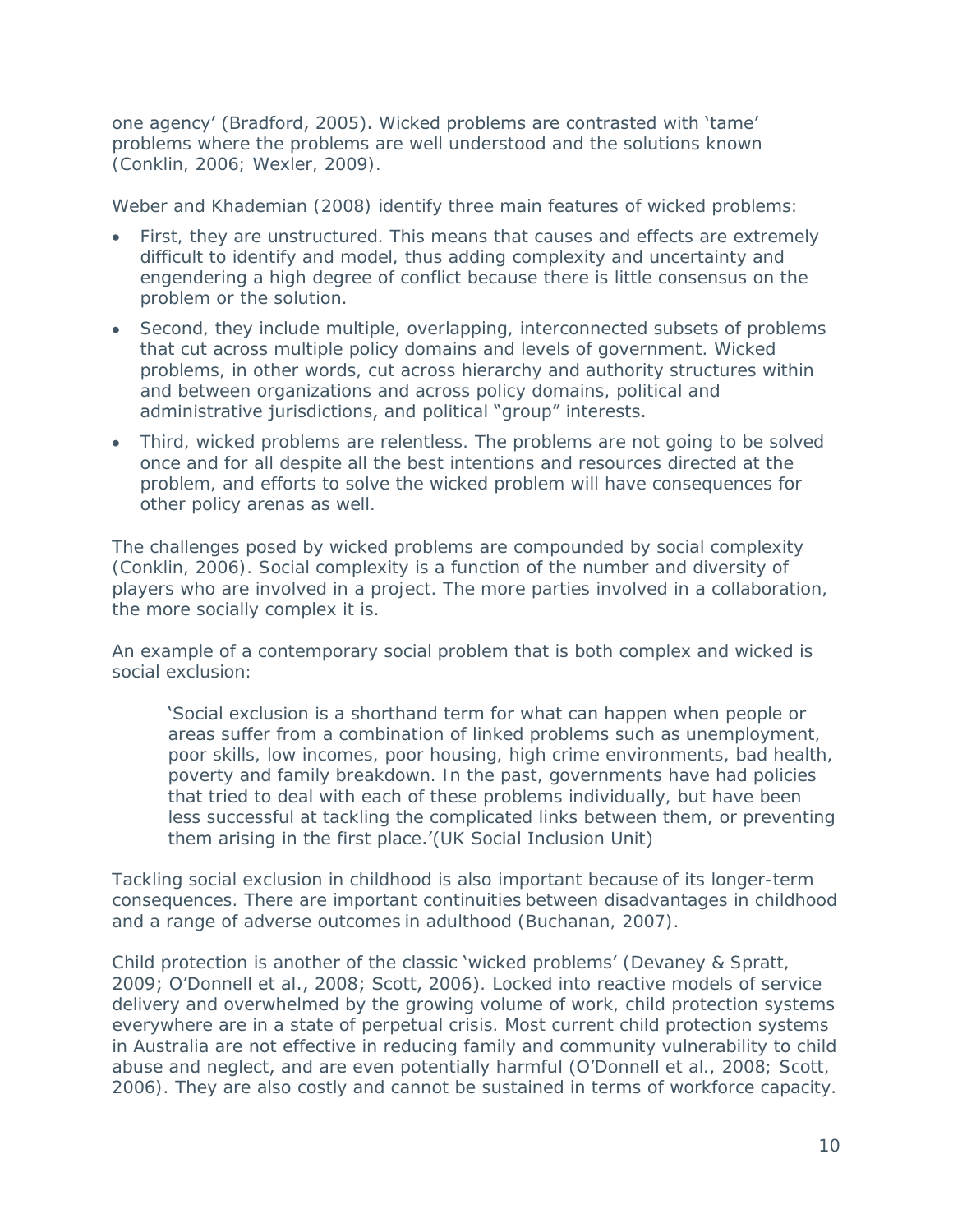As a result, we will always need to spend money to address the result of maltreatment.

#### Other examples of 'wicked problems' include

- Climate change (Australian Public Services Commission, 2007; Head, 2008)
- Land degradation (Australian Public Services Commission, 2007)
- Indigenous disadvantage (Australian Public Services Commission, 2007; Head, 2008; Hunter, 2007)
- Health inequalities (Blackman et al., 2006)
- Mental health problems in young people (Hickie, 2011)
- Poverty (Fogel et al., 2008)
- Obesity (Australian Public Services Commission, 2007; Egger & Swinburn, 2010)
- Providing services to rural and remote areas (Humphreys et al., 2009)

Addressing wicked problems requires new strategies. Head (2008) notes that standard public management responses to 'wicked problems' (such as markets, outsourcing, regulatory prescription) seem to be inadequate. New process responses (such as joined-up government, cross-sectoral collaboration, mediation and conflict reduction processes) are increasingly being tested. We appear to require some new approaches for addressing the multiple causes of problems, opening up new insights about productive pathways for better solutions, and thus gaining broad stakeholder acceptance of shared strategies.

On the basis of an overview of the state of knowledge regarding the development of mental health problems in young people, Hickie (2011) comes to a similar conclusion:

The changing world in which young people exist will have multiple positive and negative effects on the ways in which brain development, education, socialization and health care-seeking behaviour may develop. ... We are now well beyond simplistic lists of genetic, developmental or social risk factors or similar simple lists of available population health, clinical or health system interventions. We need active responses to these issues, and particularly new paradigms for population health program development and evaluation, inclusive and relevant clinical trials, and health system development and evaluation.

According to the Australian Public Service Commission (2007) notes, part of the solution to wicked problems involves changing the behaviour of groups of citizens or all citizens. Other key ingredients in solving or at least managing complex policy problems include successfully working across both internal and external organisational boundaries and engaging citizens and stakeholders in policy making and implementation. Wicked problems require innovative, comprehensive solutions that can be modified in the light of experience and on-the-ground feedback. All of the above can pose challenges to traditional approaches to policy making and program implementation. It suggests that there is a need for major cultural and operational changes in the way senior managers and political leaders undertake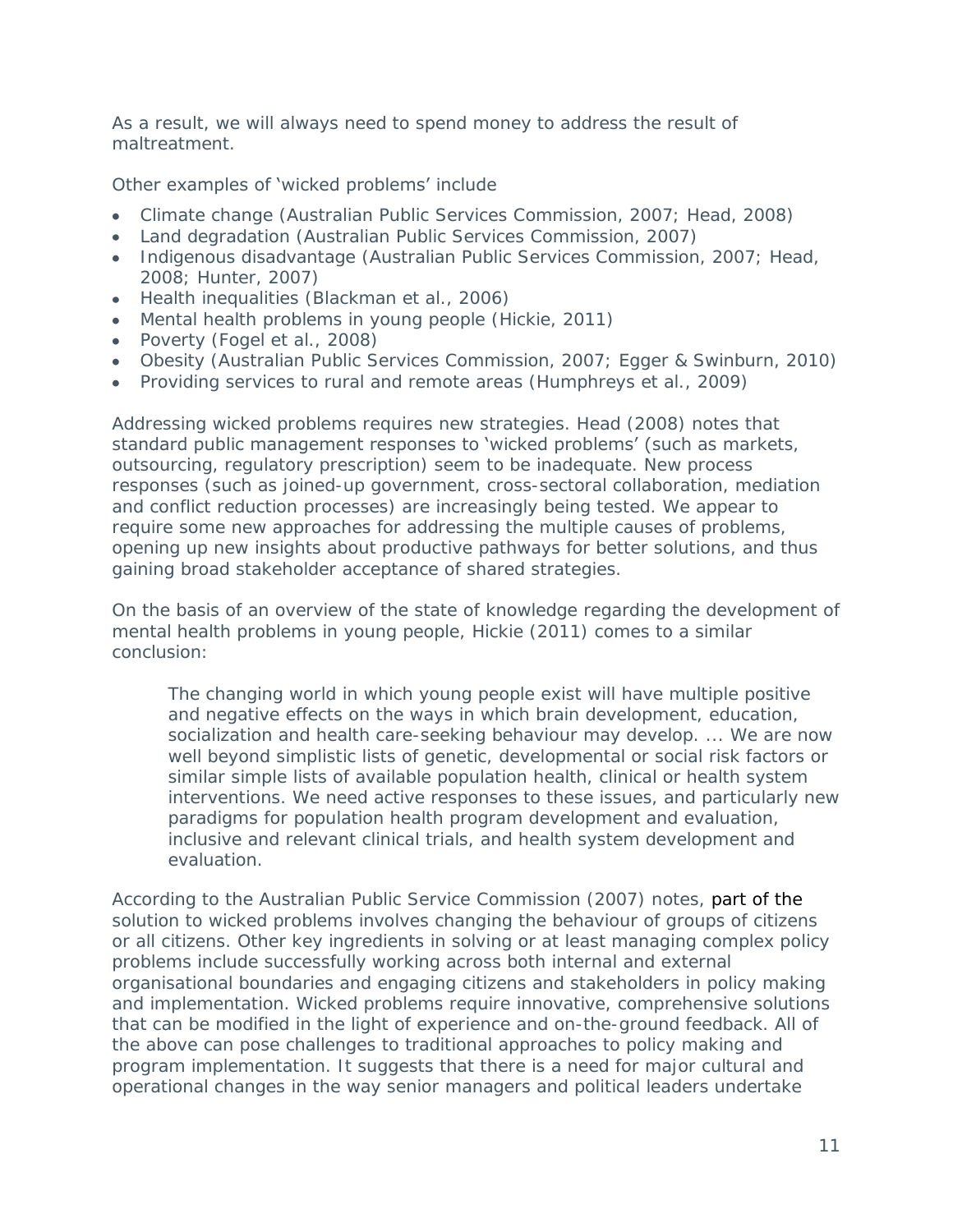their work, and the ways in which agencies relate to stakeholders and the wider community.

However, as Conklin (2006) points out, one common way of tackling a wicked problem is to attempt to tame it: instead of dealing with the full wickedness of the problem, one simplifies it in various ways to make it more manageable. However, attempting to tame a wicked problem, while appealing in the short run, fails in the long run. The wicked problem simply reasserts itself, perhaps in a different guise, as if nothing had been done. Sometimes the tame solution actually exacerbates the problem.

Conklin (2006) argues that the key to effective approaches to tackling wicked problems is creating a shared understanding between the stakeholders about the problem, and shared commitment to the possible solutions. Having a shared understanding does not necessarily mean that there is complete agreement about the nature of the problem, but that the stakeholders understand each other's positions well enough to have intelligent dialogue about the different interpretations of the problem, and to exercise collective intelligence about how to solve it. 'Because of social complexity, solving a wicked problem is *fundamentally a social process*. Having a few brilliant people or the latest project management technology is no longer sufficient' (Conklin, 2006).

# <span id="page-21-0"></span>**3.3 Simple, complicated and complex problems**

Another framework that is helpful in understanding 'joined-up' problems is the distinction that has been made between problems that are simple, complicated or complex (Funnell & Rogers, 2011; Glouberman & Zimmerman, 2002; Patton, 2011; Westley et al., 2007):

- *Simple problems*. Baking a cake is a simple problem. It involves following a recipe that has been tested for easy replication, it does not require particular expertise (but cooking expertise increases success rate), it produces standardised products with the best recipes giving good results every time, and there is a high degree of certainty of outcome.
- *Complicated problems.* Sending a rocket to the moon is a complicated problem. It involves precise formulae, high levels of expertise and a wide range of skills. However, there is a high probability of success, because rockets are similar in critical ways, and sending one rocket increases the likelihood that subsequent attempts will also be successful.
- *Complex problems*. Raising a child is a complex problem. There is no recipe or precise formulae, and raising one child provides experience but no assurance of success with the next. Expertise can contribute but is neither necessary nor sufficient to assure success. Every child is unique and must be understood as an individual, and the ultimate outcome remains uncertain.

These three types of problems differ in the extent to which cause and effect is or can be known (Patton, 2011):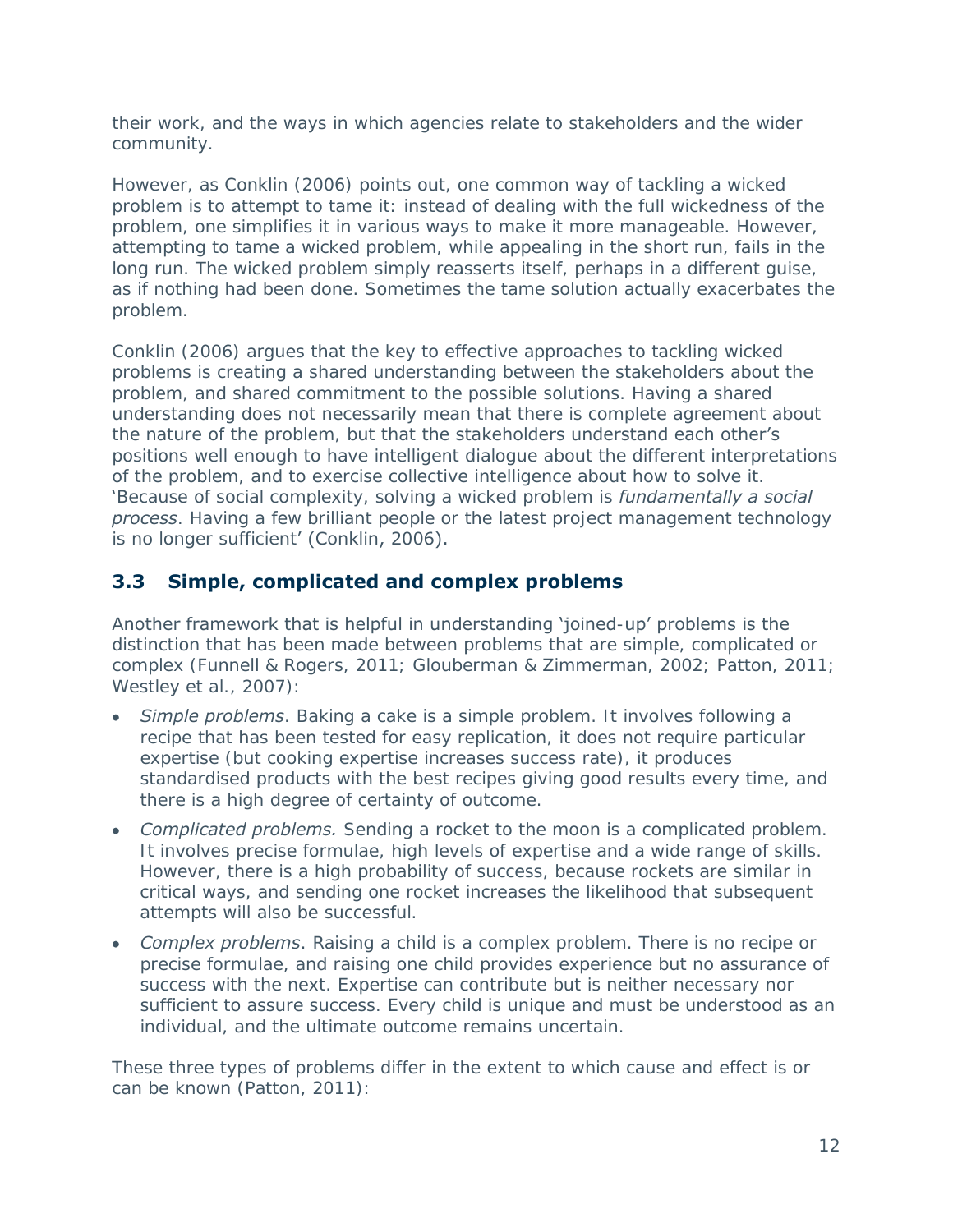In simple situations cause and effect is known so interventions and their consequences are highly predictable and controllable. In complicated situations cause and effect is knowable as patterns are established through research and observations over time, but the many variables involved make prediction and control more precarious. In complex situations, cause and effect is unknown *and* unknowable until after the effect has emerged, at which point some retrospective tracing and patterning may be possible.

Another typology for describing simple, complicated and complex problems is the Cynefin framework developed by Snowden and colleagues (Kurtz & Snowden, 2003; Snowden, 2000, 2002, 2005; Snowden & Boone, 2007). This a model used to describe problems, situations and systems. It has five domains. The first four domains are:

- *Simple*, in which the relationship between cause and effect is obvious to all, the approach is to *Sense - Categorise - Respond* and we can apply *best* practice.
- *Complicated*, in which the relationship between cause and effect requires analysis or some other form of investigation and/or the application of expert knowledge, the approach is to *Sense - Analyze - Respond* and we can apply *good* practice.
- *Complex*, in which the relationship between cause and effect can only be perceived in retrospect, but not in advance, the approach is to *Probe - Sense - Respond* and we can sense *emergent* practice.
- *Chaotic*, in which there is no relationship between cause and effect at systems level, the approach is to *Act - Sense - Respond* and we can discover *novel* practice.

The fifth domain is *Disorder*, which is the state of not knowing what type of causality exists, in which state people will revert to their own comfort zone in making a decision.

Both of these typologies can be used to understand the kinds of problems faced by parents and services. Some of the problems that parents of young children face are simple problems – both the cause and the remedy are well known, they can be dealt with by generalist service providers and there is a high likelihood that the problem will be resolved. Other problems are complicated – they require more careful diagnosis, greater expertise, and specialist service providers, but there is still a high likelihood that the problem can be resolved if all procedures are followed correctly. Still other problems faced by parents are complex – it is not clear what the cause is (although it is likely to be multifactorial) or what the best course of action is, and strategies that work in one case will not necessarily work in another.

Many of the systemic problems facing services and service systems are also complex. Recognising this has implications for how we approach such problems.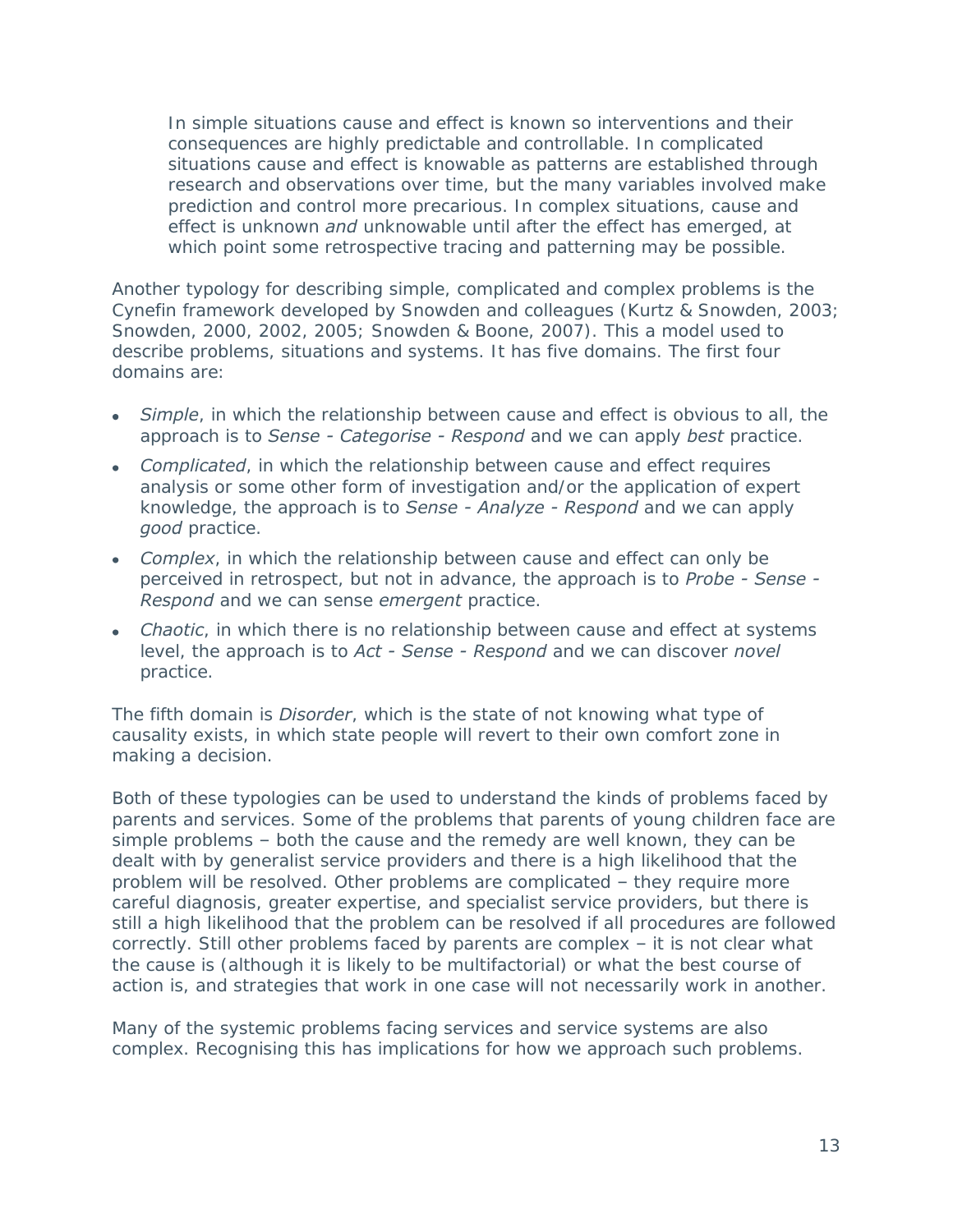# <span id="page-23-0"></span>**3.4 Complex adaptive systems and emergent complexity**

Another way of viewing 'joined-up' problems, particularly helpful in understanding the dynamics of complex systems (such as service networks or communities), is as complex adaptive systems (Edgren, 2008; Holden, 2005; McDaniel et al., 2009). This notion, borrowed from the physical sciences, views service networks as constantly changing living organisms rather than as machines. Holden (2005) defines a complex adaptive system as 'a collection of individual agents with freedom to act in ways that are not always totally predictable and whose actions are interconnected.' The term 'complex' emphasizes that the necessary competence to perform a task is not owned by any one part, but comes as a result of cooperation within the system, while 'adaptive' means that system change occurs through successive adaptations (Edgren, 2008). Examples of complex adaptive systems include termite colonies, the human immune defence system, and the financial market.

One of the key characteristics of complex adaptive systems is emergent complexity or self-organisation (Moore, 2004; Watts, 2003). This is a process whereby patterns of behaviour emerge from numerous interactions among the lower-level components of the system, ie. collective behaviour patterns emerge from interactions between individuals behaving in diverse ways. Such emergent behaviour patterns arise without any top-down planning or directive from a higher intelligence or power. Instead, complex group behaviours arise out of the interaction between relatively simple elements following simple rules and paying attention to their neighbours. Such decentralised systems rely extensively on feedback, for both growth and self-regulation, and constantly evolve and adapt to their environments. In terms of social behaviour, examples of emergent behaviours range from the trivial and ephemeral (the adoption of new speech patterns or buzz words) to the more significant and long-lasting (such as the decline in the birth rate).

The significance of this phenomenon is that patterns of behaviour will always emerge in unexpected ways from the interactions between members of a community or between service providers in a service network or system. These behaviours cannot be predicted or dictated. Among other implications, this means that, in working with complex adaptive systems – whether networks of services or communities of families – the traditional top-down way of managing is inappropriate:

'Interventions in complex adaptive systems require careful consideration and planning, but of a different kind than in mechanistic systems. It is more important to understand local conditions and to be aware of the uncertainty and feedback that accompanies any intervention' (Glouberman & Zimmerman, 2000).

Attempts to direct or promote certain behaviours are always likely to being subverted by emergent behavioural patterns. In monitoring the effects of complex adaptive systems, we should expect change, capitalise on serendipity, and use an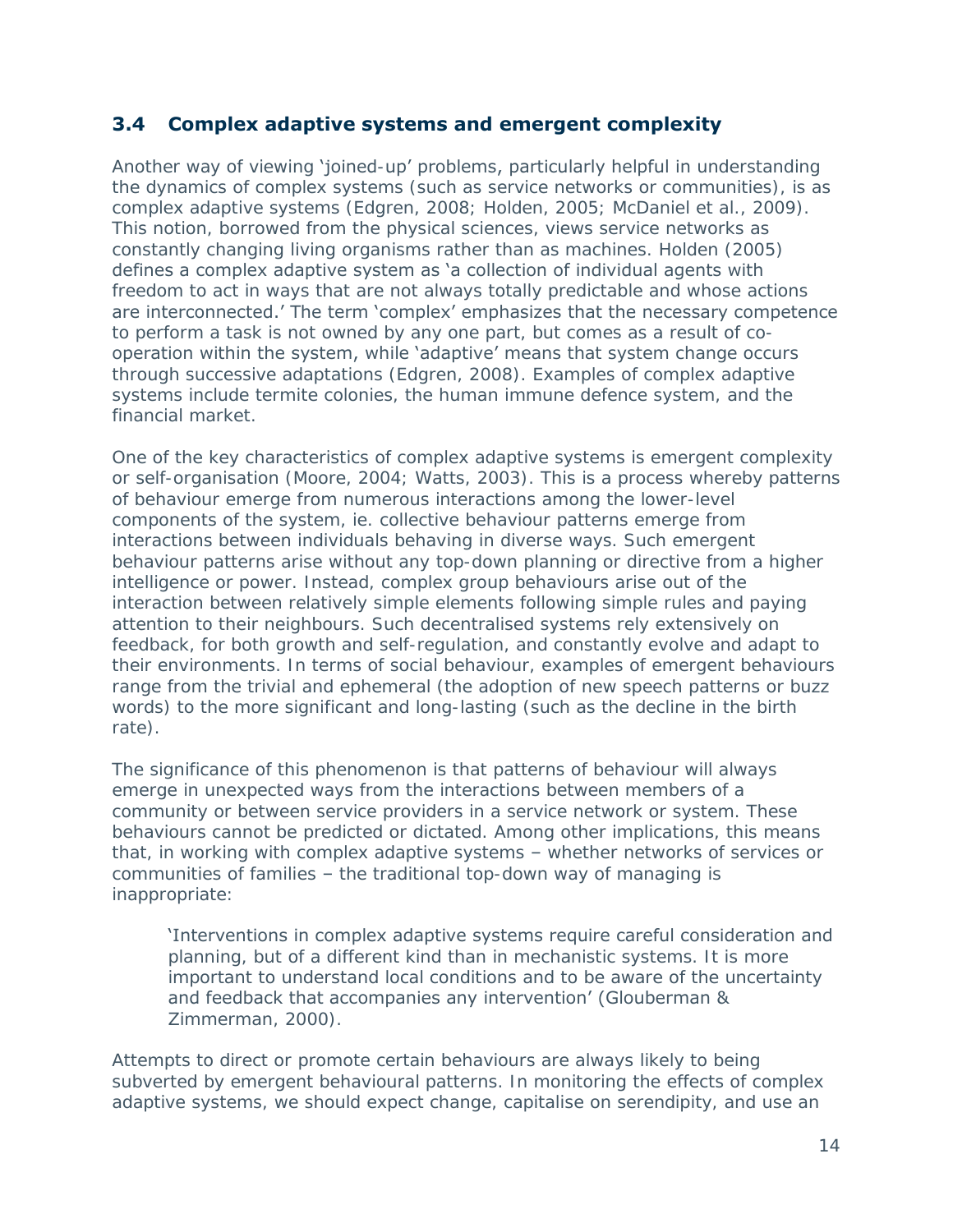'act-then-look' mind set (McDaniel et al., 2009). The 'act-then-look' approach – what Peters (1996) calls 'ready-fire-aim' and Snowden and colleagues (eg. Snowden & Boone, 2007) call 'probe-sense-respond' - is based on the recognition that, when faced with complex problems, we cannot know beforehand what intervention or strategy is best, or what the effects of a particular intervention will be. Therefore, we need to try an intervention, then monitor its effects closely, then readjust our sights.

# <span id="page-24-0"></span>**3.5 Summary and implications**

This section has focused on different frameworks for understanding the nature of the 'joined up problems' that face our society. The four frameworks examined social complexity or interconnectedness; tame and 'wicked' problems; simple, complicated and complex problems; and complex adaptive systems and emergent complexity – offer complementary ways of understanding the challenges we face. The overall message is that we now live in a densely interconnected society and are facing a number of major social challenges that are the product of the interactions between a wide range of physical, social, economic and demographic factors.

What are the implications of this analysis? One is that we need to recognise that many of the problems policy makers and services face are complex and that interventions to address them will need to be multilevel, capable of addressing the needs of children, families and communities, as well as the circumstances under which families are raising young children.

Another implication is that we need to focus on the underlying conditions that produce problems rather than only seeking to remedy presenting problems. Attempting to tame 'wicked' problems by addressing the behavioural symptoms will not lead to long-term solutions. For example, as well as providing parenting programs for those who are struggling with parenting, we also need to ask why these parents are having problems with parenting at all, and seek to reduce the underlying conditions that have compromised their parenting capacities.

A third implication is that, when we are faced with 'wicked' or complex problems, we cannot know the outcomes of our interventions beforehand. This does not mean that we cannot take action to address the problem – clearly we have to devise and implement courses of action based on our best understanding of what will make a positive difference. However, since we cannot be sure if the interventions will have the desired effect, we need to monitor the outcomes closely and be ready to change course if they are not. The strategy should be *ready-fire-aim* (or *act-then-look* or *probe-sense-respond*) rather than *ready-aim-fire*.

In the next section, we look at the other element of the 'joined up solutions for joined up problems' catchcry and explore what we know about how to meet the challenges posed by 'wicked' or complex problems.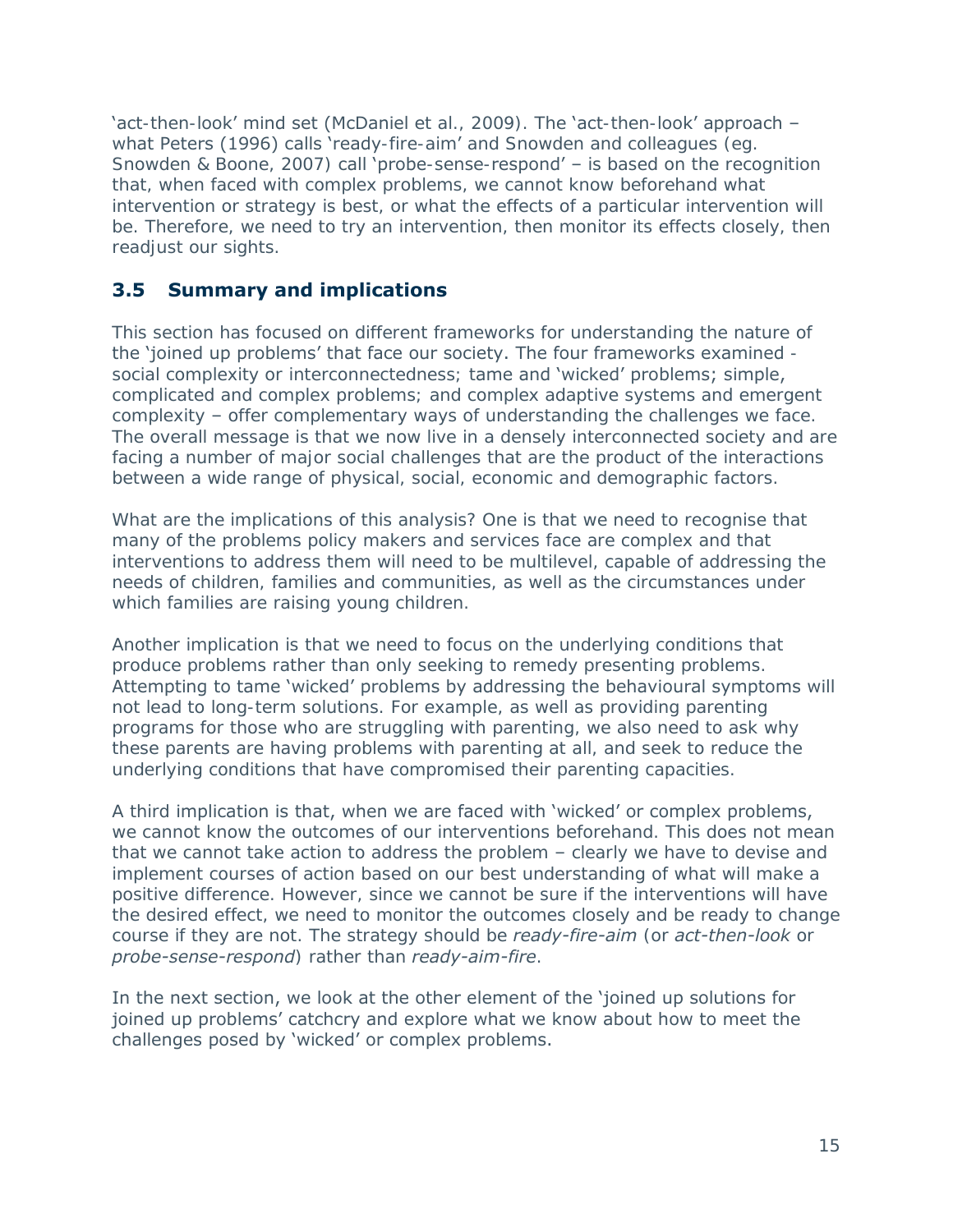# <span id="page-25-0"></span>**4. MEETING THE CHALLENGE – 'JOINED UP' SOLUTIONS**

As noted earlier, efforts to reform the way governments do business have been driven by calls for 'joined up solutions to joined up problems'. As we have seen, the social challenges facing us are 'joined up' in the sense of being the product of a web of densely interconnected physical, social and economic factors. Efforts to address individual health or social problems through the traditional services and forms of intervention are not proving successful, hence the push for 'joined up' approaches, linking the efforts of different service sectors and departments and tackling social problems at multiple levels simultaneously.

# <span id="page-25-1"></span>**4.1 What to change – the Platforms model**

In Victoria, the Centre for Community Child Health has been working for the past decade on understanding the factors that affect child development, and has developed a model of what needs to be done to improve outcomes for children and to support their families more effectively (CCCH, 2010). This model proposes that action is needed on three fronts simultaneously: building more supportive communities, creating a better coordinated and more effective service system, and improving the interface between communities and services (Moore, 2008). Within each of these spheres of action, we can identify a number of strategies or interventions. Each intervention is based on evidence that the issue addressed is of importance for child development and/or family functioning, and that the intervention itself is backed by research evidence and/or strong program logic.

The three spheres of action are briefly outlined below.

- 1. *Building more supportive communities.* As a result of the pervasive economic, social and demographic changes that have occurred over the past few decades, there has been a partial erosion of traditional family and neighbourhood support networks. This has left many parents of young children with relatively poor social support networks and therefore more vulnerable. There are a number of general strategies for addressing this problem, including providing multiple opportunities for families of young children to meet, ensuring that streets are safe and easily navigable, and ensuring that there is an efficient and affordable local transport system that gives families ready access to services and to places where they meet other families.
- 2. *Creating a better co-ordinated and more effective service system.* In the light of the difficulties that services have in meeting all the needs of all families effectively, the service system needs to become better integrated so as to be able to meet the multiple needs of families in a more seamless way. This involves three interlinked elements: building a strong universal service system, backed by a well-integrated tiered system of universal, secondary and tertiary services, strengthening direct services to children, and strengthening support services to families. There are a number of specific interventions within each of these elements.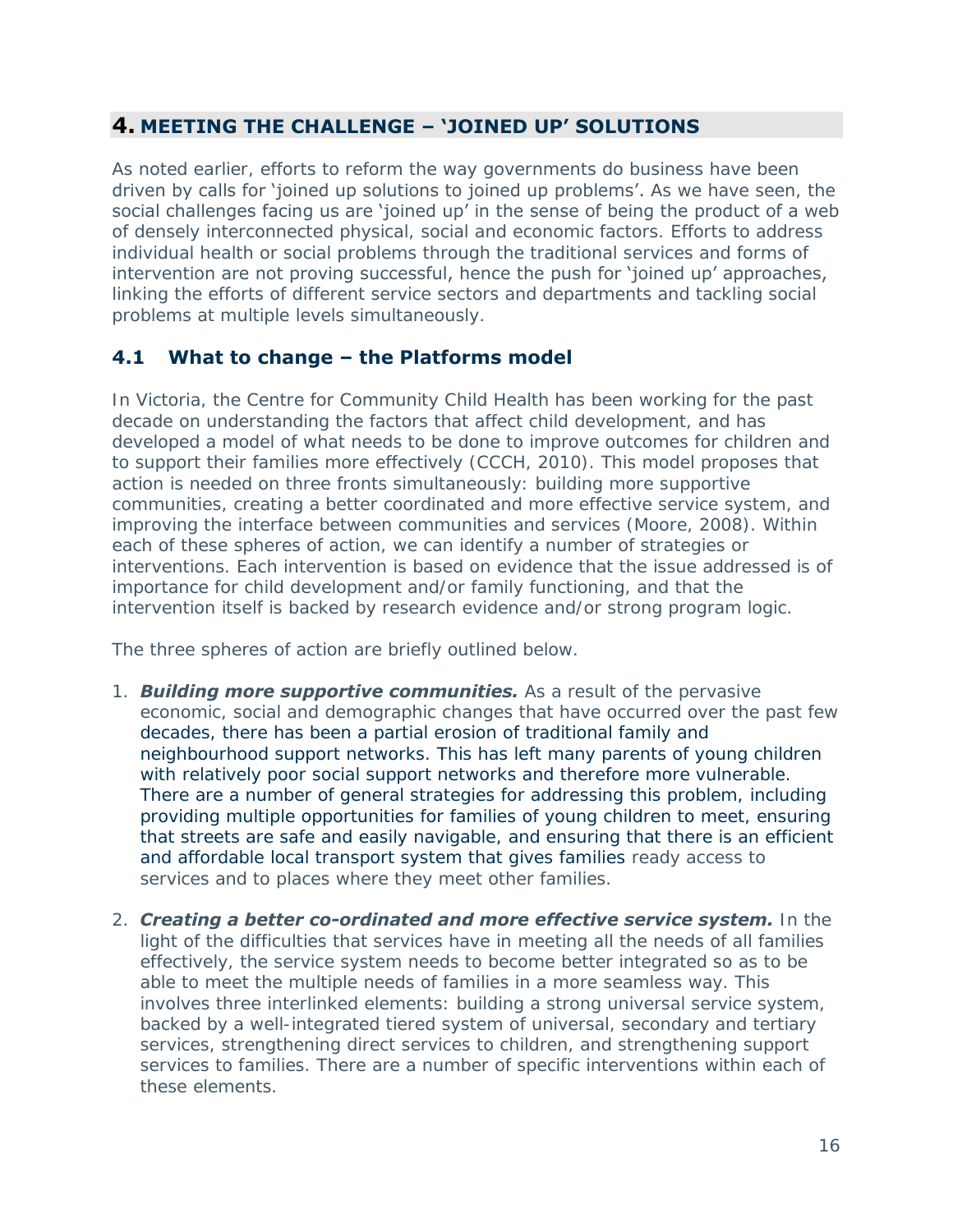3. *Improving the interface between communities and services.* The existing service systems are unable to respond promptly to the emerging needs of all parents and communities, partly because of the lack of effective channels of communication. For service systems to become more responsive, improved forms of dialogue between communities and services are needed. This needs to occur at all levels, involving service providers in their dealings with individual families, agencies with their client groups, and service systems with whole communities. Specific interventions include providing staff with training in family engagement and relationship-building skills, employing community links workers to build relationships with marginalised and vulnerable families, and creating opportunities for parents to be actively involved in the planning, delivery and evaluation of the services and facilities they use.

Each of these interventions needs to be included in a comprehensive local plan to address the needs of young children and their families in a particular community. None of the individual interventions on its own will make a significant and sustainable difference to child and family outcomes; they only do so in concert with other forms of action.

The next two sections explore the first two of these spheres of action in more detail.

# <span id="page-26-0"></span>**4.2 Building more supportive communities**

Earlier sections in this paper have addressed the dramatic social changes that we have experienced over the past few decades and the impact these have had on communities. In this section, we explore what can be done to promote more supportive communities for families of young children. This is a relatively neglected area. As Barraket (2004) notes, while one of the driving rationales behind the current rhetoric of community building is the importance of finding joined-up solutions to joined-up problems, there is much less emphasis on developing 'joinedup communities'.

As we have seen, there is a concern that the social changes that have occurred have fragmented communities to such an extent that many people feel that they do not belong anywhere and are falling through the cracks – with few links to other people in the community and limited contact with services that could support them. Going back is not an option.

Australians cannot expect to revert to a form of society in which most people live wholly within self-contained, geographically defined communities. Rather, people will continue to experience community in diverse and fragmented ways. This fragmented experience of community will be satisfactory for many people, as long as there are some stable bonding relationships or other ways of providing personal support when the need arises. (Hughes et al., 2007)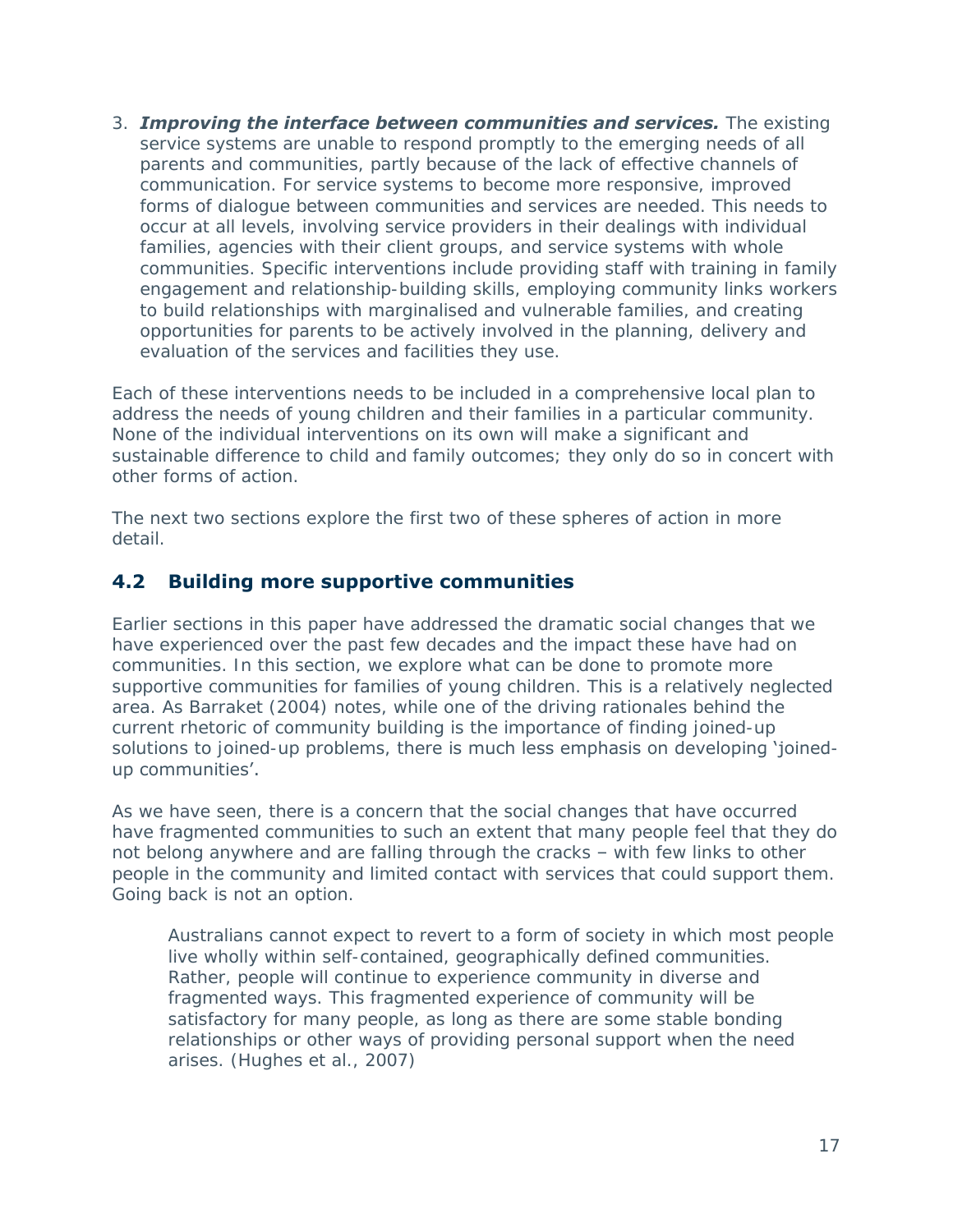The question is, how can we ensure that all families with young children develop such relationships and personal support networks? Is it reasonable to expect them to do so on their own, as Hughes et al. (2007) suggest?

'Community' and 'belonging' are now things each individual has to create. People are no longer born into a community that necessarily acknowledges and cares for them. In a world of fragmented communities individuals must find their own fragments, make their own connections, develop their own supportive networks.

The evidence would suggest that vulnerable families lack the resources to do this. While it may not be possible to create communities that are totally cohesive and inclusive, we can (and should) aim to promote supportive social networks and responsive service systems specifically for families of young children, rather than leaving them to find their own way. Jack and Jordan (1999) present evidence that children's welfare and family functioning are crucially dependent upon the social support available within local communities. They argue that building social capital in poor communities is a more effective way of promoting children's welfare than focusing on formal child protection and family support services and efforts to increase parenting skills and responsibilities.

Efforts to build more supportive communities are an example of what is generally called *community development* or *community building*. Community development is a strategy to tackle social problems that engages community members so that they can develop their own solutions (Katz, 2007). It involves bringing local people together, training them to develop their skills and understanding ('capacity building'), and funding projects that address locally-identified needs. Some community building initiatives have a very broad focus, addressing issues such as economic regeneration, health and social development and housing. Others have a narrower focus, addressing the needs of subgroups such as families of young children.

What strategies are known to be effective in achieving this? What should we be doing?

Various summaries of the lessons learned from community development initiatives are available, including Beresford & Hoban (2005), Hughes et al. (2007), Katz (2007), Moore (2004), Mugford & Rohan-Jones (2006), Vinson (2009a) and Wiseman (2006).

According to Wiseman (2006), community strengthening strategies involve supporting and investing in:

- Community engagement processes enabling citizens to identify and agree on community concerns, goals, priority actions and indicators of progress.
- Partnership initiatives linking local communities with public, private and civil society agencies and organizations.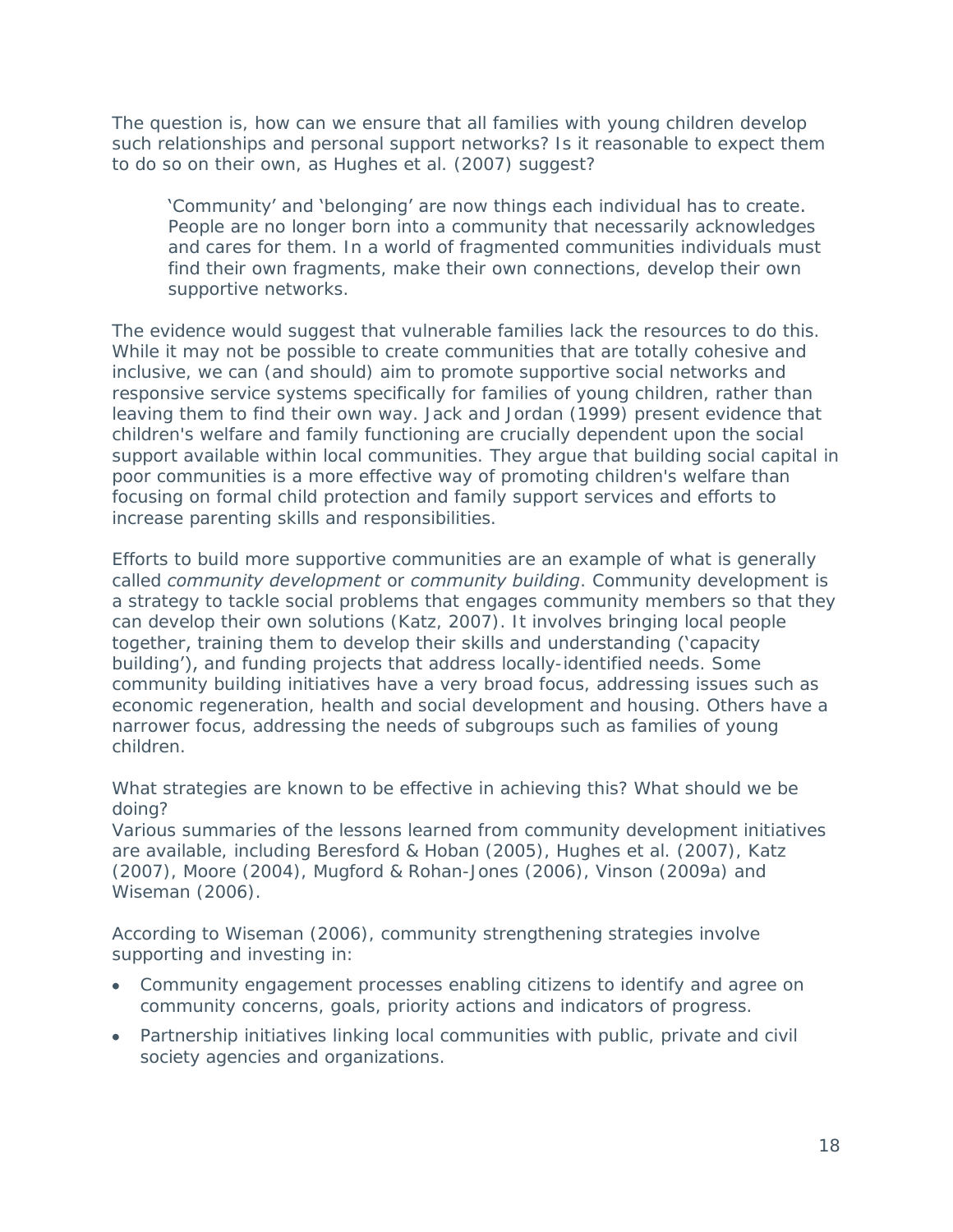- Physical infrastructure designed to strengthen local networks (eg, meeting places; cultural, sporting and recreation facilities; transport and communication links).
- Improving the capacities of local community organisations and networks through information sharing, training and leadership development programs.

On the basis of an examination of the literature on complexity theory and on social support, Moore (2004) drew the following implications regarding how best to support young children and their families in community settings:

- Complexity theory suggests that *communities are capable of determining their own collective needs under certain conditions.* Since it is preferable for communities to determine their own needs, we should seek to create those conditions.
- One of the conditions is that *there needs to be a critical mass of community members having frequent contact with one another*. Parents need a threshold level of contact with others, not too many and not too few. A threshold level of regular contact with others is also necessary of a wider consensus is to emerge, eg. about how to bring up children, or about what services families need.
- Both complexity theory and social support evidence suggest that *parents need*  lots of opportunities for random encounters with other parents of young *children*. Even seeing other parents and children in the street or in shopping centres involves an exchange of information – parents take note of how other parents are behaving towards their children, where they are going, how the children are dressed. All of this provides the parent with a rich array of examples with which to compare their own practices, and this helps them be clearer about what sort of parent they want to be.
- To facilitate such encounters, *we need urban environments that are easy to navigate and that provide lots of opportunities for random encounters between people in the community.* In the terms used by urban planners, we need environments that a high in connectivity, permeability and accessibility.
- Both complexity theory and social support evidence also suggest that *parents*  and children need regular opportunities to interact with other parents and young *children.* These interactions could take place in many settings, including Maternal and Child Health centres (eg. first-time mothers' groups) and playgroups, as well as swimming pools, libraries and shopping centres.
- To facilitate such interactions, we need to ensure that *all families have easy access to family-friendly settings where they can meet other families and also access the services they need.* These settings should be pleasant places that both parents and children look forward to visiting. Where such settings do not exist, we should be exploring how to establish them.
- The social support literature shows suggests that *all families benefit from having positive personal support networks and should be helped to find such support when it is lacking.* However, we need to recognise that personal support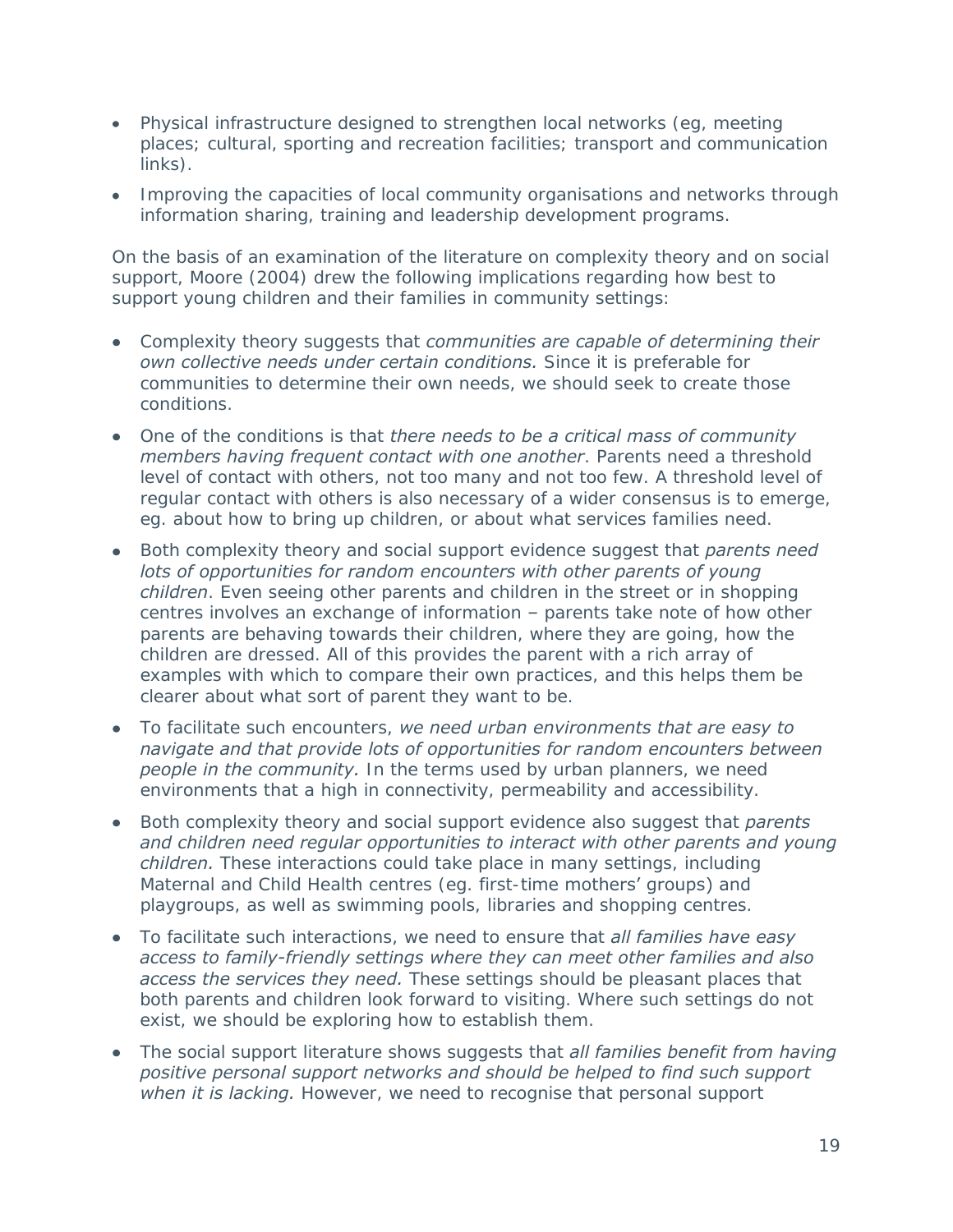networks are, by definition, personal, and therefore cannot be arranged or determined by professionals. All professionals can do is create the conditions under which such networks can develop. Among other things, this would involve doing what is suggested above - providing parents of young children with multiple opportunities to meet other parents of young children, and creating places where they can do so.

What do we know about the most effective ways of engaging and strengthening communities? According to Katz (2007), the key principles behind community development approaches are as follows:

- Start from communities' own needs and priorities rather than those dictated from outside;
- On tap not on top: giving leadership to people in the community and acting as a resource to them;
- Work with people; don't do things to or for them;
- Help people to recognise and value their own skills, knowledge and expertise as well as opening up access to outsider resources and experience;
- Encourage people to work collectively, not individually, so that they can gain confidence and strength from each other (although this experience often benefits individuals as well);
- Encourage community leaders to be accountable, and to ensure that as many people as possible are informed and given the opportunity to participate;
- Recognise that people often learn most effectively by doing opportunities for learning and training are built into everyday working;
- Support people to participate in making the decisions which affect them and work with decision-makers to open up opportunities for them to do so;
- Promote social justice and mutual respect.

A common theme in these and other accounts of best community building practices is that they should build on community strengths and seek to make communities stronger. For instance, Vinson (2009a) suggests that effective interventions with the most disadvantaged localities are based on one fundamental principle: in order for services and infrastructural interventions to be effective in the long run, they must not only be useful in their own right but simultaneously serve the end of strengthening the overall community. 'Strengthen' in this context includes building 'collective efficacy' by developing connections and trust between people and between organisations; developing the confidence and ability to identify ways of promoting the common good; and securing the resources, internal and external, needed to pursue them.

Various guides and tools have been developed to support the process of building more supportive and stronger communities. For instance, as part of its Platforms Service Redevelopment Framework (CCCH, 2010), the Centre for Community Child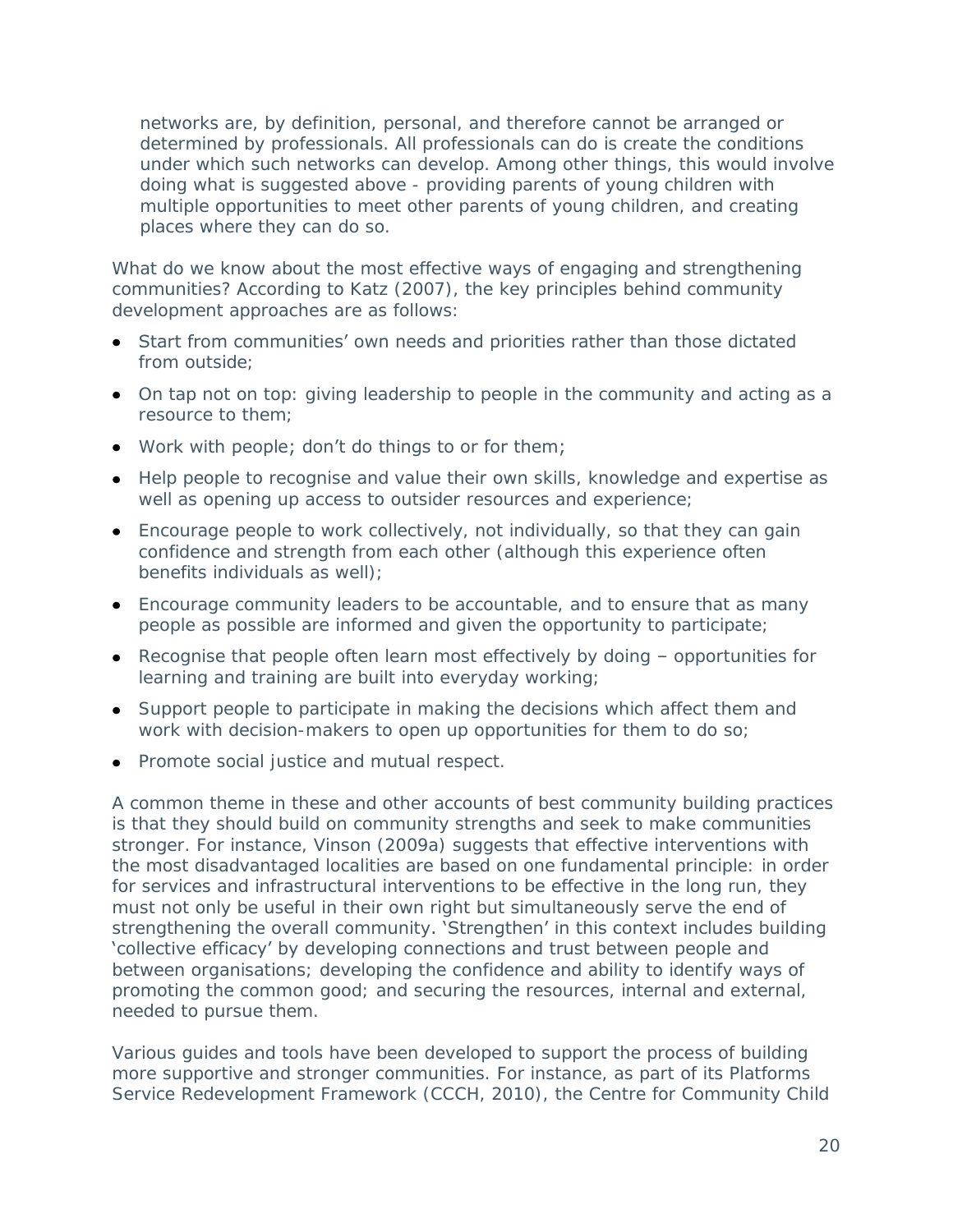Health has developed a *Guide to Community Engagement* that describes a sevenstep process that an early years partnership group can use to plan, organise and deliver community-based initiatives to support young children and their families.

# <span id="page-30-0"></span>**4.3 Integrating services**

Many governments have attempted to create more cohesive and comprehensive policies and service systems through what are known in the UK as 'cross-cutting' approaches. These are based on the recognition that many of the most challenging social problems can only be addressed by initiatives that cut across departmental boundaries. As the State Services Authority (2007a) has noted,

Better collaboration and integration across government is a priority for governments in Australia and overseas. Traditionally, governments have been organised with vertical structures, aligned to delivery of particular services such as hospitals or schools. These provide efficiency, clear lines of accountability and concentration of specialist knowledge. However vertical structures are not well equipped to deal with many contemporary public policy issues which require cross portfolio action such as climate change and social disadvantage.

Hence the push for 'joined up' government approaches. The State Services Authority (2007b) defines joined up government as 'working collaboratively across departments, portfolios or levels of government to address complex issues which cross individual agency boundaries'. In pursuing joined up government, the focus is to better integrate and coordinate government policy and service delivery to achieve common goals and respond to an identified high priority issue or need within the community. Joined up government is a means to an end, not an end to itself. Ultimately, the benefit of joined up government is to improve outcomes for citizens (State Services Authority, 2007b).

There is no quick fix for **dealing with complex or** 'wicked' **social** policy problems, but most of the literature advocates a collaborative approach. In its discussion of this issue, the Australian Public Services Commission (2007) draws on the work of Professor Nancy Roberts who suggests that there are three possible strategies:

- *Authoritative strategies.* These give the problem to some group (or an individual), who take on the problem-solving process while others agree to abide by its decisions. Identification of this small set of stakeholders may rest on their knowledge and expertise, organisational position in the hierarchy, information or coercive power.
- *Competitive strategies.* Central to the pursuit of such strategies is the search for power, influence and market share—stakeholders following this strategy generally assume a win-lose outcome. The competitive federalism of the Australian system can result in this approach, for example, when the States compete for foreign and local investment.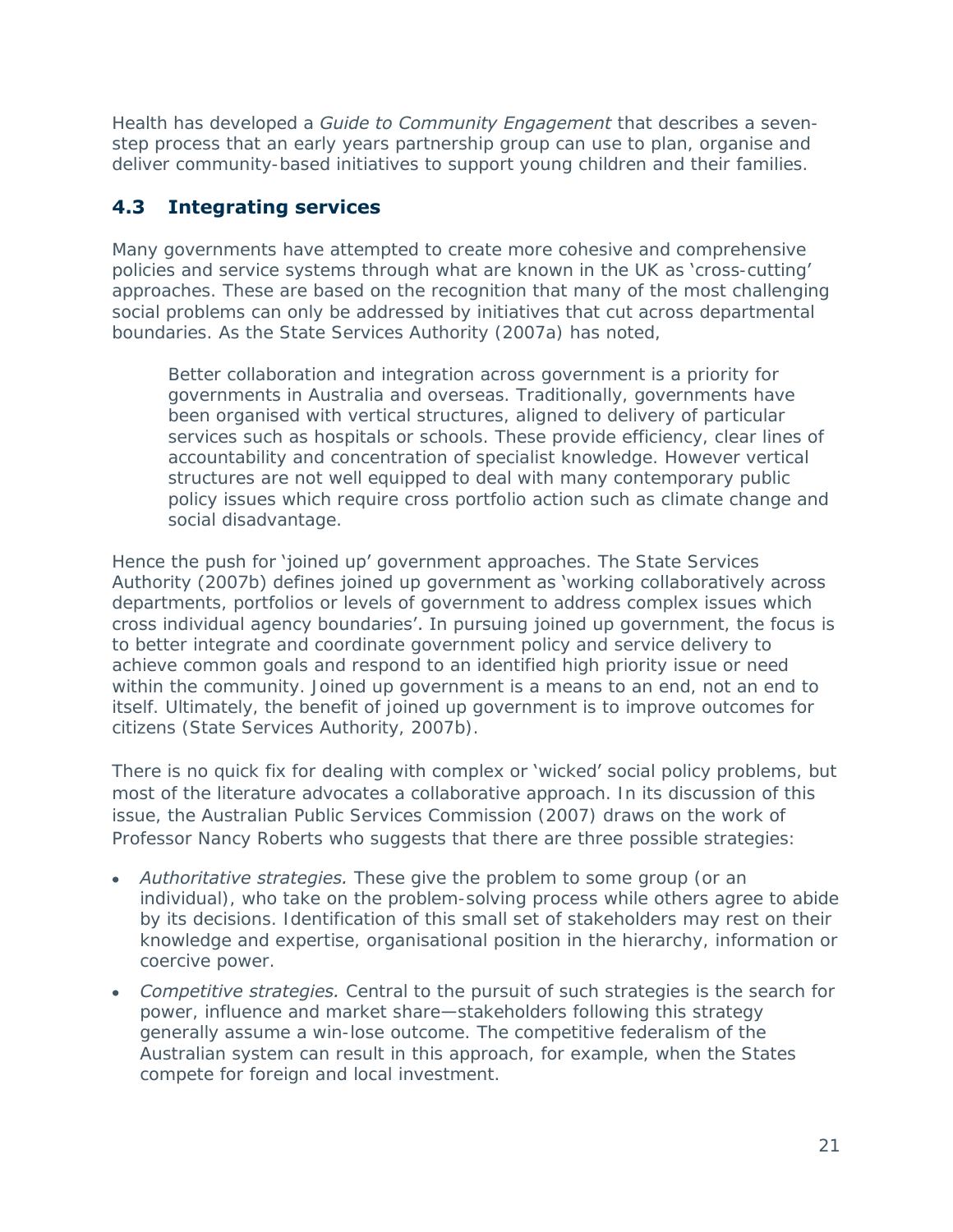*Collaborative strategies.* These are supported by the bulk of the literature (including by Professor Roberts) as being the most effective in dealing with wicked problems that have many stakeholders amongst whom power is dispersed. At the core of collaboration is a win-win view of problem-solving.

There are four levels at which integration of services and service systems needs to occur:

- *Government/policy integration* is based on the recognition that the wellbeing of children is not the responsibility of any one department. At this level, policy and planning are integrated across government portfolios, departments and agencies. The evidence regarding efforts to improve collaboration at a whole of government level suggests that it is not easy to achieve, needing political will and ongoing high level commitment to have a chance of succeeding.
- *Regional and local planning integration* involves the establishment of an early years partnership group to drive local integration. Strategies include mapping community assets and needs; developing an integration plan; and simplifying parental access to services through single entry points. An important focus is the linking of specialist services with mainstream or universal services. These partnerships can be thought of as a particular form of *network governance*, a form of governing that is based on a mode of organisation that is cooperative, rather than competitive (as in markets) or hierarchical (as in bureaucracies)(Lewis, 2010).
- **Service delivery integration** can take the form of 'virtual' or co-located integration. Different forms of service level integration fall along a five-point continuum ranging from coexistence (where services operate independently) to full integration (where services merge completely to form a new entity). Studies of initiatives designed to increase the degree of collaboration, such as Victoria's Primary Care Partnership (PCP) strategy (Australian Institute for Primary Care, 2003, 2005; KPMG, 2005; Walker, Bisset & Adam, 2007), show that they produce significant integration within the primary health care system, improved coordination of services and more positive experiences for consumers with the health system. When successfully implemented, such service coordination delivers benefits to agencies, practitioners and consumers.

One particular form of service coordination that is being adopted widely is the *children's centre model*. A recent review of the literature regarding this model (Centre for Community Child Health, 2008) found that there was no single model that has become accepted as the best model for a children's centre. What models that do exist are not well enough documented to be 'transportable', ie. applied in other sites. Most Australian examples of children's centres are recently established or still in the development stage.

In children's centres, services are usually co-located. Co-location of services does not guarantee better coordination of services: agencies can work from the same premises and have little or nothing to do with each other. Conversely, it is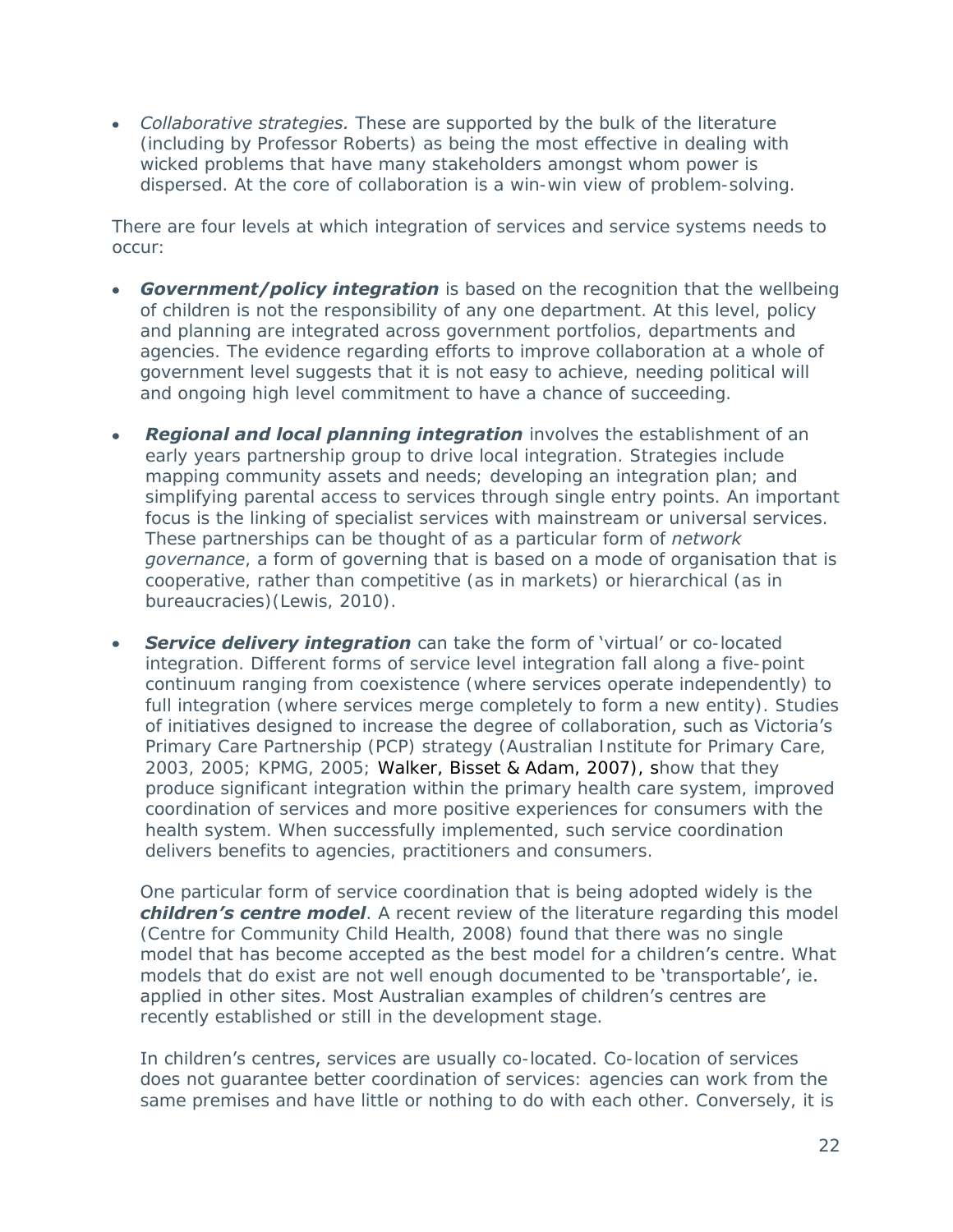possible to have much higher levels of collaboration between services that are not co-located. Nevertheless, the evidence clearly suggests that co-location can facilitate better linkages between services.

Service integration has also taken the form of *extended school models.*  Essentially these models represents a move away from schools operating as stand-alone institutions focusing solely on education, to the provision of a full suite of integrated services from a school site to help meet the broader needs of children, families and the broader community. The services and partnerships offered within extended school models are varied and informed by the local school and community context. Examples of extended school models are provided in section 6.1 of this paper.

*Teamwork integration* requires professionals to work in teams with members of different disciplines. Types of team integration range from unidisciplinary teamwork (where one discipline attempts to meet all the needs of families) to transdisciplinary teamwork (where team members share roles and cross discipline boundaries).

At all these levels, successful integration or joining up of services depend upon building partnerships. Lewis (2010) distinguishes between two forms of partnership: those that focus on service coordination (partnerships between service providers with consumer/ community input) and those that are about community building (government-community partnerships).This distinction corresponds to two aspects of the Platforms framework described earlier – the service integration platform and the community building framework.

According to Lewis (2010), the features of effective community partnerships are:

- All core partners should be central and connected
- Network brokers should be in very central positions  $\bullet$
- The funding agency should not be the most central actor
- Over time, as people enter and exit, brokers and the core agencies should remain central
- Redundancy should be high so that removing a small number of actors would not fragment the network
- The connections with others should be positively valued by the actors in the network, and used to achieve things that could not be achieved alone
- The partnerships should be sustainable over the longer term either with continuing funding or alternative ongoing brokerage and steering arrangements.

Have efforts to create joined-up systems been successful? A number of reviews of initiatives to create more integrated services and service systems have been conducted (eg. Centre for Community Child Health, 2008; Moore & Skinner, 2010; Press et al., 2010; Siraj-Blatchford & Siraj-Blatchford, 2009). As summarized by Moore and Skinner (2010), the key findings include the following: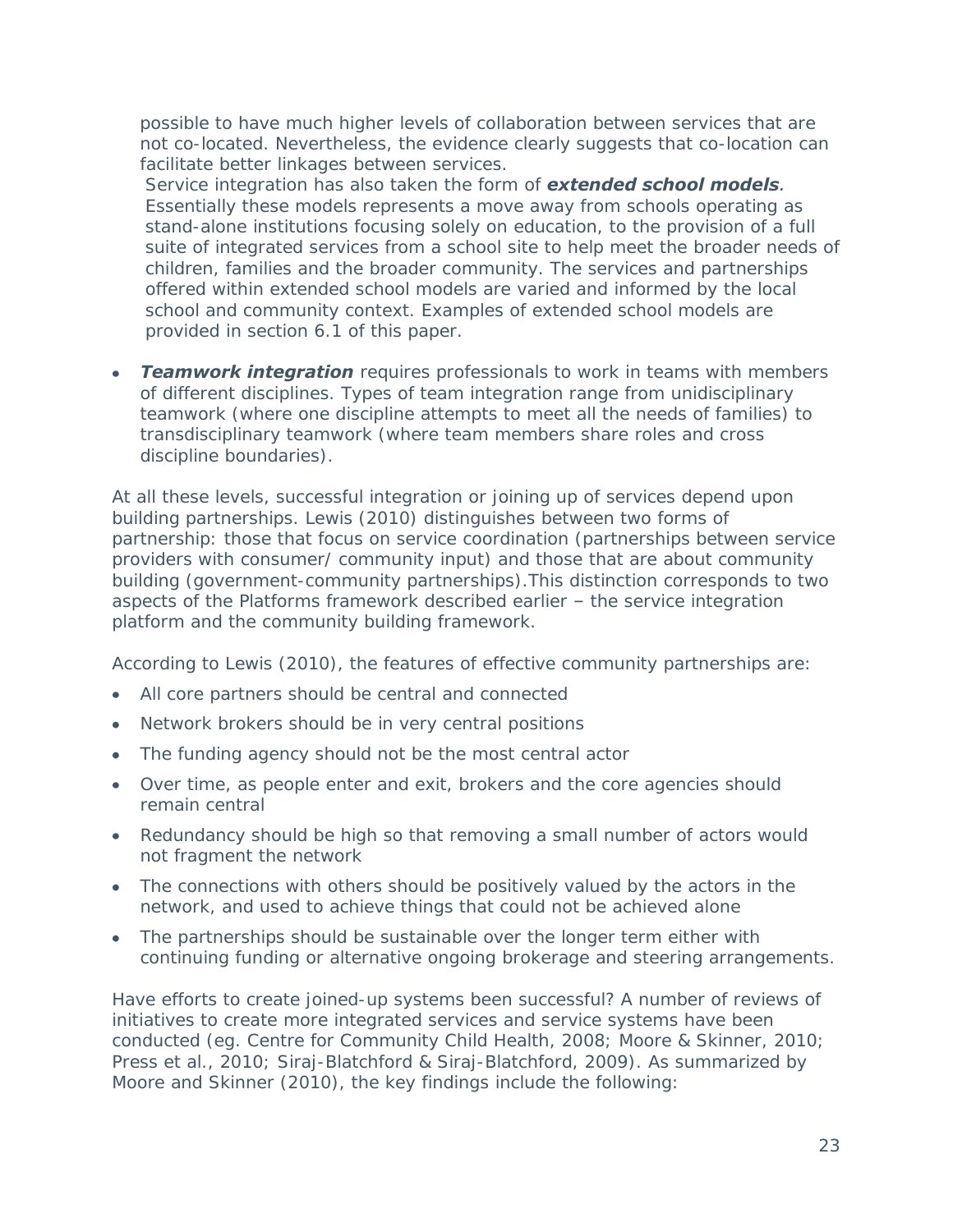- While partnership working is widely assumed to be a good thing, it can be  $\bullet$ difficult to put into practice successfully - it requires careful planning, commitment and enthusiasm on the part of partners, the overcoming of organisational, structural and cultural barriers and the development of new skills and ways of working.
- There is confusion among policy makers, service providers and consumers as to what integrated service delivery is intended to achieve and what it means in practice. The current guidance and terminology associated with integrated service provision needs greater clarity.
- The *quality* rather than the *type* of integration is what matters in terms of  $\bullet$ improving outcomes. Therefore, it is important to develop a clear, shared understanding of what is meant mean by 'quality' in integrated delivery of early years services and to ensure that services adopt agreed quality standards.
- Effective integrated working is principally based on the personal relationships that are established between workers. While these may be effective in the short run, they may not be sustainable.

While efforts to integrate service systems are proving challenging, some valuable lessons have been learned about the conditions required for successful integration. Reviews of integrated service delivery (Atkinson et al., 2005; Johnson et al., 2003; McGregor et al., 2003; Pope & Lewis, 2008; Siraj-Blatchford & Siraj-Blatchford, 2009; Sloper, 2004; Toronto First Duty, 2008; Valentine et al, 2007) have identified a number of factors that promote or hinder successful multi-agency collaboration (see Moore and Skinner, 2010, for a summary).

Are these efforts to integrate services benefitting children and families? Reviews of the research literature (Centre for Community Child Health, 2008; Fine et al., 2005; Lord et al., 2008; Siraj-Blatchford & Siraj-Blatchford, 2009; Valentine et al., 2007) indicate that, while research evidence is still limited, integrated service delivery can have positive benefits for children, families and professionals. As summarized by Moore and Skinner (2010), the key findings are as follows:

- Although it is not possible to use the most rigorous research methods to measure outcomes of integrated services, there is indirect evidence that multiagency coordination initiatives can have benefits for children, families and professionals. The evaluations of Sure Start in the UK found some modest benefits for children living in areas where a Sure Start Local Program (usually involving an integrated child and family service hub) operated when compared with children living in similar areas that did not have a service hub. The children showed better social development, exhibiting more positive social behaviour and greater independence / self-regulation than their non-SSLP counterparts. Evaluations of the Toronto First Duty program in Canada also found benefits for the children (they benefited socially and developed pre-academic skills).
- There is also evidence that families benefit. Positive outcomes include better flow of resources, supports, and services, parent satisfaction with provision of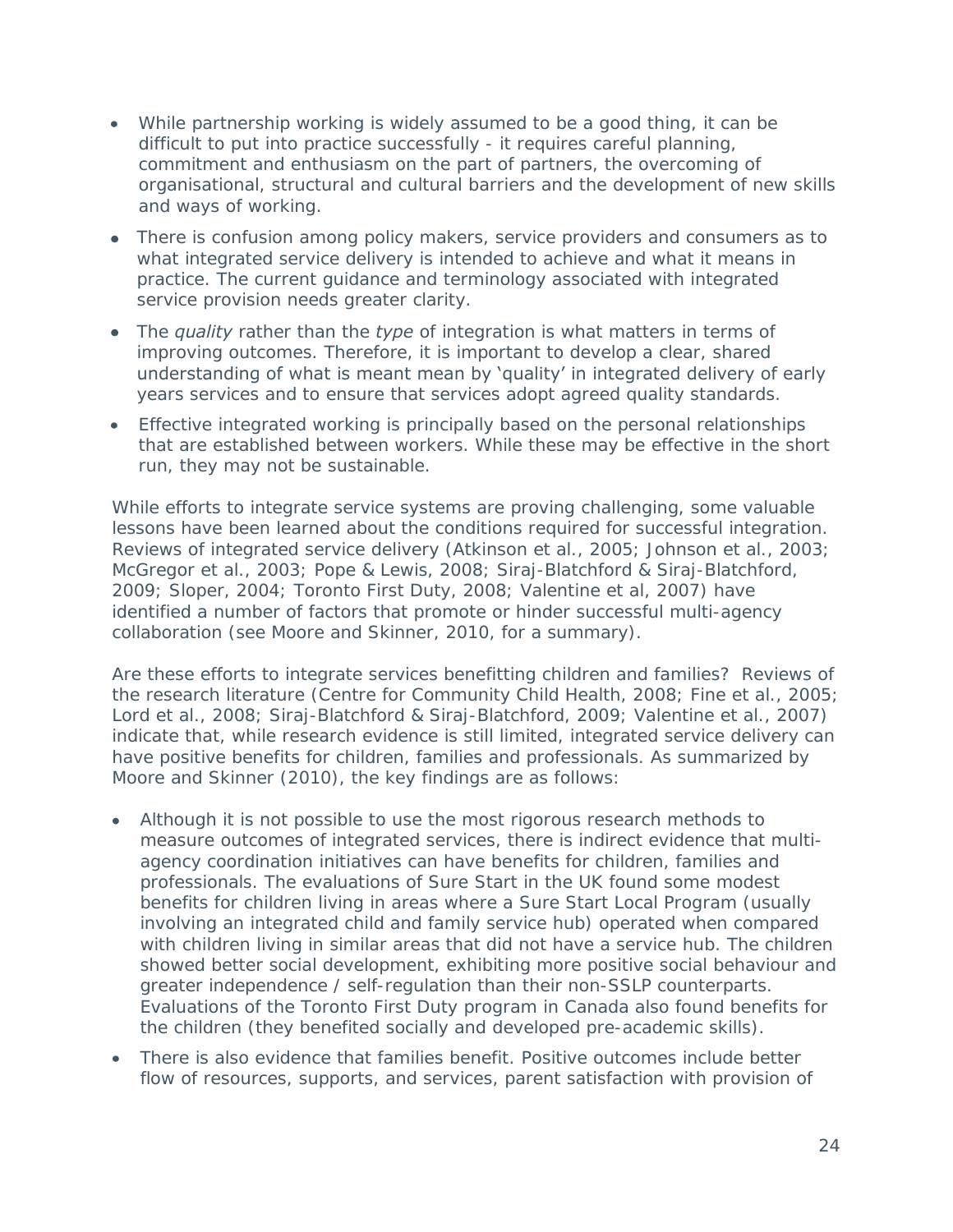needed services, improved well-being and quality of life, and reducing the impact of social isolation.

- Service integration only benefits children and families if it results in higher quality intervention.
- The quality of care services for children is the central and most consistent factor that determines the effects of those services on children. There is evidence that the program quality is higher in integrated programs than in non-integrated programs.
- There is also evidence that integrated service models have benefits for service providers and encourage collaborative practice between service providers.

# <span id="page-34-0"></span>**4.4 Challenges in addressing complex and 'wicked' problems**

Will 'joined up' solutions in the form of integrated services and service systems be sufficient in addressing complex and 'wicked' problems? Most government and other initiatives to address such problems have focused on the service system, seeing integration of services as key step towards improving access to services and therefore improving outcomes. Such initiatives are unlikely to make substantial and sustainable differences on their own. As argued by CCCH (2009), they need to be complemented by efforts to build more supportive communities and to improve the interface between the service system and the community.

Analyses of wholesale efforts to address complex and 'wicked' problems (eg. Buchanan, 2007; Keast & Brown, 2006) suggest that limited progress has been made so far. Buchanan (2007) analysed the impact of recent government policy on vulnerable families and children in need in the UK. A central focus of social exclusion policy has been to find joined-up solutions for joined-up problems and this is particularly relevant when considering vulnerable families and children in need. Her analysis shows that although progress has been made, there are still major areas of concern.

According to Keast and Brown (2006), governments have lost faith in the capacity of both the state and market models of service delivery to address the ongoing complex social problems confronting societies. As an alternative, they have begun to experiment with new and innovative 'ways of working' based on stronger horizontal relationships to better deliver seamless services to vulnerable client groups. Keast and Brown's analysis of this approach suggests that, although there is evidence of a shift to more relationship-oriented models of operation, both community and government sectors have found it difficult to adjust to these new ways of working. Community has begun the shift to this new relational approach but has found it difficult to sustain the momentum and has tended to revert to more independent and competitive modes. Governments have found it difficult to make the necessary adjustments to power-sharing and resource allocation and continue to operate as 'business as usual' through the traditional bureaucratic authority of command and control. Thus, the rhetoric of collaboration and partnership between government and the community sector is not necessarily matched by appropriate policy and action, although these experiments in service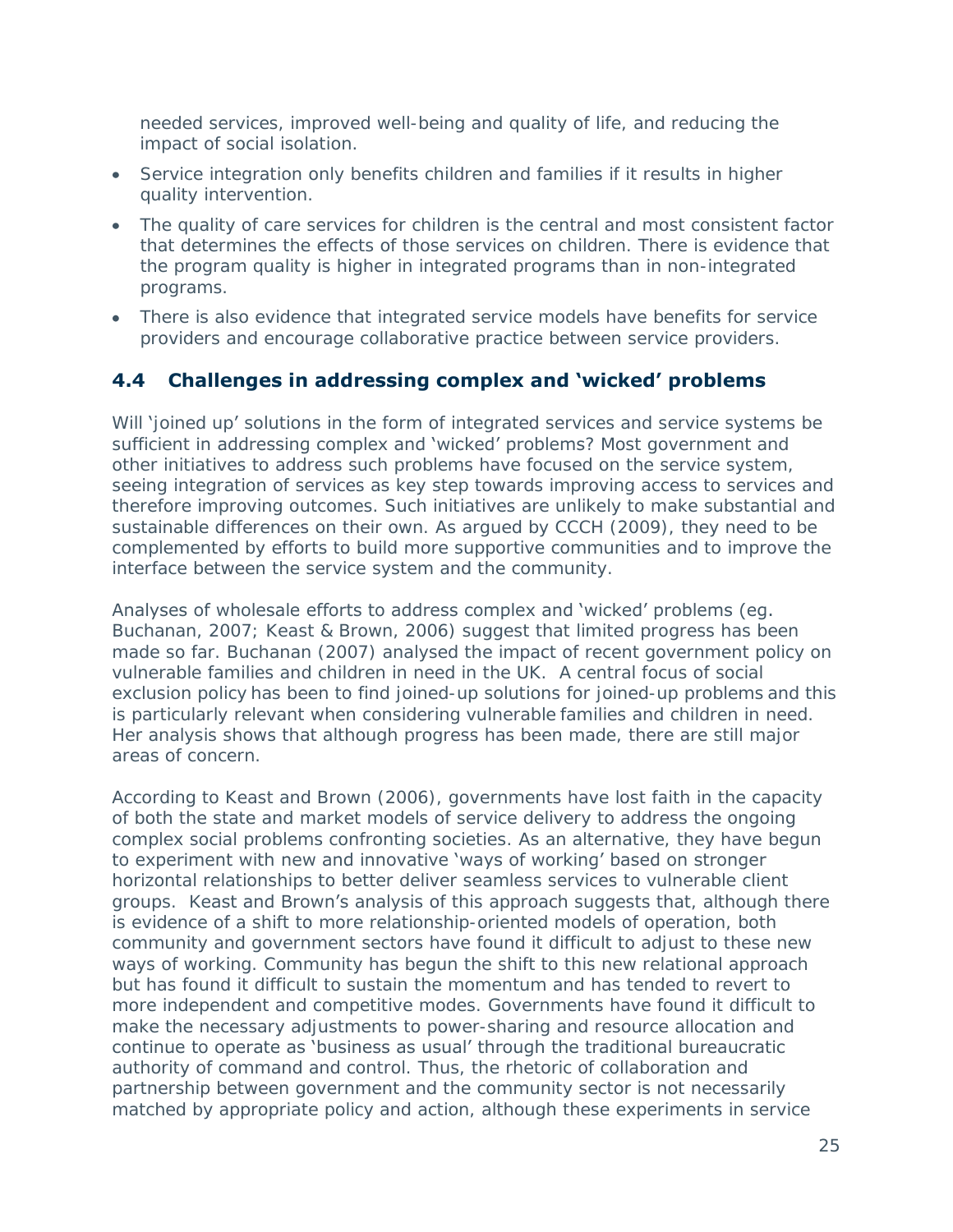delivery have opened the way for adopting more innovative and effective approaches to service delivery.

The Australian Public Service Commission (2007) suggests that new processes and thinking are required to address complex or 'wicked' problems, and outlines several strategies or techniques that could be used:

- *The ability to work across agency boundaries* as wicked problems do not  $\bullet$ conform to the constraints of organisations there is a need to work across agency boundaries.
- Increasing understanding and stimulating a debate on the appropriate *accountability framework*—existing frameworks may constrain attempts to resolve wicked problems.
- *Effectively engaging stakeholders and citizens in understanding the problem and in identifying possible solutions* — there is a need to understand the full dimensions of each situation through engaging with relevant stakeholders. Behavioural changes, the report suggests, are more likely if there is a full understanding of the issues by stakeholders.
- *Additional core skills*  develop skills in communication, big picture thinking and influencing skills and the ability to work cooperatively.
- A better understanding of behavioural change by policy makers although the traditional ways by which governments change citizens' behaviour will still be important (eg. legislation, regulation, penalties, taxes and subsidies), such practices may need to be supplemented with other behaviour-changing tools that better engage people in cooperative behavioural change.
- *A comprehensive focus and/or strategy* as wicked problems have multiple causes they require sustained effort and resources.
- Tolerating uncertainty and accepting the need for a long-term focus solutions to wicked problems are provisional and uncertain, and this fact needs to be accepted by public managers and Ministers. There are no quick fixes and solutions may need further policy change or adjustment.

One of the challenges in addressing complex or 'wicked' problems has been that it has become increasingly apparent that theoretically driven, individual level interventions do not produce sustainable results. Instead, one needs to appreciate the local context and culture of the community where the intervention is intended, and work with (rather than in) the community in order to achieve relevant and sustainable change (Schensul and Trickett, 2009). Rather than relying upon singlelevel interventions, Ellis (1998) argues that, to be effective, comprehensive prevention programming must be *multi-factor* (addressing all risk, need, and protective factors in the environment), *multisystem* (addressing the factors that exist in every social system with which people interact), and *multi-level* (for linkage to services to occur on the individual level, those services must exist on a macro level). According to Trickett and Schensul (2009), multilevel interventions are based on the assumption that sociocultural systems are dynamic, and that in order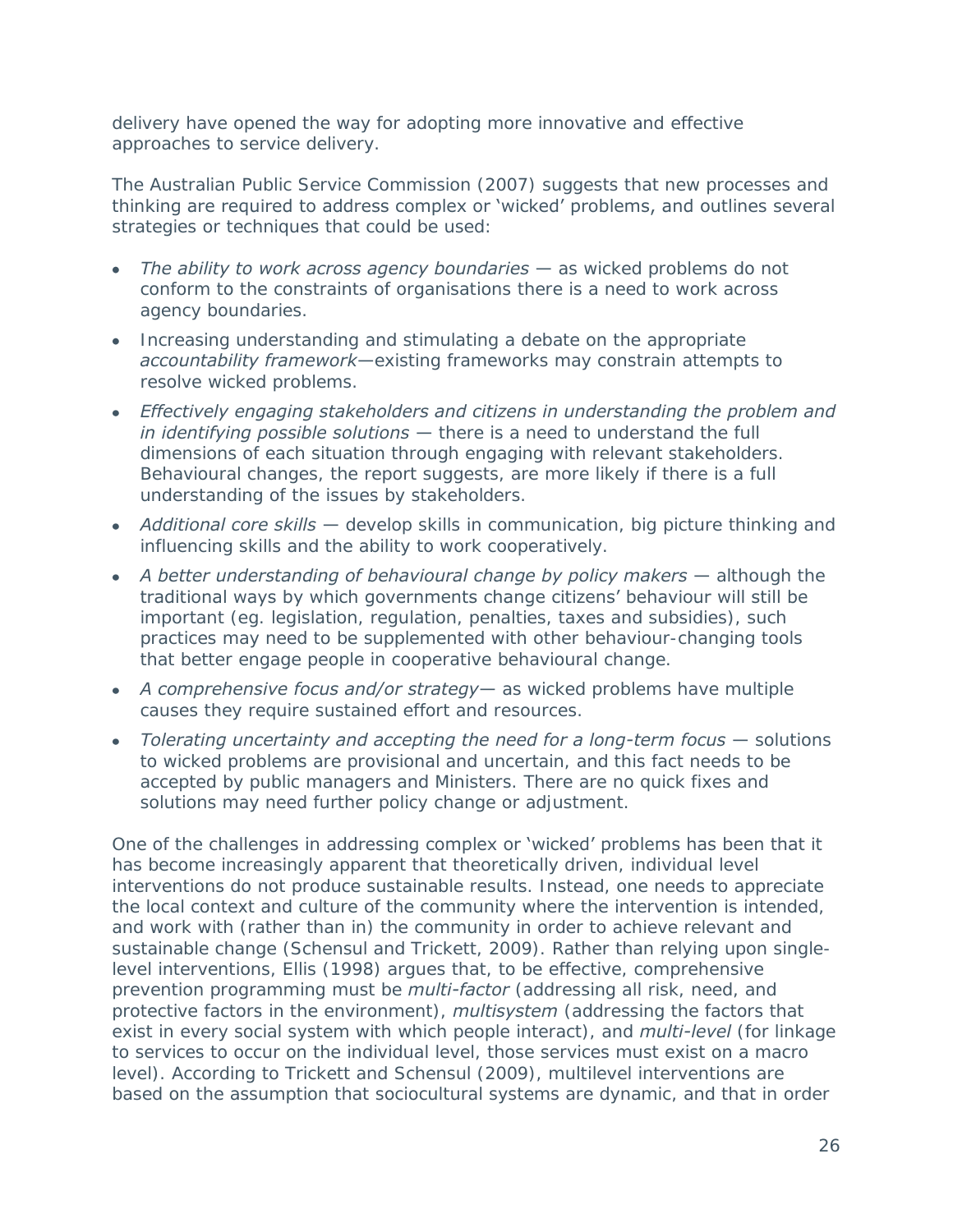to bring about structural, social and individual level change, it is important to intervene at multiple levels concurrently. All multilevel interventions take the position that if change occurs at the individual level, it will quickly revert if there are not social and structural supports available at other levels to support or reinforce individual level changes. The power of multilevel interventions is increased when they are both community-based and culturally situated.

# **4.5 Summary and implications**

In this section we have looked at 'joined up solutions', what we know about how to meet the challenges posed by 'wicked' or complex problems. In the model developed by the Centre for Community Child Health (CCCH, 2010), action is needed on three fronts simultaneously: building more supportive communities, creating a better coordinated and more effective service system, and improving the interface between communities and services. The need to build more supportive communities arises from the evidence that communities have become more fragmented and less supportive, leaving vulnerable families particularly exposed. Such families often lack the resources to build their own social networks, and while it may not be possible to create communities that are totally cohesive and inclusive, we can (and should) aim to promote supportive social networks and responsive service systems specifically for families of young children, rather than leaving them to find their own way.

The need to create a better coordinated and effective service system has been generally acknowledged, and many governments have attempted to create more cohesive and comprehensive policies and service systems through interdepartmental coordination and collaboration. Integration of services and service systems needs to occur at four levels: government/policy level, regional and local planning level, service delivery level, and interdisciplinary teamwork level. At all these levels, successful integration or joining up of services depends upon building partnerships. The evidence suggests that, while partnership working is widely assumed to be a good thing, it can be difficult to put into practice successfully - it requires careful planning, commitment and enthusiasm on the part of partners, the overcoming of organisational, structural and cultural barriers, and the development of new skills and ways of working. While efforts to integrate service systems are proving challenging, some valuable lessons have been learned about the conditions required for successful integration, and there is some evidence that integrated service delivery can have positive benefits for children, families and professionals.

Are 'joined up' solutions in the form of integrated services and service systems sufficient in addressing complex and 'wicked' problems? Most government and other initiatives to address such problems have focused on the service system, seeing integration of services as a key step towards improving access to services and therefore improving outcomes. However, such initiatives are unlikely to make substantial and sustainable differences on their own unless they are complemented by efforts to build more supportive communities and to improve the interface between the service system and the community. Analyses of wholesale efforts to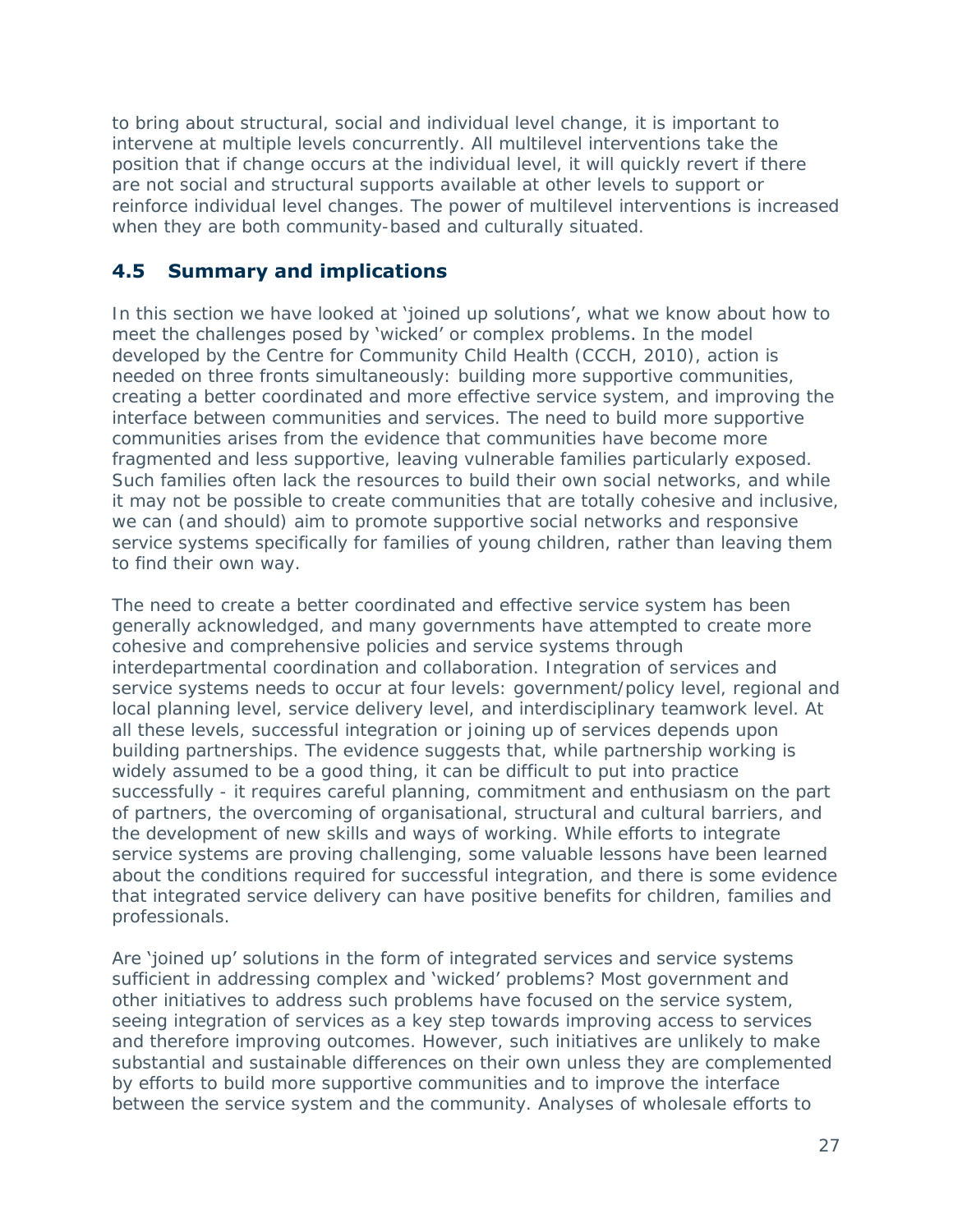#### address complex and 'wicked' problems suggest that limited progress has been made so far. New processes and thinking are required to address such problems: we need a more comprehensive prevention approach that is multi-factorial, multisystemic and multi-level. To do this will require much more than just the integration of formal services.

With this background in mind, we now turn to the central topic of this paper, placebased planning and service delivery. What does a place-based approach involve, and what role can it play in supporting families with young children?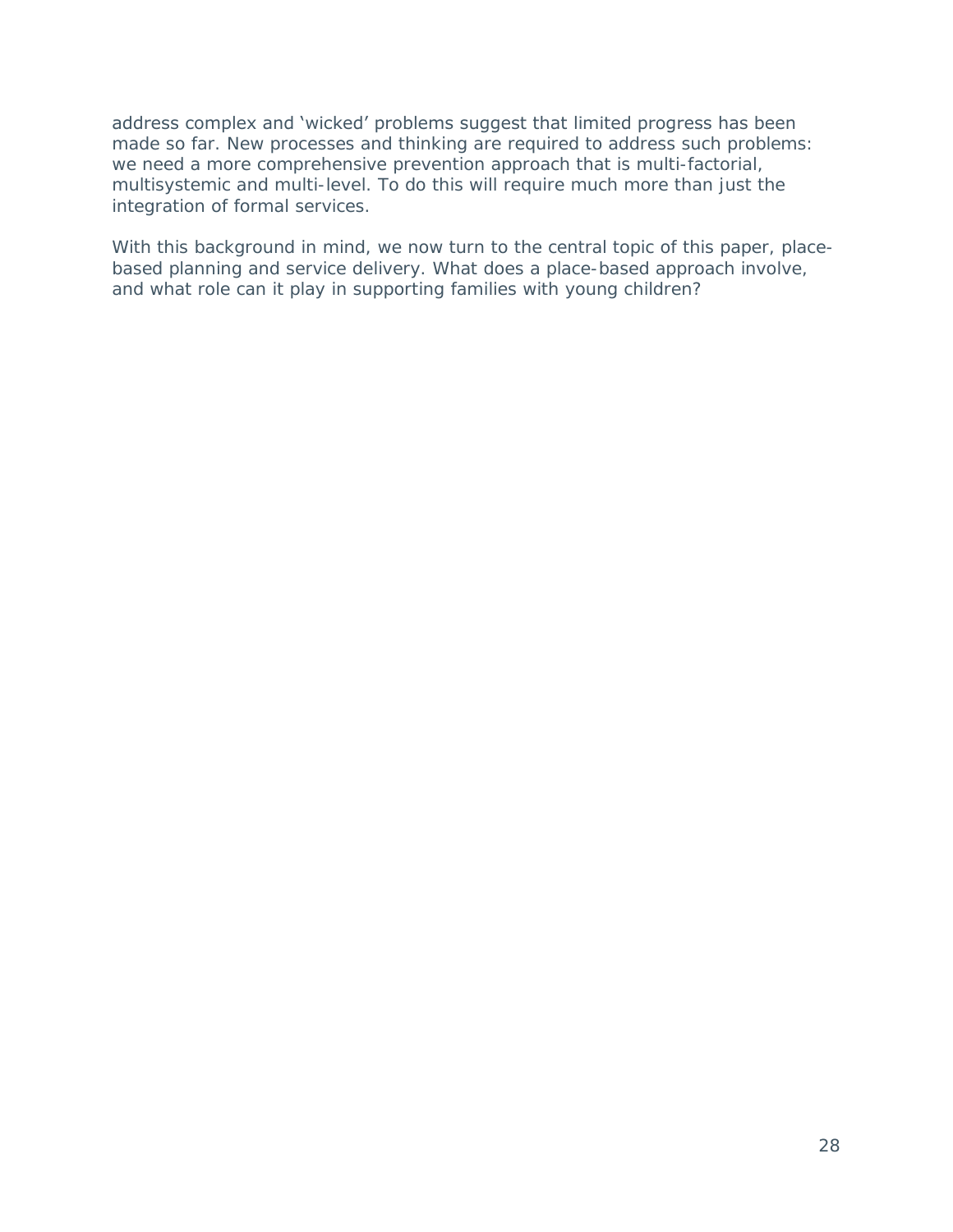## **5. PLACE-BASED APPROACHES**

One of the general strategies that governments have adopted in seeking to support families and communities more effectively is to use a place-based approach. Exactly what a place-based approach involves is not always clear from the literature, so this section begins with an exploration of definitions and meanings.

### **5.1 Definitions and meanings**

A *place-based approach* is one that seeks to address the collective problems of families and communities at a local level, usually involving a focus on communitystrengthening – efforts to strengthen the engagement, connectedness and resilience of local communities (Wiseman, 2006). Other terms include *place-making* or *place management*, which usually refer more to the initiatives focusing on the physical and built environments (Gillen, 2004). In the UK, the term *area-based* is used (Smith, 1999), usually referring to initiatives that target highly disadvantaged areas.

According to Yeboah (2005), place-based health planning

'…. involves the use of partnerships including local service providers and other private sector agencies, community groups, local, state/regional and national governments and their relevant agencies to develop and deliver health programs and services. … Place based health planning identifies and prioritises local health needs through the collaboration of local community groups and service providers with national public sector agencies to enhance the potential for success. This collaboration enhances the potential for success by improving the articulation of local health needs and the development of localised strategies and programs. In addition, planning for place enhances the sharing of vision, goals and ideas by the groups in the partnership, while the inclusion of relevant or key partners enhances the targeting of programs to the local population needs, although competing interests and conflicts could derail this.'

Yeboah suggests that there are a number of advantages to using such an approach:

- The establishment of local partnerships creates a sense of ownership at the local level and improves participation in the identification of needs and the development and delivery of programs to address them.
- This sense of ownership improves the contribution and willingness of partners to cooperate or collaborate effectively. In other words, local community groups and private and public sector agencies in those communities are usually motivated to contribute to the success of the plan mainly because they are part of, and own, the plan.
- The advantages of place based health planning include the potential for increased efficiency and improved effectiveness, not only in the planning process, but also in the implementation of the plans. This is because the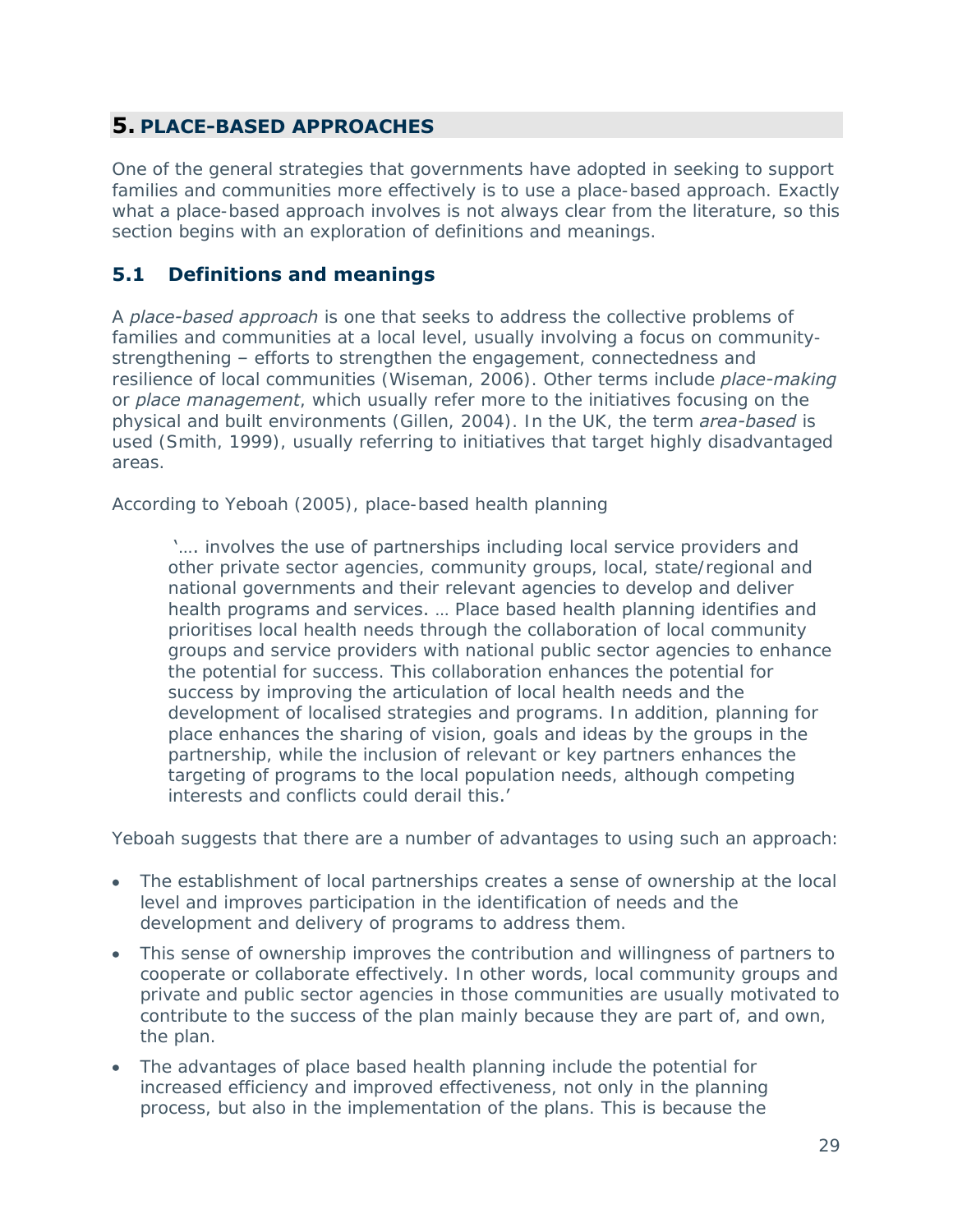involvement of the local population and groups could reduce the time usually taken to identify needs and develop plans and programs.

Another benefit is that health planners develop place based plans with the knowledge that there is community and local support for what they are doing, and that the health plans are likely to be accepted by the community, mainly because the community is involved.

Bradford (2005) suggests that a place-based perspective helps bridge two different ways of viewing the localities where people live: the urban and the community perspectives. An *urban perspective* is preoccupied with physical infrastructure, and the powers and resources available to municipalities. The *community perspective* focuses on social infrastructure, such as civic participation and inclusion networks. A *place-based perspective* captures the importance of both, and calls for their integration in cities of different sizes and locations. For this to happen, governments at all levels must coordinate their policies and tailor their programs to the conditions prevailing in particular places.

#### **Place-based and person-based approaches**

Place-based approaches are usually contrasted with *person-based approaches* (Baum & Gleeson, 2010; Griggs et al., 2008). In person-based approaches, the focus is on direct help to the individual person or family with the problem, regardless of their circumstances or where they live. Place-based approaches focus on the whole social and physical environment in a particular area, rather than the individual needs of those who live there.

Reviewing UK policies, Griggs et al. (2008) note that person- and place-based policies have usually been developed separately and sometimes in isolation from each other. This is regrettable, since the reality is that all people live in places, and both affect and are affected by these places. For instance, poverty and disadvantage are mediated by place, and places are affected by the poverty or otherwise of their inhabitants. Hence, it is reasonable to suspect that policies that dissociate people from places and vice versa may perform poorly. Griggs et al suggest that there may be gains from an integrated analysis of the effectiveness of place- and person-based interventions (a point also made by Baum & Gleeson, 2010), as illustrated in the following figure: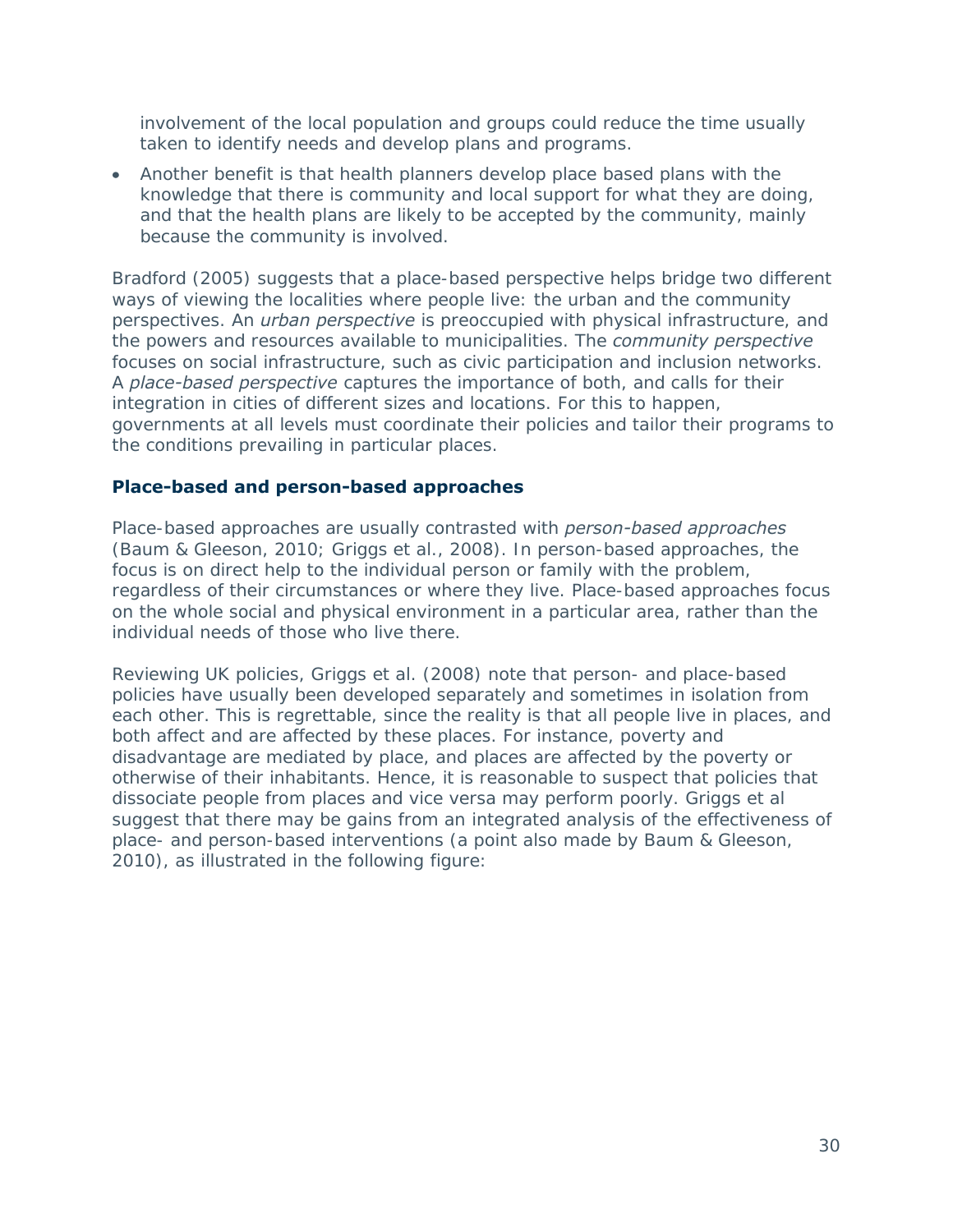#### **Figure 1.** *Policy objectives relating to people and places* (Griggs et al., 2008)



As this shows, the effect of a policy on a person is a product of the characteristics of the person and the policy. Likewise, the effect on a place depends on both the place and the policy characteristics. But the individual is affected by the place and the place is a product of the people living there. It is therefore important not to omit the potentially important interactions between person and place indexed by the vertical arrows in the figure (Griggs et al, 2008).

Griggs et al go on to identify five different types of intervention that vary according to the emphasis they place on people or place, as shown in the following figure:

## **Figure 2.** *Policy objectives and targeting relating to person and place*

(Griggs et al, 2008)



Type 1: Some policies may seek principally to enhance local infrastructure or  $\bullet$ environment , paying comparatively little attention to effects on resident populations who may benefit, lose or leave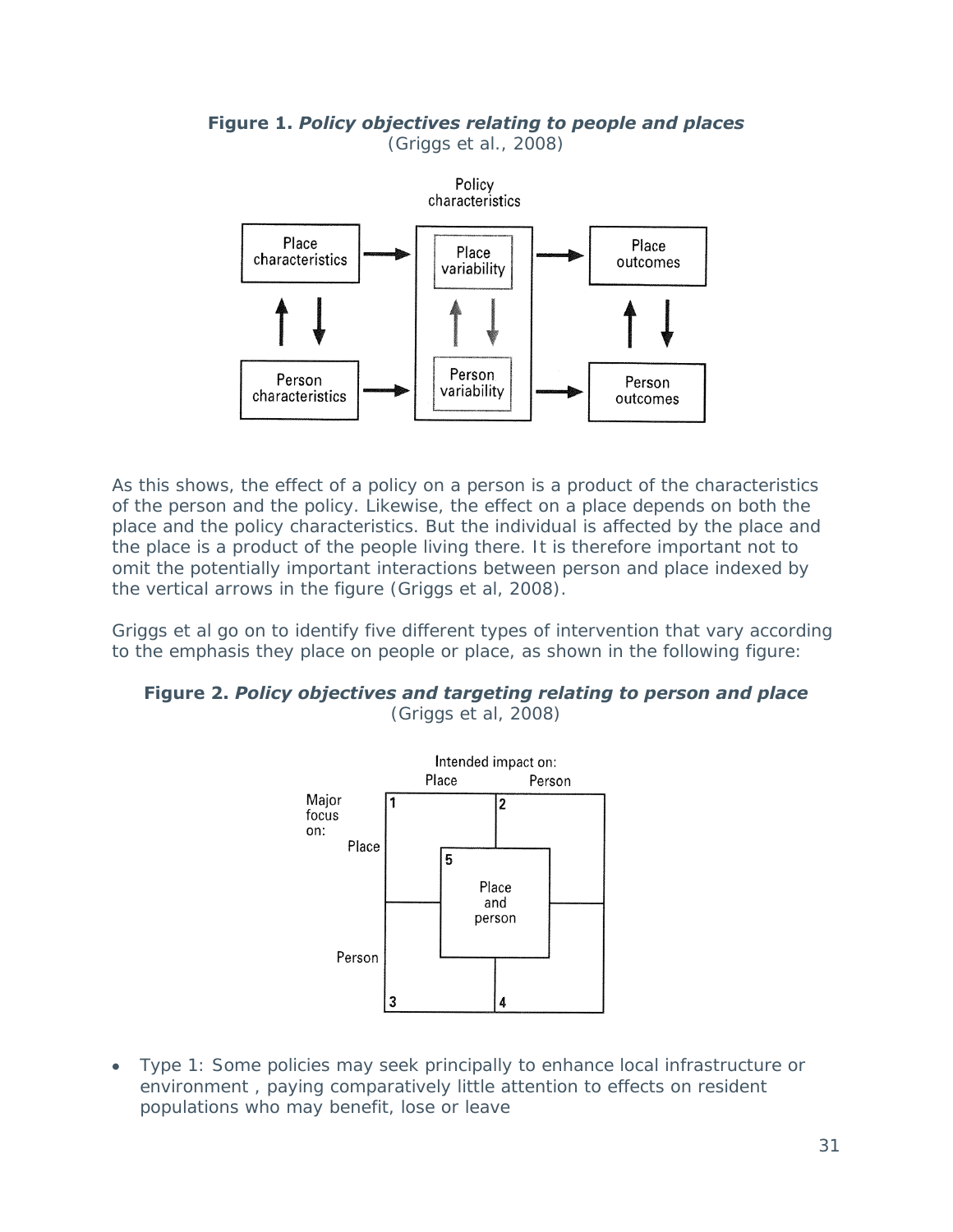- Type 2: A second type of policy may similarly aim to improve local infrastructures, but do so explicitly to enhance the lives of both existing and future residents (i.e. Sure Start).
- Type 3: Yet other policies may specifically target the individual behavior of residents in order to improve an area, seeking to enforce improvements in individual behaviour for the benefit of the neighbourhood.
- Type 4: These policies focus exclusively on individual welfare and address it directly without regard to local circumstances or consequences.
- Type 5: These policies seek simultaneously to improve place and residents, perhaps by exploiting synergies between the twin goals and cumulative implementation.

Miller (2007) offers another angle on the place-based versus people-based issue. Geographic information science and technologies are revolutionising basic and applied science by allowing integrated holistic approaches to the analysis of geographic locations and their attributes. However, the increasing mobility and connectivity of many people in the world means that the relationships between people and place are becoming more subtle and complex, rendering a place-based perspective incomplete. Miller discusses the need to move beyond a place-based perspective in geographic information science to include a people-based perspective (ie. the individual in space and time).

Baum and Gleeson (2010) argue strongly for a combined people- and place-based approach. This is consistent with calls for multilevel approaches to social and behavioural change (Schensul, 2009; Schensul & Trickett, 2009).

## **5.2 Rationale for place-based approaches**

The development of place-based approaches has been prompted by a number of factors. These include:

- *Evidence of the importance of geography* (Miller, 2007). Geography plays a significant role in determining the nature and function of place in people's lives. Overcoming distance involves time, energy and resources, and Tobler's First Law of Geography always applies: 'everything is related to everything else, but near things are more related than distant things' (Tobler, 1970, p. 236). In other words, the spatial organization of human activities is a function of distance, with relationships being strongest between those who are geographically closest. This applies to a range of relationships: between families and other families, between families and services, and between services and other services.
- *Evidence that place matters for people's well-being* (Blau & Fingerman, 2009; Bradford, 2005; Hughes et al., 2007). Both the social environment and the built environment influence people's health and well-being. There is growing recognition that the built environment -- the man-made physical structures and infrastructure of communities -- has an impact on our health (Abeolata, 2004; Kearns et al., 2007; McMichael, 2007). Key aspects of the built environment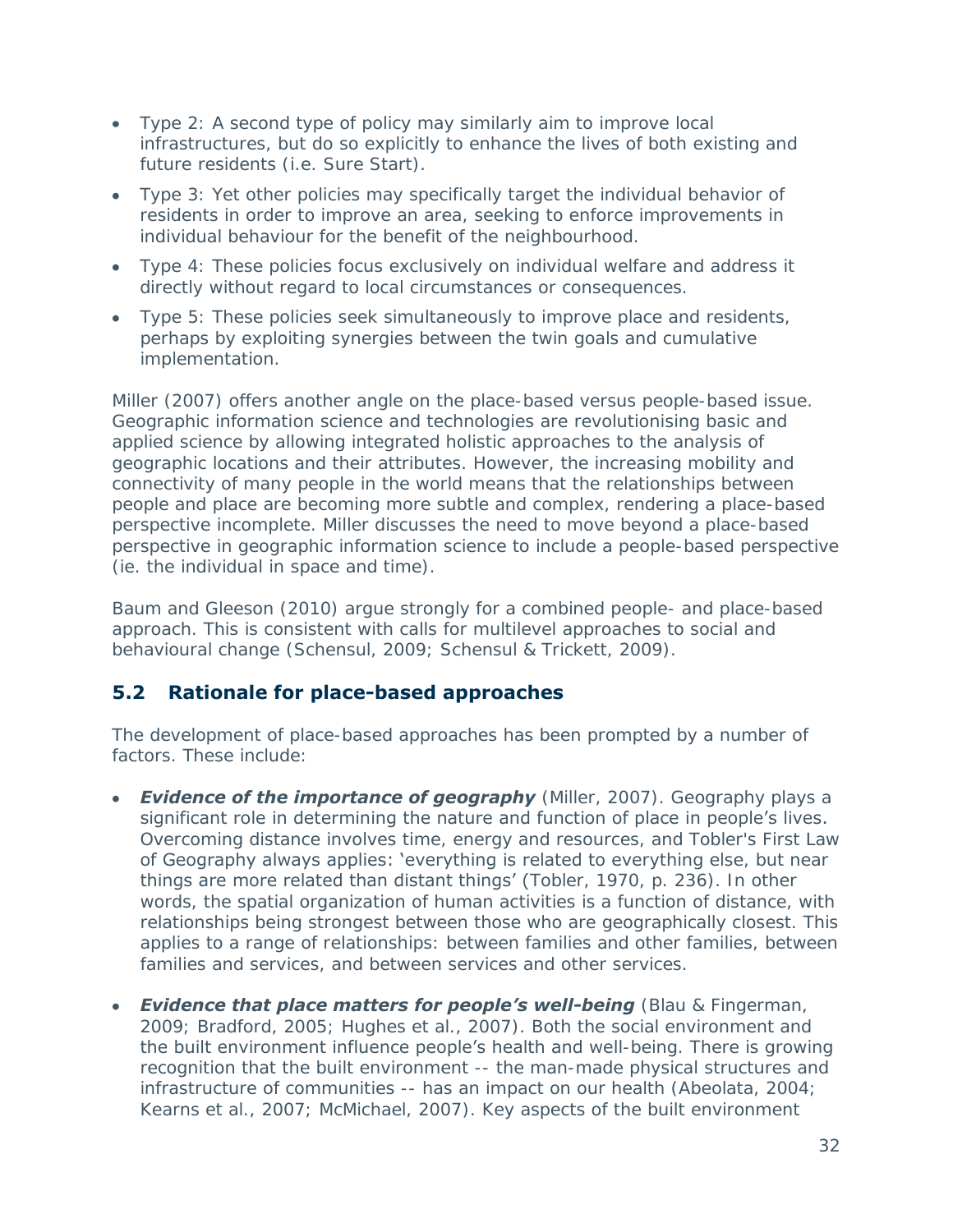that appear to be central to reducing health disparities are activity-promoting environments, nutrition-promoting environments, housing, transportation, environmental quality, product availability, and aesthetic / ambiance (Abeolata, 2004).

The social environment also matters. According to Stone (2001), the key elements of social capital are trust and reciprocity. Trust includes trust within established relationships and social networks, generalised trust in strangers, and civic or institutionalised trust, which refers to basic trust in our formal institutions of governance. Reciprocity is the process of two-way exchange within social relationships.

Even 'consequential strangers' matter (Fingerman, 2004; Blau & Fingerman, 2009). 'Consequential strangers' are people outside our immediate circle of family and close friends, and range from range from long-standing acquaintances to people we encounter on occasion or only in certain places. Many of our consequential strangers are associated solely with the neighbourhood or the office, the train station, a store, the bank, the library, the gym. They are as vital to our well-being, growth, and day to day existence as family and close friends. As human being, we harbour an innate desire to connect to others who make us feel safe, and we seek ways to feel surrounded by people who are familiar. While those closest to our heart are synonymous with home, consequential strangers anchor us in the world and give us a sense of being plugged into something larger. They also enhance and enrich our lives and offer opportunities for novel experiences and information that is beyond the purview of our inner circles. In actuality, all of our social ties are part of a fluid continuum of relationships. Consequential strangers occupy the broad region between complete strangers on the far left and intimates – our strongest connections. Where we live, work, shop and mingle has everything to do with the kind of relationships we build with 'consequential strangers', and therefore our quality of life (Blau & Fingerman, 2009). We simply can't separate our relationships from the places we inhabit. It's difficult to develop casual relationships in an unwelcoming neighbourhood, or in a competitive and unfriendly work environment.

*Evidence that place matters for children* (Barnes et al., 2006; Edwards &  $\bullet$ Bromfield, 2009; Pebley & Sastry, 2004; Popkin et al., 2010; Sustainable Development Commission, 2008, 2009). The evidence shows that children's environmental wellbeing – their daily experience of living and learning in the environment around them, and their options and opportunities for experiencing a healthy environment in the future – is a significant factor in their overall wellbeing. Growing up in a poor neighbourhood negatively affects children's outcomes over and above the effects of family socioeconomic status. Greater levels of neighbourhood socioeconomic disadvantage are associated with increased social, emotional and behavioural problems in children and adolescents. Structural aspects of a geographical community such as general community neglect have been linked with a range of other issues including health problems, parenting problems, children's educational achievement, and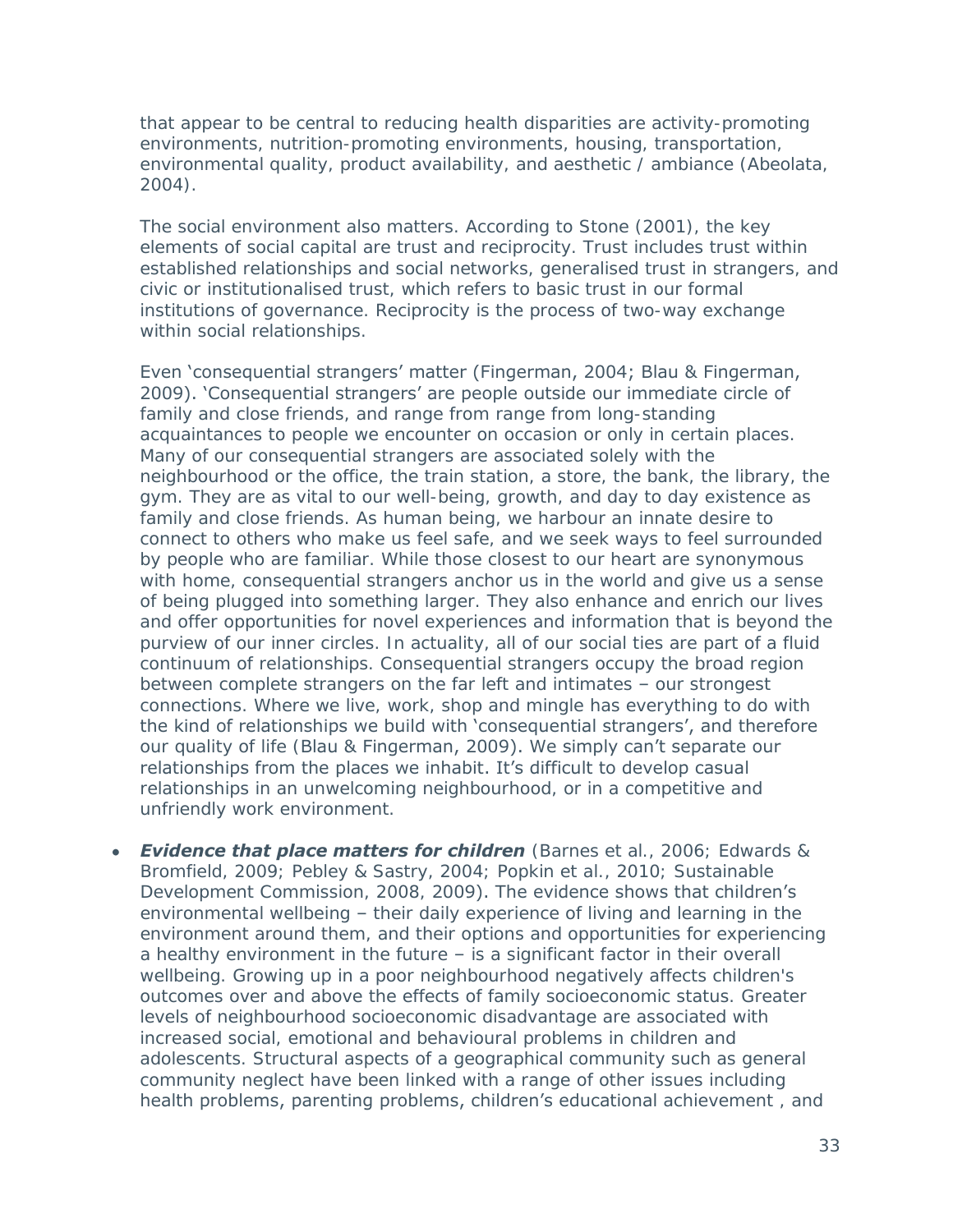child behaviour (Barnes et al., 2006). Children's perception of their neighbourhoods in terms of the trustworthiness or honesty of the people who live there or feeling safe walking alone has a strong association with childhood psychopathology, particularly emotional disorders, independently of the nature of the neighbourhood itself (Meltzer et al., 2007).

Proposals for promoting child-friendly cities have been developed by UNICEF (2004) and principles of best practice summarized by Howard (2006) and the Boston Consulting Group (2009).

*Evidence that social networks and social connectedness matter for people's well-being* (Christakis & Fowler, 2009; Crnic & Stormshak, 1997; Fegan & Bowes, 1999; Jack & Jordan, 1999). Social networks influence our ideas, emotions, health, relationships, behaviour, and even our politics (Christakis & Fowler, 2009). Social relations of particular quality and nature are central to creating sustainable communities. Social relationships, which are characterised by high degrees of mutual trust and reciprocity sustain better outcomes in the economy, democracy and civil society (Stone, 2001). Children's welfare and family functioning are crucially dependent upon the social support available within local communities (Jack & Jordan, 1999). When the social capital of a community is high, children and families benefit in a number of direct and indirect ways. As Fegan and Bowes (1999) have noted, when families are isolated from the community, these benefits are not available to them. Isolation can be the result of a number of factors: geographic isolation (living in rural and remote areas), physical isolation (cut off from the local neighbourhood by a main highway), poor health, disability or special needs, cultural isolation (not being able to speak the language), social isolation (being new to an area and not knowing anyone), lack of money to reciprocate hospitality, lack of education, and lack of transport.

Whatever the cause, social isolation damages both child development and family functioning:

All families, including those living in urban areas, need access to information that helps them gain a realistic understanding of their child's development and of the possible impact of developmental changes on family life. Families living in isolated circumstances, but particularly geographical isolation, are often deprived of incidental encounters with other children and other parents within the local neighbourhood, encounters that can provide such information, reduce the intensity of uncertainty and alleviate parental anxiety. (Fegan and Bowes, 1999, p. 122)

According to Cochran and Niego (2002), there are two main routes by which social networks affect childrearing, and thus parenting in the broadest sense. One route is via the parents, who modify their parenting beliefs, attitudes, and behaviours as a result of network influences. The other route is via the children, whose development is affected by the direct impact of network members who engage them in face-to-face interactions.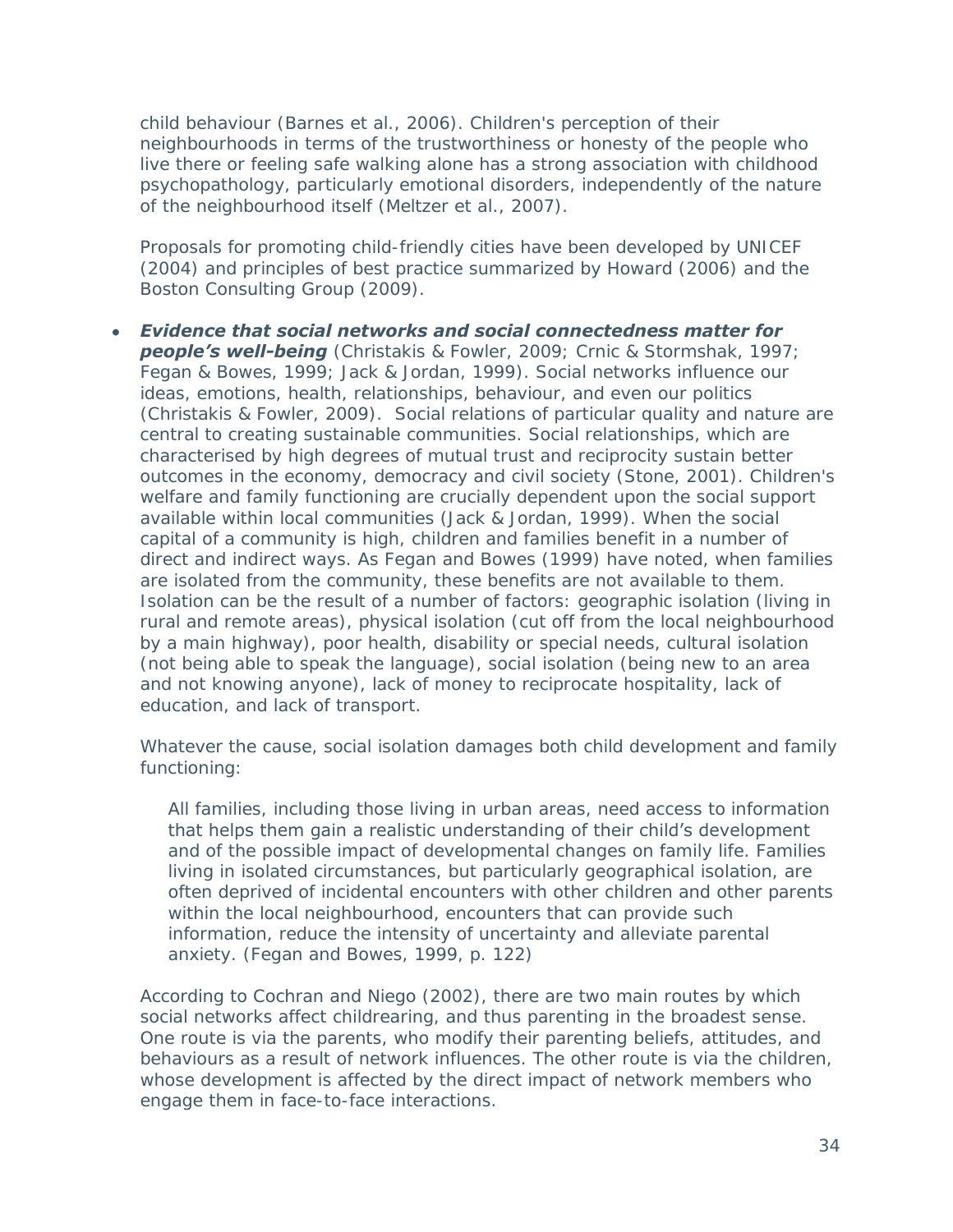- *Evidence of growing health and social inequities despite the overall growth in economic prosperity* (Australian Bureau of Statistics, 2003, 2007; Baum, 2008; Baum & Gleeson, 2010). The ABS statistics (2003, 2007) compare Australian households in the lowest, middle and highest quintiles, and show that, while wealth for all groups has risen over the past decade or more, it has risen faster for those in the higher quintiles, so that the gap between the rich and the poor has widened. There is evidence that these social inequities have widespread negative effects at both social and physical levels (Jack & Jordan, 1999; Leigh, 2006; The Marmot, Review, 2010; Wilkinson, 2005; Wilkinson & Pickett, 2009). Several cross-country studies have found a negative correlation between the degree of inequality and levels of interpersonal trust (Leigh, 2006). Wilkinson (2005) argues that such inequality is socially corrosive and affects health because the quality of social relations is crucial to well-being. In wealthy countries, health is not simply a matter of how material circumstances determine your quality of life and access to health care; it is how your social standing makes you feel. Low social status — being devalued and looked down on — is stressful and can have devastating effects on people's lives and communities. More unequal societies have poorer communal environments, and the whole social spectrum suffers everything from higher levels of violence to more widespread depression. Moreover, greater inequity is not just bad for the poor - more unequal societies are bad for almost everyone within them, the well-off as well as the poor (Wilkinson & Pickett, 2009). Almost every modern social and environmental problem - ill-health, lack of community life, violence, drugs, obesity, mental illness, long working hours, big prison populations - is more likely to occur in a less equal society.
- *Evidence regarding locational disadvantage* (Barraket, 2004; Baum, 2008; Baum & Glesson, 2010; Vinson, 2007, 2009a). In a major study, Vinson (2007) mapped levels of social disadvantage across Australia, and found that, despite Australia's recent strong economic growth, some communities remain caught in a spiral of low school attainment, high unemployment, poor health, high imprisonment rates and child abuse. He estimated that in Victoria, where adequate surveys have been conducted, nearly one third of all communities suffer from 'low social cohesion' - where inadequate levels of community reciprocity, trust and resources make it more difficult for individuals and families to overcome the individual and family problems that lead to poverty. This can lead to intergenerational poverty and low educational attainment: there is evidence that 'when social disadvantage becomes entrenched within a limited number of localities a disabling social climate can develop that is more than the sum of individual and household disadvantages and the prospect is increased of disadvantage being passed from one generation to the next.' (Vinson, 2009). The resulting impact compounds disadvantages:

Social discrepancies between places that are advantaged and places that are disadvantaged matter, if for no other reason than the fact that disadvantages are cumulative rather than static. The impact of multiple disadvantages which are further heightened by locational disadvantage works to further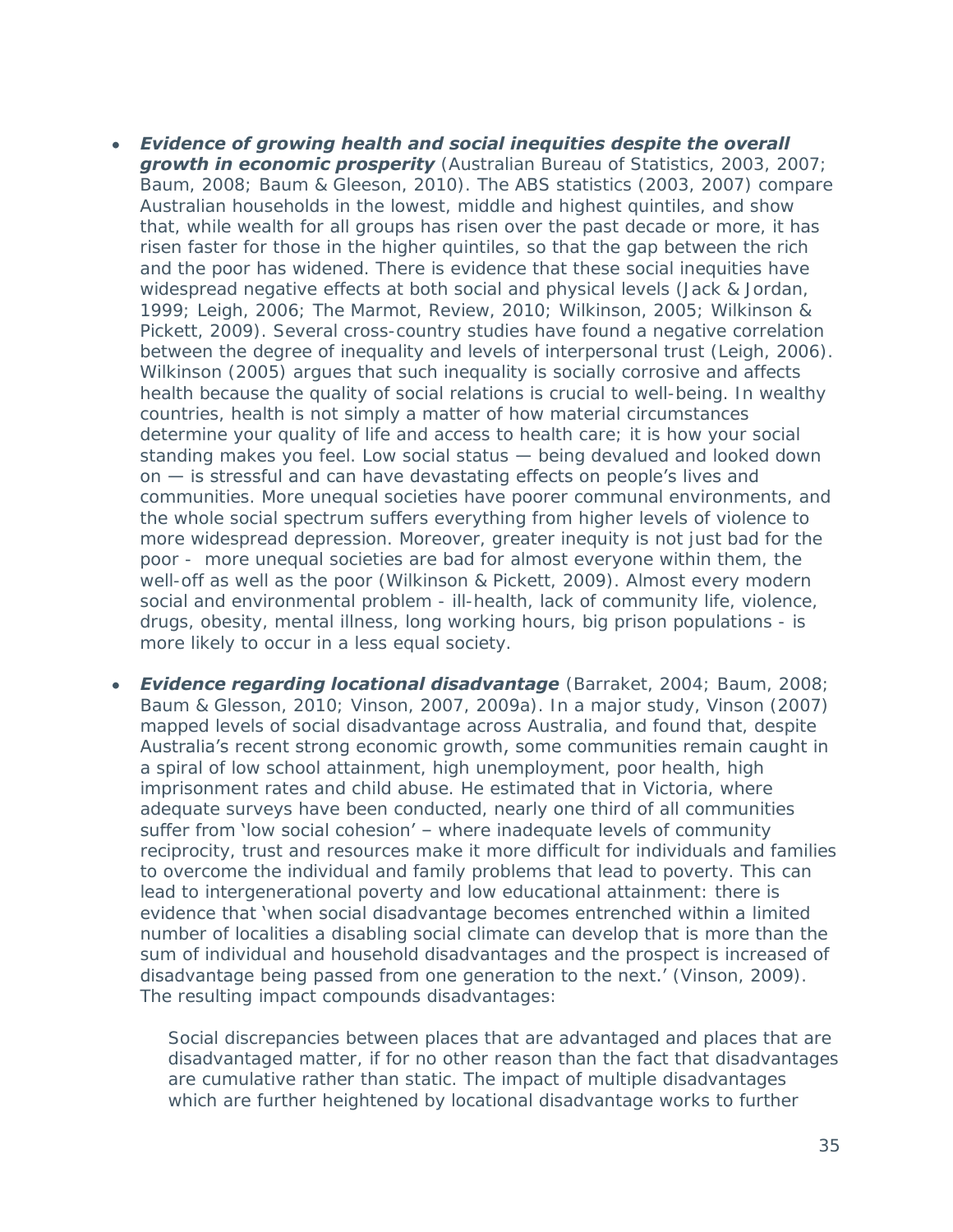heighten the socio-economic damage that confronts some suburbs. (Baum, 2008)

However, the distribution of disadvantage can be complex. Baum & Gleeson (2010) describe the changes that have occurred:

Where once large, relatively homogeneous working-class communities were the dominant feature of most Australian cities …, the processes that are characteristic of contemporary social and economic transitions have resulted in a more complex socio-spatial patterning. Major dimensions of this complexity include an increasing suburbanisation of poverty into Australia's middle ring and old outer suburban areas, the movement of an aspirational class of households to opportunities in new outer suburbs, the dividing up of the old working-class communities into several groups of new disadvantaged communities with each being affected by the new economic processes in different ways and, last but by no means least, the development of new advantaged communities closely tied to the increasingly globalised world economy.

- *Evidence that locational disadvantages lead to poorer outcomes for children* (Denburg & Daneman, 2010; Hertzman, 2010; Hertzman et al., 2010). The strongest demonstration of the impact of neighbourhoods on children's development during the early years comes from studies of the Early Development Index (EDI) in Canada and the Australian Early Development Index (AEDI) in Australia. Hertzman et al. (2010) report that the EDI results on 5 year old children in British Columbia show that the proportion of variation attributable to neighbourhood socioeconomic characteristics ranged from one fifth to a half on the five dimensions of development measured by the EDI. For Canada as a whole, there is a more than a 16-fold inequality in developmental vulnerability at the level of the neighbourhood (Hertzman, 2010).
- **The economic collapse of certain localities** (Baum & Gleeson, 2010; Klein, 2004; McDonald et al., 2010). Governments have sought to address place-based market failures that have emerged because factors beyond government control such as increasing globalization, economic rationalism, restructuring and closure of manufacturing industries - have created large-scale unemployment and have devastated neighbourhoods that were reliant on the old economy (Baum & Gleeson, 2010; Klein, 2004; McDonald et al., 2010). After the industries moved out, some neighbourhoods were left almost entirely dependent on welfare benefits and publicly funded services.
- *The failure of orthodox approaches to reducing inequalities* (Klein, 2004). In discussing inequalities in health, Klein (2004) argues the strategies we have relied on to date do not address the root cause of the problem:

The traditional policy response to health inequality is to make existing health and community support services more accessible to population groups most in need. This can involve redistributing services towards socially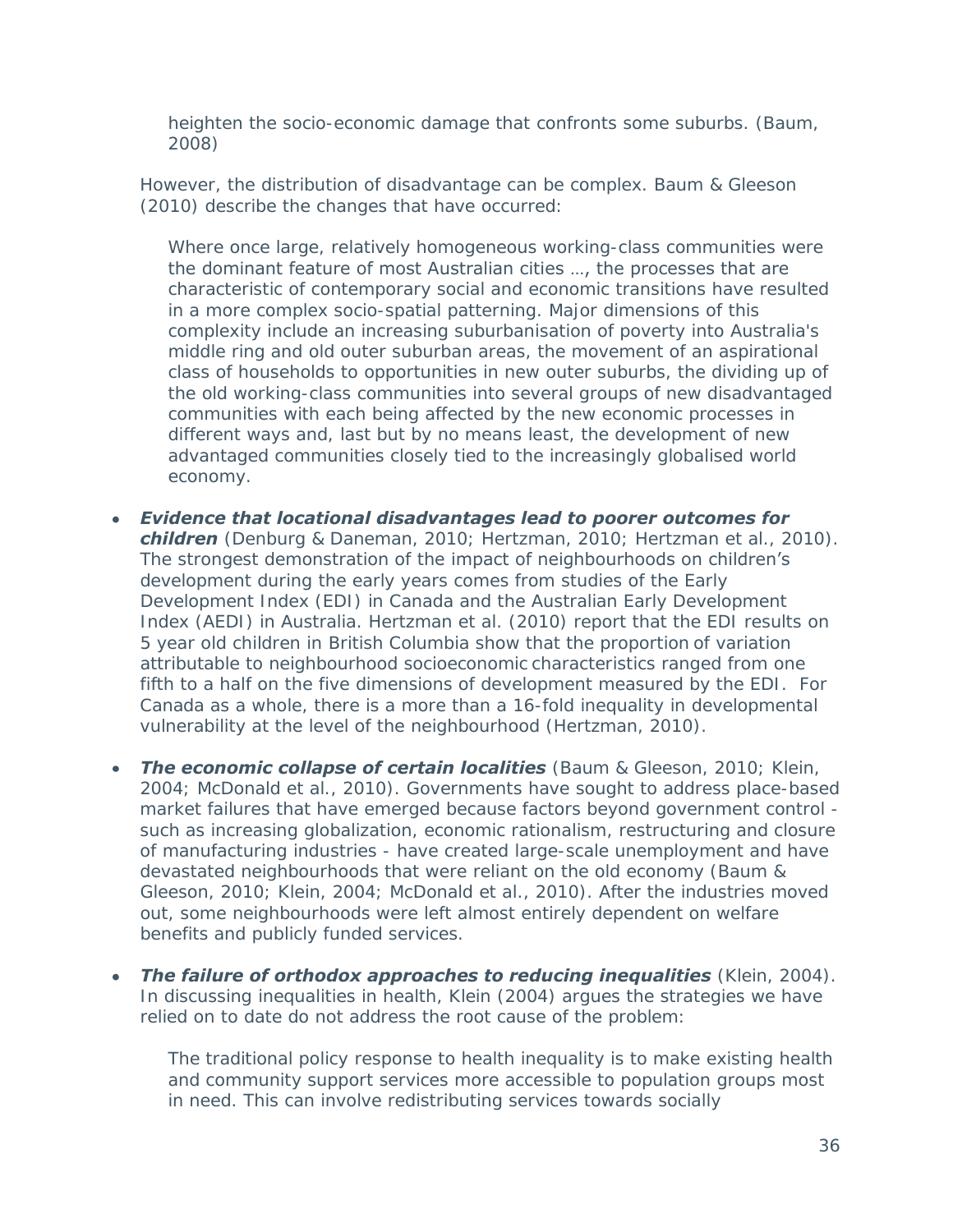disadvantaged localities, targeting high-risk groups and improving the coordination of care for those with the most complex needs. This kind of health service strategy is a *necessary* but *insufficient* policy response to health inequality. While health services have an important role — through medical care, treatment and psychosocial support — to preserve individual life, relieve suffering and maintain or restore biological and psychological functioning, health services cannot substantially influence the upstream social and economic conditions that make people ill in the first place.

Another traditional approach to reducing health inequalities is to seek to alter the individual behaviour of vulnerable people. Klein suggest that this has not been successful either:

Shifting the focus of effort from bio-medical to behavioural strategies to prevent health inequality is not the solution either. We know that while health promotion campaigns targeting behavioural risk factors such as diet, exercise and smoking have been successful in changing the lifestyles of more affluent and educated social groups, they have not substantially transformed risk patterns among the poor.

*The failure of orthodox approaches to preventing problems* (Head & Alford, 2008; O'Connell et al., 2009). The orthodox response to the various social, health and welfare problems that young children and their families present – problems such as parenting, obesity, child abuse - has been to address the problems directly, preferably with evidence-based forms of intervention or treatment. Although a wide range of such programs have been developed, they have proven difficult to scale up to population levels while maintaining program fidelity, and have not made a substantive difference to the rates of health, developmental and social-emotional problems in young people. This strategy of tackling presenting problems directly – sometimes referred to as rational-technical (Head & Alford, 2008) or engineering (Ehrenfeld, 2008) approach - fails to address the problems that underlie the presenting problems, and, used repeatedly, can produce toxic side-effects (Ehrenfeld, 2008).

While not denying the importance of responding to existing problems, O'Connell et al. (2009) argue that there has been a disproportionate emphasis on treatment of existing conditions, and they propose a new emphasis on *true prevention*, which they define as occurring prior to the onset of disorder. For instance, the traditional response to child maltreatment has been to try and prevent a recurrence of maltreatment once it has already taken place, rather than seeking to prevent maltreatment from occurring at all (Stagner & Lansing, 2009). Rather than identifying risk factors for maltreatment and addressing the problems and deficiencies of the primary caretaker, a *true prevention* approach focuses on strengthening protective factors and building family and social networks to reinforce the ability of parents to care for their children.

*The inability of local services to respond effectively to the complex needs of families and communities* (Moore, 2008; Wear, 2007). The move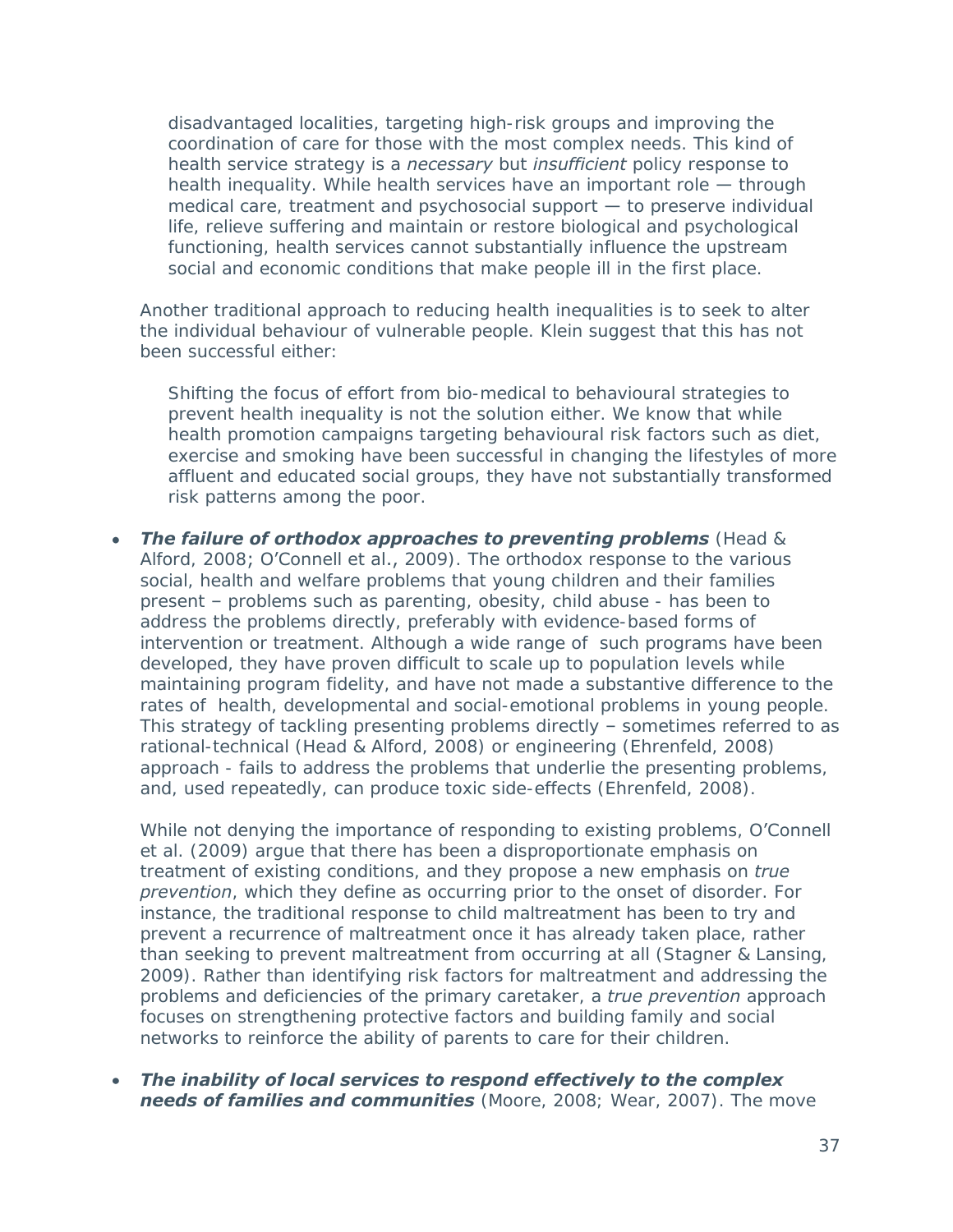towards more integrated service delivery has been driven by a growing awareness of how fragmented services for young children and their families are, and how that fragmentation undermines the capacity of the service system to support children and families effectively. Specific problems faced by the service system include the following (Moore, 2008):

- The service system is having difficulty providing support to all families who are eligible – there are waiting lists for many services.
- Services cannot meet all the needs of families that they do serve no single service is capable of meeting the complex needs of many families.
- Families have difficulty finding out about and accessing the services they need – there is no single source of information about relevant services.
- Services are not well integrated with one another and are therefore unable to provide cohesive support to families.
- *S*ervices have difficulty tailoring their services to meet the diverse needs and circumstances of families.
- Services are typically focused on and/or funded on the basis of outputs rather than outcomes, and therefore tend to persist with service delivery methods that may not be optimally effective.
- Services are typically treatment-oriented rather than prevention- or promotion-focused, and therefore cannot respond promptly to emerging child and family needs.
- Child care and early childhood education services are funded and run separately.
- Government departments, research disciplines and service sectors tend to work in 'silos'.
- Responsibility for provision of services to children and their families is spread across three levels of government - federal, state, and local - with different planning processes and funding priorities.
- Most specialist intervention services are already underfunded, and it is looking increasingly unlikely that they can ever be fully funded in their present forms.

The fragmentation of services is particularly problematic for the families of children below school age because there is no universal service or services that all families use during these years. All children are known to the service system at birth and at school entry, but the contact they have with early childhood and other services between those two points varies greatly.

*The difficulties in engaging vulnerable families* (Carbone et al., 2004; Centre for Community Child Health, 2010; Katz et al., 2007; Watson, 2005; Winkworth et al., 2007, 2009, 2010). The families that are most disadvantaged by the fragmentation of the service system are those that are most vulnerable –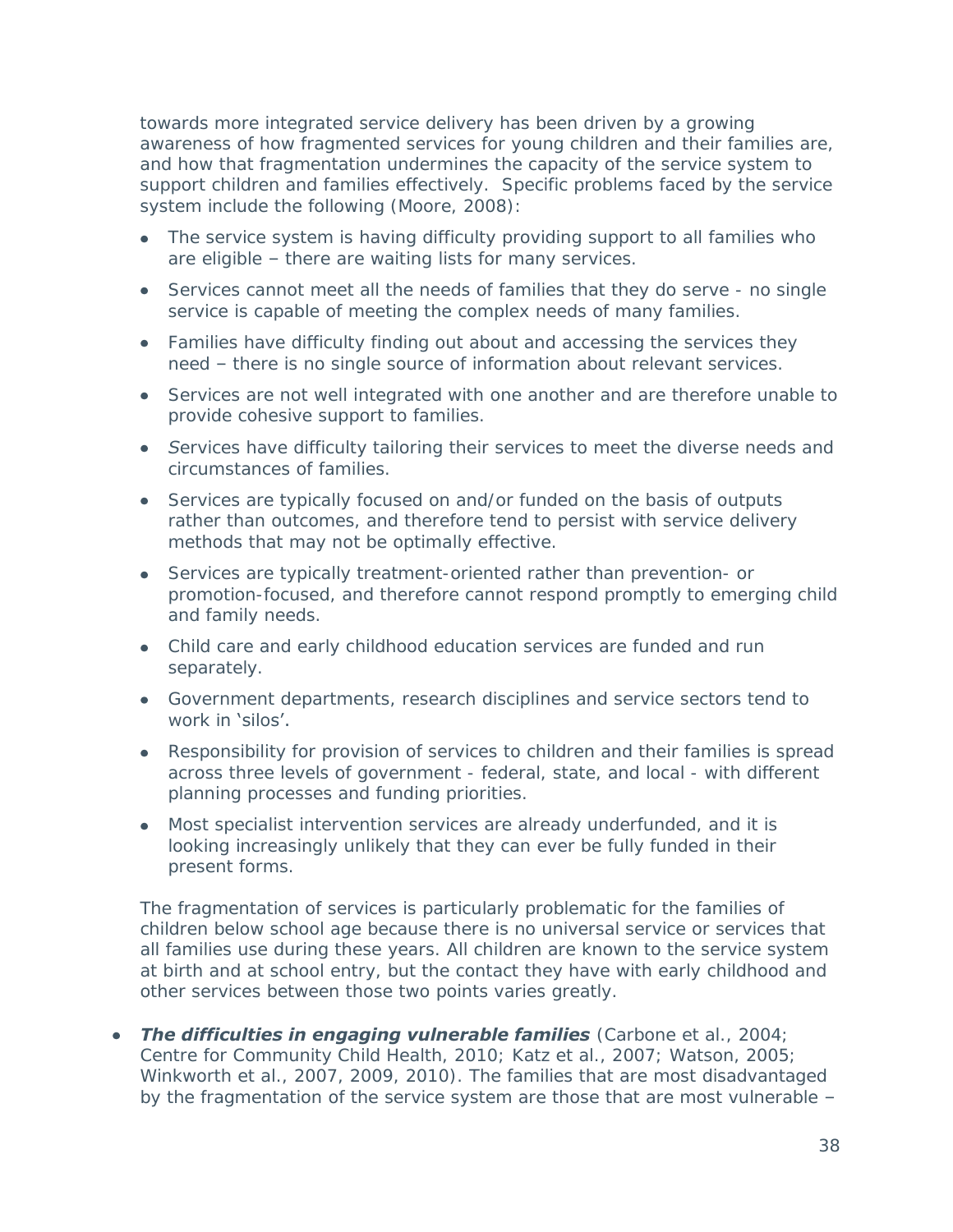whether because they lack the skills and confidence to negotiate the system, or because they are unfamiliar with the culture and language, or because they are isolated and lack the social networks that would help them find and use the services that are available, or because they have multiple problems and need help from many sources. Some families make regular use of the various health, early childhood and family support services during these years, while others make little or no use of them, even if they have concerns about their children or are experiencing family difficulties (Carbone et al., 2004). In such cases, the service system cannot respond promptly to issues as they arise and may only become involved later when the problems have become more entrenched and severe.

*The social inclusion movement* (Australian Social Inclusion Board, 2010; Freiler & Zarnke, 2002; Hayes et al., 2008; Hertzman, 2002; Smyth, 2008a; Vinson, 2009b, 2009c). The recent social changes experienced by developed nations have been accompanied by a growing awareness of the ways in which some people within society are failing to benefit from the changed social and economic conditions and are therefore achieving poorer outcomes. This has, in turn, led to general public policy initiatives in Australia and elsewhere (eg. UK) to address social exclusion and promote a truly inclusive society (Hayes et al., 2008). These initiatives include the establishment of a Social Exclusion Task Force in the UK, and its counterparts in Australia, the Australian Social Inclusion Board and the South Australian Social Inclusion Initiative.

Katz (2008) suggests that we seem to be moving from the era of Social Capital to the era of Social Inclusion. Although social capital has a very powerful, simple and common-sense narrative at its core - people function better in the context of networks of support and trust than as individuals – it has become an overburdened and tired expression with little meaning. Social exclusion (as opposed to inclusion) is generally seen as a more productive construct than poverty. Firstly, it is multidimensional rather than relying on one threshold for its definition. Secondly, it includes analysis of the forces that exclude marginal groups such as ethnic minorities, mentally ill people and homeless people from mainstream society, rather than focusing exclusively on the characteristics of the excluded. Thirdly, it incorporates the dynamics and processes of inclusion and exclusion.

According to Daly (2006), a risk of social exclusion arises when children suffer from multiple disadvantages that make it difficult for them to actively participate in society. Children in jobless households, sole parent families and members of minority groups face the greatest risk of living in poverty, and therefore being socially excluded.

Freiler & Zarnke (2002) argue that social inclusion is not, however, just a response to exclusion. It is about making sure that all children and adults are able to participate as valued, respected and contributing members of society. Social inclusion reflects a proactive, human development approach to social well-being that calls for more than the removal of barriers or risks, but requires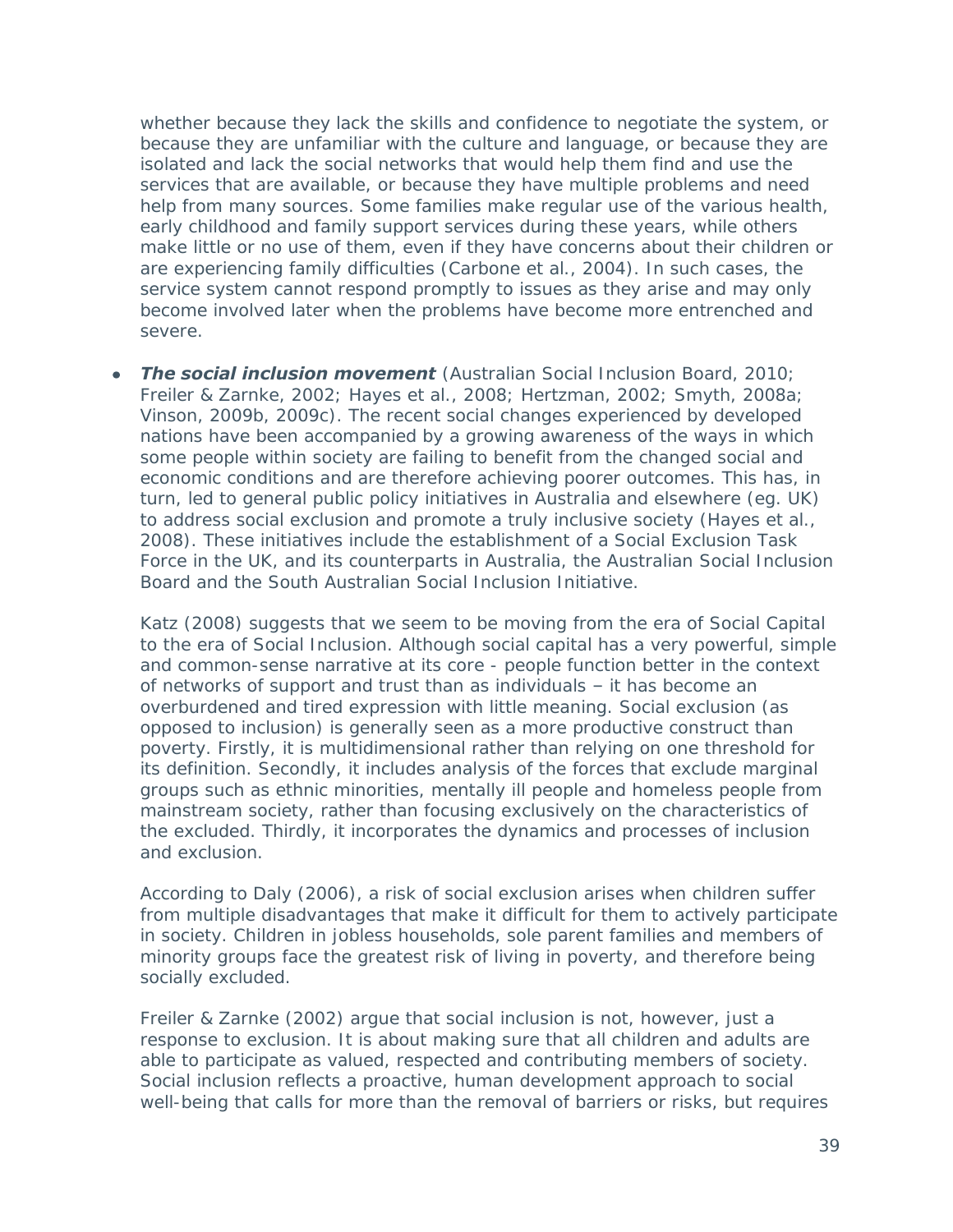investments and action to bring about the conditions for inclusion. Thus, social inclusion extends beyond bringing the 'outsiders' in; instead it is about closing physical, social and economic distances separating people, rather than only about eliminating boundaries or barriers between *us* and *them* (Freiler & Zarnke, 2002)*.* 

These qualities are captured in the following definition of inclusive services (Carbone et al., 2004):

Inclusive services are easy to reach and use, and work to assist all-comers. They acknowledge people's shared humanity, celebrate diversity and promote acceptance, belonging and participation. Inclusive services also recognize people's different needs and the inequalities in people's level of power and their control over resources, and attempt to counteract these inequalities. In their ideal form, therefore, inclusive services not only ensure they engage all people within their programs, but act as agents for social change, working to overcome deprivation and disadvantage (at times through positive discrimination strategies) to promote social inclusion.

The social inclusion movement has led to a place-based approach to disadvantage (Smyth, 2008a, 2008b).

This is a formidable list of factors that cumulatively represent a powerful logic for a place-based approach. However, having good grounds for using a place-based approach does not mean that it is always effective or that we know how to implement such an approach reliably. In the next section, we look at the evidence regarding these issues.

## **5.3 Evidence**

Establishing the efficacy of place-based practices is challenging. As Humphreys et al. (2009) have argued, traditional systematic reviews may not be sufficient or the most appropriate means for generating knowledge regarding complex or 'wicked' problems. They suggest that sustained research in which complexity, ambiguity and context is acknowledged is needed before elements of a solution can be identified, which can then inform policy.

As yet, such a research program has not been carried out. Nevertheless, there are some studies and analyses that give some indication of the value of place-based approaches (Cytron, 2010; Gillen, 2004; Griggs et al., 2008; O'Dwyer et al., 2007; Wear, 2007; Wiseman, 2006).

Part of the logic of adopting a place-based approach is the premise that changing something about a place may improve outcomes for people living in that place (O'Dwyer et al., 2007). For instance, health inequalities may be reduced by focusing health promotion efforts on specific areas rather than individuals. O'Dwyer et al. examined the evidence regarding the efficacy of such area-based interventions, but found it difficult to gauge their overall success because of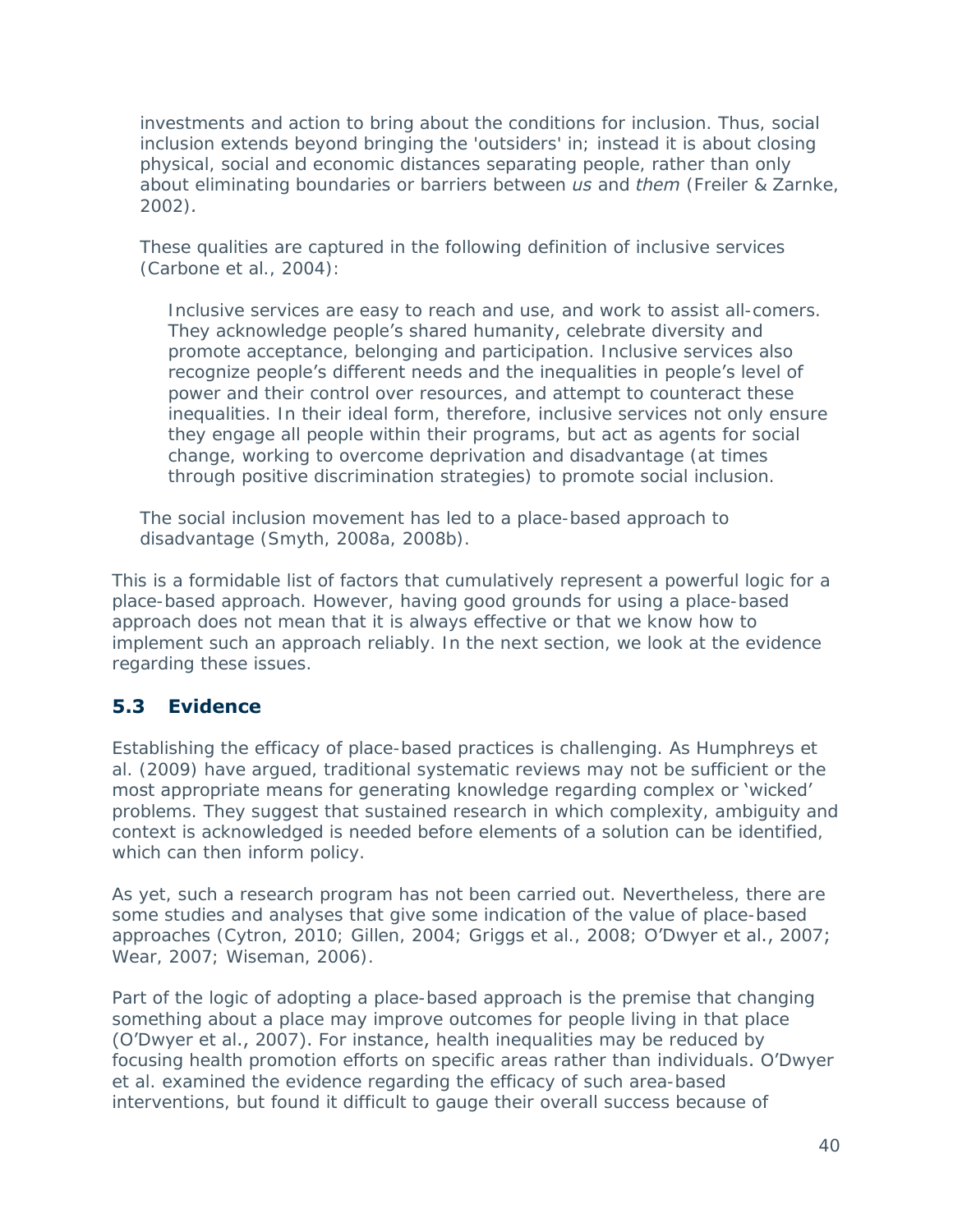variations in the methodologies used, inadequacies in the implementation funding, and lack of long-term evaluations. However, several of the studies that were better funded and evaluated demonstrated that area-based interventions can reduce health inequities, although more well-designed and well-timed evaluations of outcomes are needed to draw any firmer conclusions.

Wiseman (2006) charts the evolution of the Victorian Labor government's approach to community strengthening since its election in 1999. This evolved from experimental piloting to a more coherent strategy employing community strengthening as a way of exploring more engaged, 'joined up' and networked approaches to governance and policy making. Initial learning from this experience suggests that engaging and linking local communities can make a useful contribution to local social, environmental and economic outcomes as well as providing a foundation for the democratic renewal of local governance. However, while local community strengthening strategies can lead to real improvements in community networks, infrastructure and capacity they are no substitute for the inclusive and redistributive taxation, income security, service delivery and labour market policies needed to create the conditions for sustainable reductions in poverty, inequality and social exclusion.

The limits of 'locally based' policy making have been well defined in the Victorian case by Wiseman (2006). He noted real successes in strengthening social connectedness but emphasizes that while these can have positive value in overcoming social and civic deficits they cannot substitute for action by government in 'people' rather than 'place' - based policy arenas, such as income support, education and employment.

According to Wiseman's analysis, successful community strengthening strategies commonly have:

- a clear, simple story that community strengthening is about working with communities to achieve tangible improvements in the issues identified as important by them,
- an integrated set of mechanisms linking local and regional level community engagement and planning processes with policy making and resource allocation at local, regional and statewide levels,
- an integrated package of capacity building measures designed to change organisational cultures and build skills and understanding in local and State government agencies and in community sector organizations, and
- an integrated set of local community wellbeing indicators and data sets to support community planning and to track progress in achieving local outcomes.

Griggs et al. (2008) reviewed the relative effectiveness of person-based and placebased policies in the UK for reducing disadvantage. They note that, since 1997, the UK Government has sought to tackle disadvantage across a large number of fronts, stressing the importance of employment and personal responsibility, the scarring effects of childhood poverty and the enabling effects of strong neighbourhoods and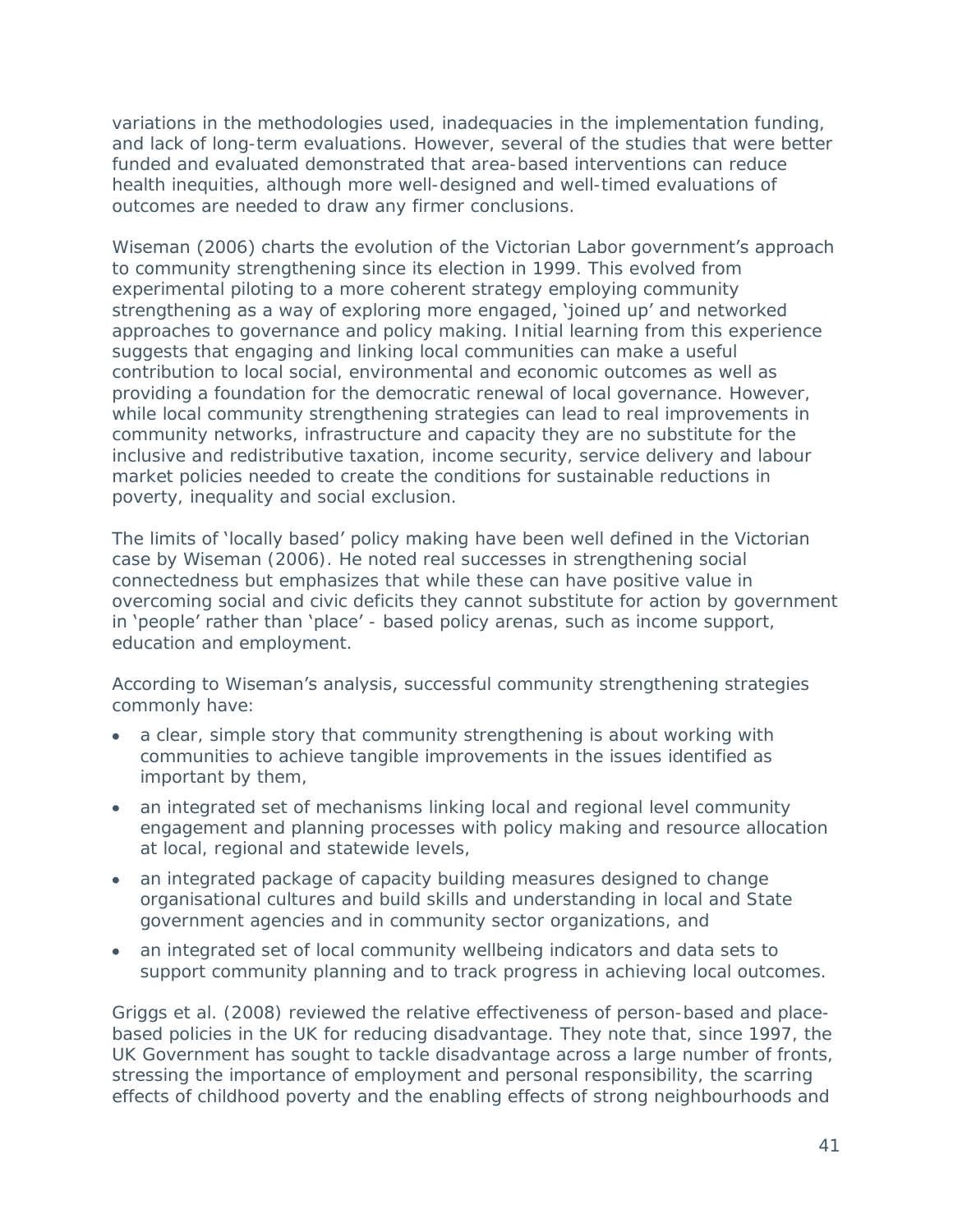social inclusion. However, for the most part, person- and place-based policies have been developed separately and sometimes in isolation from each other.

Griggs et al found it difficult to come to any firm conclusions because of the methodological weaknesses of the evaluations. Randomised controlled trials were very rare and area-based comparisons were frequently made without attempting to control for differences in area characteristics. Very often a number of different initiatives were running simultaneously making it very difficult to isolate the independent impacts of each one. Many of the evaluations were allowed a very short time in which to assess an effect, some after less than twelve months of operation.

Most of the policies to address disadvantage have been either targeted directly on individuals or focused on areas with the objective of directly benefiting residents. No more than one or two initiatives have explicitly sought to exploit the logical synergies between people and place. The different objectives and mechanisms preclude direct comparison of the relative effectiveness of place- and person-based initiatives. However, it is apparent from the review that effect sizes are generally small and that policies can have detrimental effects on participants.

To the extent that it is possible to detect differences in the effect sizes of policies, explanations for the differences are, in the general absence of detailed theories of change, little more than speculation. Such speculation suggests that the greatest impact can be attained by focusing individually tailored packages of provision on the most disadvantaged while simultaneously ensuring that excessive, confusing complexity is avoided. There is also fair consensus that policies blessed with clear, measurable and achievable objectives and implemented by competent, appropriately trained and well-managed staff are likely to be most effective.

Cytron (2010) reports that, for more than five decades, public, private and nonprofit entities in the US have implemented a range of targeted neighborhood revitalisation strategies designed to tackle the challenges associated with concentrated poverty. The most ambitious of these initiatives have aimed to concentrate multiple investments in both infrastructure and human capital in a single neighborhood. At their core, these comprehensive initiatives try to tackle long-standing disparities in housing, employment, education, and health caused by public policy decisions, market forces and failures, and patterns of discrimination. Yet overcoming these inequalities has proven to be difficult. In some cases, placebased initiatives have led to measurable improvements; in others, efforts have struggled, failing to significantly 'move the needle' on the challenges associated with deeply entrenched neighborhood poverty.

On the basis of a review of place-based initiatives in NSW, Gillen (2004) concluded that it was still too early to see what difference place management will make to the delivery of sustainable, high quality places over the long term. Similarly, after reviewing various Victorian government place-based initiatives, Wear (2007) concludes that the move towards a government administration that is able to respond flexibly to the complex demands of local and regional concerns is still in its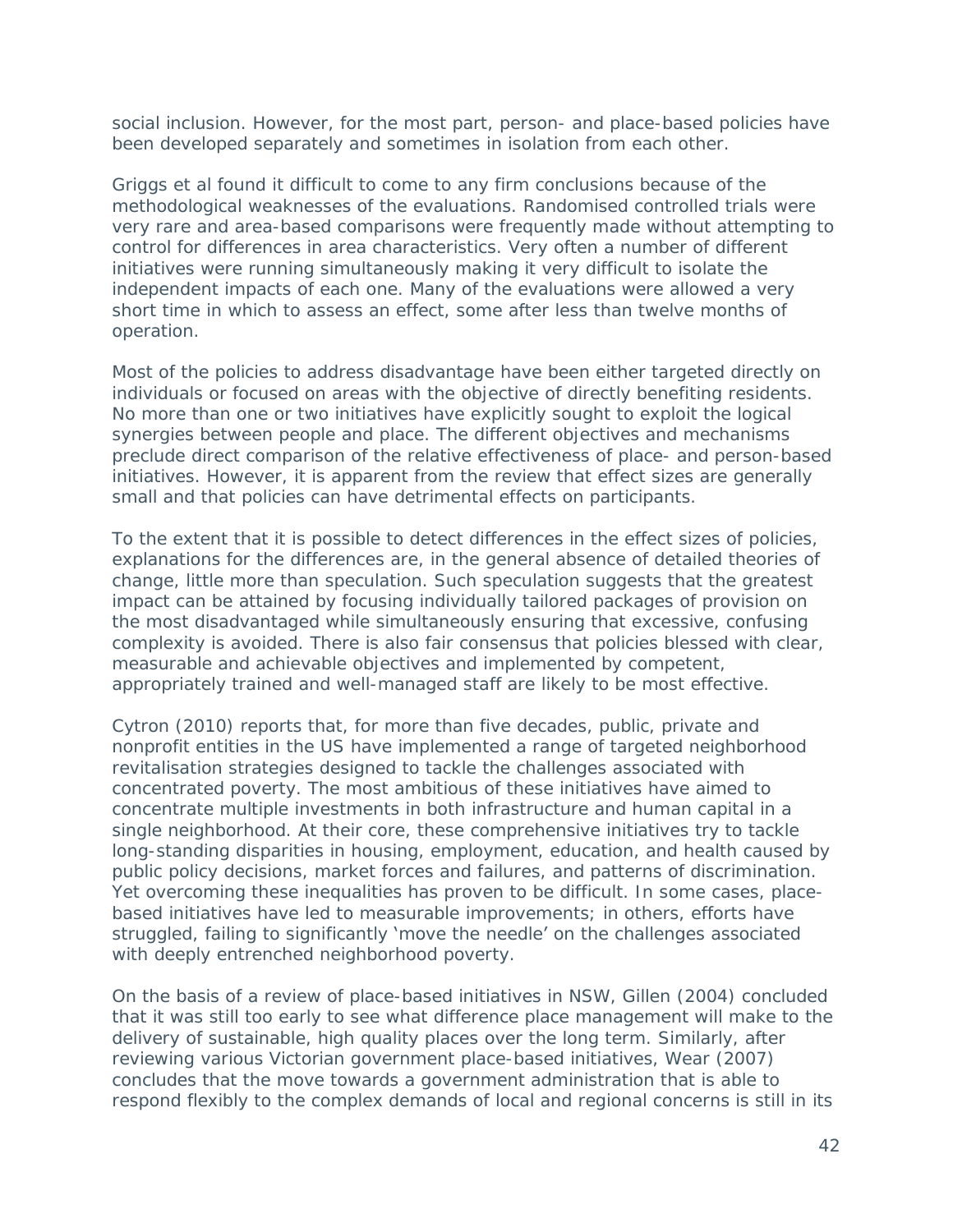infancy, and policy is evolving as we learn from the experience of the work that has taken place. While relevant structures may now be in place, it will take some time to develop the potential of this type of approach, as the skills and behaviours required are markedly different to those required in a hierarchical, rules-based system. A significant cultural change—in State Government, local government, and even in the community—will be necessary before we can see the true potential of a flexible, collaborative, partnership-based approach.

Vinson (2009a) argues that, where an accumulation of problems makes a serious and sustained impact upon the wellbeing of residents of a disadvantaged area, locality-specific measures may be needed to supplement general social policy. These include programs targeted at individuals living in such disadvantaged localities and facing social exclusion in different spheres of their lives. Additionally, because the areas in question frequently have limited or deteriorated social infrastructure and environments, renewal and development programs focusing on public spaces, housing, transport systems and business are often seen as priorities.

Vinson argues that, while these strategies are worthy,

' … successfully implementing them requires that they be seen as *means to*  an end and not as independently adequate ways of achieving a sustainable transformation in the lives of people residing in markedly disadvantaged places. What holds deprived communities back often is more than the sum of individual and household disadvantages and environmental and infrastructural needs. The social climate of disadvantaged places frequently exerts an influence in which inputs of the two types mentioned can be absorbed without lasting benefits. For example, when people feel that their lives are dominated by external influences, living for the day and consuming whatever comes their way are possible responses to the help that is offered.'

Hence it is vital to do more than simply provide tangible assistance. Rather, the challenge is to make such assistance a medium for strengthening the capacities required by a self-managing, problem solving community whose members are capable of 'pulling together' to achieve common goals. Strengthening involves developing connections and trust between people and between organizations, developing the confidence and ability to identify ways of promoting the common good, and securing the resources, internal and external, needed to pursue them. Vinson suggests that, unless the community capacity is strengthened in these ways, there is the very real prospect that once a period of locality-specific support reaches its conclusion, the gains made will simply unravel.

#### **Characteristics of successful interventions**

There have been a number of analyses of evidence to identify the characteristics of successful place-based interventions (Vinson, 2009a; Wear, 2007; Wiseman, 2006; Yeboah, 2005) and lessons learned from area-based reform initiatives (Greenhalgh et al. , 2008, 2009) . Overall, the evidence shows that higher implementation rates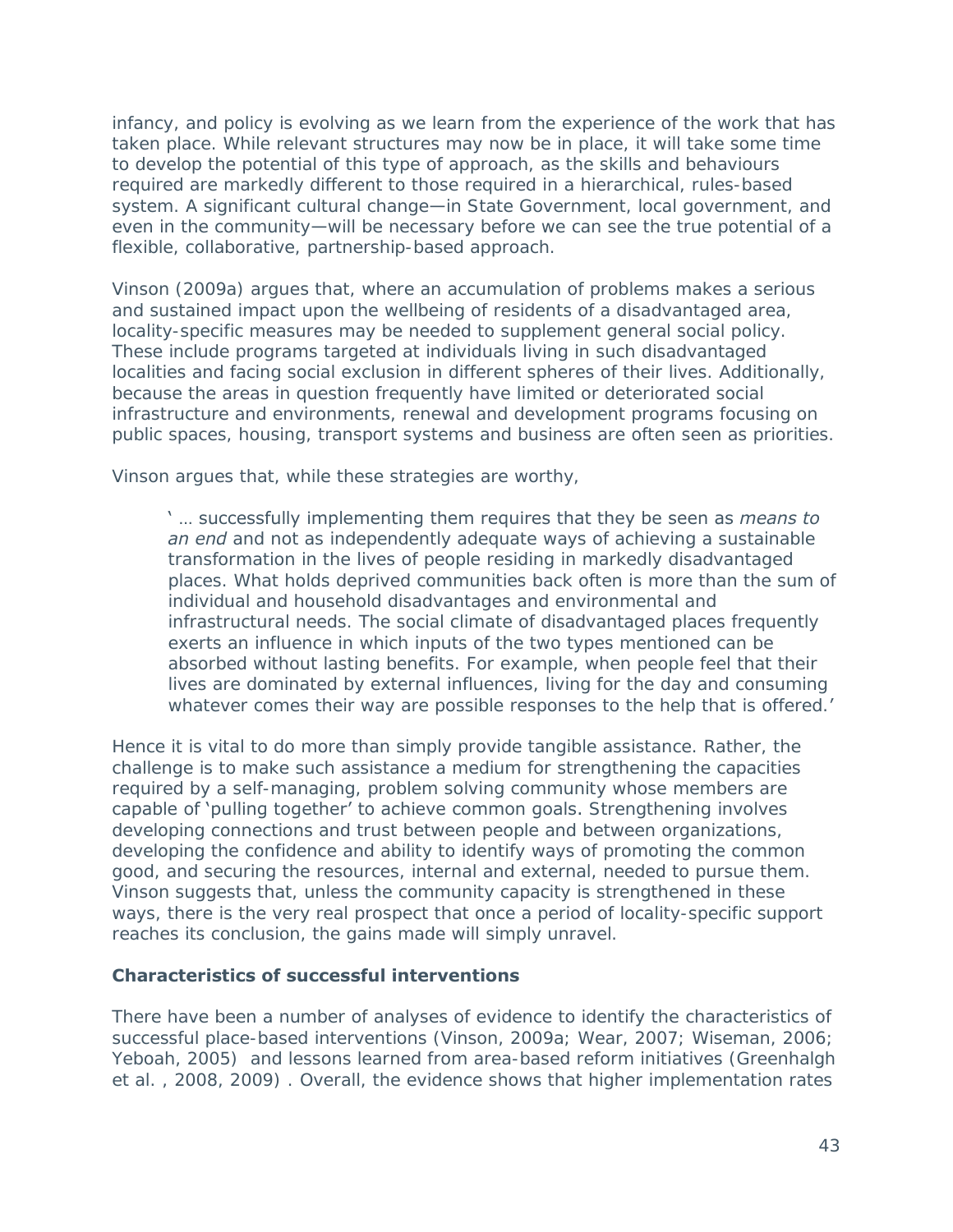and effective interventions usually occur with bottom-to-top strategies involving the community and their leaders in place-based planning (Yeboah, 2005).

According to Vinson (2009a), the features of effective place-based interventions are as follows:

- First, the maximum practicable *engagement of disadvantaged communities* in decisions of all kinds is a key to community strengthening. A local coordinating or 'steering' group needs to operate on a basis of authentic community participation and in accord with broad administrative and practice requirements that research and experience have shown to be associated with successful community outcomes.
- *Cultivation of community capacity*. Such capacity is not a given but requires nurturing and the investment of time and resources. The more disadvantaged and run-down a community the less practised it frequently has become in working in a focused, collaborative way;
- *Adequate time*. Problems that have often been decades in the making cannot be reversed in a few short years.
- *Attention to the characteristics that differentiate markedly disadvantaged from other areas*. An intervention plan would need to give priority consideration to Education and training/retraining,work opportunities and placement, health promotion and treatment, parenting skills, and developing local leadership capacities;
- Attention to *other specific needs of an area* identified either by formal indicators or residents;
- *Identifying possible sources of community strengthening funding*. Wherever practicable government contributions to meeting the varied costs of community strengthening projects needs to be facilitative investment to attract private sector funding, and 'priming the pump' to stimulate local initiatives. However, because of the limited private investment opportunities they present, the strengthening of disadvantaged areas inevitably requires substantial government outlays via a Community Strengthening Fund.

Wiseman (2006) identified a number of key features of successful community strengthening projects, including

- strong local community leadership and ownership,
- clearly defined and agreed goals and clear, tangible benefits,
- **strong leadership and support from State and local governments,**
- effective engagement of a wide range of community, public and private sector stakeholders,
- high levels of trust and excellent communication between all partners, and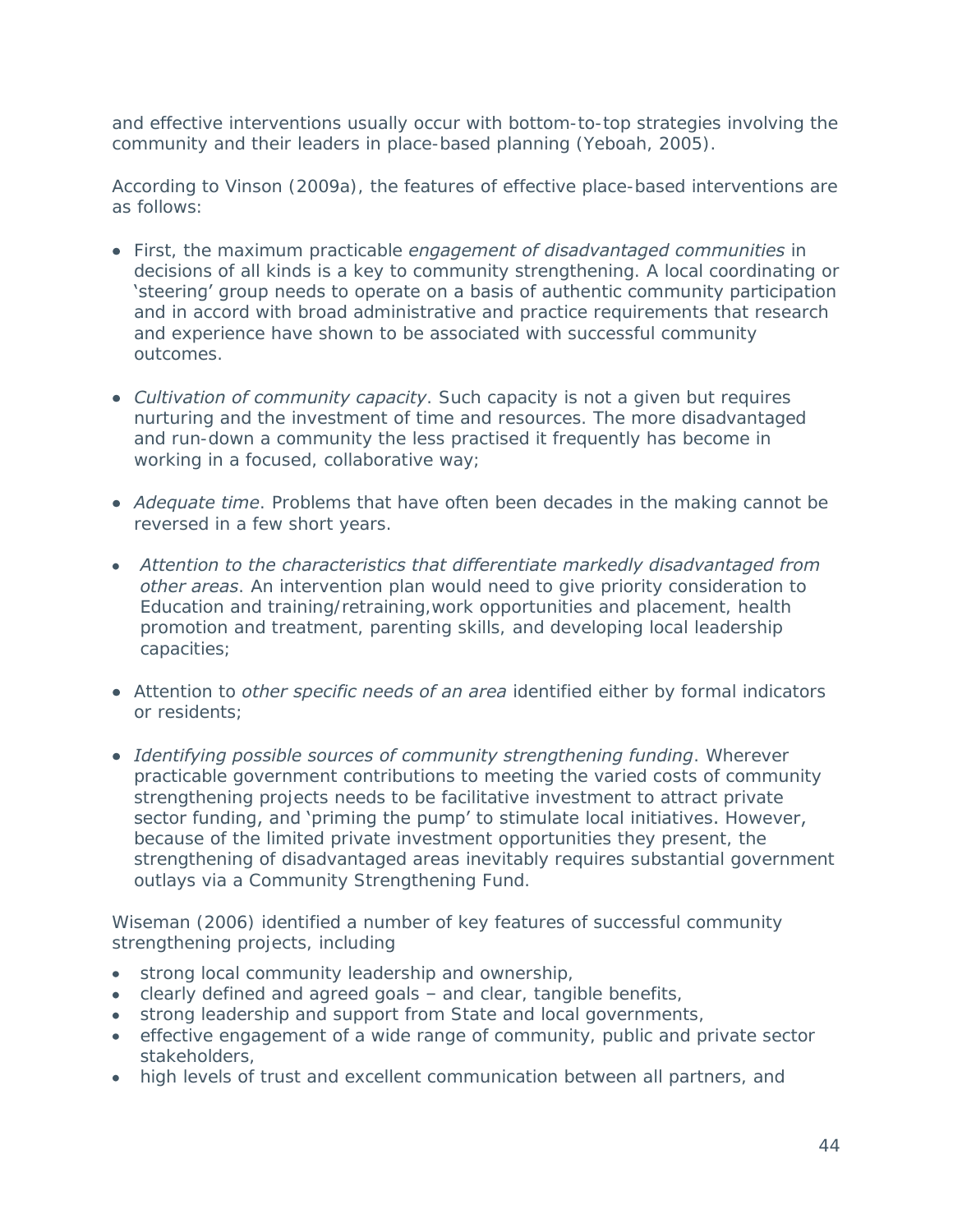appropriate resources and skilled staff supported by long term investment in capacity building.

According to Wear (2007), although the 'place' agenda is still very much a work in progress, we are starting to develop a clear understanding of what works, what the challenges are, and the areas that will require further work.

- *Governance.* Almost invariably, the most successful projects are those that have robust and collaborative governance arrangements. Good governance can contribute to the ongoing sustainability of project outcomes and can overcome perceived project barriers. By contrast, projects that arc 'held tightly' by auspice bodies are often missing the spark of innovation that comes through collaboration.
- Funding. Despite the importance of governance arrangements, adequate funding plays a crucial role in developing and maintaining project momentum. It is important that government provides funding not just for the governance arrangements, or project facilitation, but also for investment in the initiatives and ideas that flow from this process.
- *Community engagement.* As well as governance structures that involve local organisations and community members, extensive community engagement is at the heart of all successful place-based partnerships. It is important that this be a truly inclusive process, and that people from indigenous communities, newly arrived culturally and linguistically diverse communities, people with a disability, unemployed, low socio-economic, young and older people are involved.
- *Local government.* Local governments are crucial players in any place-based partnership, and it is necessary to engage them in a systemic, timely and collaborative fashion.
- **Scale.** It is important that the scale of the project is appropriate to the likely policy challenges to be addressed. Regional-level forums are needed to oversee region-wide systemic issues, but issues such as town streetscape enhancements are better tackled via small-scale projects such as the Community Building Initiative, which focuses on townships.
- *Project catchment.* As well as scale, other factors to be taken into account when determining the appropriate project catchment include: natural and geographic boundaries; existing networks; travel patterns; and relevant community/regional identity.
- *Brokered solutions not competitive grants.* Good governance arises when local stakeholders act collaboratively together on a project. The traditional competitive model of grant allocation is at odds with a collaborative approach, encouraging competition between local organisations. 'Brokered' solutions are to be preferred to the competitive model.
- *Overlaps and intersections between programs.* The best partnerships are 'networks of networks', and there are inevitably overlaps and intersections between programs.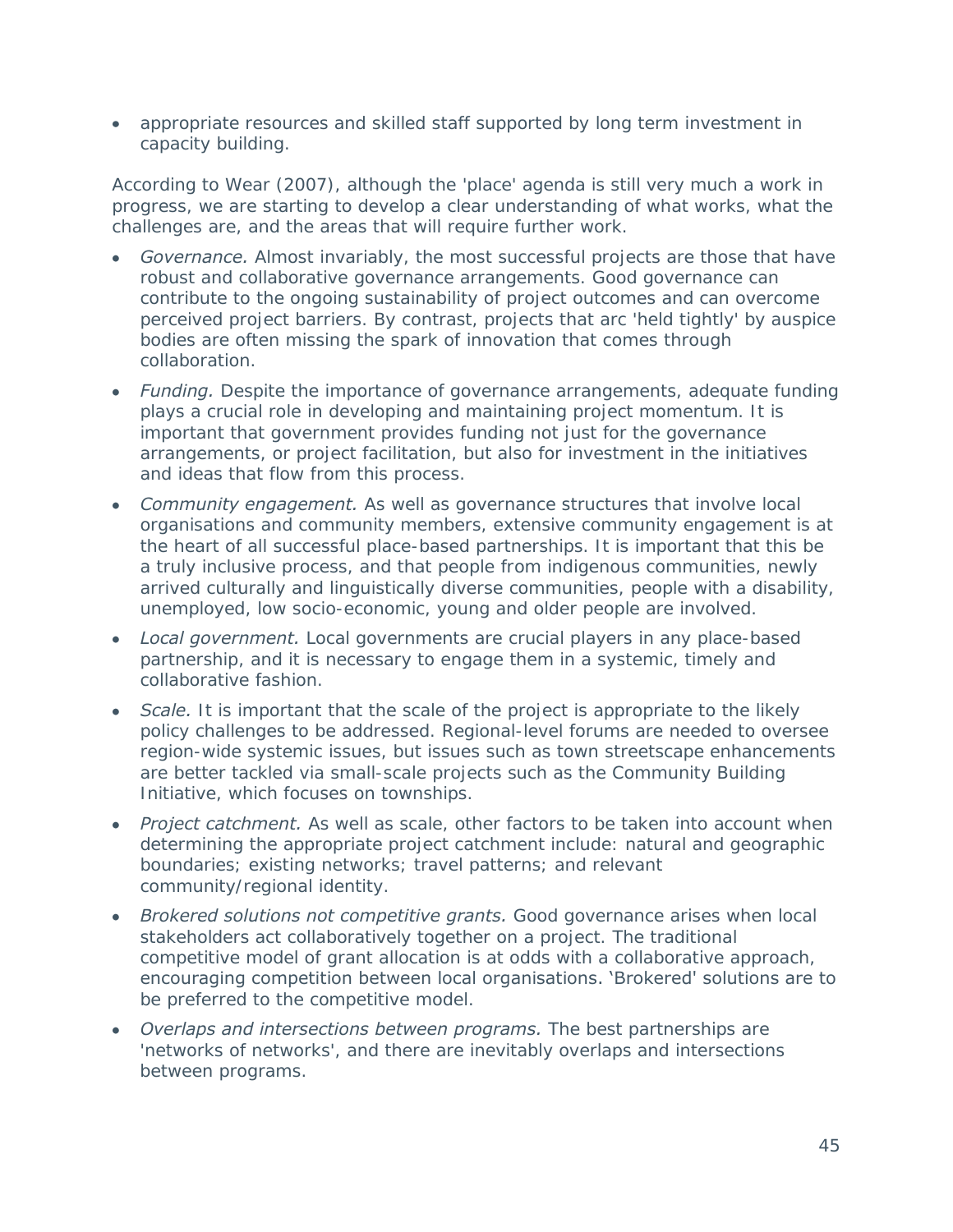- Challenge of working across government remains. The vertical accountabilities of the Westminster system of government are still very much in place. Despite endorsement from the highest level of government for collaborative crossgovernment action, working across government department remains a challenge that requires ongoing attention.
- *Role of Government.* The role of government is a challenging. Accountable for public money and the success of the 'program' government needs to play a strong role in program design and in the management of funding arrangements. Locally, government is a key partner, facilitating solutions that depend on government involvement, and providing support as required. However, government does not own the partnership, or its outcomes. It must resist the urge to claim partnership victories for itself, or to pass on responsibility for failure. A further challenge is to accept that partnerships will sometimes adopt positions that differ from those of the Government.
- **Evaluation.** Evaluating the success or otherwise of these approaches remains a difficult challenge, but the ultimate future of the Government's approach to place-based disadvantage will be determined by the evidence available. Processes to rigorously measure and evaluate outcomes need to be built in from the start of the project.

Greenhalgh et al. (2008, 2009) evaluated the *Modernisation Initiative*, a systemwide transformational change program working across the health economy in the London Boroughs of Lambeth and Southwark to modernise local health services. Through a process of extensive consultation and analysis of information, they identified a wide range of problems with current provision in relation to the planning, recipients, providers and pathways of care in each of the three areas. Existing services were experienced as, variably, inaccessible, inconsistent, staffcentred, designed around a medical model of disease, culturally naïve, disjointed, hierarchical, and inefficient. The vision for transformation was that services should become more accessible, evidence-based, patient-centred, designed around a holistic model of illness and risk, culturally congruent, integrated, collaborative, and efficient.

#### They identified six principle 'mechanisms of change':

- *Integrating services across providers.* Efforts to integrate services across providers are more likely to succeed where: there is an infrastructure that supports and rewards interorganisational working; strong alignment of values and standards; integration is seen as 'socio-technical' rather than driven by ICT; and there is an enabling policy context
- *Finding and using evidence.* Efforts to find and use evidence are more likely to succeed where: evidence is easy to collect, widely understood, uncontested and timely; valid and reliable performance metrics exist and there is the capacity to collect and interpret them; data are seen as authentic, representative and timely; and teams undertake proactive visits to capture learning from systems in action elsewhere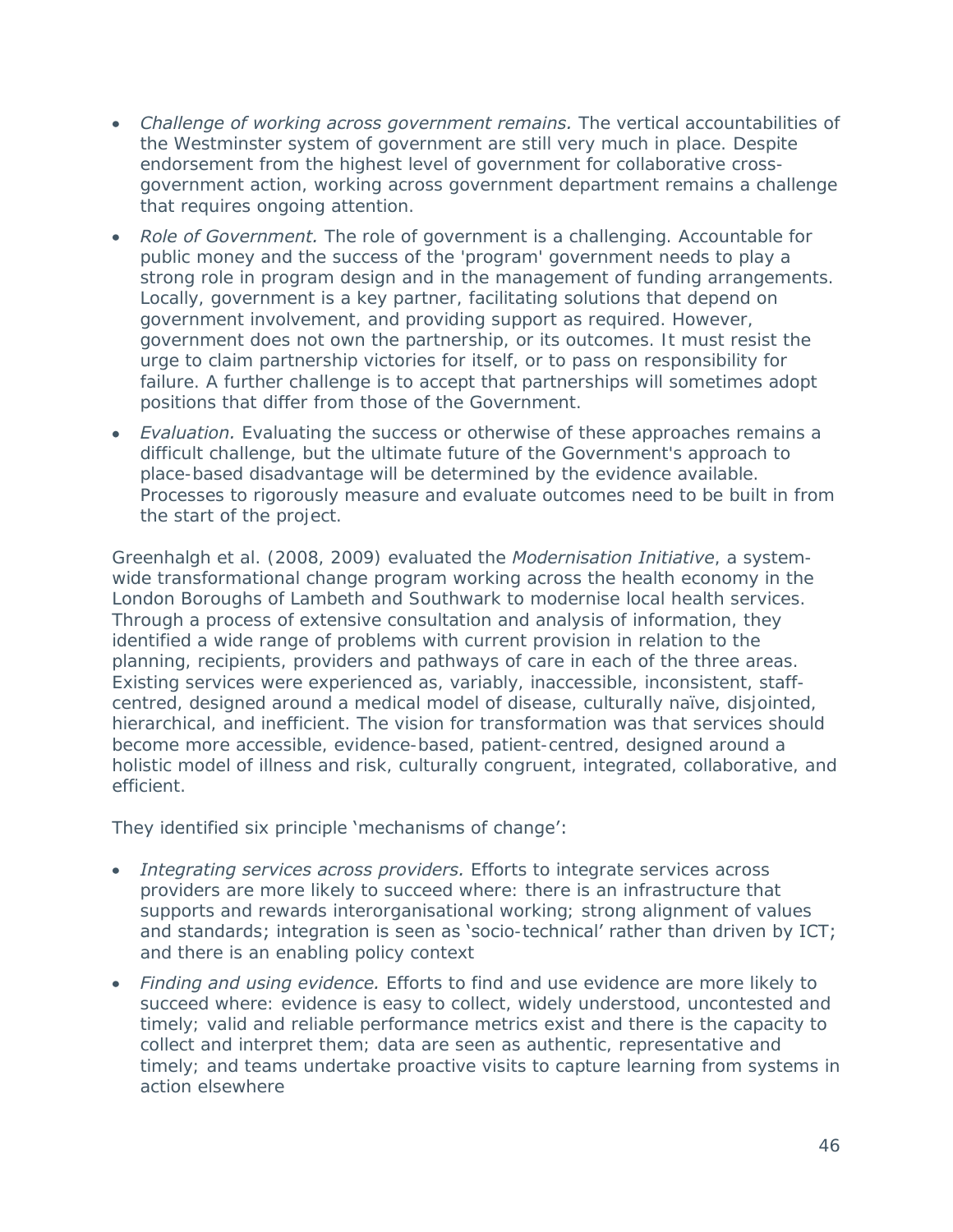- *Involving users in modernisation work.* Involving users in modernisation work is more likely to succeed where: there is a stable cohort of fit, motivated users with key skills and capabilities and an infrastructure for supporting and training them, and creative partnerships between users and staff
- *Supporting self-care.* Efforts to support self care are more likely to succeed where: the physical environment and general culture supports autonomous, questioning users; the self-care potential of users is high; the idea of self care is successfully marketed; and the self-care routine is freestanding
- *Developing the workforce.* Efforts to develop the workforce are more likely to succeed where: there is a wide pool of potential staff with a good balance of change management skills; a bold and proactive strategy for developing the workforce; staff are keen to change and new roles and responsibilities accepted by others; training is appropriate and endorsed by professional bodies; and there are opportunities for 'double loop learning' in the organisation
- *Extending the range of services*. Efforts to extend the range of services are more likely to succeed where: new services meet users' needs and are easily introduced and routinised; extended services are feasible and adequately resourced; there is user input to service [re]design; clear information is available to users; and partnerships with other providers are characterised by mutual support and respect

Other key learnings from this evaluation were:

- In development work of this kind, irrespective of the overall scale of investment, progress cannot be equated with smooth or predictable spending, and planned timetables for spending therefore have to be flexible, since the pace of spending is necessarily determined by the development of ideas and the capacity of the service system to cope with change.
- Service transformation through behaviour change does take a long time perhaps invariably longer than anticipated.
- A top level cross-organisational Board provides an essential and effective element of project governance and leadership, acting as a crucible for improving relations between those organisations and thereby amplifying the benefit of transformational projects for the wider health economy.
- In complex projects with diverse stakeholders, considerable attention may be needed to find a common language and format for shared understanding and communication.
- The application of generic principles of redesign and quality improvement, together with outstanding leadership and customised mechanisms of change adapted to suit the particular situation is a powerful combination for bringing about change.
- Different types of information and evidence are required at different stages of transformational work. Not everything can be, or needs to be, measured and monitored.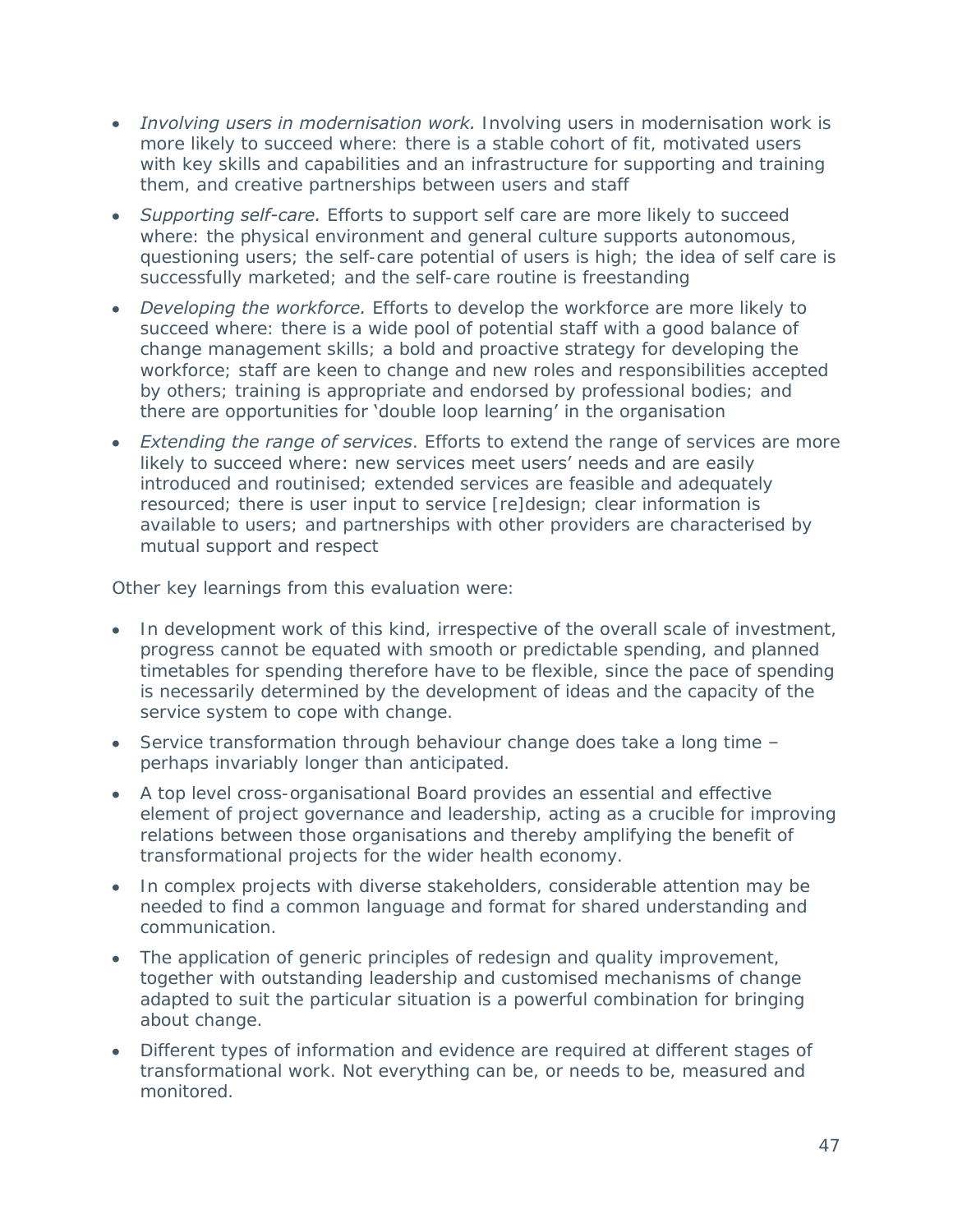Major progress can be made in ensuring that gains are sustained, but this demands intensive effort, imagination, communication and negotiating skills and visionary leadership.

#### **Working with communities using a place-based approach**

There have been a number of analyses of ways of working effectively with communities (Boston Consulting Group, 2008; Howard, 2006; Stith et al., 2006; Wiseman, 2006).

Wiseman (2006) has identified a number of actions that governments can take to support community strengthening outcomes. These include:

- creating a supportive community and public policy environment and culture by articulating and demonstrating commitment to the values and practice of community strengthening,
- providing adequate investment in core public infrastructure (eg, schools, hospitals, transport, urban open space),
- building policy making and policy implementation practice based on principles of respectful partnerships,
- developing, integrated, 'triple bottom line' policy frameworks,
- funding pilot and demonstration projects and then scaling up the most successful initiatives,
- supporting the development of skills and capacity, and
- supporting the development of research tools and data sets to measure progress and learn from successes and failures.

On the basis of a review of the research literature on community-based prevention programming, Stith et al. (2006) identify a set of conditions or practices that increase the likelihood of the prevention efforts being successful:

- *Community readiness* the community must be adequately prepared to implement a prevention program.
- *Community coalition* effective coalitions or partnerships must be developed between key community stakeholders to encourage coordinated community action in response to various social problems
- *Selection of appropriate programs* the programs or interventions selected must be a 'good fit', ie. be designed to meet the identified needs of the community and be appropriate for the targeted cultural groups
- *Program fidelity* the programs or interventions must be delivered in the same way in which it was delivered during efficacy and effectiveness trials, or in the absence of such trials, delivery of a program in the way it was designed to be delivered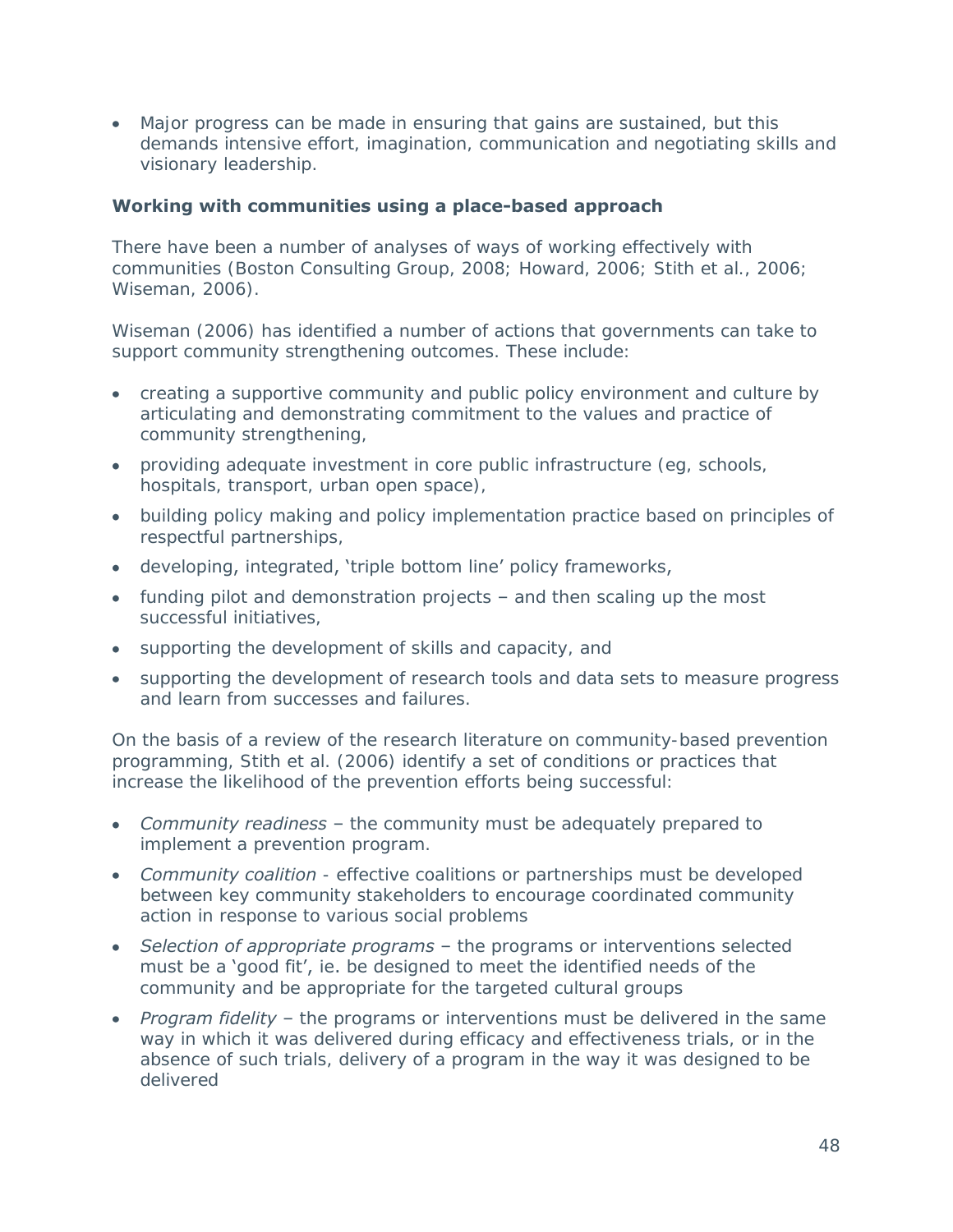*Adequate resourcing* – adequate resources, training and technical assistance must be provided from the start and attention paid to evaluation

Analyses by Howard (2006) and the Boston Consulting Group (2008) have focused on ways of creating child-friendly communities.

Howard (2006) identifies the flowing basic list of requirements for child friendly communities that can be applied in different contexts:

- Making sure there are enough material resources allocated to children and families
- Making space for children to be listened to and be part of community decisions
- Making sure children are recognised in adult systems like the law and policy
- Examining those adult systems and changing them to make space for children to be included
- Making sure the interests of children are on everyone's agenda
- Looking at all aspects of community life to see where children are and make them welcome where they are missing or unwelcome
- Making sure that building child friendly communities is a local, national and international activity.

In a report to the Council of Australian Governments on future directions for the national early childhood development strategy, the Boston Consulting Group (2008) proposed a set of principles for sustaining child-friendly communities:

| <b>Respect and</b><br>empowerment      | Community and Government services that acknowledge<br>$\bullet$<br>community strengths and respond to their particular needs,<br>preferences and circumstances<br>Meaningful community involvement in decisions regarding<br>$\bullet$<br>community services, facilities and environments<br>Processes that promote partnerships between communities<br>٠<br>and services / Governments<br>Programs to identify and support community leaders, as<br>$\bullet$<br>well as broaden participation by community members |
|----------------------------------------|----------------------------------------------------------------------------------------------------------------------------------------------------------------------------------------------------------------------------------------------------------------------------------------------------------------------------------------------------------------------------------------------------------------------------------------------------------------------------------------------------------------------|
| <b>Community cohesion</b><br>and trust | A variety of places and activities that promote positive<br>$\bullet$<br>interactions between community members                                                                                                                                                                                                                                                                                                                                                                                                      |
| <b>Safety</b>                          | Physical environments (roads, parks, public spaces,<br>$\bullet$<br>transport) that are safe and pleasant<br>Protection from violence in public places<br>$\bullet$<br>Refuges to provide protection for those suffering family<br>$\bullet$<br>violence or housing stress, particularly for families with<br>young children                                                                                                                                                                                         |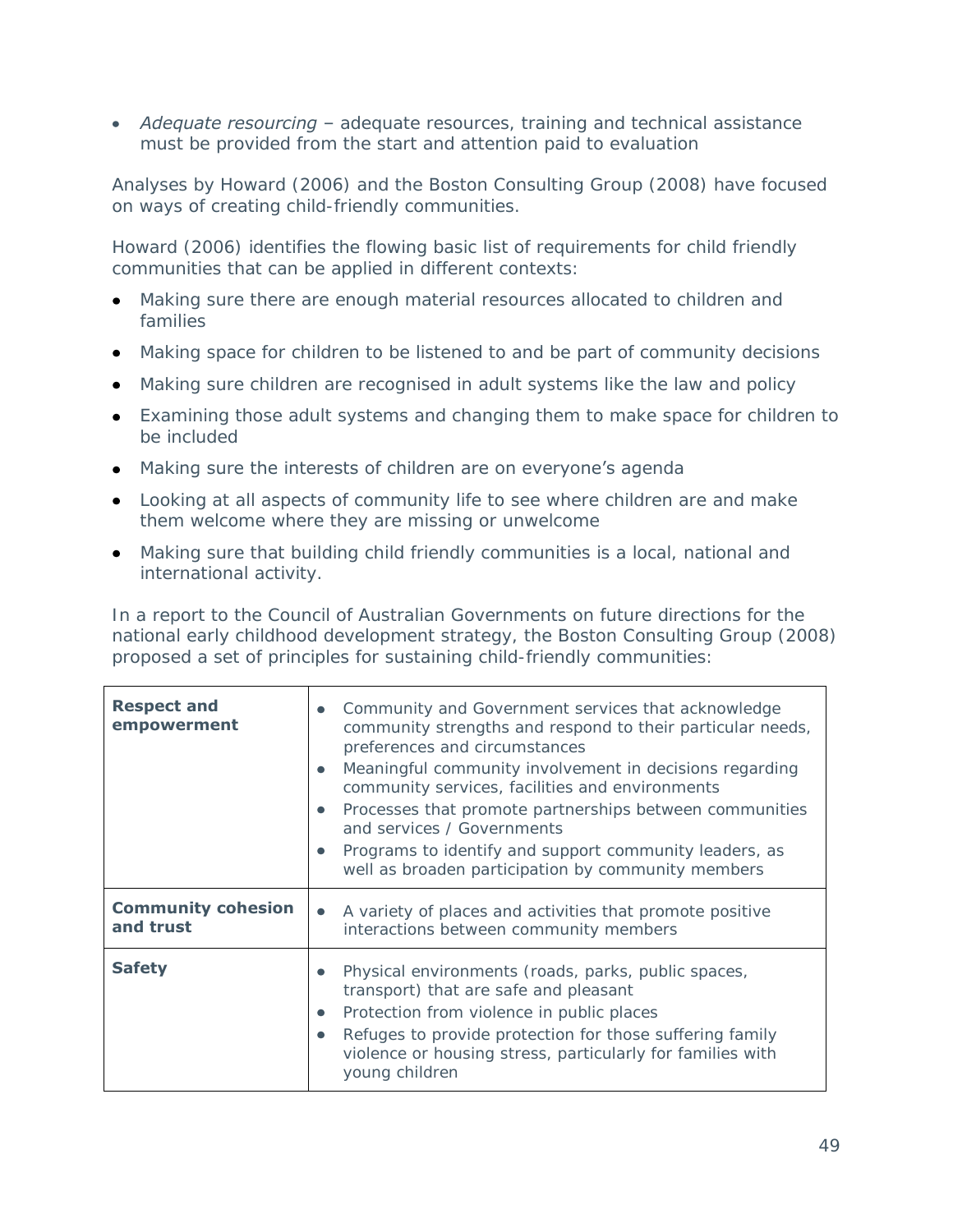| <b>Healthy physical</b><br>environment                     | Clean air and water, and presence of natural spaces (trees,<br>$\bullet$<br>parks)<br>Absence of exposure to toxic chemicals (contaminated<br>$\bullet$<br>building sites, toxic waste and crop spraying)<br>A built environment that promotes physical activity<br>$\bullet$<br>(walkable streets, bike paths) |
|------------------------------------------------------------|-----------------------------------------------------------------------------------------------------------------------------------------------------------------------------------------------------------------------------------------------------------------------------------------------------------------|
| <b>Child- and family-</b><br>friendly built<br>environment | Traffic calming measures<br>$\bullet$<br>Provision of safe and easily accessible service locations<br>$\bullet$                                                                                                                                                                                                 |
| <b>Transport</b>                                           | Community transport that is reliable, frequent, affordable<br>$\bullet$<br>and child- and family-friendly<br>Easily accessible transport hubs providing access to other<br>$\bullet$<br>localities                                                                                                              |
| <b>Local services</b>                                      | Affordable local health services (GPs, community nursing,<br>$\bullet$<br>local hospital, dentists)<br>Community-based family support and welfare services<br>$\bullet$<br>Services managed flexibly, so they can be tailored to local<br>$\bullet$<br>needs                                                    |
| <b>Local facilities</b>                                    | Community houses<br>٠<br>Parks and playgrounds<br>$\bullet$<br>Libraries<br>$\bullet$<br>Swimming pools<br>$\bullet$<br>Sporting facilities<br>$\bullet$                                                                                                                                                        |
| <b>Employment</b><br>opportunities                         | A range of employment opportunities for parents and for<br>٠<br>school leavers                                                                                                                                                                                                                                  |

Yeboah (2005) provides a framework to guide and encourage health professionals to use place-based health planning. The framework has three main parts: community needs assessment, program planning, and implementation.

Another approach to working effectively with communities focuses on the need to build requires a collaborative relationship between government and communities. This is a challenge for traditional public service delivery. The adoption of the principles and practices of *co-design* or *co-production* - involving users in the design and delivery of services - has been proposed as a way of reforming public services (2020 Public Services Trust, 2010; Boyle et al., 2010; Bradwell & Marr, 2008; Commission on the Future Delivery of Public Services, 2011; Gannon & Lawson, 2008; Stephens et al., 2008). It is argued that conventional public service reform is failing because its design fails to grasp that neither markets nor centralised bureaucracies are effective models for delivering public services based on relationships (Stephens et al., 2008). The public service reform agenda cannot succeed simply by the top down imposition of centralised targets or more market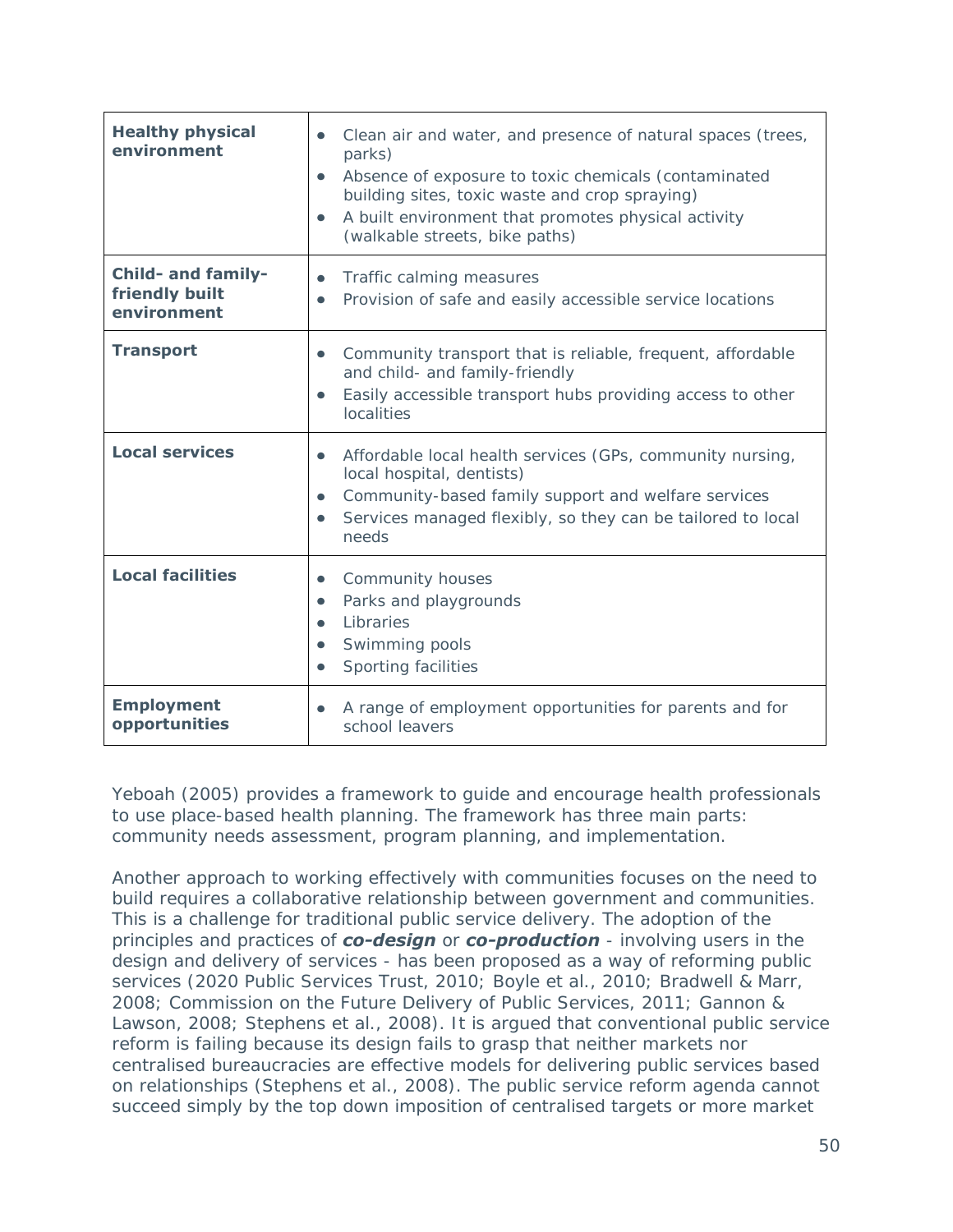based choice (2020 Public Services Trust, 2010; Commission on the Future Delivery of Public Services (2011). A new public service reform paradigm needs to be opened up based on the principle and practice of co-production (Gannon & Lawson, 2008). At its heart, co-design seeks to make public services match the wants and needs of their beneficiaries (Bradwell & Marr, 2008). People's needs are better met when they are involved in an equal and reciprocal relationship with public service professionals and others, working together to get things done (Boyle et al., 2010). The returns from this engagement are more responsive, fit-for-purpose, efficient public services. More broadly, co-design provides an avenue for addressing a disengagement from politics and democracy, and building social capital (Bradwell & Marr, 2008).

This call for a collaborative approach is echoed by Donahue and Zeckhauser (2011);

'No one believes, given the complexity and cost of the tasks we confront, that simply scaling up the standard governmental solutions is the answer. Government too often finds that it lacks the skill, the will, and the wallet to figure out a fix and get it done.' (p. 2).

They argue that governments need what the military calls a 'force multiplier', some systematic way to ramp up the impact of government's efforts. They suggest that *collaborative governance* — which they define as 'carefully structured arrangements that interweave public and private capabilities on terms of shared discretion'  $(p. 4)$  – can play this role. Their review of the evidence from governments — local, state, and federal — suggests that effective government often hinge on making the best use of collaborative governance:

'It leverages private expertise, energy, and money by strategically sharing  $control$  — over the precise goals to be pursued and the means for pursuing them — between government and private players. That discretion simultaneously motivates private collaborators to enter the public arena and empowers them to play their roles well. The collaborative approach unleashes the unpredictable resourcefulness of an entrepreneurial citizenry to devise fresh and flexible solutions. Done well, collaboration creates synergies between governments and private participants, allowing them together to produce more than the sum of what their separate efforts would yield.'  $(p.4)$ 

The key is to carefully and strategically grant discretion to private entities, whether for-profit or nonprofit, in ways that simultaneously motivate and empower them to create public value.

On a more practical note, Cytron (2010) argues that efforts to collaborate with communities should start small. Rather than just putting large sums of money on the table for local organisations to ultimately fight over, it is better to invest in resident-driven, short-term projects. In this way, residents are enabled to work together toward accomplishing tangible goals and can demonstrate to themselves that change is possible. This approach has been shown to generate trust amongst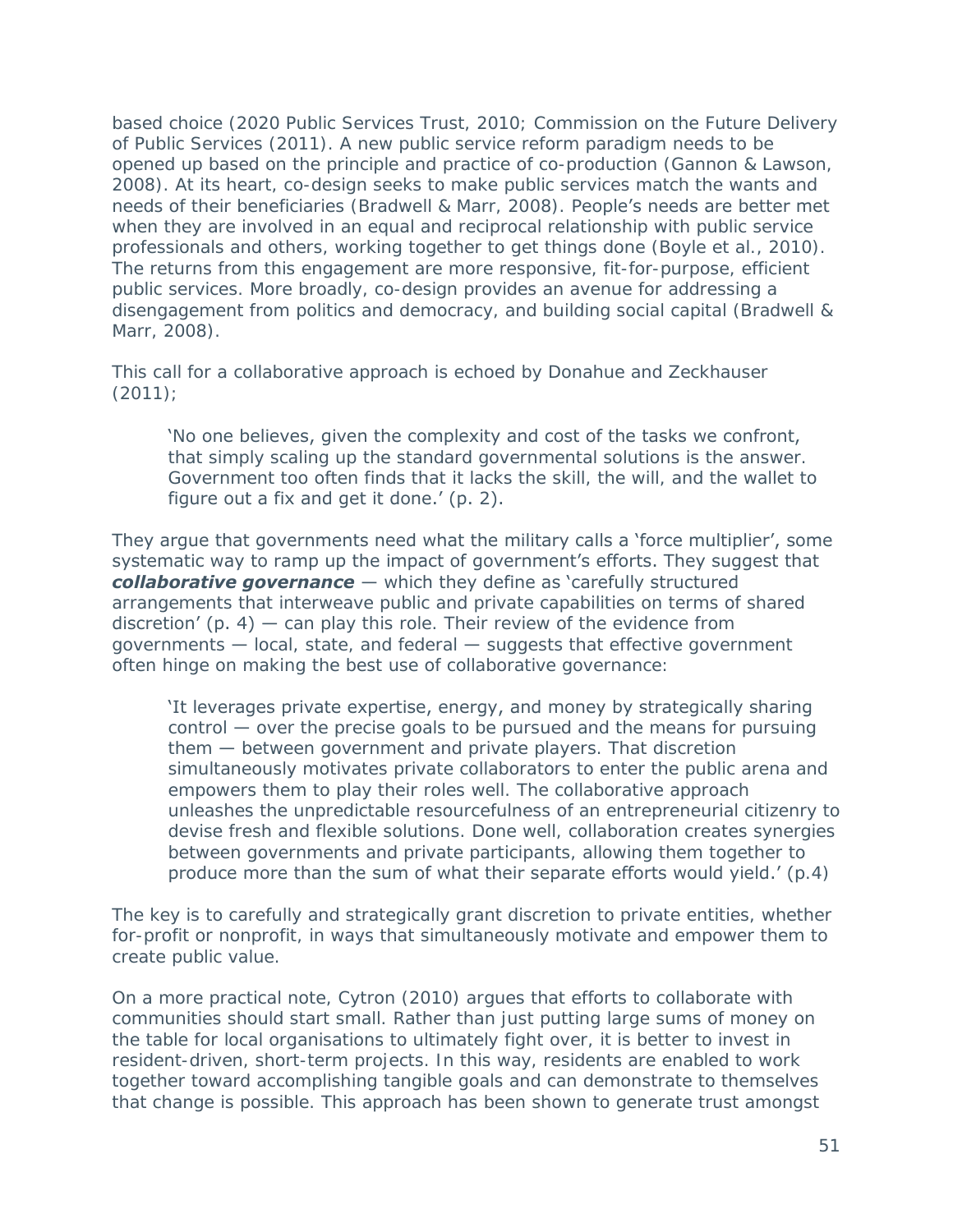community residents and help secure a commitment from residents to share in the responsibility for finding solutions to neighborhood problems. The key point is that targeted, incremental investments from funders can serve to catalyse the engagement from both internal and external stakeholders that is critical for comprehensively tackling the multiple challenges associated with high poverty communities. In other words, small wins up front can set the stage for long-lasting and broader change.

## **5.4 Summary and implications**

A place-based approach is one that seeks to address the collective problems of families and communities at a local level, usually involving a focus on communitystrengthening. There are a number of advantages to using such an approach, one being that it encompasses both a physical and service infrastructure perspective, and social infrastructure perspective. Place-based approaches are usually contrasted with person-based approaches in which the focus is on direct help to the individual person or family with the problem, regardless of their circumstances or where they live. Place-based approaches focus on the whole social and physical environment in a particular area, rather than the individual needs of those who live there. These approaches have usually been developed separately but there are good grounds for using combined people- and place-based approaches.

The development of place-based approaches has been prompted by a number of factors. These include evidence of the importance of geography, evidence that place matters for people's well-being, and for children in particular, evidence that social networks and social connectedness matter for people's well-being, evidence of growing health and social inequities despite the overall growth in economic prosperity, evidence that locational disadvantages exist and that they lead to poorer outcomes for children, the economic collapse of certain localities, the failure of orthodox approaches to reducing inequalities and prevent problems, the inability of local services to respond effectively to the complex needs of families and communities, the difficulties in engaging vulnerable families, and the push for social inclusion of marginalised members of society.

Establishing the efficacy of place-based practices is challenging. Traditional research methodologies may not be sufficient or the most appropriate means for generating knowledge regarding complex or 'wicked' problems. Efforts to review the evidence have struggled to come to any firm conclusions because of the methodological weaknesses of the evaluations. While some place-based initiatives have led to measurable improvements, others have not. The major challenge is knowing how to eliminate long-standing disparities in housing, employment, education, and health caused by public policy decisions, and market forces and failures. Reviews of Australian efforts suggest that it is still too early to see what difference place management will make to the delivery of sustainable, high quality places over the long term. The move towards a government administration that is able to respond flexibly to the complex demands of local and regional concerns is still in its infancy, and policy is evolving as we learn from the experience of the work that has taken place.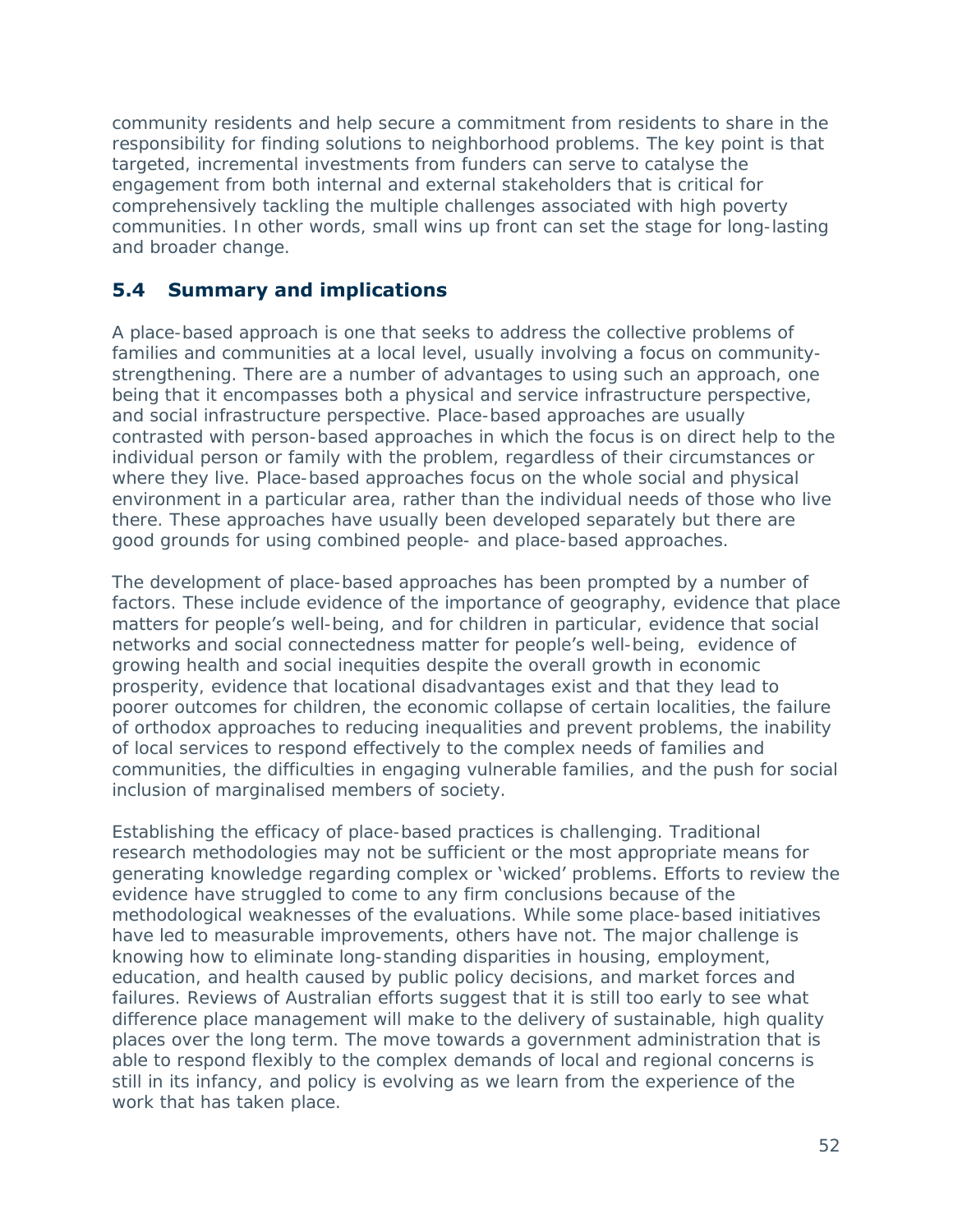Despite this cautious conclusion, there are some indicators as to what successful place-based interventions involve. Key ingredients include the engagement of communities in decisions of all kinds (including the 'co-production' of design and delivery of services), the cultivation of community capacity, and the establishment of robust and collaborative governance arrangements.

What are the implications of this analysis for how we might support families and communities more effectively? In the previous section, we saw that, to address complex and 'wicked' problems, we need a more comprehensive prevention approach that is multi-factorial, multisystemic and multi-level. The evidence reviewed in the present section suggests that such efforts should be place-based, that is, they should occur in a

a geographic area and involve a comprehensive multi-level effort to address all the factors that affect child, family and community functioning in that area simultaneously.

Such an approach differs from existing strategies in a number of ways. Most current efforts have focused on the integration of services within a specific (usually disadvantaged) area. The approach that is emerging in this paper is much more comprehensive and involves the integration of a much wider range of policies, practices and services. It also requires a greater degree of community involvement and the establishment of more robust governance arrangements than currently exist.

In the next section, we look at what can be learned from efforts to implement place-based initiatives, and what the challenges are in doing so.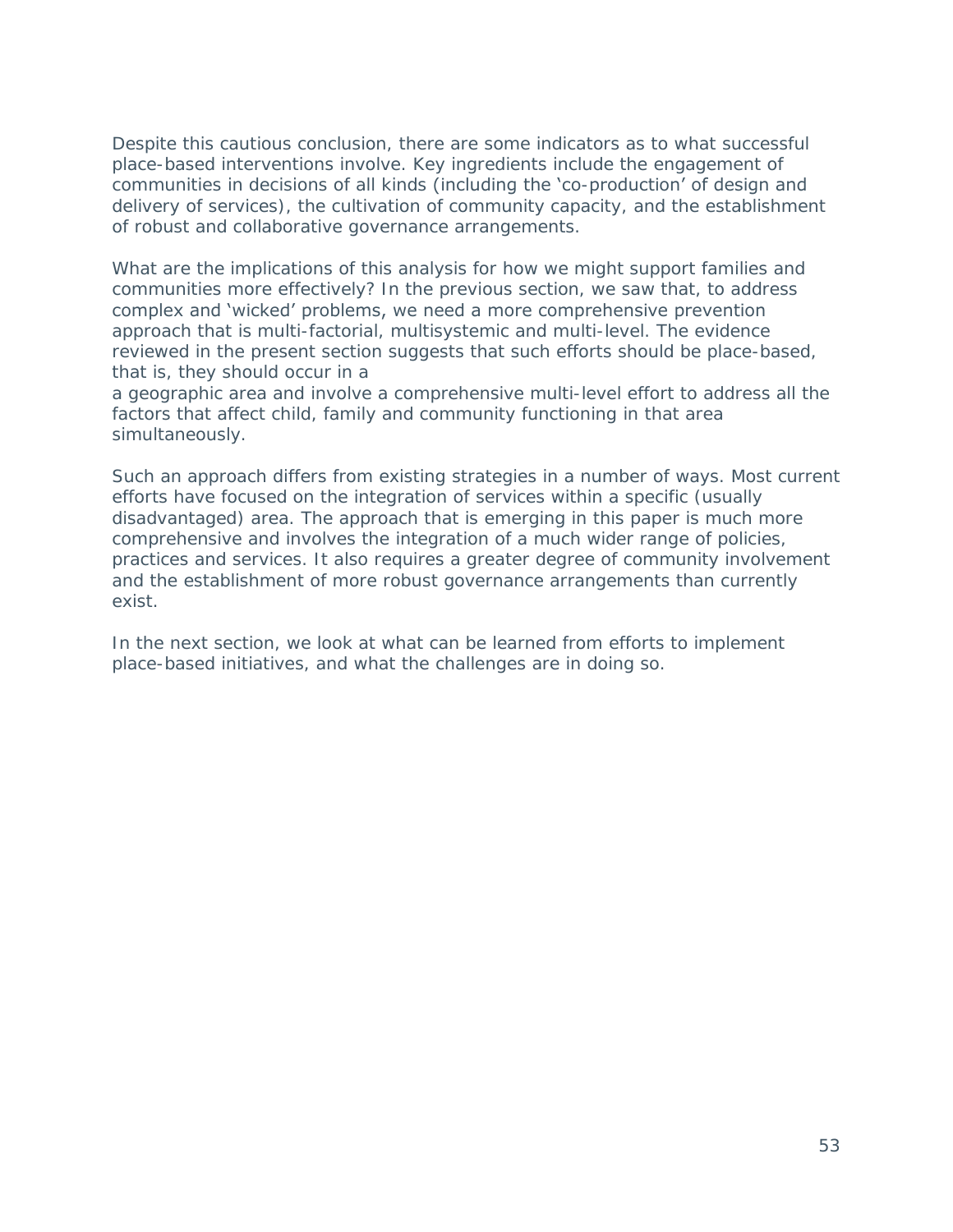# **6. APPLYING A PLACE-BASED APPROACH**

### **6.1 Place-based policies and initiatives**

In response to these factors, governments have developed a range of place-based policies and initiatives. These differ in focus according to whether the main concerns are economic or social, although some incorporate both (eg. local economic development and social inclusion).

#### **Examples of economic place-based initiatives**

The previous Victorian government developed policy statements on social inclusion - *A Fairer Victoria* (Department of Premier and Cabinet, 2005) *-* and rural development - *Moving Forward*. In both, partnerships with place-based communities formed a key part of efforts to promote economic growth and address socioeconomic inequalities.

As summarized by Wear (2007), the principles articulated in *A Fairer Victoria* were embodied in a number of new initiatives, including:

- The *Community Building Initiative,* targeting small rural communities, which aims to bring local residents together with government and community agencies to plan for and address local needs, build local leadership, and foster community networks.
- An expansion of the *Neighbourhood Renewal* program, a community strengthening program based on public housing estates.
- The *Community Renewal* program, modeled on Neighbourhood Renewal, but supporting disadvantaged urban communities not based on public housing estates.
- *Strategic/Partnerships* in Frankston, Braybrook, Caroline Springs and Whittlesea.
- An expansion of the *Transport Connections* program, which helps communities in rural and regional Victoria and outer metropolitan areas develop strategies to address their transport needs.
- Alignment of departmental boundaries, and the establishment of *Regional Management Forums* to provide regional leadership and local flexibility to better respond to local needs. Forums comprise State Government departments as well as local government.

The *Neighbourhood Renewal* initiative [\(www.neighbourhoodrenewal.vic.gov.au\)](http://www.neighbourhoodrenewal.vic.gov.au/) is a long-term strategy to narrow the gap between disadvantaged communities and the rest of the State. It seeks to bring together the resources and ideas of residents, governments, businesses and community groups to tackle disadvantage in areas with concentrations of public housing, and create places where people want to live (Klein, 2004).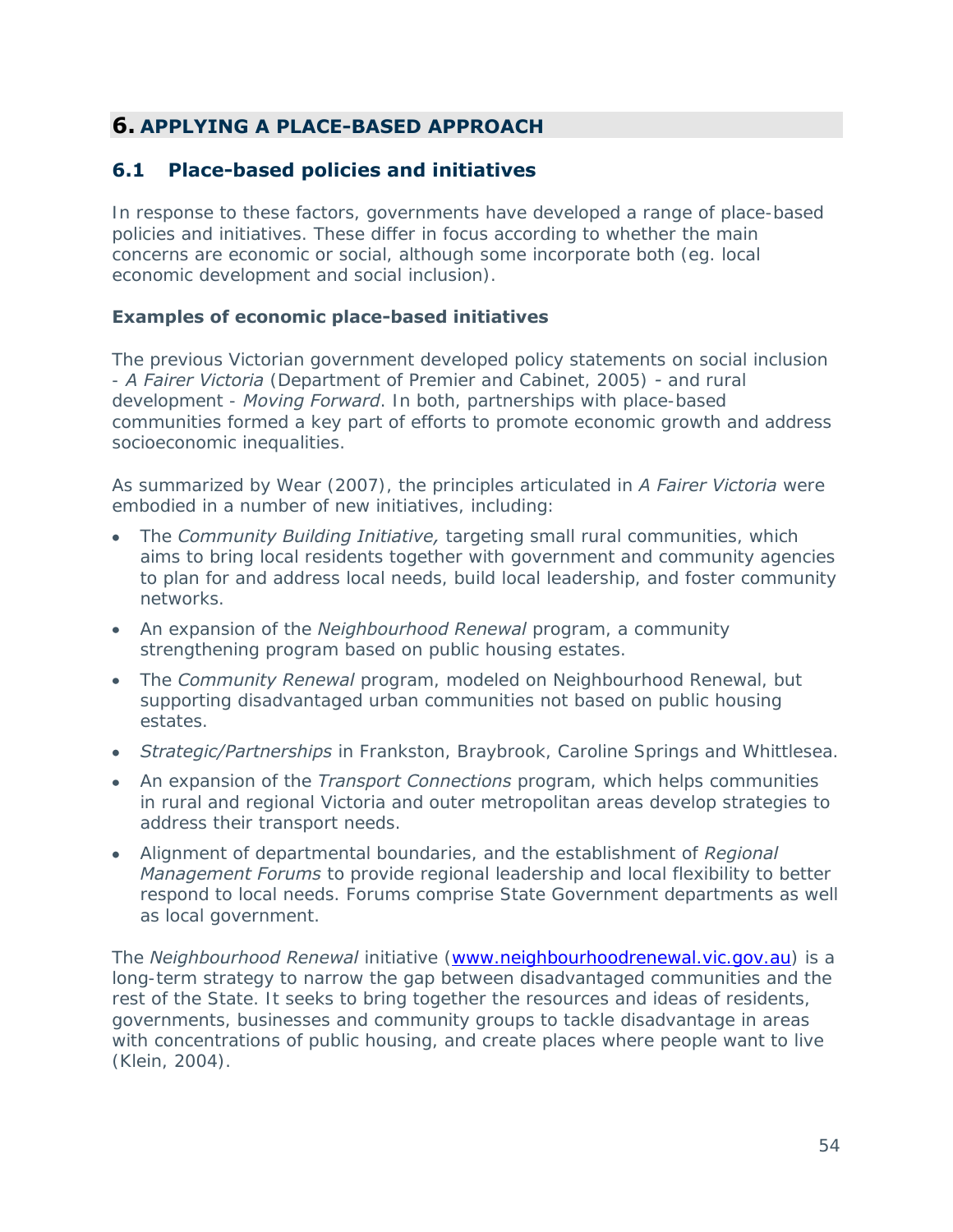Three key principles guide action in Neighbourhood Renewal and underpin the implementation of a comprehensive social health strategy. Neighbourhood Renewal:

- transforms local structural determinants of health inequality;
- tackles the complex interconnection of health determinants through joined-up government and inter-sectoral and community partnerships; and
- empowers communities to be part of the solution.

These actions reflect a paradigm shift:

- from treating symptoms to transforming communities by targeting the sources of inequality;
- from fragmented programmatic reactions to integrated and joined-up solutions that respond to complex interdependence of the determinants of health; and
- from paternalistic service provision to social investment and citizen participation that devolves power to communities to take greater responsibility for their own futures.

The Australian Social Inclusion Board [\(http://www.socialinclusion.gov.au\)](http://www.socialinclusion.gov.au/) has focused on the small number of Australians for whom social and economic disadvantage is apparent and enduring. The Board has identified a local, placebased approach to problems of social exclusion is one of the most effective strategic principles for dealing with social and economic disadvantage. This approach provides the opportunity to target pockets of the severely disadvantaged in a focused way, addressing the multitude of concerns locally and drawing in community groups and resources.

In the US, the Obama administration has strongly committed to place-based policymaking (Cytron, 2010). Agencies that have historically operated largely in isolation of one another are being encouraged to find areas of overlap and opportunities for collaboration, and several interagency working groups have been formed to examine how to build policy along multiple dimensions.

### **Examples of integration initiatives**

#### *Primary Care Partnerships*

In Victoria, the Primary Care Partnership (PCP) Strategy aims to improve health outcomes and better manage the demand for services by functionally integrating health and community support services (Klein, 2002; Lewis, 2010). There is evidence that the strategy has led to stronger collaboration between agencies, more integrated service planning and emerging models for service coordination. For these achievements to translate to improved health outcomes, the systems changes being initiated by PCPs need to be translated into the way services are provided in the community. This cannot be achieved by collaboration between service providers alone. Klein (2002) argues that it is now time for all relevant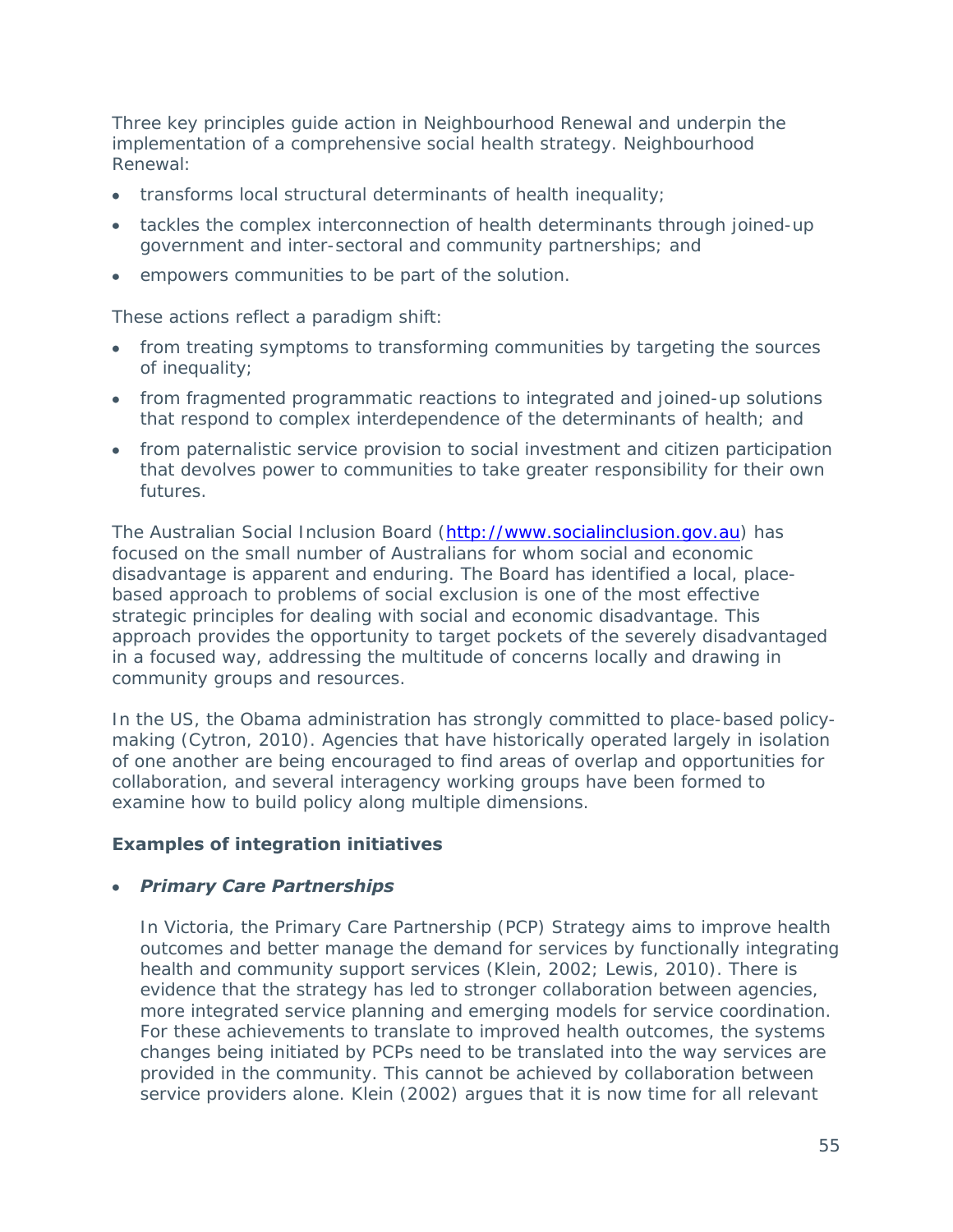parts of government to support PCP objectives and initiatives in the way they plan and fund services.

#### *Communities for Children*

National programs that have adopted a specific place-based approach to overcoming entrenched and multiple disadvantage include *Communities for Children* [\(http://www.fahcsia.gov.au/sa/families/progserv/communitieschildren\)](http://www.fahcsia.gov.au/sa/families/progserv/communitieschildren/pages/default.aspx). This is part of the Department of Families, Housing, Community Services and Indigenous Affairs Family Support Program which provides prevention and early intervention programs to families with children up to 12 years, who are at risk of disadvantage and who remain disconnected from childhood services. There are 45 current sites funded under the Program, eight in Victoria. A key local nongovernment organisation (Facilitating Partner) in each site acts as broker in engaging smaller local organisations to deliver a range of activities in their communities. Evaluations of the program from 2004-09 (Edwards et al., 2009; Muir et al., 2009) indicate that the Communities for Children program has been successful in increasing service coordination and collaboration, and that there were small but positive flow-on benefits for families, children and communities. However, without ongoing funding, it is unlikely that these service coordination programs or the benefits gained from them will be sustainable.

### **Examples of initiatives overseas**

#### *Sure Start*

The Sure Start Local Programs (SSLPs) in the UK were set up between 1999 and 2003 and were experimental in the sense of trying out different ways of working with deprived communities where provision had been poor for years. A principal goal of the SSLPs was to enhance the life chances of young children and their families by improving services in areas of high deprivation. A key difference is that programs are *area-based*, with *all* children under four and their families living in a prescribed area serving as the 'targets' of intervention. This has the advantage of services within a SSLP area being universally available, thereby limiting any stigma that may accrue from individuals being targeted (Melhuish et al., 2007).

Community control was exercised through local partnerships, comprising everyone concerned with children, including health, social services, education, private and voluntary sectors, and parents. Funding flowed from central government directly to programs, which were independent of local government, although local departments of education, social services, etc, and health trusts would typically be part of the partnership. Although there was no prescribed 'protocol' or service framework, all programs were expected to provide (1) outreach and home visiting; (2) support for families and parents; (3) support for good quality play, learning and childcare experiences for children; (4) primary and community healthcare and advice about child health and development and family health; and (5) support for people with special needs, including help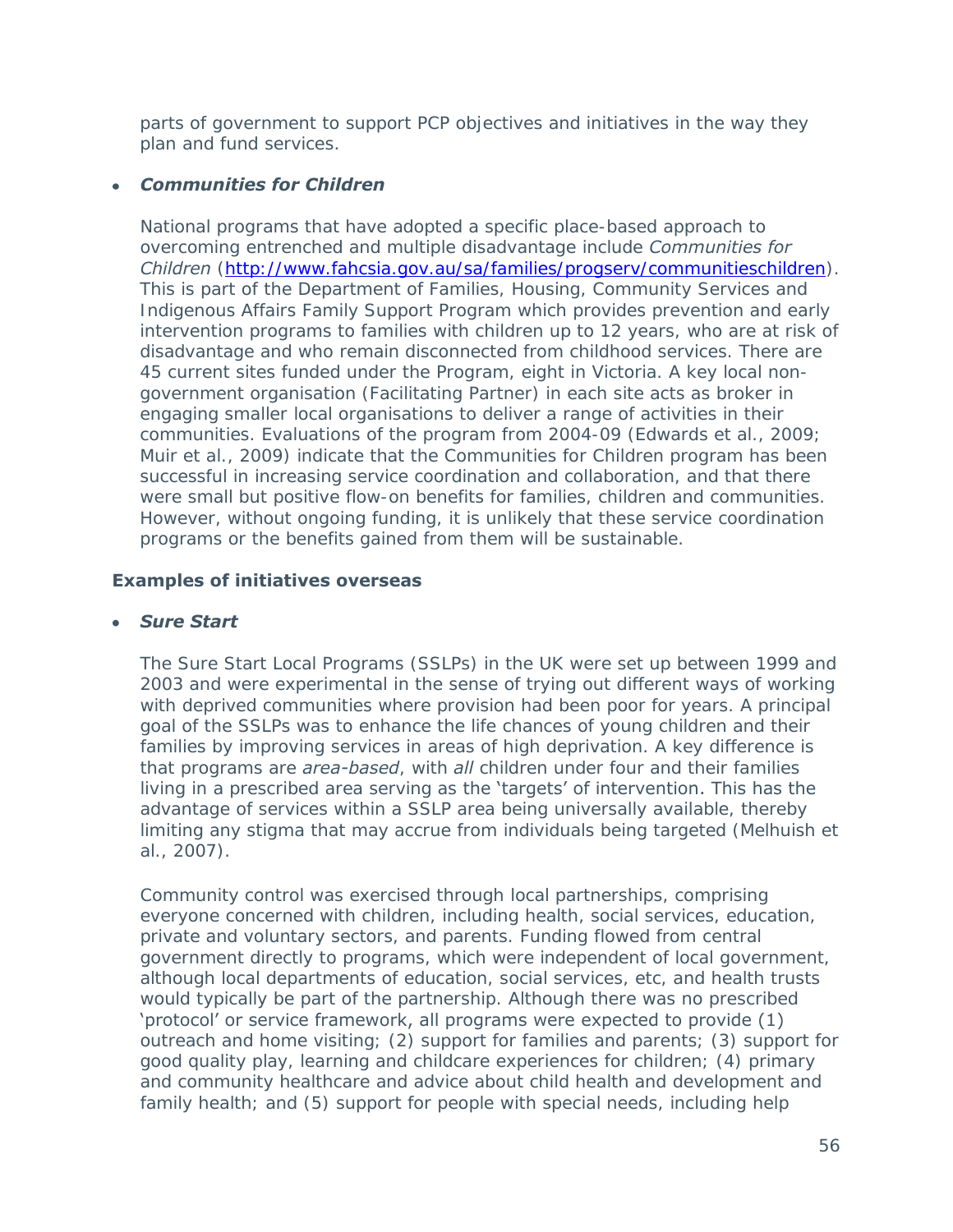getting access to specialised services (but without specific guidance as to how) (Melhuish et al., 2010).

The latest evaluations of Sure Start (Melhuish et al., 2010; National Evaluation of Sure Start, 2008) found that, in comparison with children and families not living in SSLP areas, those in SSLP areas showed *a* variety of beneficial effects for children and families living in SSLP areas, when children were 3 years old. SSLP children showed better social development, exhibiting more positive social behaviour and greater independence/self-regulation than their non-SSLP counterparts. Parenting showed benefits associated with living in SSLP areas, with families in SSLP areas showing less negative parenting while providing their children with a better home learning environment. The beneficial parenting effects appeared to be responsible for the higher level of positive social behaviour in children in SSLP areas. Also families in SSLP areas reported using more services designed to support child and family development than did families not in SSLP areas. These generally positive, albeit modest, results are in contrast to earlier evaluation of the Sure Start program and suggest that the value of Sure Start programs is improving.

### *Harlem Children's Zone*

The Harlem Children's Zone is an ambitious social experiment aimed at improving the lives of New York City's poor children (Harlem Children's Zone, 2009; Tough, 2008). It focuses on a finite area where it can concentrate intensive services on a large number of children and families, including those who are hard to reach. In disadvantaged communities such as Harlem, many children face the continual barrage of negative influences, substandard homes, failing schools, environments that are unsafe for children, and lack of access to medical services. The Harlem Children's Zone seeks to reach a critical mass and help take the entire community across the threshold that separates malfunctioning from supportive environments. If the same number of children were serviced across numerous communities in a given state, such as New York, the effects would be watered down (Harlem Children's Zone 2009).

Beginning in the 1990s, the Harlem Children's Zone has grown into a ninetyseven-block community-service project that includes Promise Academy charter schools, social services, parenting classes, and early-childhood-development and after-school programs. This project is proving that it is possible to bridge the achievement gap if disadvantaged kids receive early, continuous educational opportunities.

#### *Promise Neighbourhoods*

Promise Neighborhoods is an initiative, sponsored by the US Department of Education, designed to replicate the Harlem Children's Zone (HCZ). The HCZ provides a pipeline of high quality programs coherently integrated from cradle to career with high quality schools at its core, surrounded by supportive programming for families and community members. The Department of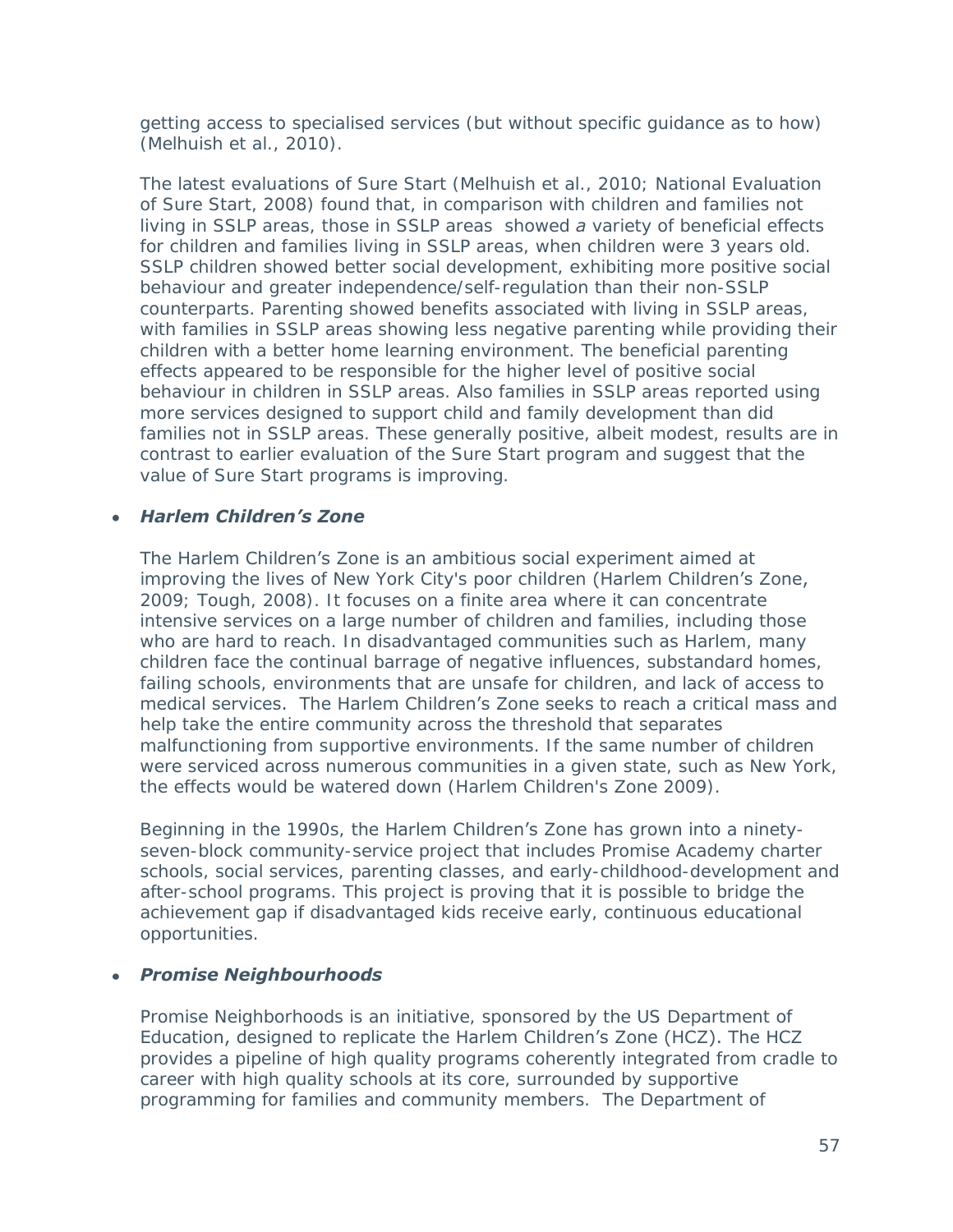Education will award \$500,000 to in 20 communities across the United States to conduct a one year planning process in order to develop a feasible plan to implement a continuum of solutions that will significantly improve results for children in the community being served.

### *Choice Neighborhoods*

An initiative of the US Department of Housing and Urban Development, the Choice Neighborhood Initiative is a \$65 million demonstration program designed to transform poor neighborhoods into sustainable, mixed-income neighborhoods. The Choice Neighborhood Initiative features four main strategies:

- Revitalising severely distressed housing
- Improving access to economic opportunities
- Leveraging concentrated and coordinated federal investments from multiple sources in the co-location of service (schools, public assets, housing, energy, environmental programs, transportation options, and access to jobs or job training) particularly links to local educational efforts.
- Resident involvement in planning and implementation of the transformation plan.

Where possible, the program will be coordinated with Promise Neighborhood efforts. As such, a strong emphasis is placed on local community planning for school and educational improvements.

These overseas models are more comprehensive and ambitious than anything yet attempted in Australia. Except for the Choice Neighbourhoods program, all have a major focus on children, and all are targeted initiatives, focusing on the most disadvantaged and dysfunctional neighbourhoods. (The UK's Sure Start program is being scaled back by the incoming government and future funding will now only be available for the most disadvantaged 20% of areas.) It should be remembered that the US programs are working in communities that are more disadvantaged and dysfunctional than any in Australia.

## **Examples of extended school models**

Service integration has also taken the form of schools acting as community hubs, with various initiatives overseas and within Australia delivering extended services from school sites.

### *Full service extended schools*

The underlying principle behind the concept of full-service or extended schools is 'founded on the recognition that schooling, for many, can only be approached once a range of welfare and health services are in place' (Wilkin, Kinder, White, Atkinson & Doherty, 2003, p.3).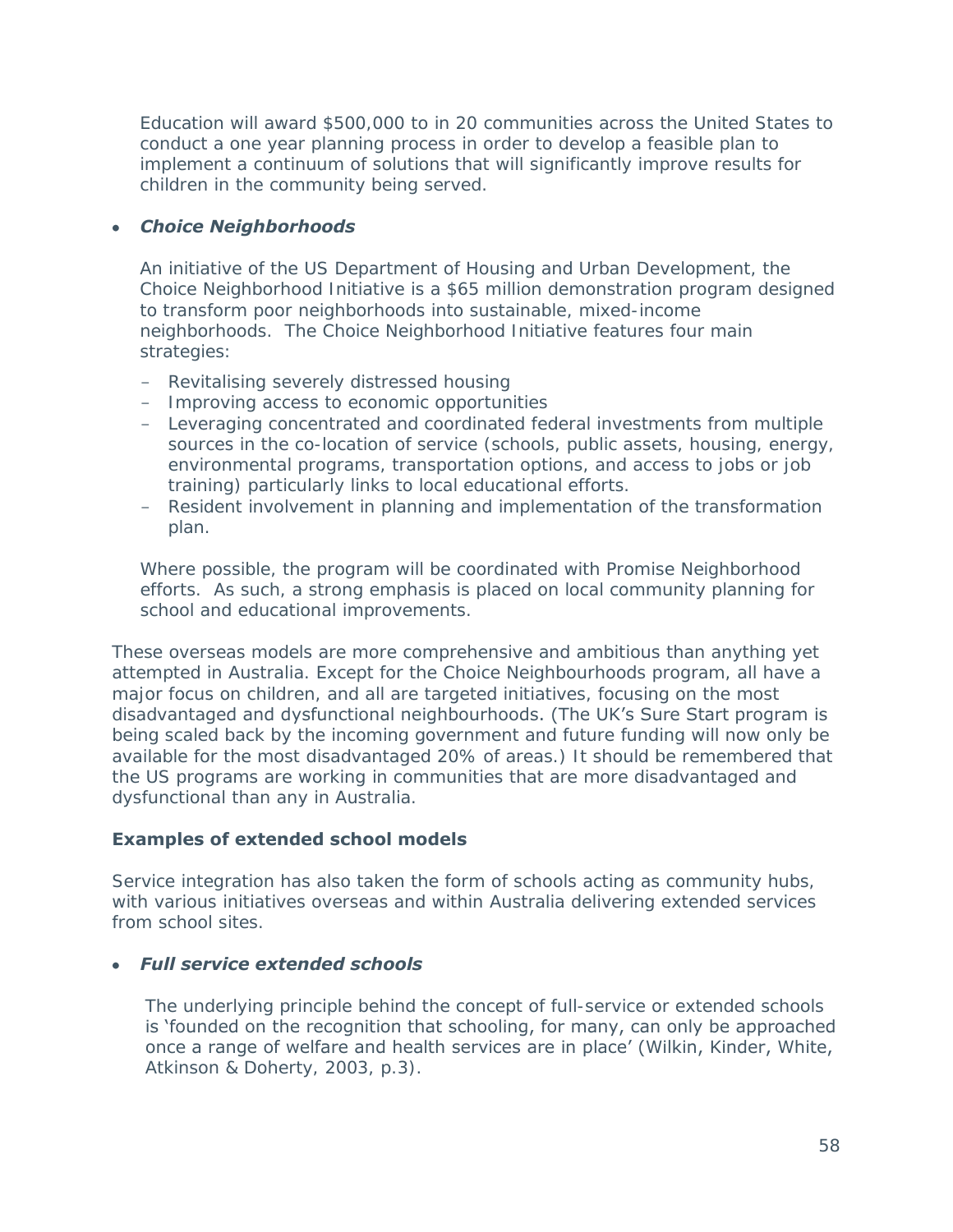In the UK, full-service extended schools aimed to provide a comprehensive range of services on a single site. This initiative sought to support the development of one or more of these schools in every local authority area as part of the previous British government's vision. The range of services included access to health services, adult learning and community activities, as well as study support and 8am to 6pm wrap-around childcare (HM Government, 2007).

Evaluation of the full-service extended schools model found that the initiative had a positive impact on the attainment of pupils, particularly those who were facing difficulties (Cummings, Dyson, Muijs, Papps, Pearson, Raffo, Tiplady & Todd with Crowtheri, 2007).

#### *Elev8 New Mexico*

The Elev8 New Mexico initiative integrates extended learning, health and social services in selected middle schools across the state. The sites function as fullservice community schools, enabling young people to learn and succeed through linking services and combining the best educational and youth development practices.

Collins, Carrier, Moore and Paisano-Trujilloi (2010) report on reflective roundtable discussions from practitioners involved in Elev8 New Mexico integrated school-based services. Participants identified several benefits of the initiative including increased school engagement and improved academic performance among students, and increased involvement in schooling from parents. The roundtable discussions also highlighted the complexity of developing and maintaining partnerships and the need for sustained funding and time to produce positive outcomes.

#### *Early Childhood Schools*

In the Australian Capital Territory (ACT), five public early childhood schools cater for children from birth to Year 2 (0-8 years) and their families. The schools are designed to support achievement of the ACT Government's goals of providing excellent schooling, strengthening families and building communities (Department of Education and Training, 2008). The schools provide various programs and services including family support and healthcare and funding for coordination is provided through the ACT Government.

#### *Schools as Community Centres (NSW) / Schools as Communities (ACT)*

The NSW and ACT Governments both support initiatives designed to link families with schools and schools with other community services.

The NSW Schools as Community Centres (SaCCs) use a community development approach to link families with their local school. Across NSW there are 48 SaCC projects operating in targeted communities supporting families and young children. Local SaCC facilitators, schools and interagency partners plan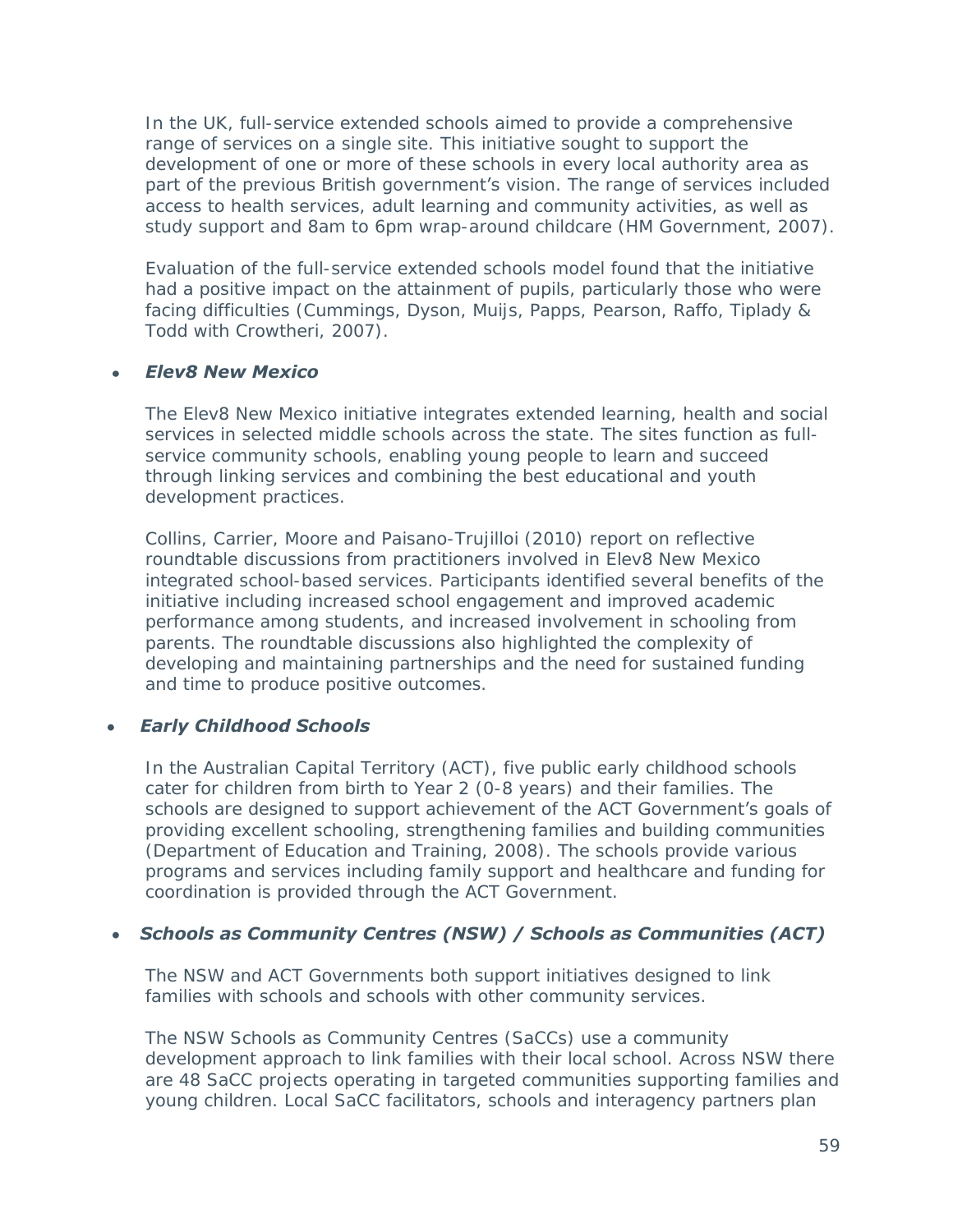collaborative initiatives to develop capacity in young children birth to 8 years, families and local communities. The SaCC initiatives are delivered in partnership with families, communities, schools and the human services agencies. The SaCC initiative is e provided by the NSW Department of Education and Training, as part of Families NSW. (See NSW Department of Education and Training website -

#### [http://www.schools.nsw.edu.au/studentsupport/programs/ecip/schcommcentre](http://www.schools.nsw.edu.au/studentsupport/programs/ecip/schcommcentres/index.php) [s/index.php\)](http://www.schools.nsw.edu.au/studentsupport/programs/ecip/schcommcentres/index.php)

The ACT also has a Schools as Communities program that works in identified ACT preschools and primary schools to improve the social, emotional and developmental outcomes for children and families who are vulnerable, by helping to identify and address potential issues as early as possible. Priority groups for the program are those children at risk of abuse and neglect, and those with emerging family based difficulties which could result in poorer social, emotional and developmental outcomes for children. The program supports families and children by creating strong and effective working relationships between families, communities and their schools and working together to develop projects, activities or events in schools and the local area. (See ACT Department of Disability, Housing and Community Services website for brochure on this program -

[http://www.dhcs.act.gov.au/childandfamilycentres/files/Schools\\_as\\_communiti](http://www.dhcs.act.gov.au/childandfamilycentres/files/Schools_as_communities_schools.pdf) [es\\_schools.pdf\)](http://www.dhcs.act.gov.au/childandfamilycentres/files/Schools_as_communities_schools.pdf).

#### *Other initiatives*

Other examples of extended school models in the US include the *School of the 21st Century* [\(http://www.yale.edu/21c/\)](http://www.yale.edu/21c/) and the *Elizabeth Learning Center* [\(http://www.eslc.k12.ca.us/\)](http://www.eslc.k12.ca.us/). The *Coalition for Community Schools* [\(http://www.communityschools.org/\)](http://www.communityschools.org/) is an alliance of national, state and local organisations in the United States that advocate for community schools as the vehicle for strengthening schools, families and communities.

## **6.2 Challenges and implementation issues**

Issues to be addressed in implementing place-based approaches have been discussed by a number of writers, including Fincher (2008), Yeboah (2005), Smyth (2008b) and Wiseman (2006). Yeboah (2005) notes that place based approaches to health planning have their limitations. First, achieving community involvement is not always easy or simple. It involves community trust, and this can be difficult in some localities. Another inherent limitation is the potential difficulty of identifying appropriate and relevant partners. Closely related is the need to reach agreement with potential partners and establish partnerships. Once formed, partnerships must be nurtured continuously, and where partners persistently seek their individual interests, conflicts, biases and related problems may arise.

Smyth (2008b) suggests that place-based policy appears to be at a cross roads. Place has rightly been identified as a factor in social exclusion but the scale of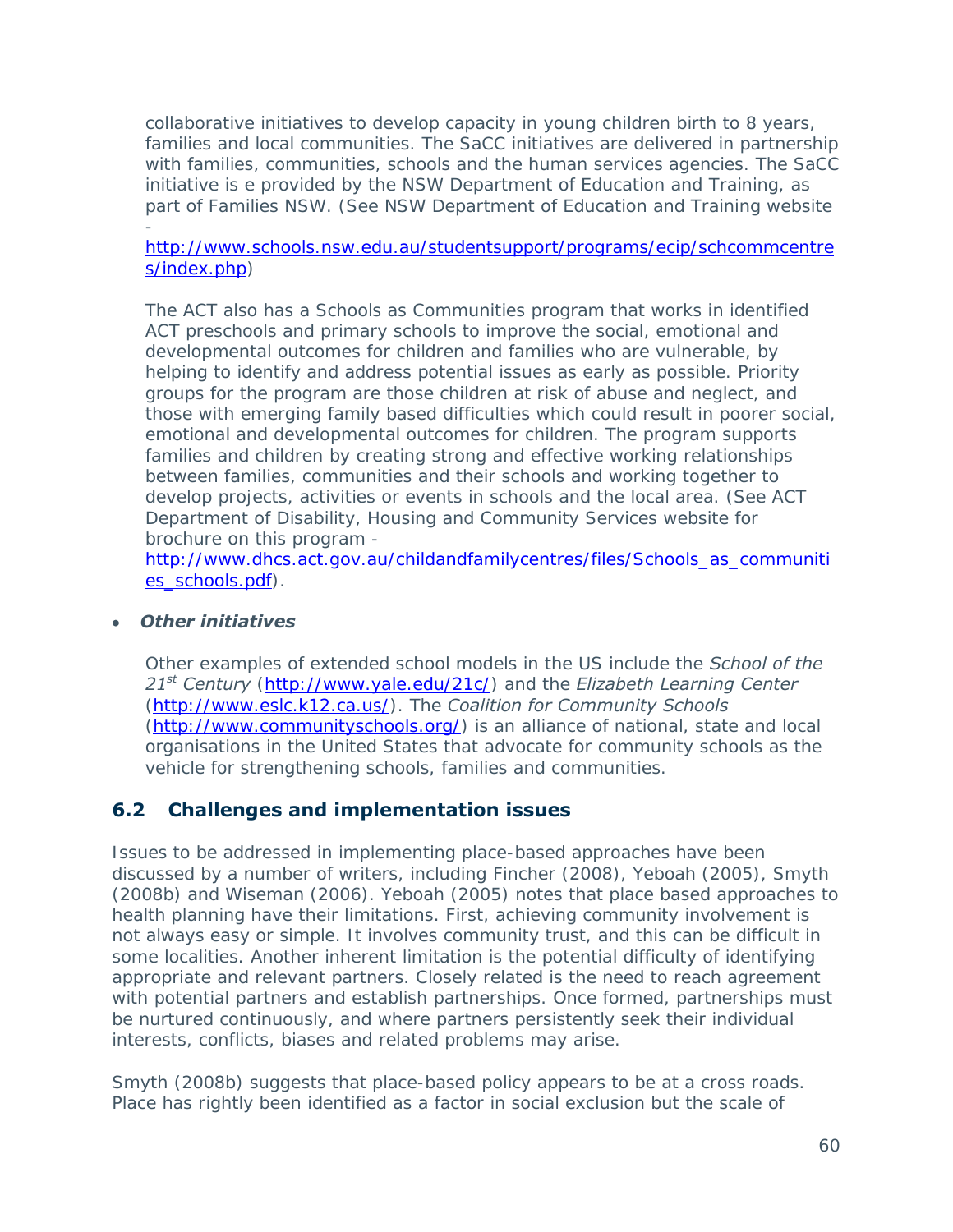intervention required for a meaningful policy response has not been clear. Fincher (2008), for example, noted that approaches like Vinson's (2007) seem to take for granted that social policy attention should be locally based, but she queries whether local is the appropriate scale at which to analyse and act upon social disadvantage. Australian place based policy over the last decade has tended to be of the local scale, community development type. With the new federal involvement a different strategy will be required: one which integrates localised community action with the bigger scale interventions necessary to address the wider sources of localised exclusion. The limits of 'locally based' policy making have been well defined in the Victorian case by Wiseman (2006). He noted real successes in strengthening social connectedness but emphasizes that while these can have positive value in overcoming social and civic deficits they cannot substitute for action by government at the 'people' rather than 'place' level, such as income support, education and employment.

There are concerns that a place based policy would lead to communities being pathologised. This might occur if the sources of exclusion are identified in terms of characteristics of the excluded people (eg psychological problems, poor social skills, 'cultures of unemployment') rather than social and economic processes which are not local in origin (eg. labour market failures). This analysis would be accompanied by a politics of 'blaming the victims'; attacks on their income support; and an emphasis on law and order at the expense of equality and social justice.

An alternative approach to place based reform would involve integrating local community development work with three key policy areas vital to promoting an inclusive society: mainstream social services, urban planning and employment.

McDonald et al. (2010) note that place-based partnerships are supported by the state and include various organisations and interests within particular geographic areas. The Victorian government has established place-based partnerships to plan and coordinate resource allocation decisions to meet objectives such as economic development and social inclusion. In the literature there are positive and negative views of these partnerships. One view is that they allow regions to build competitive advantage, while another is that they are a means of pursuing a neoliberal policy agenda that seeks to reduce government protection and investment.

#### **Implementation issues**

**Who or what is a community?** One of the challenges in seeking to work with local communities is understanding what a community is. Communities take many different forms, and defining community is not a simple matter. On the basis of a thorough review of the relevant literature, Barnes et al. (2006) concluded that there is little theoretical agreement about the nature of the concept 'community', or whether it is synonymous with 'neighbourhood'.

The concept of community originally referred to a specific geographic locality or area, and the people living in it. However, as a result of considerable social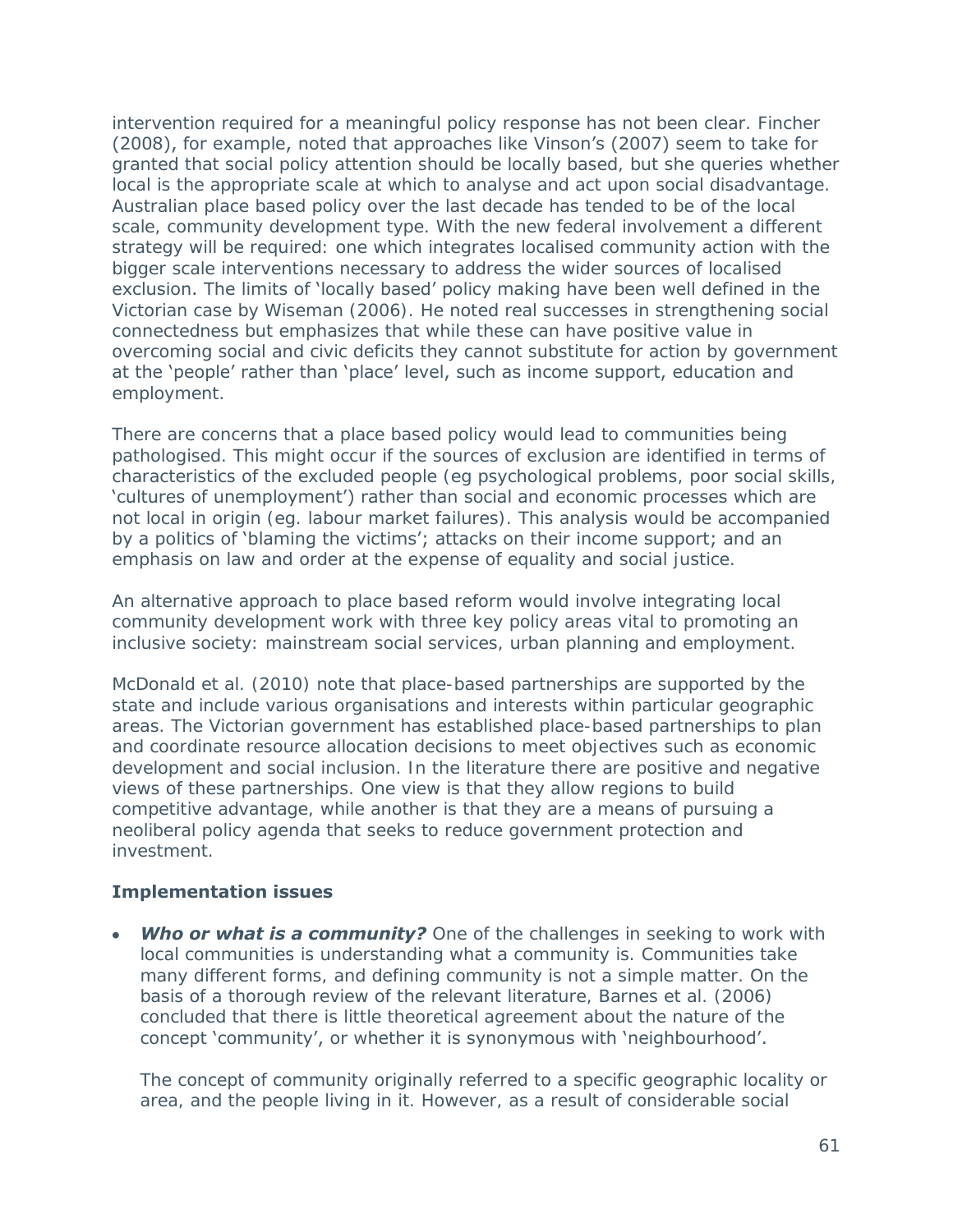change over the past decades, the places where people live do not necessarily contain the associations that are most significant for them (Butler et al., 1999; Hughes et al., 2007). Instead of geographical communities, we are more likely to have relational communities, in which our closest personal ties are with people spread over a wide area. Thus, families may be poorly linked with others in their immediate neighbourhood but well supported through communities of interest (Barnes et al., 2006; Hughes et al., 2007). For children and parents, membership of communities of interest may be defined by personal characteristics such as ethnic group, religious affiliation, or some defining feature such as being the parent of twins, having a child with a handicapping condition, being a single parent, or being in a same-sex parent household. These communities are sometimes, but not always, formed as a means of collective empowerment, in the context of being ignored or treated negatively by society (Barnes et al., 2006). The other members of such communities of interest do not necessarily live locally and are therefore not able to provide practical support.

There is a tendency to think of communities as homogenous and distinct units with a common identity (Barraket, 2004). The word 'community' suggests a unified, collective actor, but this does not reflect on-the-ground experiences. People living in the same locality do not necessarily view or value that locality in the same way. What ultimately determines what a person's community is depends upon that person's perceptions. As Fegan and Bowes (1999) point out, what matters is not what size a community is or what connections exist between members, but how people perceive their relationship to the community:

'If families perceive their local area as a community of which they are a part, despite distance from neighbours or lack of facilities, then they will behave as if it is a community. This perception will lead to behaviour that has benefits for the families and the children within it. Parents and children will be more likely to believe that they have something to contribute to the community themselves.

If, on the other hand, individuals and families believe that they are isolated from their community, even if they do have a network of family and friends, they will behave in ways that reflect their perceptions of isolation. They will be disadvantaged in relation to other families by not making use of the resources that communities can provide.' (p. 116)

Moreover, people's satisfaction with and attachment to the area where they live affects their willingness to engage in efforts to maintain or improve that setting (Stedman, 2002).

*What can we reasonably expect of communities?* One danger in focusing on strengthening communities as the most effective way to redress social exclusion is that it does not address the broader structural issues that impact on local experience (Barraket, 2004). By relying unduly on community building as the major strategy, governments may pass the responsibility for resolving major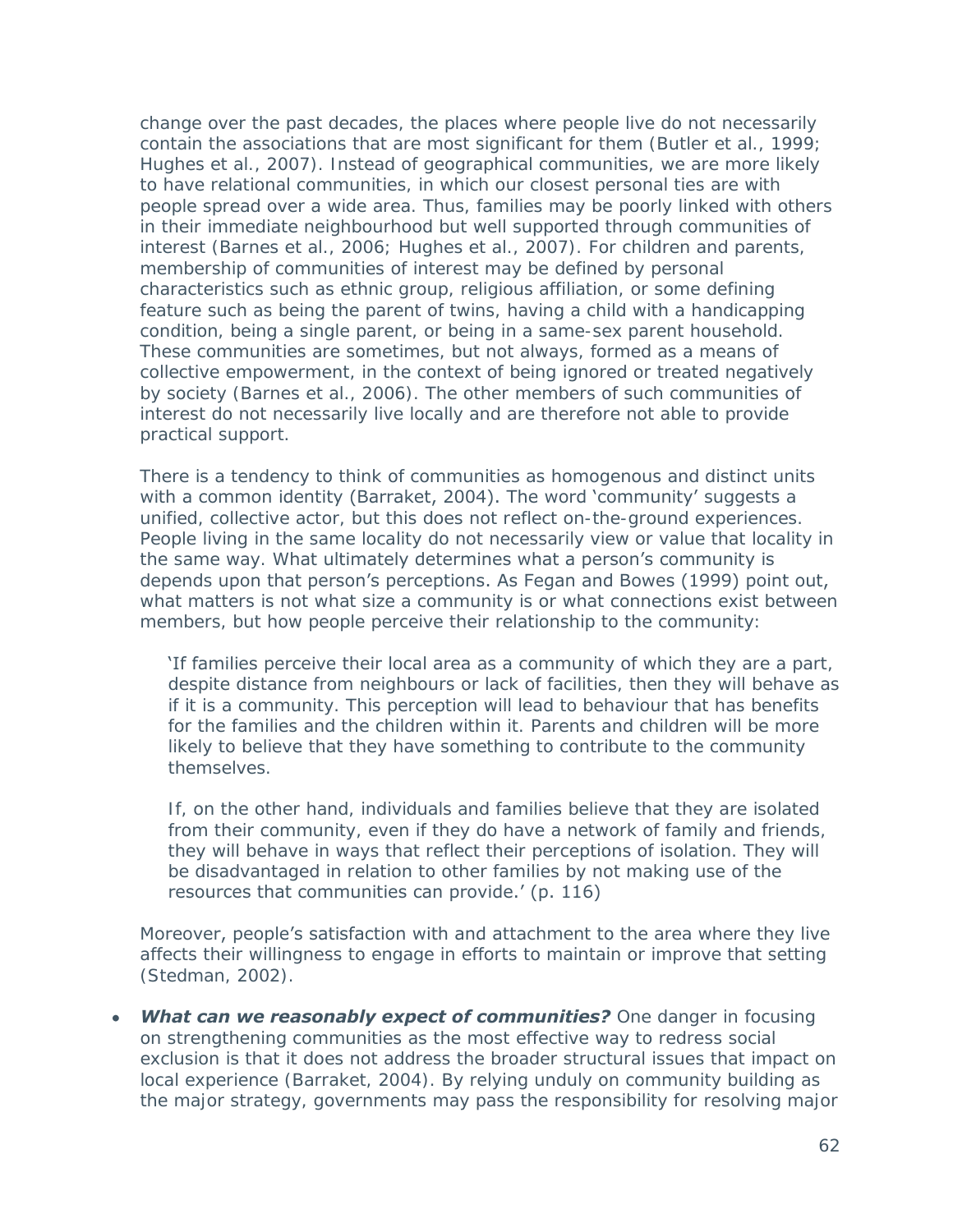structural problems onto communities themselves. Many communities lack the resources and capabilities to tackle this task successfully.

Another challenge is building and sustaining the capacity for community selfreliance (Barraket, 2004). If this is one of the main aims of community-building programs, then it seems clear that appropriate and sustainable mechanisms for local governance need to be developed. Long-term community building generally requires local-level organisational forms capable of co-ordinating community objectives and available resources, and able to provide a point of contact with external institutions and networks.

A further issue is that community development relies on collective action, but collective action is not easy to mobilise unless the issue is already causing concern, and the community is in a position to act collectively (Katz, 2007). Community members are likely to co-operate only when they have a common interest and are convinced that this can only be met by acting collectively. Success of action is also more likely where the community is relatively small and where networking between peer groups exists.

The length of time it takes to achieve change at a community level is also a challenge (Katz, 2007). The process of involving community members in the organisation and governance of a project can take many years. Comprehensive interventions have to balance the need for embedding the initiative in the community on the one hand, and demonstrating 'quick wins' in terms of tangible improvements in services on the other.

- **Who represents the community?** As Katz (2007) points out, not all members can engage in programs to the same degree, and many interventions actively involve only a small number of people (although the whole community is expected to benefit). But how do community members who actively participate by volunteering for management committees and the like represent other members of their community? For participants to be representative of the wider community it is necessary either that they are elected, or that their characteristics and views, are able to identify with it, and have its interests at heart. In practice these criteria are seldom met.
- *How can governments and public services work collaboratively with*  **communities?** Public services and governments around the world face pressures from a more demanding public, increasing social complexity and diversity, and overstretched resources (Bradwell and Marr, 2008). In response to these demands, the public policy process in Australia and elsewhere is changing towards a more interactive, collaborative model, where governments seek to develop partnerships with civil society and private sector organisations to manage complex policy challenges (Boxelaar et al., 2006). Community development is based on the notion of transferring power from external authorities towards local people. However this can be challenging for both sides (Katz, 2007). These moves to more collaborative ways of working are particularly challenging for those in government services. Public servants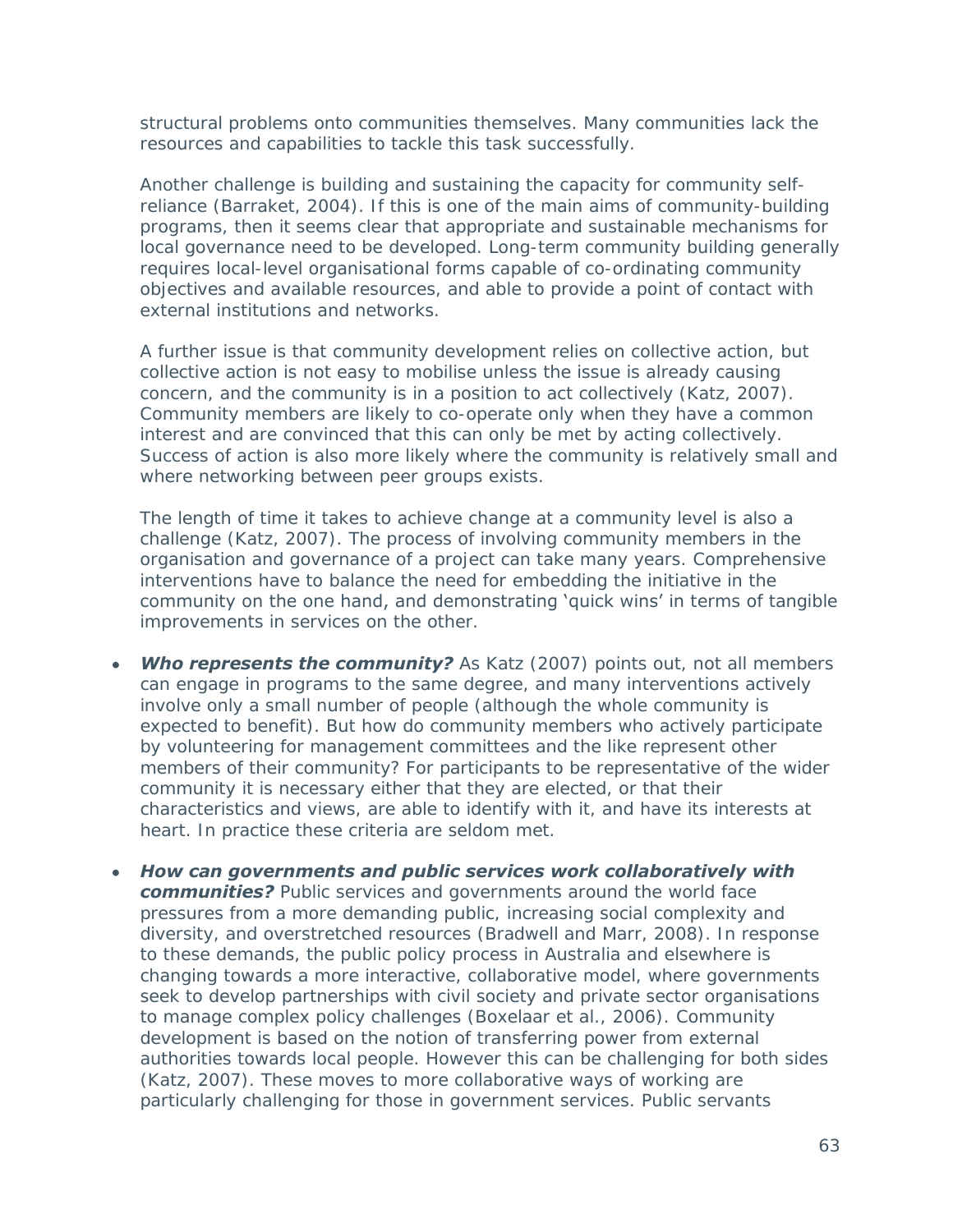experience increasing complexity in their jobs as policy advice is now contested and developed in the public arena.

Managing this complexity demands new skills such as those of conflict resolution, negotiation, communication and knowledge management. It also demands that that the prevailing positivist tools and instruments of public administration (such as the use of private sector management methods and the competitive tendering out of services) are at odds with the collaborative partnership approaches that characterise effective community engagement (Boxelaar et al., 2006). This has been confirmed by a recent conducted an international survey of the practice of co-design – the collaboration between public servants and consumers in the design of services (Bradwell and Marr, 2008). This suggested that, although co-design appeared to be maturing from principle to practicality, we have yet to see a consistent emergence of organisational cultures that support increases in collaborative service design.

- **What size area is ideal for place-based planning?** As Katz (2007) points out, many initiatives focus on administrative boundaries such as post codes or local government areas. However these are not always recognised as neighbourhoods by local residents. This is a particularly important issue when setting up new services in neighbourhoods, because some sections of the community can find it physically or socially difficult to access services which are perceived to be located outside their familiar territory. Consultation with community members about the definition of the community or neighbourhood is important to minimise this challenge. Therefore, there can be no single answer to the question of what size area is best for a place-based approach. Rather, place-based planning should be applied to *socio-geographic localities* – geographic areas that are recognised by local residents as being their community or neighbourhood.
- *Should a place-based approach be used in all localities or only the most*  **disadvantaged?** This is a variation on the universal vs. targeted debate (CCCH, 2006b). Targeting has been the preferred approach in many UK initiatives. As noted earlier, the term *area-based* as used in the UK usually refers to an approach that targets highly disadvantaged areas (Burton et al., 2004; Muscat, 2010; Smith, 1999). One justification for this approach is that, in geographical areas that suffer disproportionately from problems, mainstream programs are placed under pressure so that they operate less effectively than in other, more affluent areas (Smith, 1999). To compensate, something 'extra' is therefore needed, eg. a place-based strategy.

However, as Smith (1999) also notes, patterns of deprivation and disadvantage are not straightforward and vary from area to area. There is no clear dividing line that somehow separates 'deprived areas' that need targeted interventions, from other areas. In many districts deprivation is concentrated in small 'pockets', whereas in other places it may be spread more evenly. Moreover, different areas suffer from different combinations of economic and social problems and have different population profiles. It has been argued that small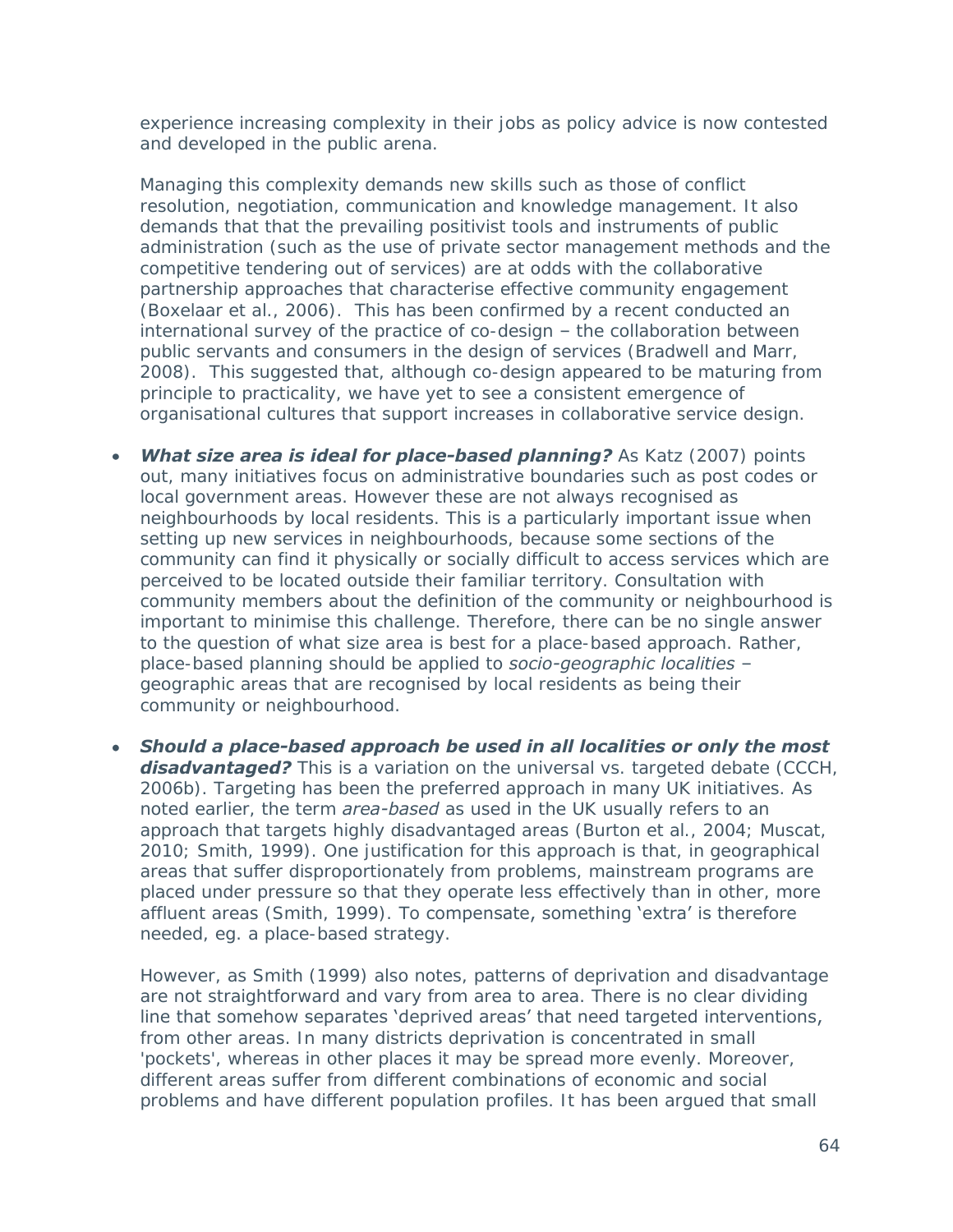area data and intelligence on deprivation is not good enough to back up targeting decisions.

Another argument against restricting the use of place-based planning and service delivery to disadvantaged areas is that most people who are disadvantaged or experiencing problems do not live in such areas. Although problems are more prevalent in areas of high disadvantage, social gradients operate such that problems are distributed across all whole population. While the concentration of problems is less in more advantaged areas, the total number living in such areas is greater than that living in the most disadvantaged areas. This distribution pattern is can be found everywhere. According to Hertzman et al. (2010), in every country in which they have been measured, rich or poor, social gradients have been shown for infant and child mortality, low birth weight, injuries, dental caries, malnutrition, infectious diseases, and use of healthcare services. In the cognitive domain, gradients are found for school enrolment, mathematical and language achievement, and literacy. Efforts to address these problems therefore cannot be restricted to the most disadvantaged areas.

- *How can we best develop place-based plans in impoverished / disadvantaged areas?* Head and Alford (2008) identify three approaches that can help address wicked problems: outcomes / focus / systems thinking, collaboration and coordination, and leadership in mobilising adaptive work.
	- *Outcomes focus / systems thinking.* Systems thinking entails consideration not only of outcomes but also of the whole chain, or more accurately 'web', of inputs, processes and outputs that lead to them. The purpose is to search, in a relatively comprehensive way, for factors which may contribute to the nature of the wicked problem, or contribute alternatively to its being addressed.

The classic systems approach to delineating these factors is 'backward mapping' (e.g. Elmore 1980, Elmore 1985). Adapted to the analysis of wicked problems, the first step in backward mapping would be to identify a problem in tentative terms. It doesn't matter whether this is framed in ultimate or intermediate terms, since at this stage, it is by definition not possible to know the full nature of the problem. All that is needed is a starting point. From here it is possible firstly to work backwards, to compile a diagram of which factors seem most likely to 'cause' the problem in question, which other factors seem in turn to cause the first set, and so on backwards through the chain to initial factors. It is also possible to work forwards, delineating which further problems might be caused by the first initially identified, and which are caused by them in turn. This is a complex analytical task requiring judgement and iteration, but is an invaluable discipline. A simplifying intermediate step towards this task could be first to identify how – in a specific organisational setting – the existing core internal production process affects the problem. It is then possible to look for contributors to and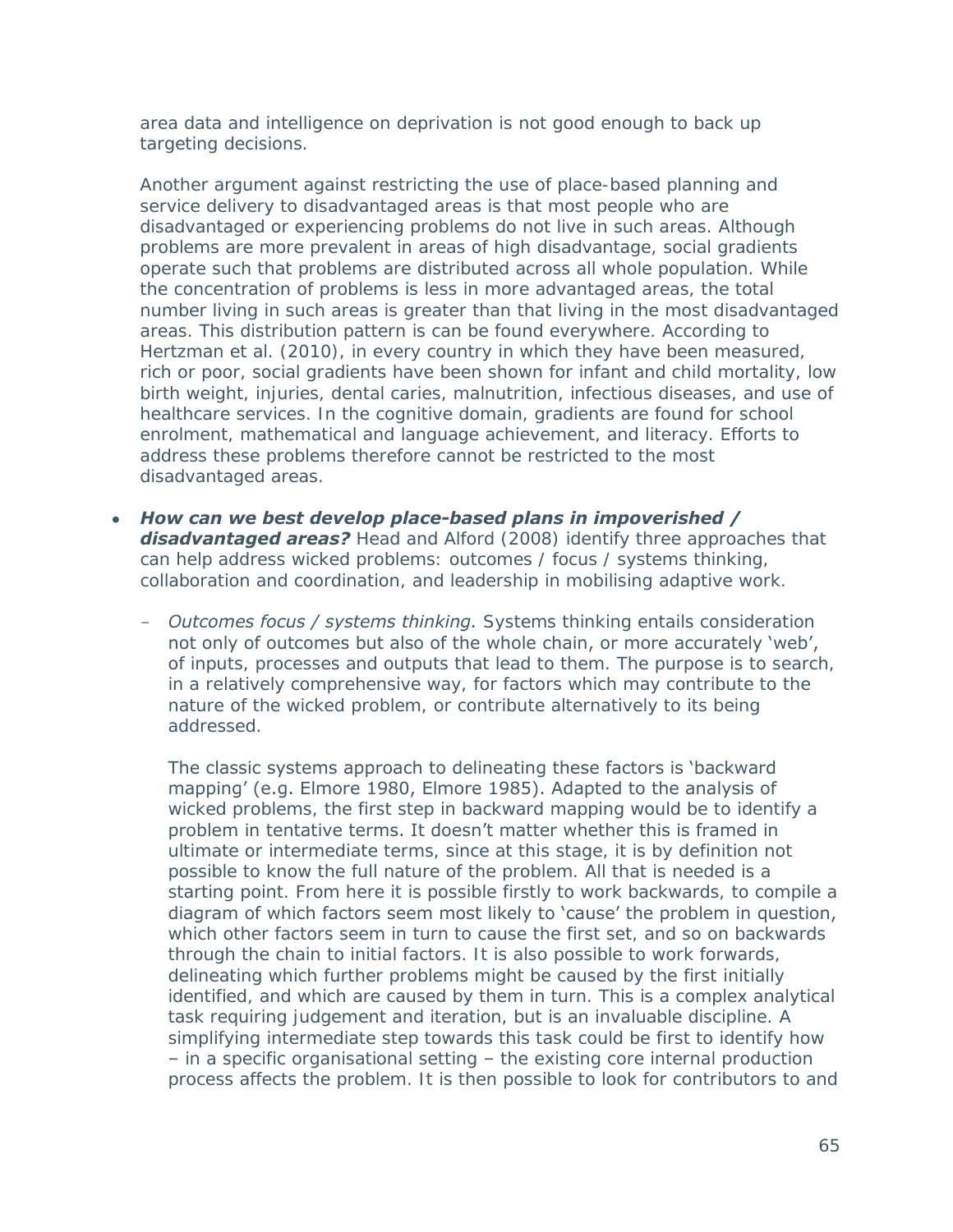inhibitors of this internal process, and from there trace other external contributing factors.

Systems thinking is not an approach which in itself constitutes a method of dealing with wicked problems. Rather it is an analytical discipline which can usefully supplement the other two major approaches: collaboration, and leadership in mobilising adaptive work.

- *Collaboration and coordination*. Collaboration can occur between two or more government organisations ('joined up government) within the same or different levels of government, or between government organisations and private firms and/or voluntary/non-profit/community organisations. It can entail the partners playing different mixes of the roles of specifying/arranging services, delivering them and paying for them. It can be based on greater or lesser degrees of contractual formality. At its core, however, is some degree of mutual trust and commitment.

Where it is operating effectively, collaboration helps in the addressing of wicked problems in three ways. Firstly, the presence of functioning cooperative networks increases the likelihood that the *nature of the problem*  and its underlying causes can be better understood. A wider array of actors can offer more diverse insights into why a situation has arisen. Secondly, collaboration increases the likelihood that provisional *solutions to the problem* can be found and agreed upon, not only because a wider network offers more insights, but also because greater co-operation improves the chances of diverse parties (who may have differing interests concerning the issue) coming to an understanding about what to do. Thirdly, it facilitates the *implementation of solutions*, not only because the parties are more likely to have agreed on the next steps, but also because it enables mutual adjustment among them as problems arise in putting the agreed solution into practice.

In summary, collaboration offers one way of recognising and engaging the multiplicity of actors affecting the 'wickedness' of a problem. But it can be difficult to set up and sustain in a public sector context subject to turbulence and accountability rules.

- *Leadership in mobilising adaptive work.* In situations that go beyond the cognitive capacities of any one person to identify what is wrong and determine ways of addressing it, leadership needs to take a different form from the traditional approach of formulating a vision and empowering others to follow. Where the knowledge and insights relevant to the issue are distributed among those who are led, leaders need to involve organisational members and/or stakeholders themselves in doing the collective work of identifying the problem and developing ways to deal with it. In effect, those who are led are asked to perform the shared leadership role of setting a direction.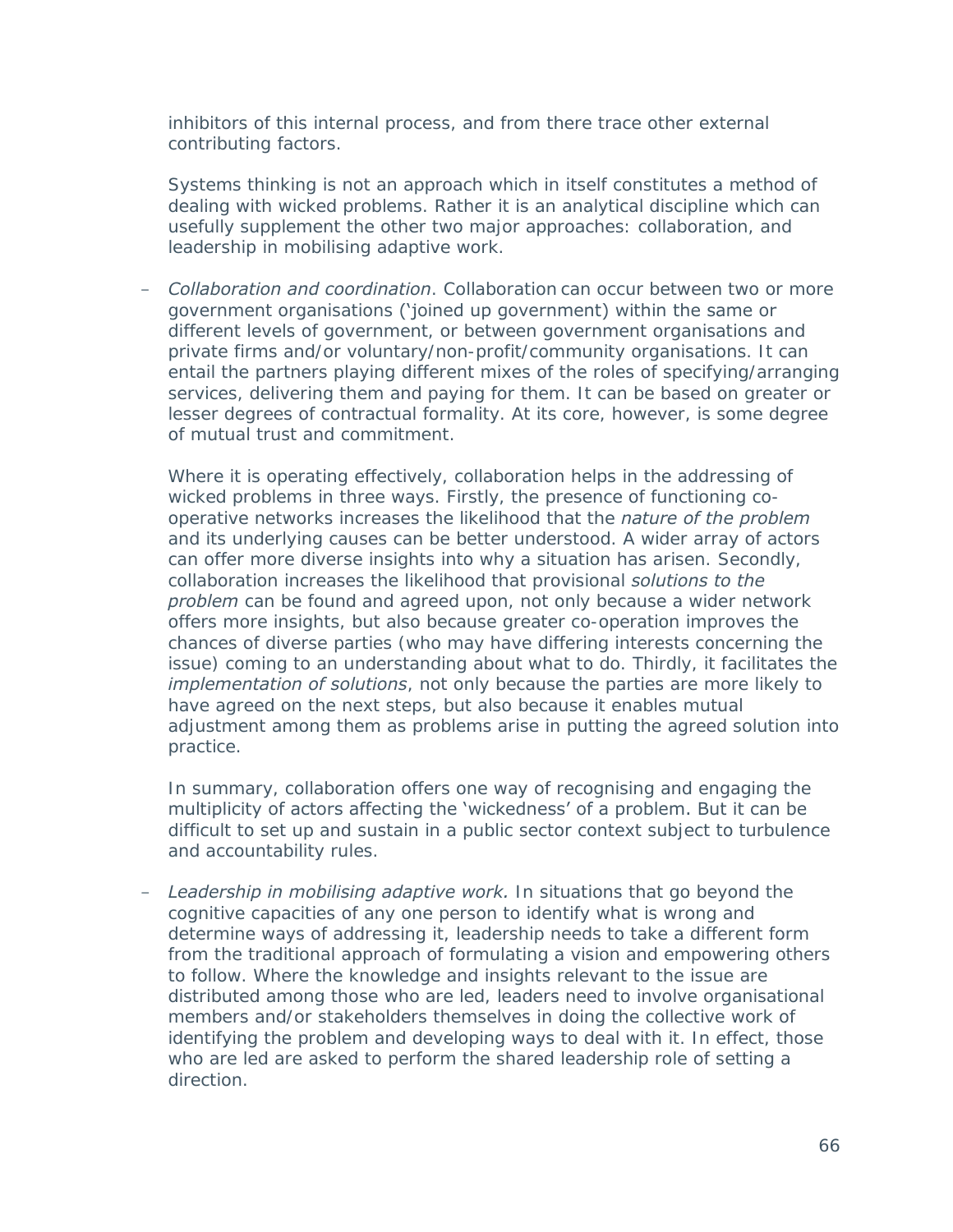These three methods provide promising ways of approaching the task of conceptualising, mapping, and responding to wicked problems. But they sit awkwardly, if not impossibly, with the conventional structures and systems of the public sector. Head and Alford argue that effective application of these strategies requires a degree of flexibility in the structures and systems within which it operates:

- Firstly, such an approach is likely to be easier to establish and adapt if the *organisational structure* is flexible. Typically this involves some form of matrix structure, in which staff have a 'home' responsibility to a particular function or program, but it is understood that they may from time to time be redeployed or 'outposted' to a temporary strategic project.
- Secondly, it calls for more flexible *budgeting and financial systems*, in which it is possible to budget for outcomes, outputs or processes, to 'pool' budgets, and to devolve the authority to make limited reallocations closer to project management level. This also requires some attention to resolving joint accountability issues.
- Thirdly, it calls for a more sophisticated approach to *performance measurement*. Typically this should focus more on the results end of the program logic, since this allows more flexibility as to the processes by which outcomes are achieved, but it should also recognise the long lead times often required to address wicked problems, through greater focus on evaluating intermediate or precursor steps.
- Fourthly, it calls for more emphasis, in *recruitment, promotion and staff development* processes, on knowledge, experience and skills suitable to working in more open-ended, collaborative and adaptive situations.
- Finally, it calls for a cultural shift from a risk-averse culture, built on the politics of attributing blame to individuals for failure, towards a *collective learning culture* built on collaborative discussion of goals, strategies, monitoring and adjustment of program settings as knowledge and understanding evolve and as the perspectives of stakeholders shift over time.

This list of implementation issues is formidable. Nevertheless, Katz (2007) believes that community development is a general strategy that we should continue to pursue:

Community development approaches to addressing child welfare needs are still in their infancy, and it is still not clear to what extent the potentially competing needs of individual children and communities are better served by these approaches. Nevertheless the potential benefits are considerable. They offer the possibility of moving beyond the identification, diagnosis and 'treatment' of individual problems to a much more holistic view of children and families in communities, building on their strengths and strengthening local support networks and collective efficacy whilst at the same time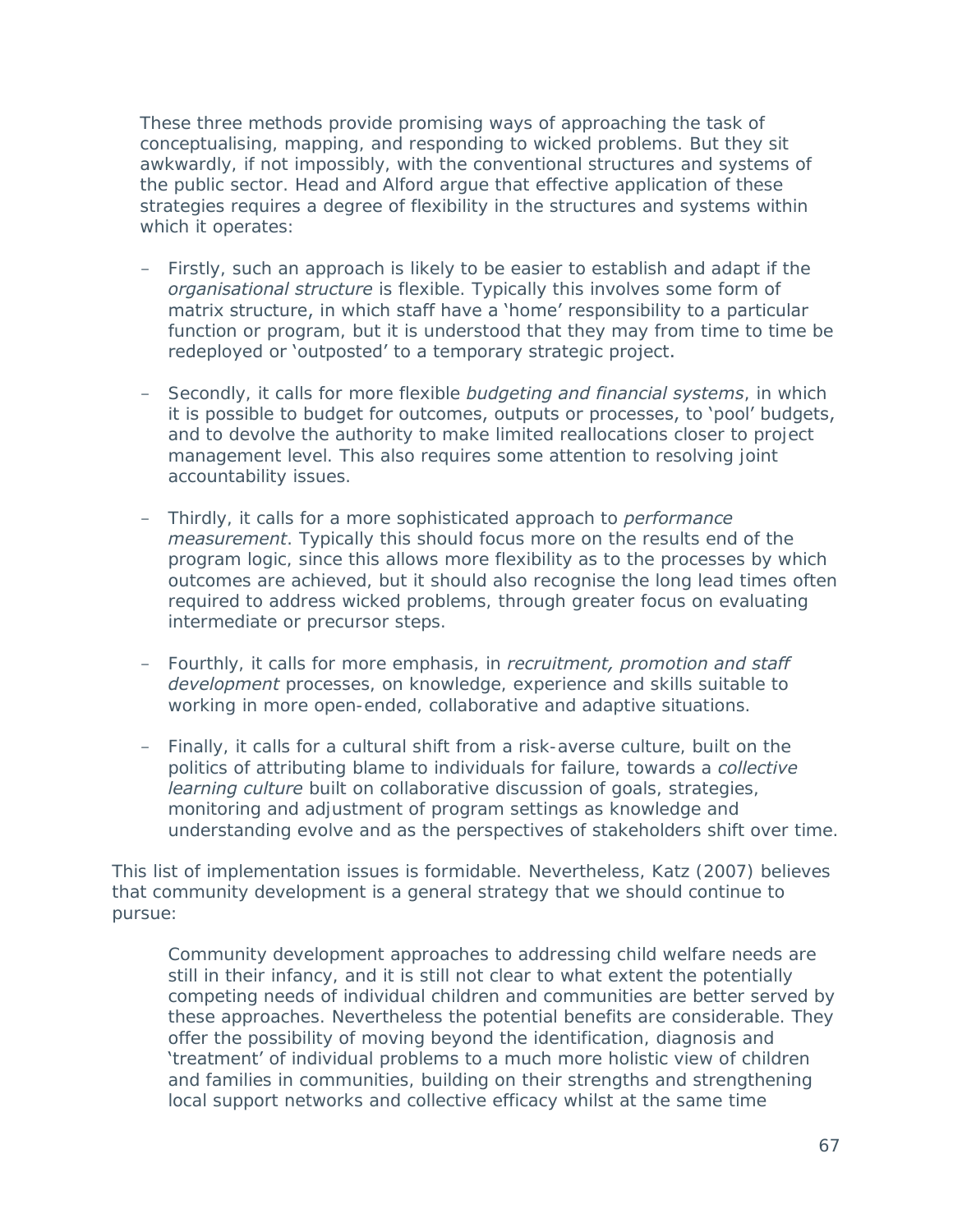providing intensive interventions to those individual families who would benefit most.

There is parent support for this approach. In a report to the Council of Australian Governments on future directions for the national early childhood development strategy, the Boston Consulting Group (2008) noted that parents sent a clear message in focus groups that a long-term early childhood vision should be strongly community-based. They believe it should extend well beyond the traditional boundaries of health, education and family support into recreation, safety, and opportunities for family bonding. This whole-of-community approach requires some form of capable and accountable local entity to organise tailored and responsive early childhood services. What this might look like is addressed in the next section.

# **6.3 Reconfiguring early childhood services**

As already noted, the traditional service delivery system is having problems in meeting the needs of all families (Section 5.2). Services are fragmented and unable to respond promptly to the emerging problems of children and families. This has led to a push to reconfigure early childhood and family support services. The efforts being made to create a better integrated system have also been outlined (Section 4.2).

Services are usually classified in terms of universal, secondary and tertiary services (eg. Sawyer et al., 2011). This is the classification used in the diagram overleaf showing the continuum of child and family services in Victoria (Department of Human Services, 2010).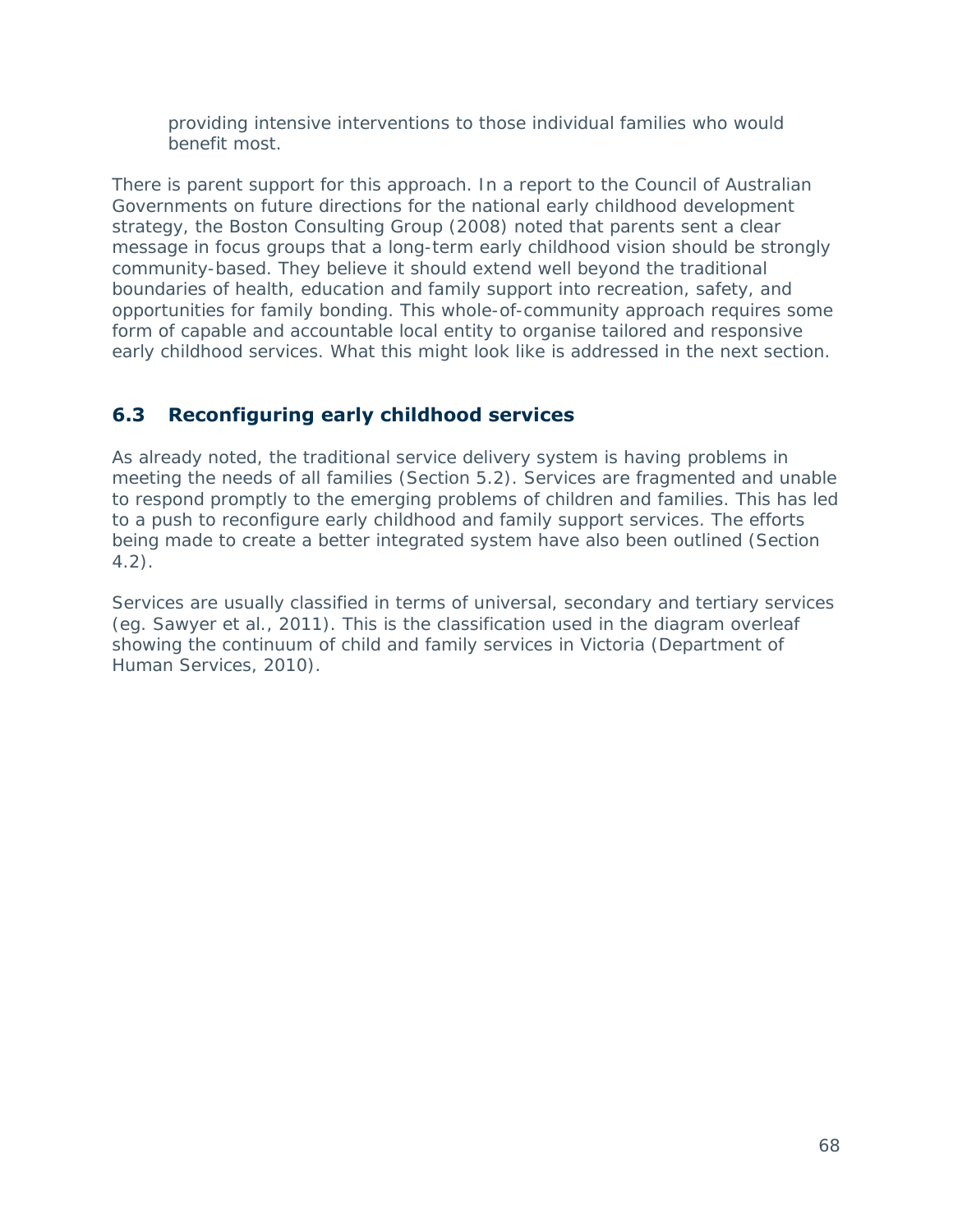## *Figure 1: The Continuum of child and family services in Victoria (from pregnancy to 4 years) (Department of Human Services 2010).*

| <b>Universal Level Services</b>                            |                                          | <b>Secondary Level Services</b>                                                 |  | <b>Tertiary Level Services</b>                                                                 |  |
|------------------------------------------------------------|------------------------------------------|---------------------------------------------------------------------------------|--|------------------------------------------------------------------------------------------------|--|
| <b>ParentLine</b>                                          |                                          |                                                                                 |  |                                                                                                |  |
| <b>Maternal and Child Health Line</b>                      |                                          |                                                                                 |  |                                                                                                |  |
| <b>Childcare and Kindergartens</b>                         |                                          |                                                                                 |  |                                                                                                |  |
| <b>Regional Parenting Support Services</b>                 |                                          |                                                                                 |  |                                                                                                |  |
| <b>Hospital/community outpatient services:</b>             |                                          |                                                                                 |  |                                                                                                |  |
| Parentzone - parenting resources, education,               |                                          |                                                                                 |  |                                                                                                |  |
| Parenting programs offered by private                      |                                          |                                                                                 |  |                                                                                                |  |
| Other community-based parenting services (Government/ Non- |                                          |                                                                                 |  |                                                                                                |  |
|                                                            | <b>Best Start/ Aboriginal Best Start</b> |                                                                                 |  |                                                                                                |  |
| <b>Universal Maternal and Child Health Service</b>         |                                          | <b>Enhanced Maternal and</b>                                                    |  |                                                                                                |  |
|                                                            | <b>General medical practices (GPs)</b>   |                                                                                 |  |                                                                                                |  |
| <b>EPC telephone information and advice</b>                |                                          | Maternity services - antenatal, intrapartum, postnatal (hospital and community) |  |                                                                                                |  |
|                                                            |                                          |                                                                                 |  |                                                                                                |  |
|                                                            |                                          | EPC dav-stav (O'Connell, OEC, Tweddle)                                          |  |                                                                                                |  |
|                                                            |                                          | EPC multiple-day stay e.g. Playsteps (OEC)                                      |  |                                                                                                |  |
|                                                            |                                          |                                                                                 |  | <b>EPC residential service (O'Connell, OEC,</b><br>EPC 60-hours home-based e.g. Parenting Plus |  |
|                                                            |                                          |                                                                                 |  |                                                                                                |  |
|                                                            |                                          |                                                                                 |  | <b>EPC multi-dav-stav PASDS</b>                                                                |  |
|                                                            |                                          |                                                                                 |  | <b>EPC 120-hours home-based</b>                                                                |  |
|                                                            |                                          |                                                                                 |  | EPC 9-night residential PASDS (OEC, Tweddle)                                                   |  |
|                                                            |                                          |                                                                                 |  | <b>PASDS provided by CSOs</b>                                                                  |  |
|                                                            |                                          |                                                                                 |  | <b>Families First</b>                                                                          |  |
|                                                            |                                          |                                                                                 |  |                                                                                                |  |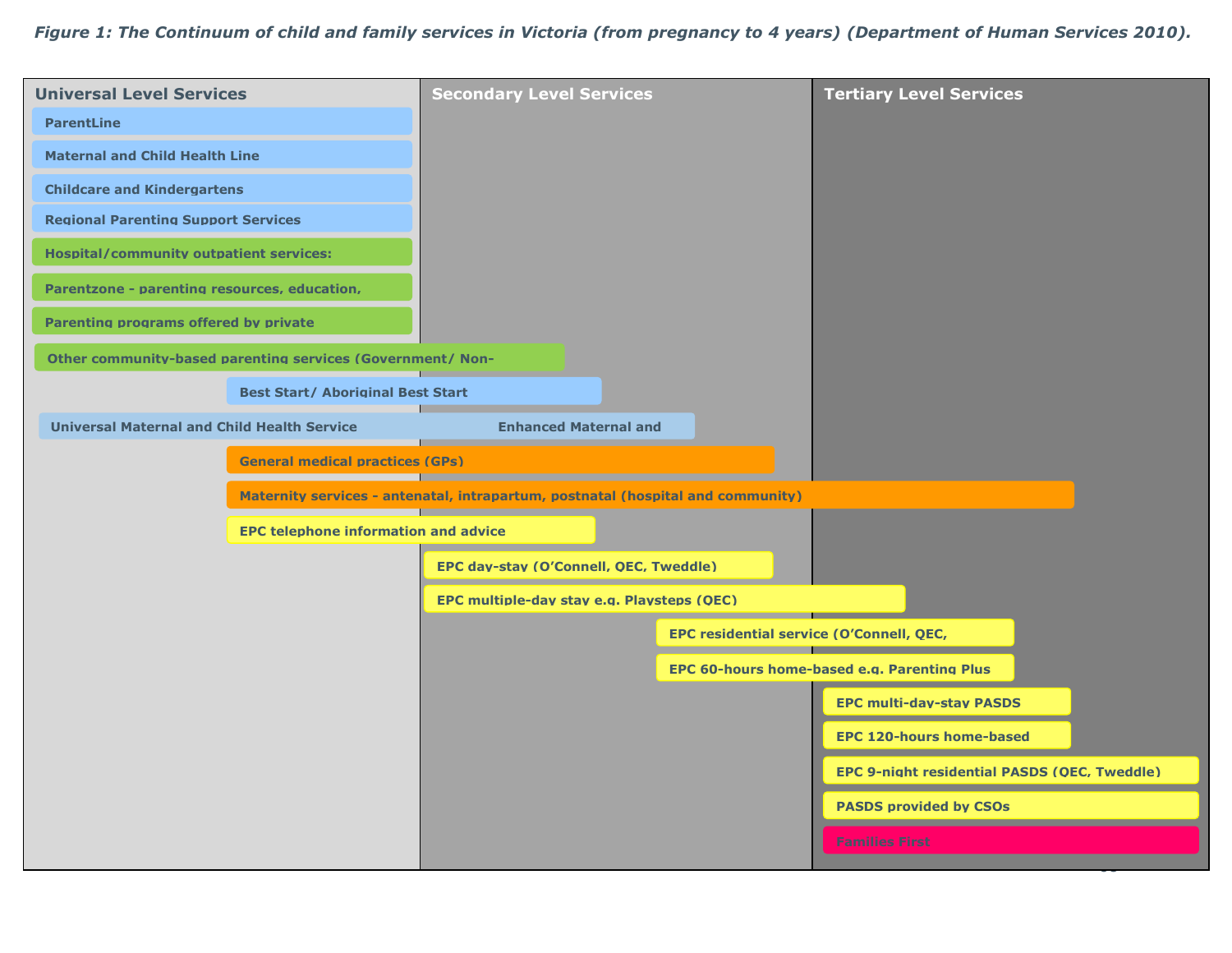

QEC – Queen Elizabeth Centre, EPC – Early Parenting Centre, PASDS – Parenting Assessment and Skills Development Services, Tweedle- Tweedle Child and Family Health Service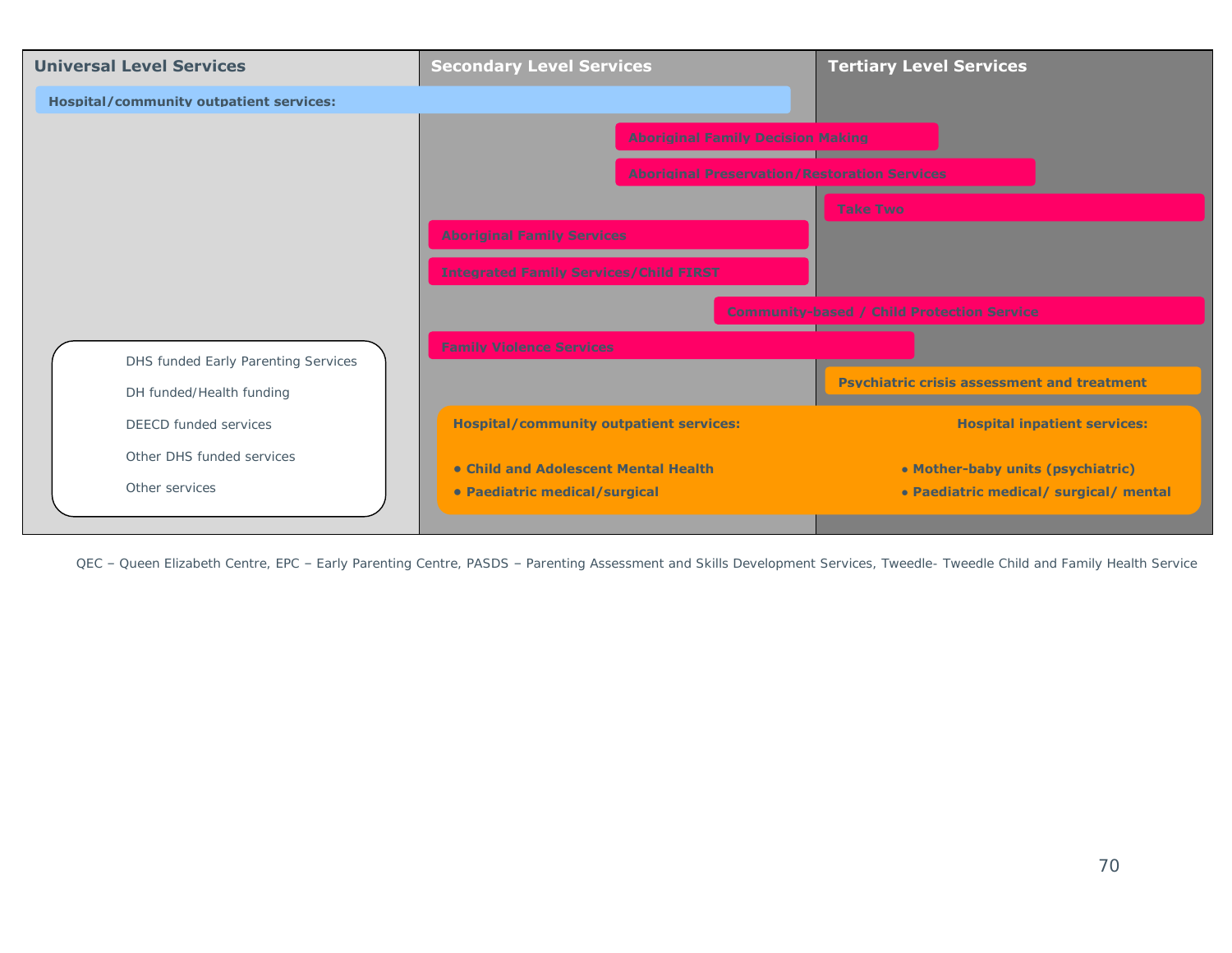Is this classification of universal, secondary and tertiary services the best way of understanding or organising services? Moore and Skinner (2010) have summarised the research literature on how best to organise services into a system that effectively supports families of young children in rearing their children as they (and we) would wish. Based on analyses and research reviews by Allen Consulting Group (2008), Beresford & Hoban (2005), Boston Consulting Group (2008), Centre for Community Child Health (2007, 2008, 2009), Fine et al. (2005), Lewis (2010), Pope & Lewis (2008), Soriano et al. (2008), Watson (2005), and Watson et al. (2005), the key features of effective integrated service systems for vulnerable families are as follows:

- *Universal and inclusive service base***.** The core services are available to everyone and designed to be inclusive, non-stigmatising and welcoming. The usual approach to addressing the needs of vulnerable or exceptional families has been a targeted approach which involves supplementing a relatively narrow band of universal services (eg. maternal health services) with a range of targeted programs that provide additional services to individuals, groups or localities identified as being at risk. There are good grounds, both empirical and theoretical, for adopting a universal approach to service provision, strengthening the range of universal services and providing additional services in responsebased fashion (according to emerging needs rather than risks).
- *Information provision***.** Parents have access to information in various forms regarding the community facilities and professional services that are available.
- *Range of services.* Families have access to a broad range of interventions which include both practical, material services and more complex work (such as enhancing parenting skills), including opportunities to be engaged in their children's learning.
- *Multiple interventions.* Programs using multiple interventions addressing several risk areas work better than those using a single intervention strategy.
- *Service redundancies.* Services are provided in a range of formats and locations to suit the different needs and preferences of diverse groups.
- **Accessibility**. Services are made as accessible (in all senses, including geographical, cultural and psychological accessibility) as possible*.* Active assistance (eg with transport or interpreters) is provided as required.
- *Multiple single entry points.* There are multiple entry points and no 'wrong door': whatever service a child is brought to should either provide help, or help find a more suitable service that is easy to access.
- *'Soft' and 'hard' entry points.* A mix of 'soft' and 'hard' entry points to the service system is provided. Universal services can be used to provide an important soft entry point of first contact, whereby parents can access support to more specialised services.
- *Integrated services.* Some core services are integrated, either as a 'virtual' network or an actual co-located service (as in service hub models and children's centres).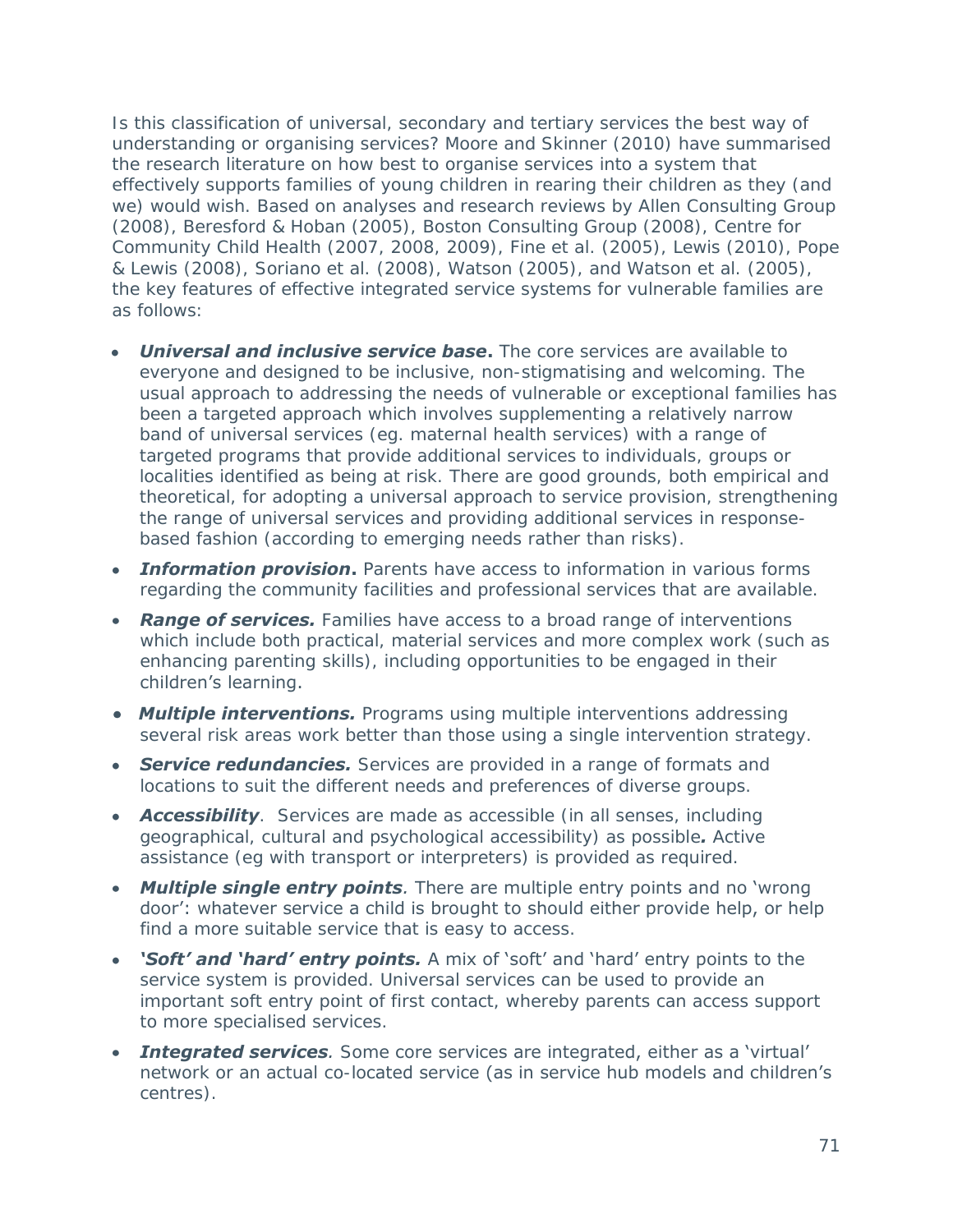- *Embedded specialist services.* Specialist or targeted services are embedded in universal services (eg. schools, maternal and child health centres, churches, libraries and health clinics).
- **Active / assertive outreach.** There are outreach services designed to find and build relationships with vulnerable and marginalized families, and link them with services that match their needs and preferences.
- *Mentoring.* 'Experienced' parents are recruited to act as mentors for 'new' parents. Mentoring helps to achieve positive outcomes with various client groups, such as young parents and isolated parents.
- *Community-based early years partnerships.* The planning and management of integrated service systems requires the establishment of community-based early years partnerships.
- *Articulation of a shared vision and achievable goals.* It is important to have a strong vision with clear objectives and achievable goals. A shared vision provides a platform for building shared responsibility and accountability between organisations and sectors, providing a base for collective action planning and service delivery. Problems arise when policy objectives are vague or there are too many goals to be reached in a short time.
- **Facilitation capacity.** Effective service systems usually have an identified  $\bullet$ person or agency that is funded to facilitate / coordinate collaboration between services, and support the work of early years partnerships.
- **Integrated governance arrangements.** The sustainability of communitybased early years partnerships depends upon establishing integrated governance arrangements that involve all stakeholders and provide a structure for leadership and processes for funding and accountability.
- *Building a supportive culture.* Effective integrated systems require a supportive culture based on collaboration between services, mutual respect and trust between professional groups and providers, and shared responsibility for vulnerable families and children.
- **Active community participation.** Parents and other community members should be active participants in the planning, delivery and evaluation of integrated services.
- *Commitment and support from senior levels of government.* The success  $\bullet$ of integrated service networks depends on supporting coordination in the field with parallel coordination within government and planning bodies.

In addition to these structural properties of effective integrated service systems just discussed, there are a number of vital process qualities have been identified: *how* services are delivered is as important as *what* is delivered. Key process qualities include:

**Engagement with parents**. The success of integrated services ultimately depends upon the level of engagement and the quality of the relationships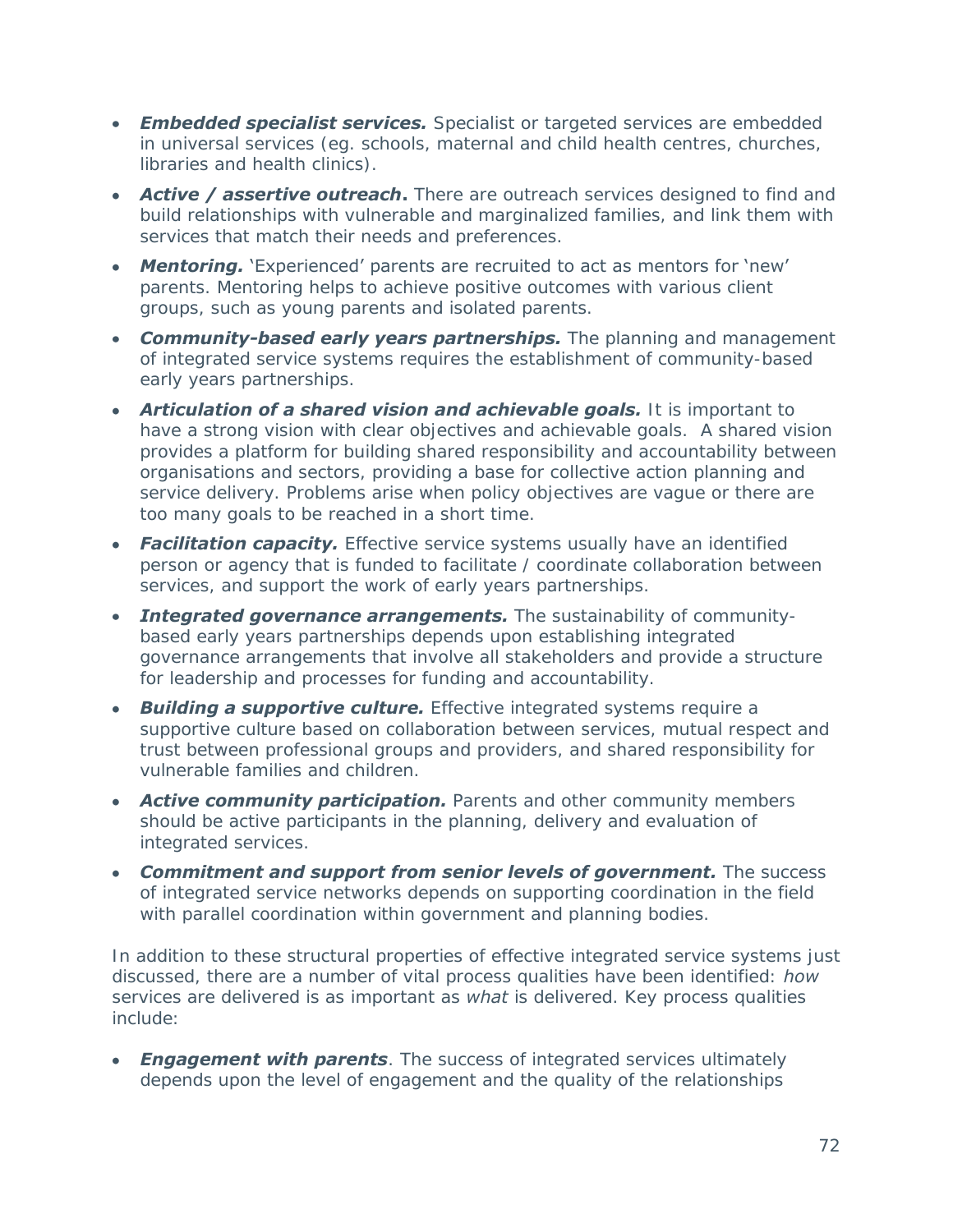established between professionals and parents, at both individual and group levels.

- *Partnerships with parents.* Effective services work with parents as partners using family-centred practice principles.
- **Empowerment of parents.** Effective services help parents develop new skills and competencies in meeting the needs of their children and families, and in making full use of early childhood and family support services.

Building an integrated service system can begin with small initiatives, such as integrating early education and care services within a long day care program. However, the full benefits of integrated service delivery can only be gained by creating an integrated service system that brings involves a wide range of services that work directly or indirectly with young children and their families (Moore & Skinner, 2010). What follows is a listing of the strategies or interventions that are involved in building an integrated service system. These strategies are taken from a series of guides developed by the Centre for Community Child Health as part of its Platforms Service Development Framework (2010).

As elaborated in these guides, the major strategies involved in building an integrated service system are:

- Establishing a community-based early years partnership group to oversee the development of integrated service system.
- Gaining agreement regarding an overall vision and specific outcomes that the partnership is seeking to achieve.
- Appointing a community partnership facilitator to help build links between services and support the work of the partnership group.
- Documenting community demographics, mapping assets and identifying needs.
- Creating an integrated action and evaluation plan.
- Simplifying parental access to services by developing common protocols that allow families to gain access to all services through single entry points.
- Develop ways in which secondary and tertiary services can expand their roles to strengthen the capacity of the universal system to meet the needs of children more effectively.
- Building the capacity of early childhood and family support staff to work collaboratively with parents in monitoring their children's health and development.
- Building the capacity of early childhood and family support staff to work collaboratively with parents in identifying emerging parenting and family issues.

If the strategies just outlined are implemented as planned, then we can expect the following immediate benefits and outcomes:

Families will find it easier to access early childhood and family support services.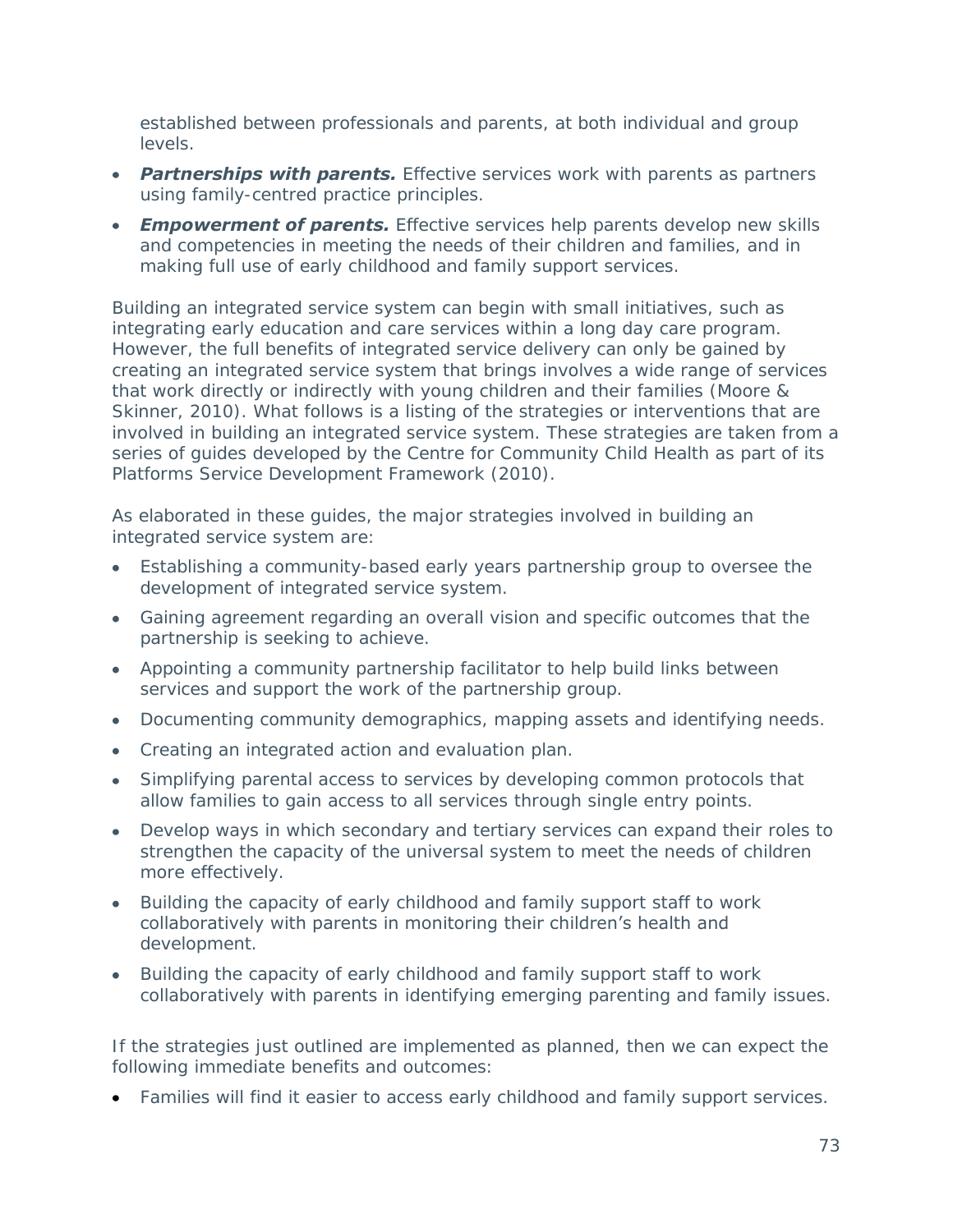- Service providers will be better informed about available services.  $\bullet$
- Services will be more effectively integrated, doing more joint planning and service delivery.
- Parents will be better informed about available services and facilities.
- Children's health and developmental problems will be diagnosed earlier.
- Referral of children with health or developmental problems to specialist services will be prompter.
- Problems with parenting and family functioning will be recognised earlier.
- Referral of families experiencing difficulties in parenting and meeting family needs will be prompter.

There are three points to note about this account of the reconfiguration of early childhood and family support services.

First, no service jurisdiction has yet succeeded in reconfiguring its services in the way just described. The above account represents a template for how services might be reconfigured rather than a description of how this has been done.

Second, the framework goes beyond the description of services in terms of universal, secondary and tertiary. The current system of services (as outlined in the figure above) lists an impressive array of services, but gives a misleading impression that these are part of a comprehensive and systematically planned service system. In fact, the services are not always well linked to one another and are not consistently capable of delivering appropriate levels of support to all those in need. An ideal system would be based on a strong and inclusive universal set of services, would have well-developed 'horizontal' linkages between the various forms of services that directly or indirectly support families of young children, and would also have well developed 'vertical' linkages with secondary and tertiary services that enable varying levels of additional support to be provided to those with particular needs. This notion of an integrated tiered system - sometimes referred to as a public health model (Bromfield & Holzer, 2008; Jordan & Sketchley, 2009; O'Donnell et al., 2008; Scott, 2006), and also known as 'progressive universalism' in the UK (Barlow et al., 2010; Feinstein et al., 2008; Statham et al., 2010) – differs from the conventional classification of services as universal, secondary and tertiary in its focus on the *process* of providing additional support rather than the services themselves.

Third, it should be remembered that the reconfiguration of services is only part of what needs to happen to achieve better outcomes for children and families. As outlined in Section 4.1, the building of a more supportive service system needs to be accompanied by the building of more supportive communities and the development of a stronger interface between communities and service systems. To achieve all three of these sets of changes will require a greater level of commitment from key stakeholders and a more comprehensive range of interventions than is needed to build a more supportive service system on its own.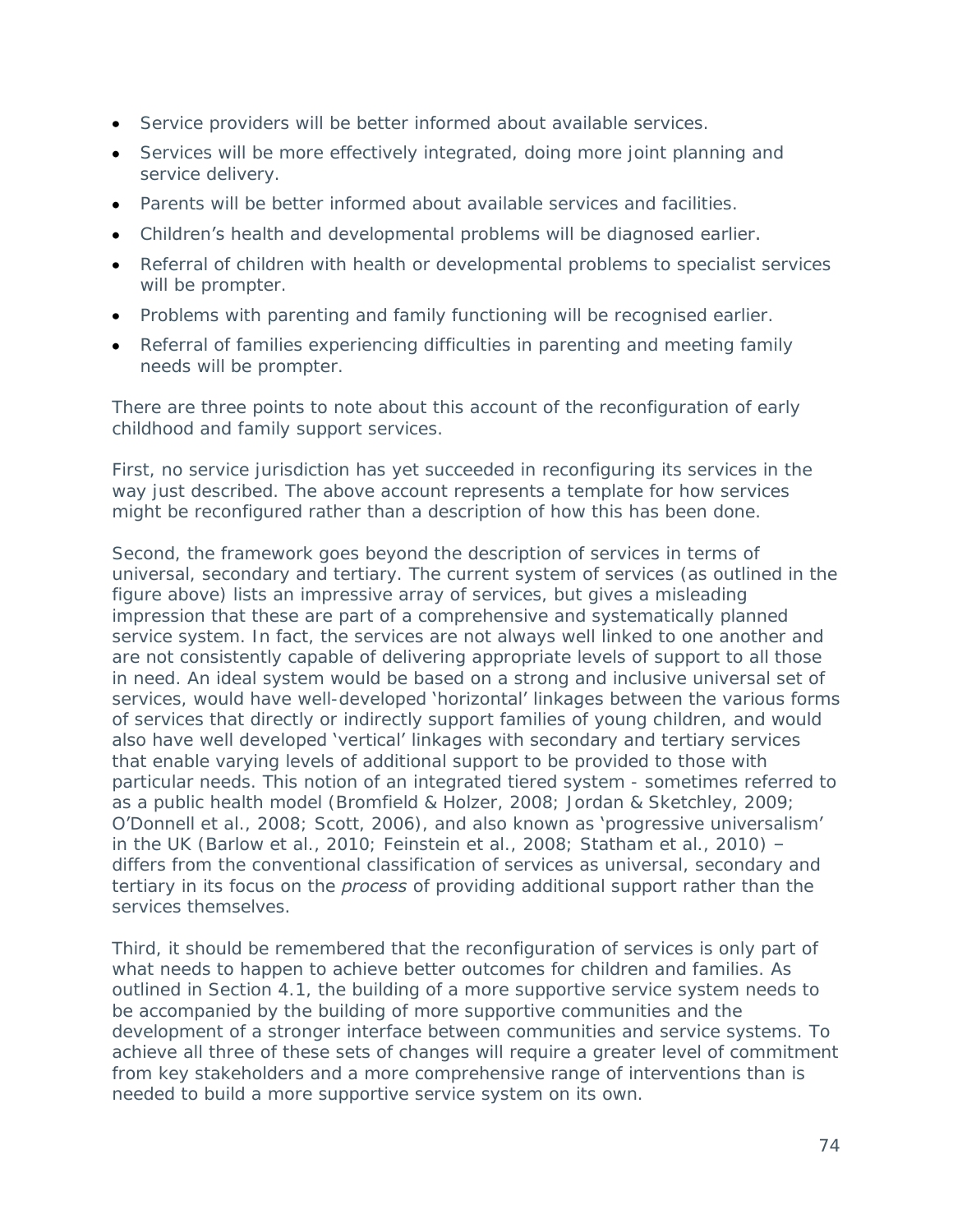## **6.4 Summary and implications**

In this section, we have looked at some examples of place-based initiatives. The overseas models are more comprehensive and ambitious than those attempted in Australia, but, in the case of the US examples at least, they are working in communities that are more disadvantaged and dysfunctional than any in Australia.

We also considered a number of issues that need to be addressed when we are seeking to implement a place-based approach. Some of these are questions about communities: who or what is a community, what can we reasonably expect of them, and who represents the community. Another key issue concerning the challenges faced by governments and public services is working collaboratively with communities.

Other issues are more structural, such as what size area is ideal for place-based planning. It was concluded that there can be no single answer to this question, and that place-based planning should be applied to *socio-geographic localities* – geographic areas that are recognised by local residents as being their community or neighbourhood, and that are not necessarily tied to postcode boundaries. Smallscale data that supports planning and monitoring at such a localised level will be required to facilitate place-based approaches.

Two other issues discussed were how can we best develop place-based plans in disadvantaged areas, and whether a place-based approach be used in all localities or only the most disadvantaged. On the latter point, there are strong grounds for using a universal rather than a targeted approach, since the problems that children and families experience are distributed across all levels of society, although more concentrated in the more disadvantaged areas.

This section also included an analysis how the early childhood and family support service system might be reconfigured. It was noted that no jurisdiction had yet succeeded in reconfiguring its services in this way, and that the reconfiguration of services is only part of what needs to happen to achieve better outcomes for children and families.

### **Community-Based Service Framework**

This is an appropriate point at which to take stock of what we have learned from our analyses of social climate change, 'wicked' and complex problems, place-based approaches, and efforts to reconfigure early childhood and family support services. These analyses suggest that what is needed to meet the needs of today's young children and their families effectively is a community-based service framework with eight key features, as follows: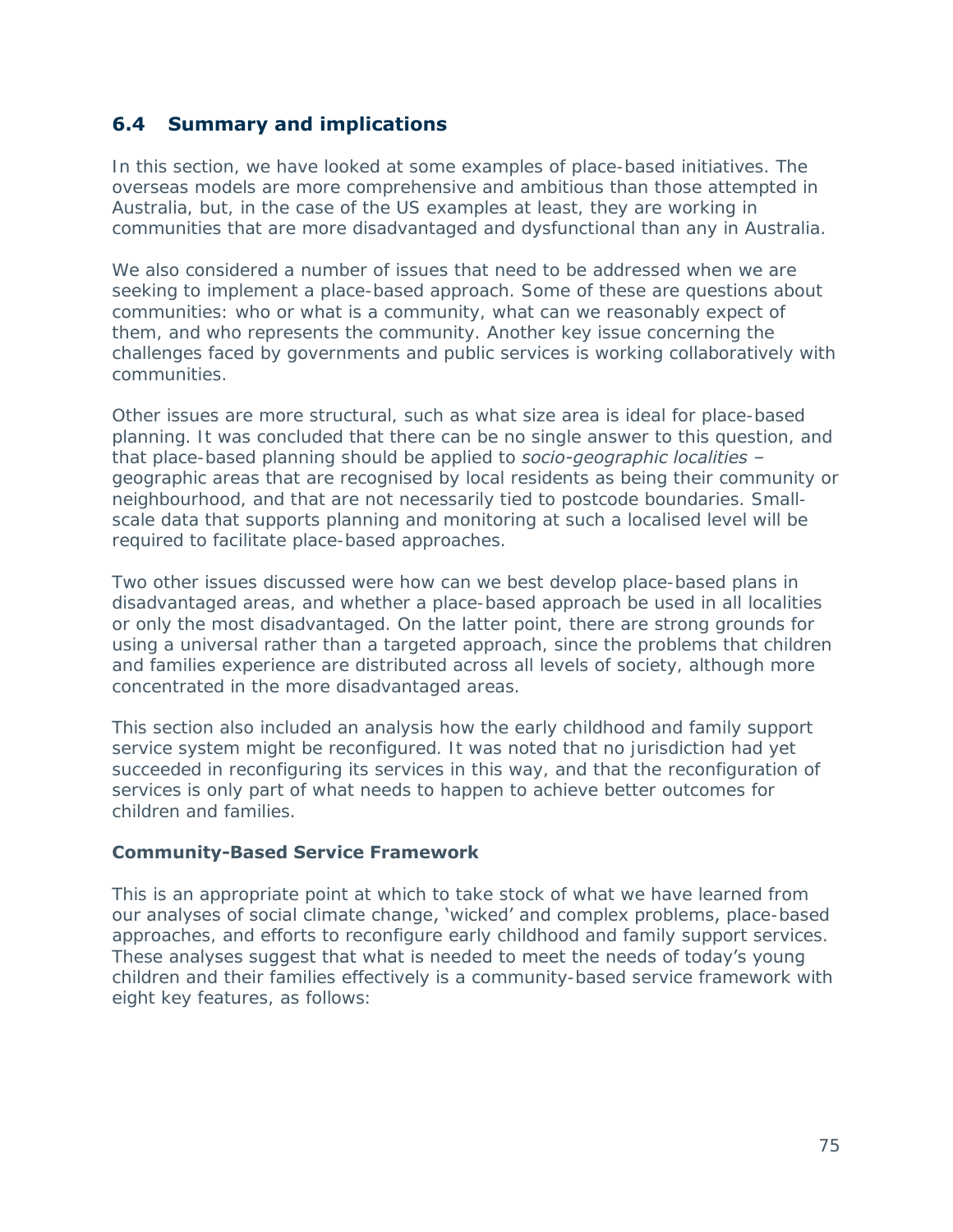### **Key features of comprehensive community-based service framework**

- *Universal* based on the provision of a core set of services to all families in all localities
- *Tiered*  provision of additional supports to families and areas identified as having additional needs and/or being exposed to multiple risks
- **Integrated** all relevant services work together to provide integrated holistic support to families
- **Multi-level** able to address all factors that directly or indirectly shape the development of young children and the functioning of their families
- *Place-based* integrated services planned and delivered in defined socio- $\bullet$ geographic areas
- *Relational*  based upon principles and practices of engagement and responsiveness, both at the individual and community level
- *Partnership-based*  based on partnerships between families and service providers, between service providers, and between government and service providers
- **Governance structure** has a robust governance structure that allows different levels of government, different government departments, nongovernment services, and communities to collaborate in developing and implementing comprehensive place-based action plans.

It should be noted that, in this model, a place-based approach is one element, not a total strategy on its own.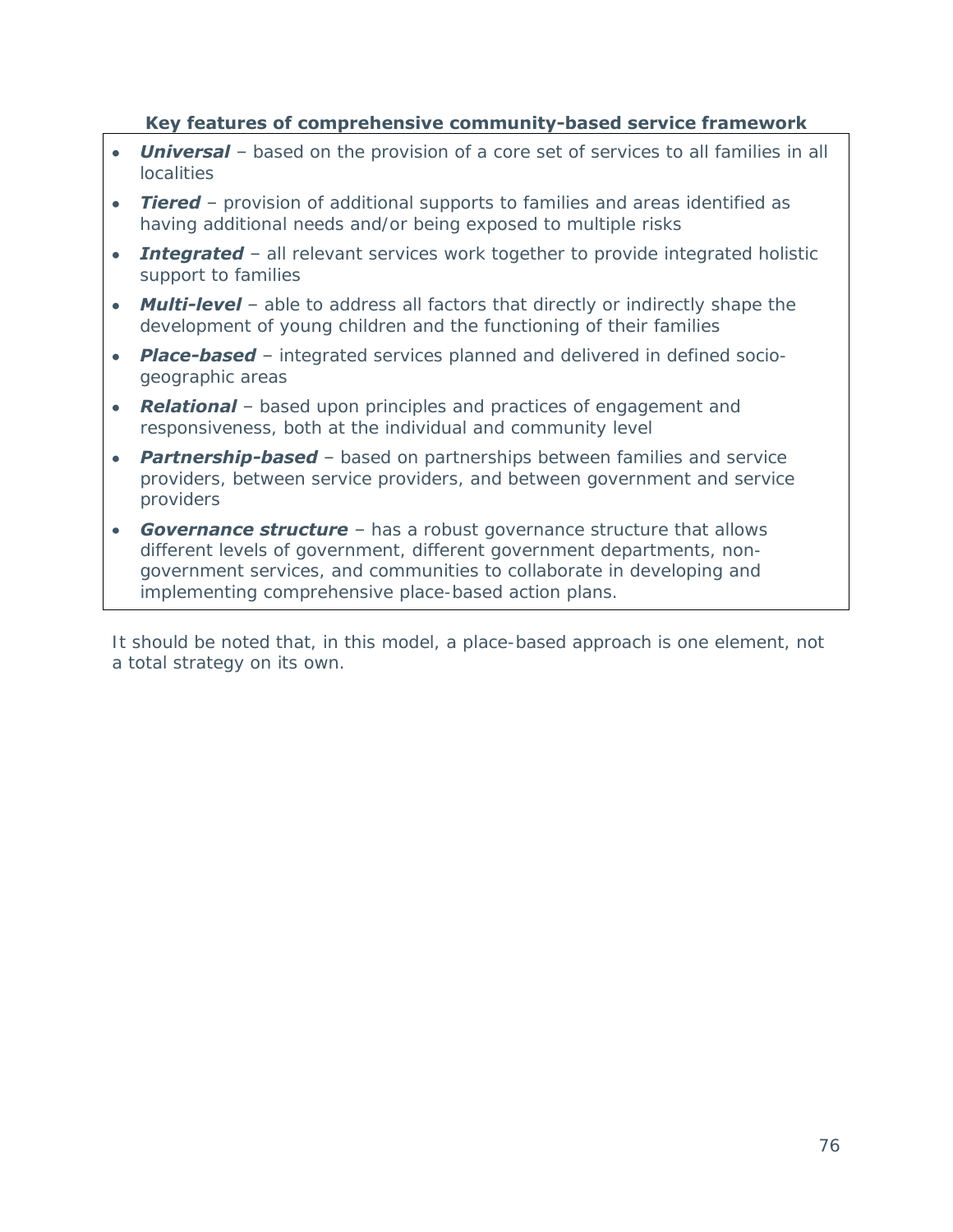# **7. CONCLUSIONS AND POLICY IMPLICATIONS**

This paper synthesizes the conceptual and empirical literature on place-based approaches to meeting the needs of young children and their families. A specific focus of the paper is on the potential contribution of place-based approaches to service reconfiguration and coordination. What has emerged from the analyses of theory, research and practice on place-based and other approaches has been a framework for a comprehensive community-based approach with eight key characteristics. The framework is just that – a framework and not a fully articulated plan of action. What follows are some considerations regarding how the framework can be operationalised and implemented.

## **Policy considerations**

- Implementing a comprehensive approach as outlined in this paper is a formidable undertaking that will require a sustained commitment by many stakeholders. A senior-level forum to guide this process for any region or subregion wishing to implement this approach should be established.
- Effective integrated planning and service delivery at a place-based level requires the establishment of governance structures through which the various stakeholders and service providers collaborate. Without such governance structures, collaboration between departments and agencies is difficult to sustain. As there are no existing governance arrangements that are comprehensive and binding enough to ensure sustained collaboration, one of the priorities should be to explore what form or forms of place-based governance are needed for this purpose.
- While it is possible to identify areas of high disadvantaged, the spread of disadvantage is complex and such areas are by no means homogeneous. Social gradient effects mean that social problems, including family problems and poor child outcomes, are spread across all socioeconomic strata. Ultimately, the community-based framework proposed in this paper should be applied in all areas. However, it would not be feasible to introduce such a comprehensive approach in all areas simultaneously, and some selection of suitable areas will be needed in the first instance. This paper has provided some criteria for selecting the areas more in need or most likely to benefit.
- While the literature provides some guidance as to how a comprehensive community-based approach might work, there are no fully developed Australian models to learn from. Implementing the approach will therefore be a developmental process, where the emphasis is on close monitoring of the immediate effects and continuous learning. Documenting these learnings will be important to ensure that the future roll-out of the model is fully effective.
- Monitoring the impact of a comprehensive community-based approach will be greatly facilitated by the availability of appropriate data at a neighbourhood or socio-geographic locality level. Since such small scale data is not readily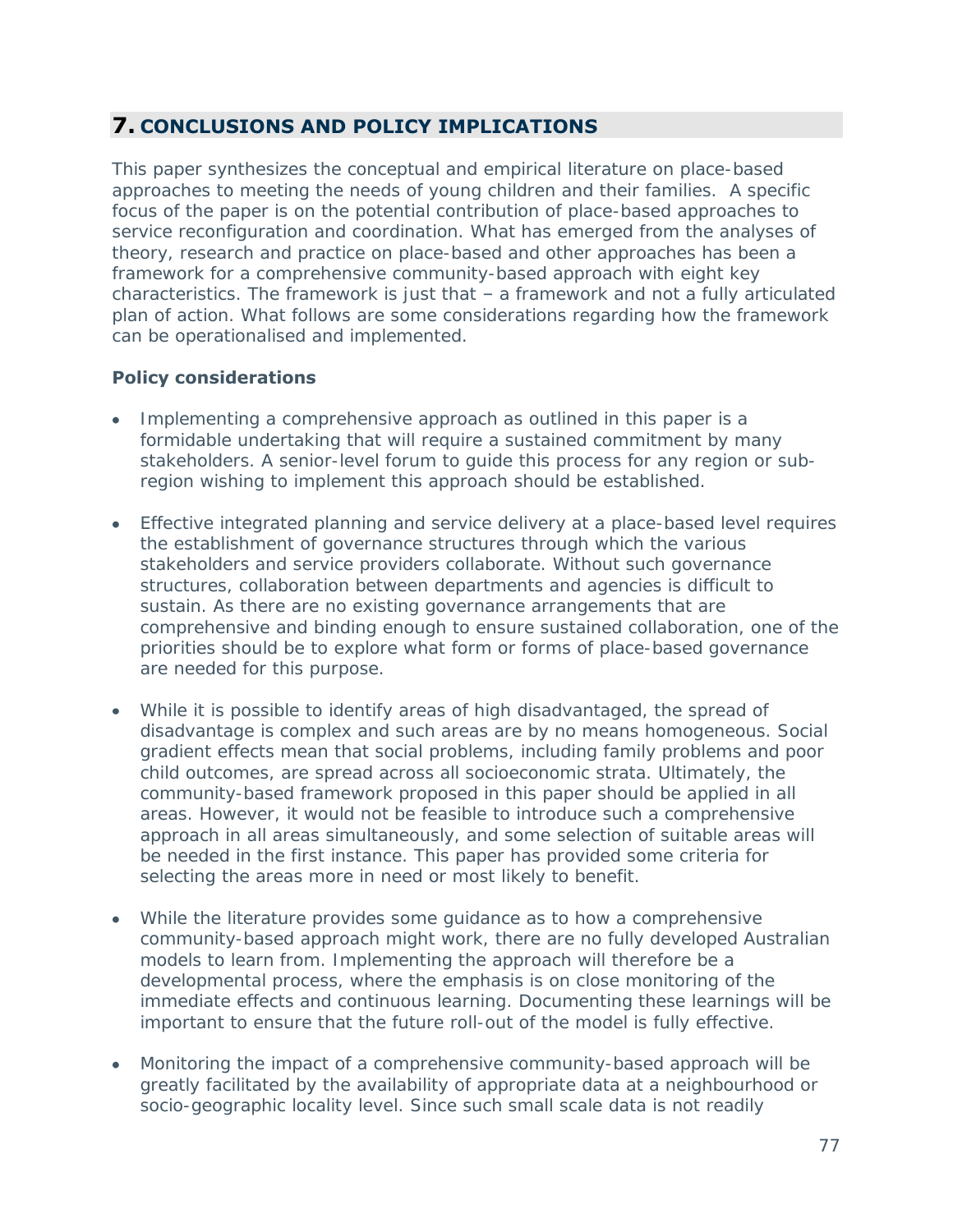available, ways of gathering and accessing this kind of data should be developed.

- Place-based and person-based approaches are not mutually exclusive on the contrary, they complement and reinforce each other. Therefore, the implementation of a comprehensive community-based approach should not lead to the neglect of person-based interventions.
- More work is needed on developing a full program logic model of the framework, showing how it leads to improved outcomes for children, families and communities. This should seek to identify the range of actions needed to produce real change and how they link with one another.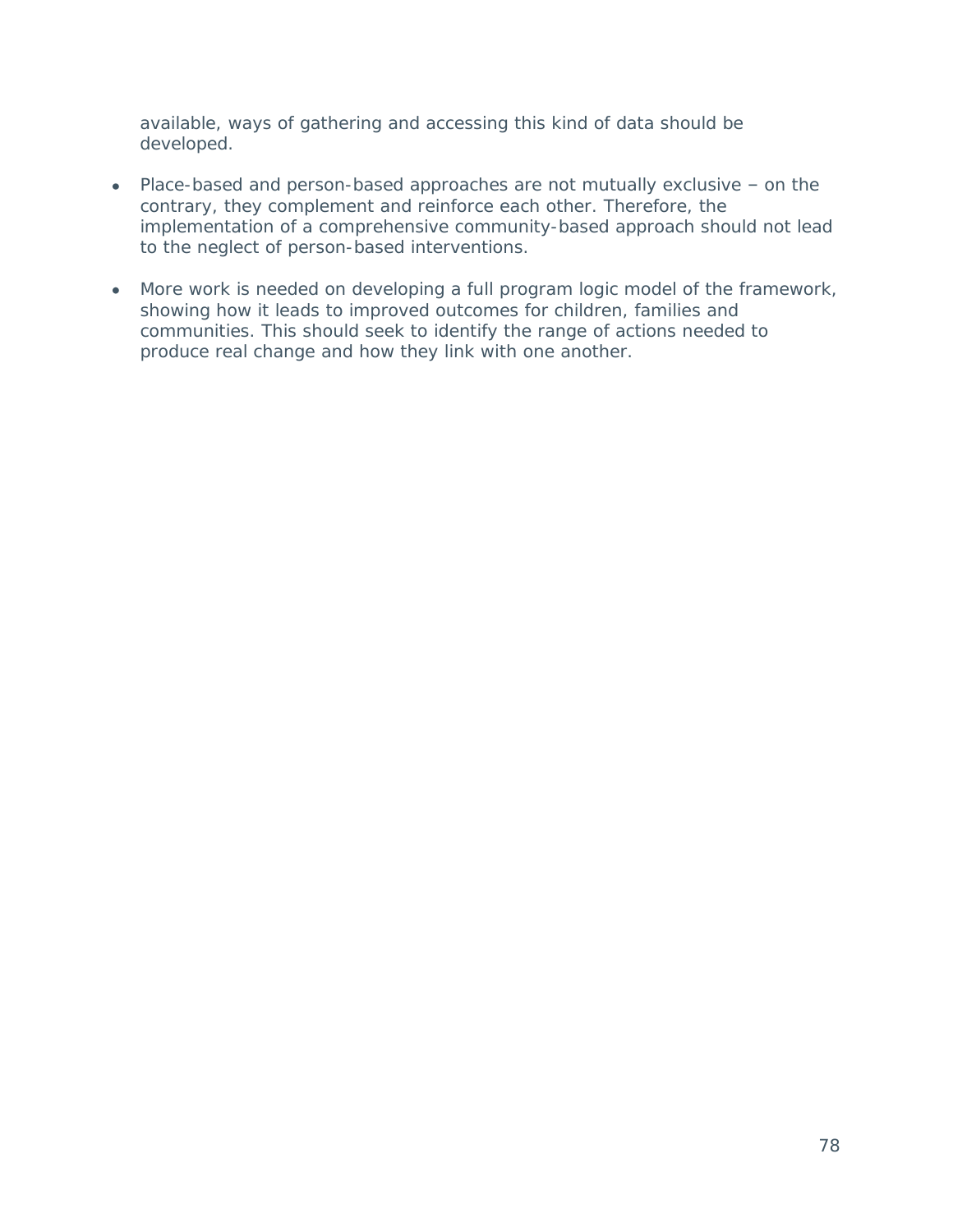## **8. REFERENCES**

2020 Public Services Trust at the RSA (2010). **From social security to social productivity: A vision for 2020 Public Services.** The final report of the Commission on 2020 Public Services. London, UK: 2020 Public Services Trust at the RSA.

[http://clients.squareeye.net/uploads/2020/documents/PST\\_final\\_rep.pdf](http://clients.squareeye.net/uploads/2020/documents/PST_final_rep.pdf)

- Aboelata, M. J. (2004). **The Built Environment and Health: 11 Profiles of Neighborhood Transformation.** Oakland, California: Prevention Institute. [http://www.preventioninstitute.org/pdf/BE\\_full\\_document\\_110304.pdf](http://www.preventioninstitute.org/pdf/BE_full_document_110304.pdf)
- Allen Consulting Group (2009). **Inverting the Pyramid: Enhancing Systems for Protecting Children.** Woden, ACT: Australian Research Alliance for Children and Youth. [http://www.aracy.org.au/cmsdocuments/REP\\_Inverting\\_the\\_Pyramid\\_Enhan](http://www.aracy.org.au/cmsdocuments/REP_Inverting_the_Pyramid_Enhancing_Systems_for_Protecting_Children_2009.pdf) [cing\\_Systems\\_for\\_Protecting\\_Children\\_2009.pdf](http://www.aracy.org.au/cmsdocuments/REP_Inverting_the_Pyramid_Enhancing_Systems_for_Protecting_Children_2009.pdf)
- Australian Bureau of Statistics (2003). **Household and Income Distribution, Australia, 2000-2001.** Cat. No. ABS 6523.0. Canberra, ACT: Australian Bureau of Statistics.
- Australian Bureau of Statistics (2007). **Household and Income Distribution, Australia, 2005-2006.** Cat. No. ABS 6554.0. Canberra, ACT: Australian Bureau of Statistics.
- Australian Public Services Commission (2007). **Tackling Wicked Problems: A Public Policy Perspective.** Phillip, ACT: Australian Public Services Commission.<http://www.apsc.gov.au/publications07/wickedproblems.htm>
- Australian Social Inclusion Board (2010). **Social inclusion in Australia: How Australia is faring.** Canberra, ACT: Australian Social Inclusion Board, Department of the Prime Minister and Cabinet. [http://www.socialinclusion.gov.au/Resources/Documents/SI\\_HowAusIsFaring](http://www.socialinclusion.gov.au/Resources/Documents/SI_HowAusIsFaring.pdf) [.pdf](http://www.socialinclusion.gov.au/Resources/Documents/SI_HowAusIsFaring.pdf)
- Barakat, L.P. and Linney, J.A. (1992). Children with physical handicaps and their mothers: The interrelation of social support, maternal adjustment, and child adjustment. **Journal of Pediatric Psychology, 17** (6), 725-739.
- Barlow, J., McMillan, A. S., Kirkpatrick, S., Ghate, D., Barnes, J. and Smith, M. (2010). Health-led interventions in the early years to enhance infant and maternal mental health: A review of reviews. **Child and Adolescent Mental Health**, 15 (4), 178-185.
- Barnes, J., Katz, I., Korbin, J.E. & O'Brien, M. (2006). **Children and Families in Communities: Theory, Research, Policy and Practice.** Chichester, East Sussex: John Wiley and Sons.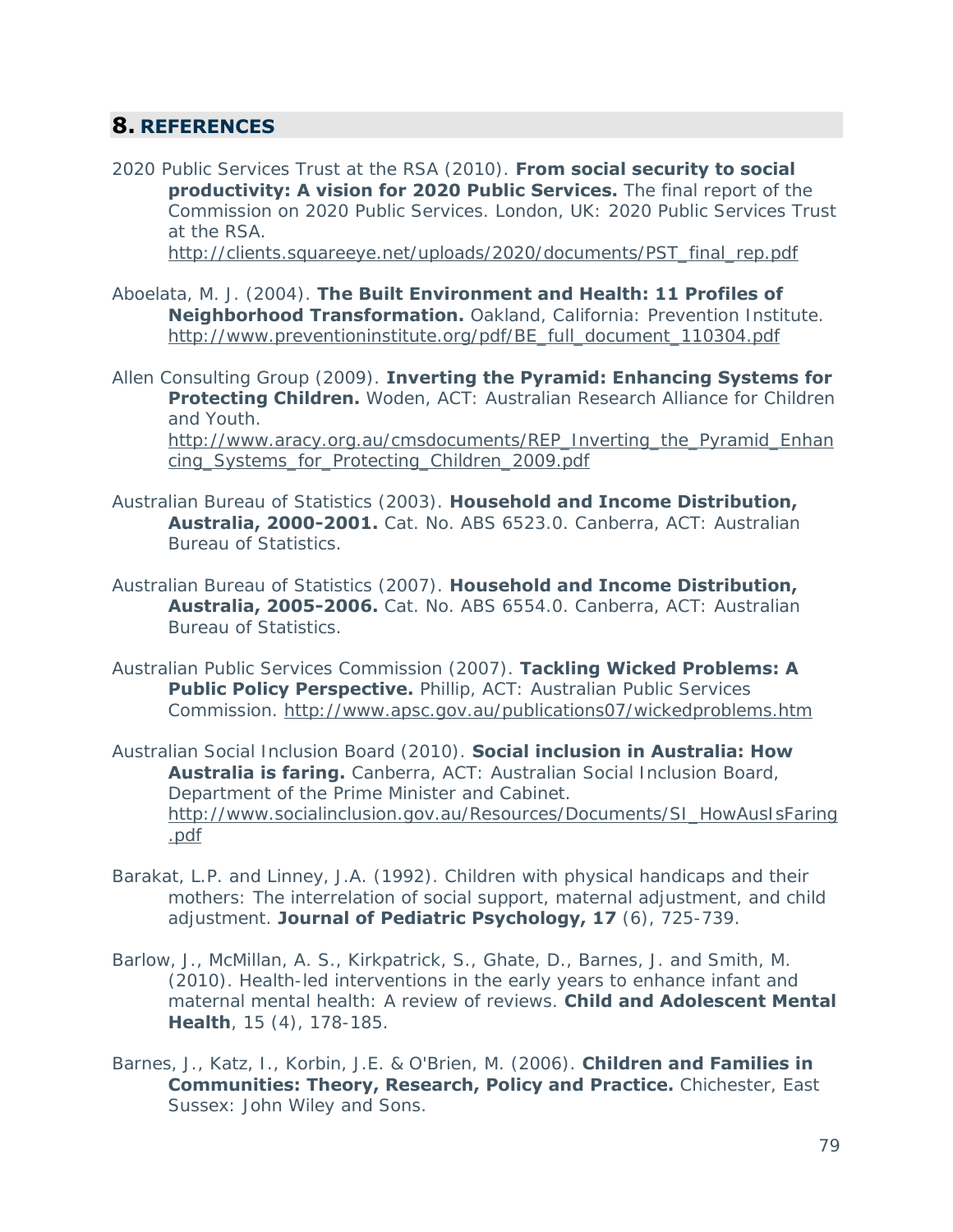Barraket, J. (2004). Communities of place. **Griffith Review, Edition 3** (Autumn). <http://www.griffithreview.com/edition-3/206-research/485.html>

- Baum, S. (2008). **Suburban Scars: Australian Cities and Socio-economic Deprivation.** Urban Research Program Research Paper 15. Brisbane, Queensland: Urban Research Program, Griffith University. [http://www.griffith.edu.au/\\_\\_data/assets/pdf\\_file/0017/53009/urp-rp15](http://www.griffith.edu.au/__data/assets/pdf_file/0017/53009/urp-rp15-baum-2008.pdf) [baum-2008.pdf](http://www.griffith.edu.au/__data/assets/pdf_file/0017/53009/urp-rp15-baum-2008.pdf)
- Baum, S. & Gleeson, B. (2010). Space and place: Social exclusion in australia's suburban heartlands. **Urban Policy and Research, 28** (2), 135-159.
- Beresford, P. & Hoban, M. (2005). **[Participation in anti-poverty and](http://www.jrf.org.uk/bookshop/findingsorder.asp?ref=0395)  [regeneration work and research: Overcoming barriers and creating](http://www.jrf.org.uk/bookshop/findingsorder.asp?ref=0395)  [opportunities](http://www.jrf.org.uk/bookshop/findingsorder.asp?ref=0395)**. York, UK: Joseph Rowntree Foundation.
- Bittman, M. & Rutherford, L. (2009). Digital Natives: Issues and Evidence About Children's Use of New and Old Media. Paper presented at 2nd LSAC Research Conference, 3–4 December 2009, Melbourne.
- Blackman, T., Elliott, E., Greene, A., Harrington, B., Hunter, D.J., Marks, L., McKee, L. & Williams, G. (2006). Performance assessment and wicked problems: The case of health inequalities. **Public Policy and Administration, 21** (2), 66- 80.
- Blau, M. & Fingerman, K.L. (2009). **Consequential Strangers: The Power of People Who Don't Seem to Matter. . . But Really Do.** New York: W.W. Norton.

Boston Consulting Group (2008). **National Early Childhood Development Strategy: Report to the ECD Subgroup of the Productivity Agenda Working Group, COAG.** Sydney and Melbourne, Australia: Boston Consulting Group. [http://www.deewr.gov.au/EarlyChildhood/Resources/Documents/National%2](http://www.deewr.gov.au/EarlyChildhood/Resources/Documents/National%20ECD%20Strategy%20-%20COAG%20Report%20FINAL%2029%20Sept.pdf) [0ECD%20Strategy%20-%20COAG%20Report%20FINAL%2029%20Sept.pdf](http://www.deewr.gov.au/EarlyChildhood/Resources/Documents/National%20ECD%20Strategy%20-%20COAG%20Report%20FINAL%2029%20Sept.pdf)

- Boxelaar, L., Paine, M. and Beilin, R. (2006). Community engagement and public administration: Of silos, overlays and technologies of government. **Australian Journal of Public Administration, 65** (1), 113–126.
- Boyle, D., Coote, A., Sherwood, C. and Slay, J. (2010). **Right Here, Right Now: Taking co-production into the mainstream.** London, UK: nef foundation. [http://www.neweconomics.org/sites/neweconomics.org/files/Right\\_Here\\_Rig](http://www.neweconomics.org/sites/neweconomics.org/files/Right_Here_Right_Now.pdf) [ht\\_Now.pdf](http://www.neweconomics.org/sites/neweconomics.org/files/Right_Here_Right_Now.pdf)

Bradford, N. (2005). **Place-based Public Policy: Towards a New Urban and Community Agenda for Canada.** CPRN Research Report F|51. Ottawa,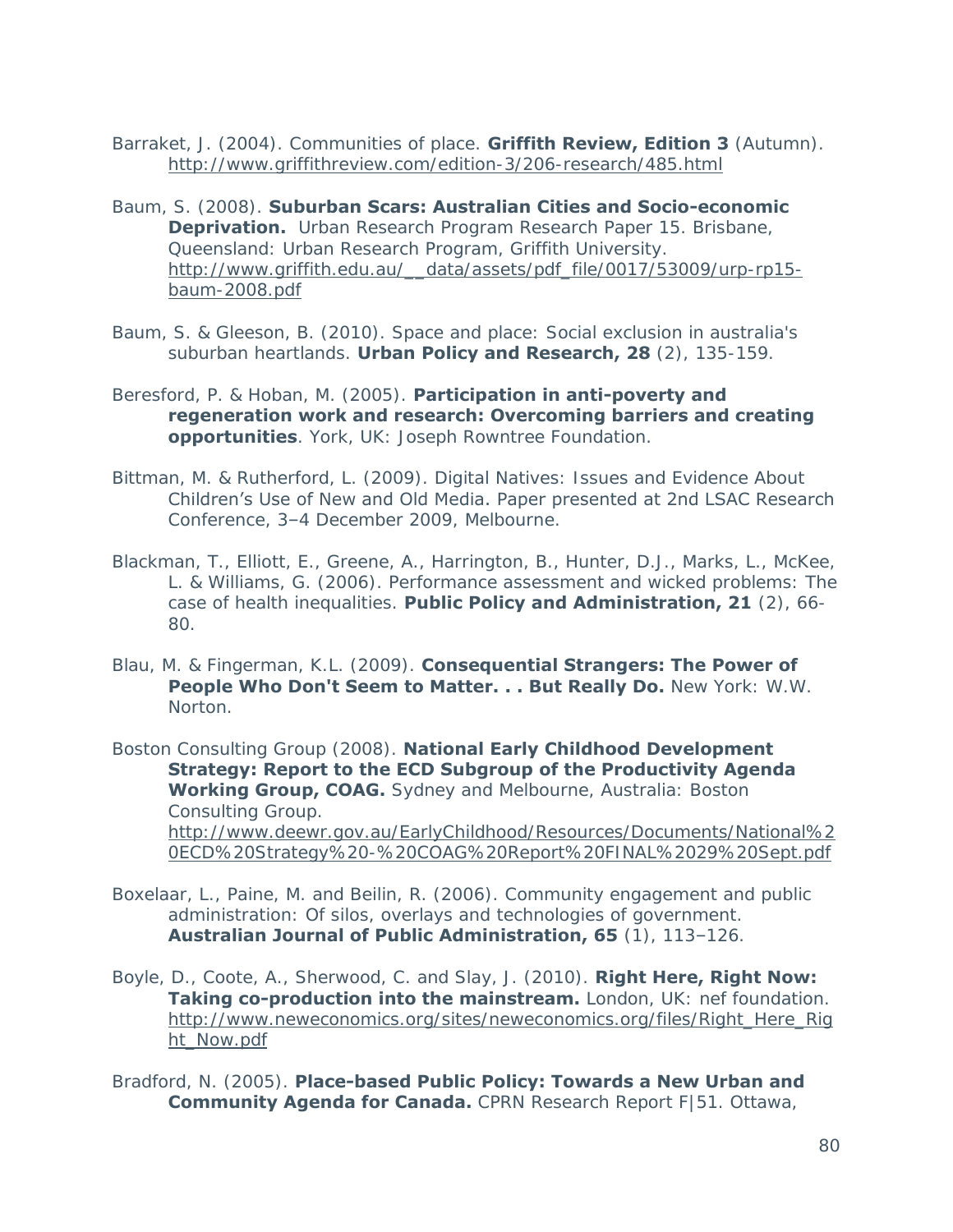Canada: Canadian Policy Research Networks Inc. [http://www.rwbsocialplanners.com.au/spt2006/Social%20Planning/Place%20](http://www.rwbsocialplanners.com.au/spt2006/Social%20Planning/Place%20based%20public%20policy.pdf) [based%20public%20policy.pdf](http://www.rwbsocialplanners.com.au/spt2006/Social%20Planning/Place%20based%20public%20policy.pdf)

- Bradwell, P. and Marr, S. (2008). **Making the most of collaboration: an international survey of public service co-design.** Demos Report No. 23. London, UK: Demos.<http://www.demos.co.uk/files/CollabWeb.pdf>
- Bromfield, L. and Holzer, P. (2008). **A national approach for child protection: project report.** Melbourne, Victoria: National Child Protection Clearinghouse, Australian Institute of Family Studies. <http://www.aifs.gov.au/institute/pubs/cdsmac/projectreport.pdf>
- Buchanan, A. (2007). Including the socially excluded: The impact of government policy on vulnerable families and children in need. **British Journal of Social Work, 37** (2), 187-207.

Carbone, S., Fraser, A., Ramburuth, R. & Nelms, L. (2004). *Breaking Cycles, Building Futures***. Promoting inclusion of vulnerable families in antenatal and universal early childhood services: A report on the first three stages of the project.** Melbourne, Victoria: Victorian Department of Human Services. [http://www.eduweb.vic.gov.au/edulibrary/public/beststart/ecs\\_breaking\\_cycl](http://www.eduweb.vic.gov.au/edulibrary/public/beststart/ecs_breaking_cycles_best_start.pdf) [es\\_best\\_start.pdf](http://www.eduweb.vic.gov.au/edulibrary/public/beststart/ecs_breaking_cycles_best_start.pdf)

- Centre for Community Child Health (2006a). **Linking Schools and Early Years.**  Melbourne, Victoria: The R.E. Ross Trust. [http://www.rch.org.au/emplibrary/ccch/Rpt\\_LinkSchs\\_EYsrvs.pdf](http://www.rch.org.au/emplibrary/ccch/Rpt_LinkSchs_EYsrvs.pdf)
- Centre for Community Child Health (2006b). **Services for young children and families: an integrated approach.** CCCH Policy Brief No. 4. Parkville, Victoria: Centre for Community Child Health, The Royal Children's Hospital. [http://www.rch.org.au/emplibrary/ccch/PB4\\_Children-family\\_services.pdf](http://www.rch.org.au/emplibrary/ccch/PB4_Children-family_services.pdf)
- Centre for Community Child Health (2007). **Effective community-based services.** CCCH Policy Brief No. 6. Parkville, Victoria: Centre for Community Child Health, The Royal Children's Hospital. [http://www.rch.org.au/emplibrary/ccch/PB6\\_Effective\\_community\\_serv.pdf](http://www.rch.org.au/emplibrary/ccch/PB6_Effective_community_serv.pdf)
- Centre for Community Child Health (2008). **Evaluation of Victorian Children's Centres: Literature review.** Melbourne, Victoria: Office for Children and Early Childhood Development, Department of Education and Early Childhood Development. [http://www.eduweb.vic.gov.au/edulibrary/public/earlychildhood/integratedse](http://www.eduweb.vic.gov.au/edulibrary/public/earlychildhood/integratedservice/childcentrereview.pdf) [rvice/childcentrereview.pdf](http://www.eduweb.vic.gov.au/edulibrary/public/earlychildhood/integratedservice/childcentrereview.pdf)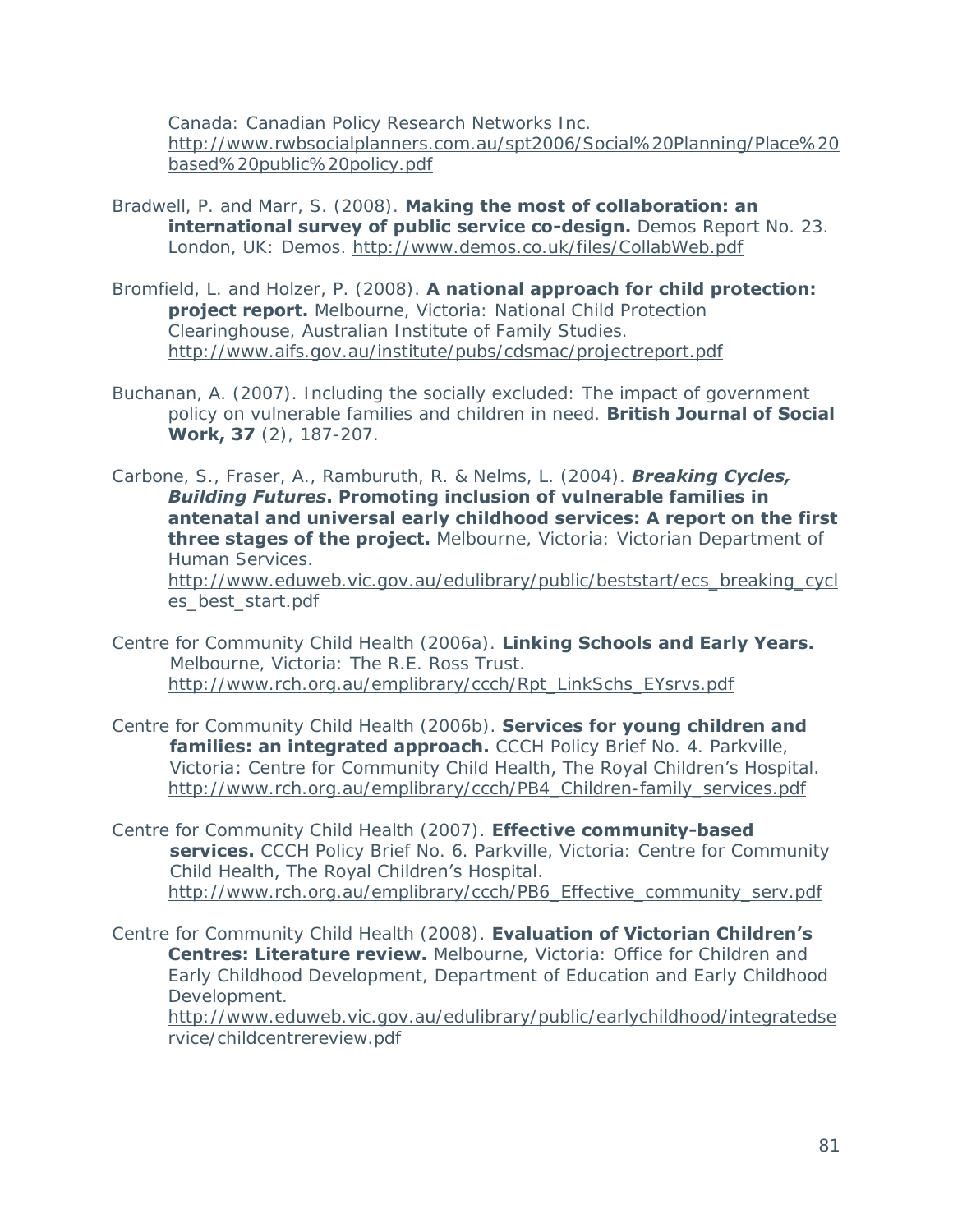Centre for Community Child Health (2009a). **Integrating services for young children and their families.** CCCH Policy Brief No. 17. Parkville, Victoria: Centre for Community Child Health, The Royal Children's Hospital. [http://www.rch.org.au/emplibrary/ccch/PB\\_17\\_FINAL\\_web.pdf](http://www.rch.org.au/emplibrary/ccch/PB_17_FINAL_web.pdf)

Centre for Community Child Health (2009b). **Television and early childhood development.** CCCH Policy Brief No. 16. Parkville, Victoria: Centre for Community Child Health, The Royal Children's Hospital. [http://www.rch.org.au/emplibrary/ccch/PB\\_16\\_template\\_final\\_web.pdf](http://www.rch.org.au/emplibrary/ccch/PB_16_template_final_web.pdf)

Centre for Community Child Health (2010a). **Evaluation of Victorian children's centres: Framework to support the establishment and operation of children's centres.** Melbourne, Victoria: Office for Children and Early Childhood Development, Department of Education and Early Childhood Development.

[http://www.eduweb.vic.gov.au/edulibrary/public/earlychildhood/integratedse](http://www.eduweb.vic.gov.au/edulibrary/public/earlychildhood/integratedservice/evccframework.pdf) [rvice/evccframework.pdf](http://www.eduweb.vic.gov.au/edulibrary/public/earlychildhood/integratedservice/evccframework.pdf)

Centre for Community Child Health (2010b). **Platforms Service Redevelopment Framework.** Parkville, Victoria: Centre for Community Child Health, The Royal Children's Hospital.

Centre for Community Child Health (2010c). **Engaging marginalised and vulnerable families.** CCCH Policy Brief No. 18. Parkville, Victoria: Centre for Community Child Health, The Royal Children's Hospital. [http://www.rch.org.au/emplibrary/ccch/PB18\\_Vulnerable\\_families.pdf](http://www.rch.org.au/emplibrary/ccch/PB18_Vulnerable_families.pdf)

Cochran, M. & Niego, S. (2002). Parenting and social networks. In M.H. Bornstein (Ed.). **Handbook of Parenting (2nd. Ed.) – Volume 4.** Marwah, New Jersey: Lawrence Erlbaum Associates.

Chopra, M. (2010). Lessons from the control of other epidemics. In E. Waters, B. Swinburn, J. Seidell and R. Uauy (Eds.). **Preventing Childhood Obesity: Evidence, Policy, and Practice.** Chichester, UK and Hoboken, USA: Wiley-**Blackwell** 

Collins, A., Carrier, D., Moore, K.A. and Paisano-Trujilloi, R. (2010). **Sustaining School-Based Services: Insights from New Mexico's Integrated School-Based Services.** Child Trends Research-to-Results Publication # 2010-09. Washington, DC: Child Trends. [http://www.childtrends.org/files/Child\\_Trends-](http://www.childtrends.org/files/Child_Trends-2010_04_15_PI_SustainingServices.pdf)[2010\\_04\\_15\\_PI\\_SustainingServices.pdf](http://www.childtrends.org/files/Child_Trends-2010_04_15_PI_SustainingServices.pdf)

Commission on the Future Delivery of Public Services (2011). **Report on the Future Delivery of Public Services.** Edinburgh, Scotland: The Scottish Government. <http://www.scotland.gov.uk/Resource/Doc/352649/0118638.pdf>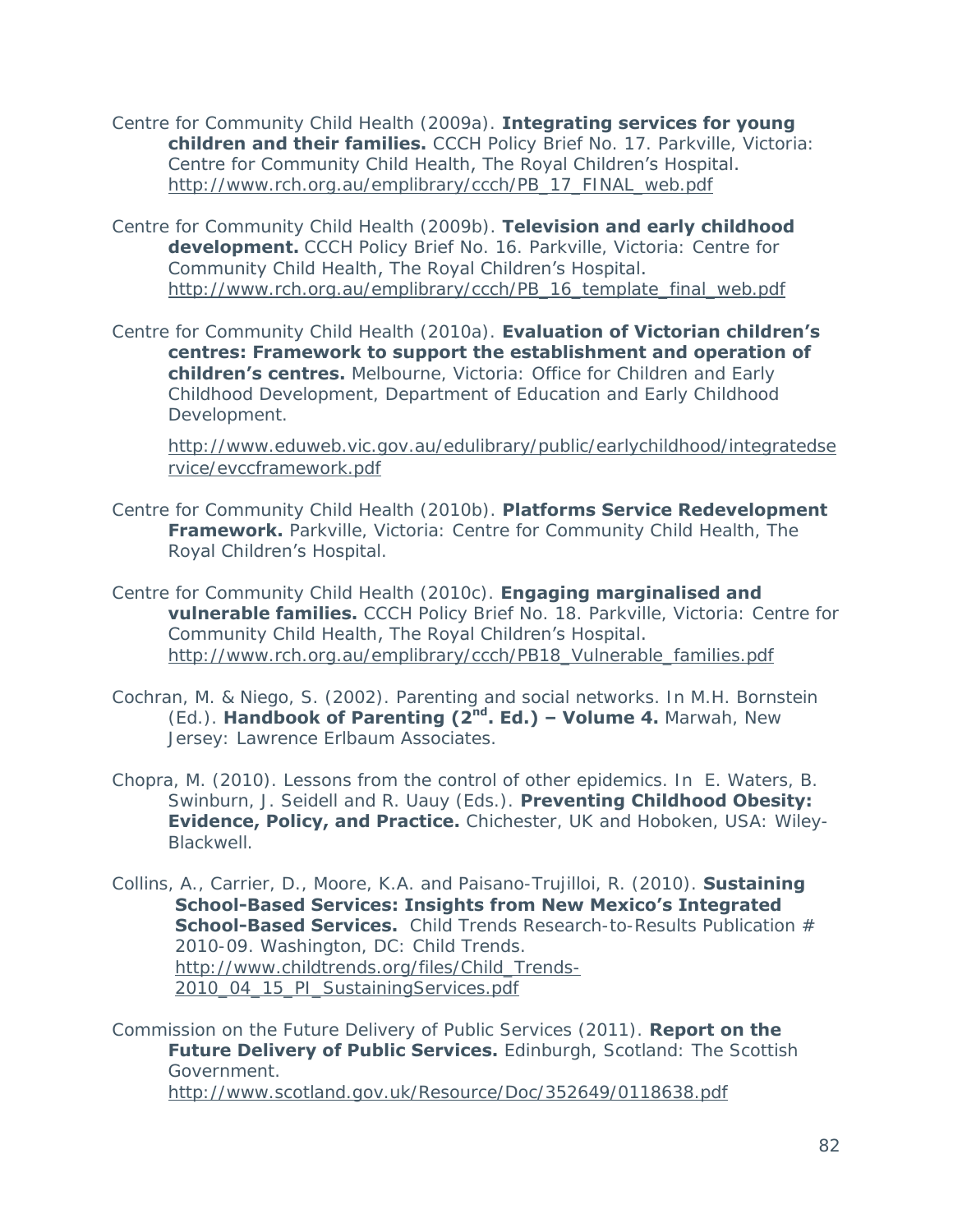Community Development and Justice Standing Committee (2007). **An information paper backgrounding the Inquiry into collaborative or 'joined up' government.** Perth, Western Australia: Western Australia Legislative Assembly. [http://www.parliament.wa.gov.au/parliament/commit.nsf/0/54db5e056d0d7](http://www.parliament.wa.gov.au/parliament/commit.nsf/0/54db5e056d0d760ec82572de001560da/$FILE/Information%20Paper.pdf) [60ec82572de001560da/\\$FILE/Information%20Paper.pdf](http://www.parliament.wa.gov.au/parliament/commit.nsf/0/54db5e056d0d760ec82572de001560da/$FILE/Information%20Paper.pdf)

#### Conklin, J. (2006). **Dialogue Mapping: Building Shared Understanding of Wicked Problems.** Hoboken, New Jersey: Wiley.

- Connell-Carrick, K. (2003). A critical review of the empirical literature: Identifying correlates of child neglect. **Child and Adolescent Social Work Journal, 20** (5), 389-425.
- Cooper, H., Arber, S., Fee, L. and Ginn, J. (1999). **The Influence of Social Support and Social Capital on Health: A Review and Analysis of British Data.** London, UK: Health Education Authority.
- Crnic, K. & Stormshak, E. (1997). The effectiveness of providing social support for families of children at risk. In Guralnick, M.J. (Ed.), **The Effectiveness of Early Intervention.** Baltimore, Maryland: Paul H. Brookes.

Crowle, J. & Turner, E. (2010). **Childhood Obesity: An Economic Perspective.**  Productivity Commission Staff working paper. Melbourne, Victoria: Productivity Commission. [http://www.pc.gov.au/\\_\\_data/assets/pdf\\_file/0015/103308/childhood](http://www.pc.gov.au/__data/assets/pdf_file/0015/103308/childhood-obesity.pdf)[obesity.pdf](http://www.pc.gov.au/__data/assets/pdf_file/0015/103308/childhood-obesity.pdf)

- Cummings, C, Dyson, A., Muijs, D., Papps, I., Pearson, D., Raffo, C., Tiplady, L. and Todd, L. with Crowtheri, D. (2007). **Evaluation of the Full-service Extended Schools Initiative: Final Report.** DfES Brief No: RB852. London, UK: Department fro Education and Skills. <https://www.education.gov.uk/publications/eOrderingDownload/RR852.pdf>
- Cytron, N. (2010). Improving the outcomes of place-based community initiatives. **Community Investments, 22** (1), 2-7. [http://www.frbsf.org/publications/community/investments/1005/N\\_Cytron.p](http://www.frbsf.org/publications/community/investments/1005/N_Cytron.pdf) [df](http://www.frbsf.org/publications/community/investments/1005/N_Cytron.pdf)
- Delpeuch, F., Maire, B., Monnier, E. & Holdsworth, M. (2009). **Globesity: A Planet Out of Control?** London, UK: Earthscan

Denburg, A. and Daneman, D. (2010). The link between social inequality and child health outcomes. **Healthcare Quarterly, 14** (Sp), 21-31.

Department of Education and Training (2008). **Early childhood schools: A framework for their development as learning and development**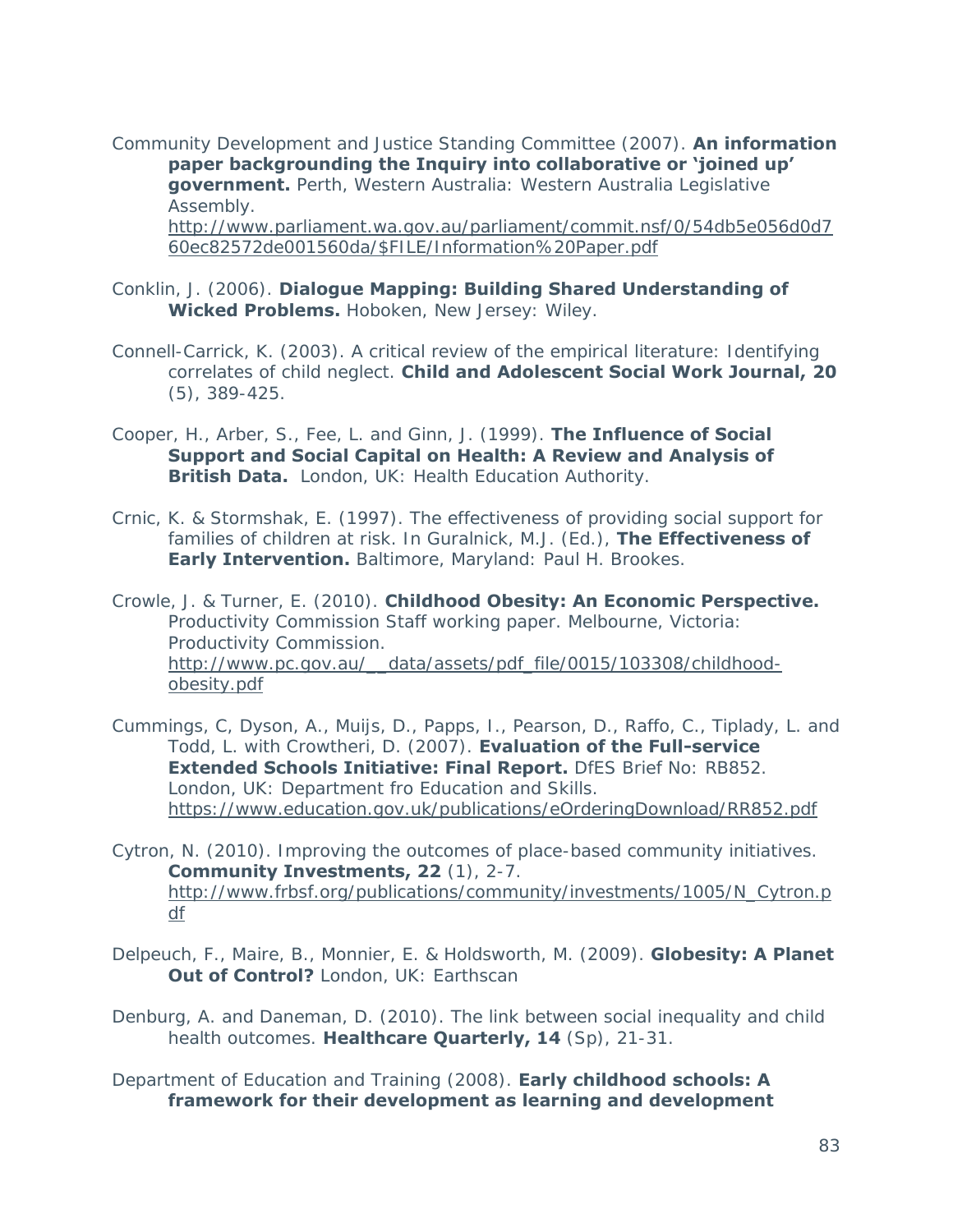**centres for children (birth to eight) and their families.** Canberra, ACT: Department of Education and Training. [http://www.det.act.gov.au/\\_\\_data/assets/pdf\\_file/0005/23855/Early\\_childho](http://www.det.act.gov.au/__data/assets/pdf_file/0005/23855/Early_childhood_schools_final_web.pdf) [od\\_schools\\_final\\_web.pdf](http://www.det.act.gov.au/__data/assets/pdf_file/0005/23855/Early_childhood_schools_final_web.pdf)

- Department of Human Services (2010). **Supporting parents, supporting children: A Victorian early parenting strategy.** Melbourne, Victoria: Department of Human Services.
- Department of Premier and Cabinet (2005). **A Fairer Victoria: Creating Opportunity and Addressing Disadvantage.** Melbourne, Victoria: State Government of Victoria.
- Devaney, J. & Spratt, T. (2009). Child abuse as a complex and wicked problem: Reflecting on policy developments in the United Kingdom in working with children and families with multiple problems. **Children and Youth Services Review, 31** (6), 635-641.
- Donahue, J.D. and Zeckhauser, R.J. (2011). **Collaborative Governance: Private Roles for Public Goals in Turbulent Times.** Princeton, New Jersey: Princeton University Press.
- Edgar, P. (2007). Children under siege. *The Age*, 13 January.
- Edgren, L. (2008). The meaning of integrated care: a systems approach. **International Journal of Integrated Care, 8**, e68. Published online 23 October 2008.
- Edwards, B. & Bromfield, L.M. (2009). Neighborhood influences on young children's conduct problems and pro-social behavior: Evidence from an Australian national sample. **Children and Youth Services Review, 31**(3), 317-324.

Edwards, B, Wise, S, Gray, M, Hayes, A, Katz, I, Misson, S, Patulny, R & Muir, K (2009). **Stronger Families in Australia study: the impact of Communities for Children.** Occasional Paper no. 25. Canberra, ACT: Department of Families, Housing, Community Services and Indigenous Affairs. . [http://www.fahcsia.gov.au/about/publicationsarticles/research/occasional/Do](http://www.fahcsia.gov.au/about/publicationsarticles/research/occasional/Documents/op25/op25.pdf) [cuments/op25/op25.pdf](http://www.fahcsia.gov.au/about/publicationsarticles/research/occasional/Documents/op25/op25.pdf)

Egger, G. and Swinburn, B. (2010). **Planet Obesity: How we're eating ourselves and the planet to death.** Sydney, Crows Nest: Allen and Unwin.

Ehrenfeld, J. (2008). **Sustainability by Design: A Subversive Strategy for Transforming Our Consumer Culture.** New Haven, Connecticut: Yale University Press.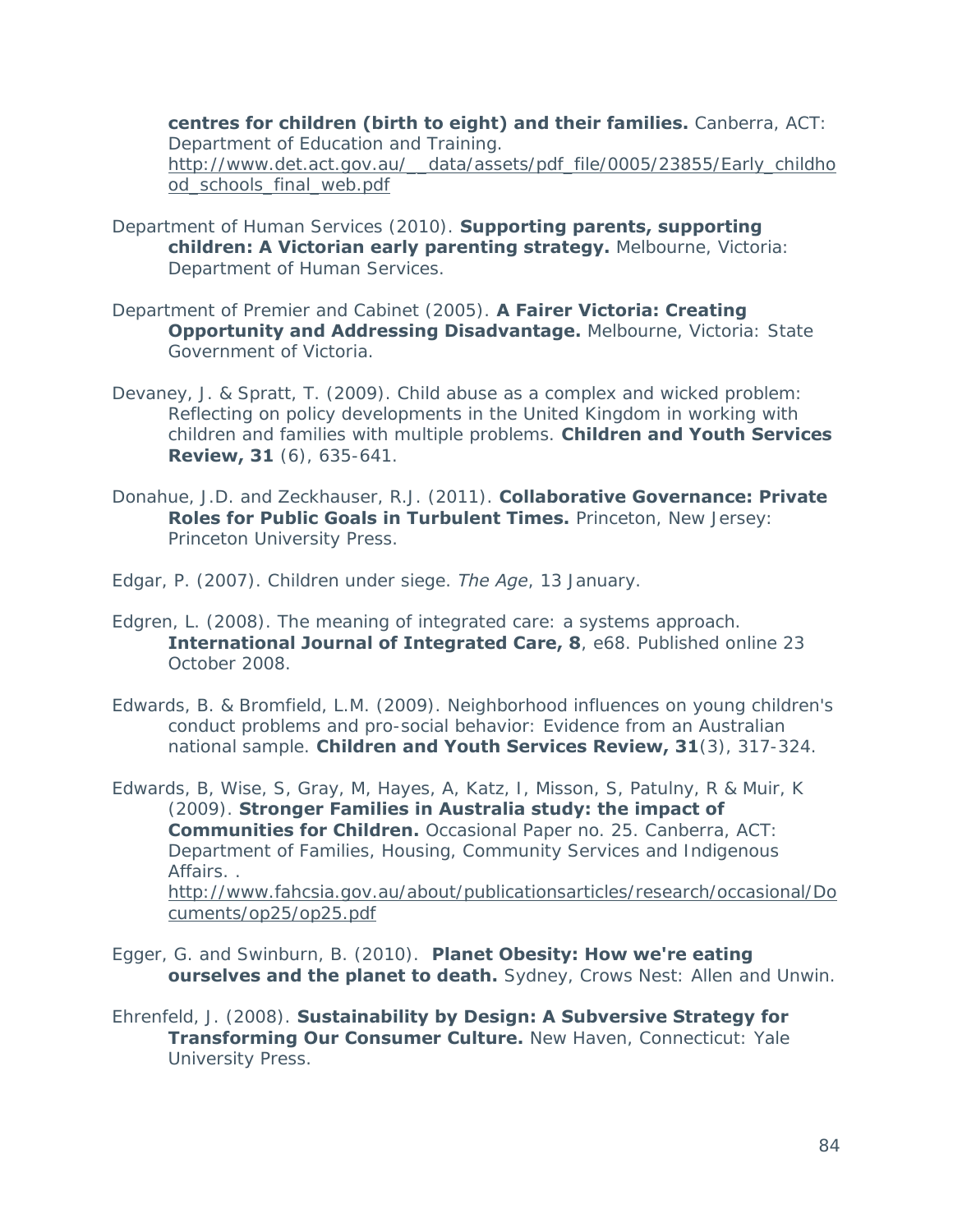- Ellis, R. (1998). Filling the prevention gap: Multi-factor, multi-system, multi-level interventions. **Journal of Primary Prevention, 19** (1), 57–71.
- Fegan, M. & Bowes, J. (1999). Isolation in rural, remote and urban communities. In J.M. Bowes and A. Hayes, A. (Eds.). **Children, Families, and Communities: Contexts and Consequences.** South Melbourne, Victoria: Oxford University Press.
- Feinstein, L., Duckworth, K. and Sabates, R. (2008). **Education and the family: Passing success across the generations.** London, UK: Routledge.
- Fine, M., Pancharatnam, K. and Thomson, C. (2005). **Coordinated and Integrated Human Service Delivery Models.** SPRC Report 1/05. Sydney, NSW: Social Policy Research Centre, University of New South Wales [http://www.sprc.unsw.edu.au/reports/SPRCReport1\\_05.pdf](http://www.sprc.unsw.edu.au/reports/SPRCReport1_05.pdf)
- Fingerman, K. L. (2004). The consequential stranger: Peripheral ties across the life span. In F. Lang and K. L. Fingerman (Eds.), **Growing together: Personal relationships across the life span** (pp. 183-209). New York: Cambridge University Press.
- Fogel, A., Greenspan, S., King, B.J., Lickliter, R., Reygadas, P., Shanker, S.G. and Toren, C. (2008). Dynamic systems methods for the life sciences. In A. Fogel, B.J. King and S.G. Shanker (Eds.). **Human Development in the Twenty-First Century: Visionary Ideas from Systems Scientists.** Cambridge, UK: Cambridge University Press.
- Freiler, C. and Zarnke, P. (2002). The Laidlaw Foundation's perspective on social inclusion. Foreword to the Laidlaw Foundation's working paper series, *Perspectives on Social Inclusion*. In A. Jackson and K. Scott (2002). **Does Work Include Children? The Effects of the Labour Market on Family Income, Time and Stress.** Laidlaw Foundation's Perspectives on Social Inclusion Working Paper Series. Toronto, Ontario: Laidlaw Foundation.
- Funnell, S.C. and Rogers, P.J. (2011). **Purposeful Program Theory: Effective use of Theories of Change and Logic Models.** San Francisco, California: Jossey-Bass.
- Gannon, Z. and Lawson, N. (2008). **Co-production: The modernisation of public services by staff and users.** London, UK: Compass.
- Gillen, M. (2004). Promoting place: elevating place-based discourse and new approaches in local governance in New South Wales. **Urban Policy and Research, 22** (2), 207-220.
- Glouberman, S. & Zimmerman, B. (2002). **Complicated and Complex Systems: What Would Successful Reform of Medicare Look Like?** CFHCC Discussion Paper No. 8. Ottawa, Canada: Commission on the Future of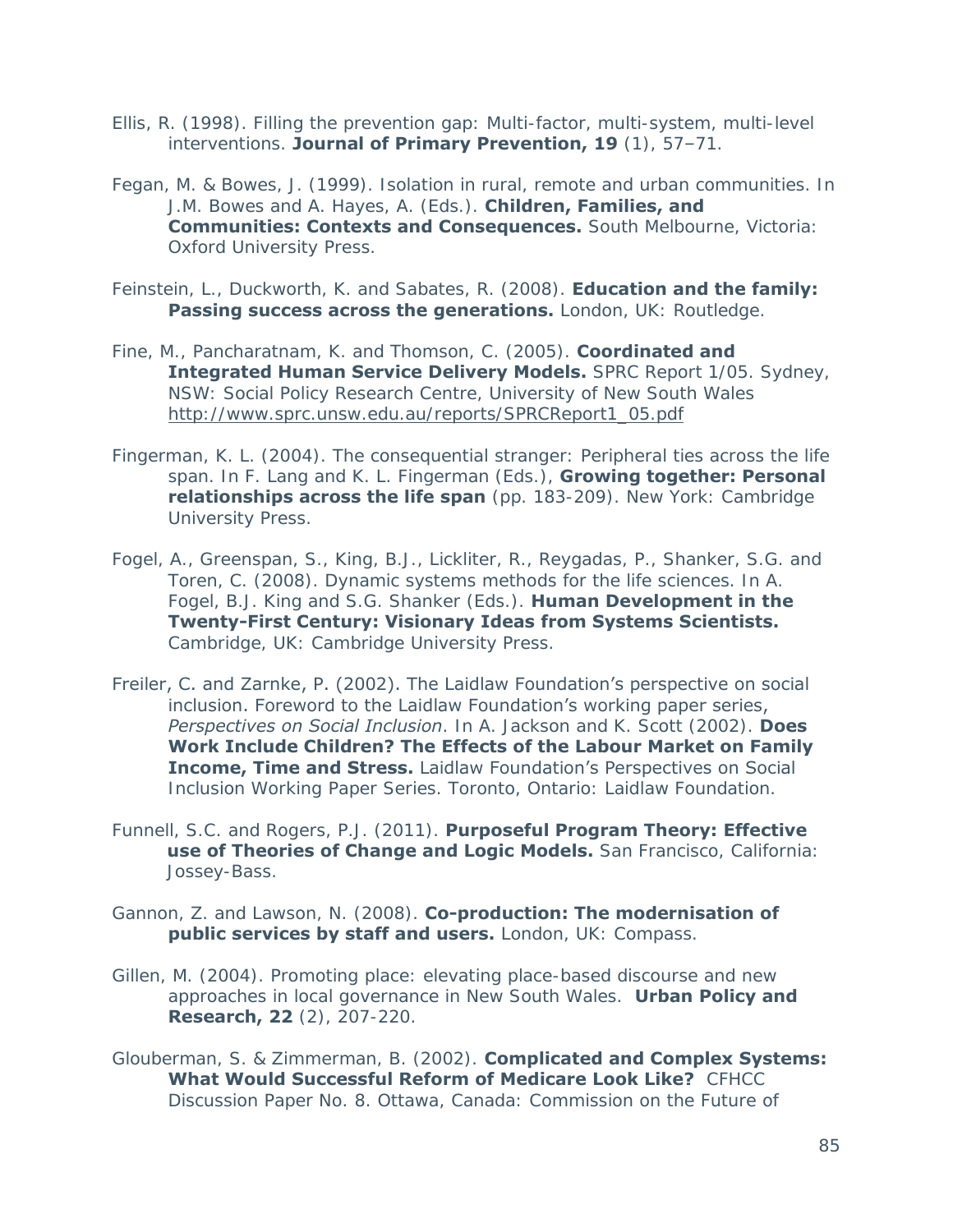Health Care in Canada. [http://www.change](http://www.change-ability.ca/Health_Care_Commission_DP8.pdf)[ability.ca/Health\\_Care\\_Commission\\_DP8.pdf](http://www.change-ability.ca/Health_Care_Commission_DP8.pdf)

- Gracia, E. and Musitu, G. (2003). Social isolation from communities and child maltreatment: a cross-cultural comparison. **Child Abuse and Neglect, 27** (2), 153-168.
- Greenhalgh, T., Humphrey, C., Hughes, J., Macfarlane, F., Butler, C. and Pawson, R. (2009). How do you modernize a health service? A realist evaluation of whole-scale transformation in London. **The Milbank Quarterly, 87** (2), 391- 416.
- Greenhalgh, T., C. Humphrey, J. Hughes, F. Macfarlane, C. Butler, P. Connell, R. Pawson (2008). **The Modernisation Initiative Independent Evaluation: Final Report.** London: Guy's and St. Thomas' Charity. <http://www.gsttcharity.org.uk/pdfs/mieval.pdf>
- Greenhalgh, T. and Peacock, R. (2005). Effectiveness and efficiency of search methods in systematic reviews of complex evidence: audit of primary sources. **British Medical Journal, 331:** 1064 doi: 10.1136/bmj.38636.593461.68
- Griggs, J., Whitworth, A., Walker, R., McLennan, D. & Noble, M. (2008). **Personor place-based policies to tackle disadvantage?: not knowing what works.** York, UK: Joseph Rowntree Foundation. <http://www.jrf.org.uk/sites/files/jrf/2176-policies-people-place.pdf>
- Halfon, N., Larson, K. and Russ, S. (2010). Why social determinants? **Healthcare Quarterly, 14** (Sp), 8-20.
- Harlem Children's Zone (2009). **Whatever It Takes: A White Paper on the Harlem Children's Zone.** New York: Harlem Children's Zone.
- Hayes, A., Gray, M. & Edwards, B. (2008). **Social Inclusion: Origins, Concepts**  and Key Themes. Canberra, ACT: Social Inclusion Unit, Department of Prime Minister and Cabinet. <http://www.socialinclusion.gov.au/publications.htm>
- Hayes, A., Weston, R., Qu, L. & Gray, M. (2010). **Families then and now: 1980-2010.** AIFS Facts Sheet. Melbourne, Victoria: Australian Institute of Family Studies. [http://www.aifs.gov.au/institute/pubs/factsheet/fs2010conf/fs2010conf.](http://www.aifs.gov.au/institute/pubs/factsheet/fs2010conf/fs2010conf.html) [html](http://www.aifs.gov.au/institute/pubs/factsheet/fs2010conf/fs2010conf.html)

Head, B.W. (2008). Wicked problems in public policy. **Public Policy, 3** (2), 110- 118.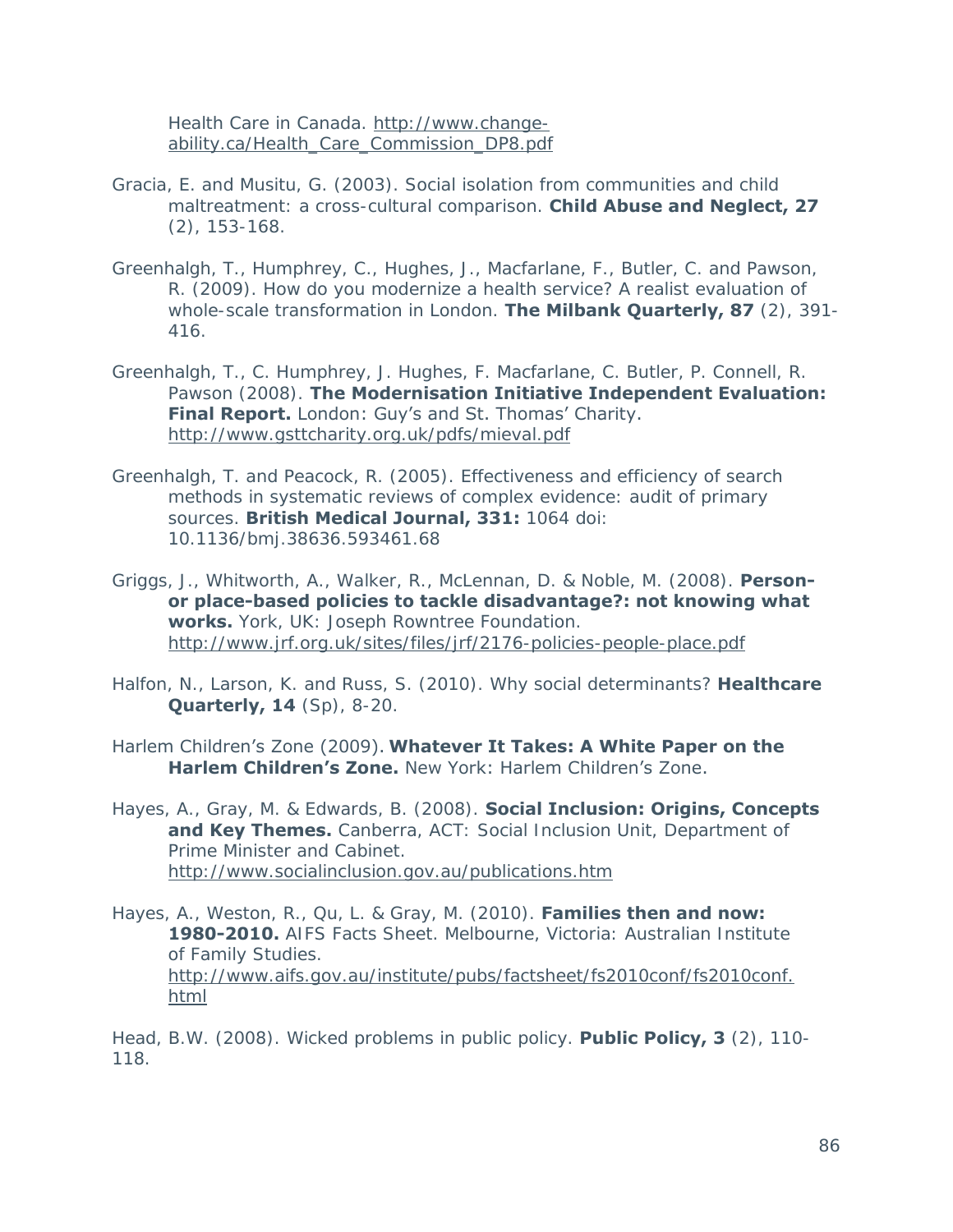Head, B. & Alford, J. (2008). **Wicked Problems: The Implications for Public Management.** Presentation to Panel on Public Management in Practice, International Research Society for Public Management 12th Annual Conference, 26-28 March, 2008, Brisbane. [http://www.irspm2008.bus.qut.edu.au/papers/documents/pdf2/Head%20-](http://www.irspm2008.bus.qut.edu.au/papers/documents/pdf2/Head%20-%20Wicked%20Problems%20HeadAlford%20Final%20250308.pdf) [%20Wicked%20Problems%20HeadAlford%20Final%20250308.pdf](http://www.irspm2008.bus.qut.edu.au/papers/documents/pdf2/Head%20-%20Wicked%20Problems%20HeadAlford%20Final%20250308.pdf)

- Hertzman, C. (2002). **Leave No Child Behind! Social Exclusion and Child Development.** Perspectives on Social Inclusion Working Paper Series. Toronto, Ontario: Laidlaw Foundation.
- Hertzman, C. (2010). Social geography of developmental health in the early years. **Healthcare Quarterly, 14**(Sp), 32-40.
- Hertzman, C., Siddiqi, A., Hertzman, E., Irwin, L.G., Vaghri, Z., Houweling, T.A.J., Bell, R., Tinajero, A. and Marmot, M. (2010). Bucking the inequality gradient through early child development. **British Medical Journal, 340**, c468. Published 10 February 2010, doi:10.1136/bmj.c468
- Hickie, I. B. (2011). Youth mental health: we know where we are and we can now say where we need to go next. **Early Intervention in Psychiatry, 5** (Supplement s1), 63–69. doi: 10.1111/j.1751-7893.2010.00243.x
- HM Government (2007). **Extended Schools: Building on Experience.** Annesley, Nottingham: DCSF Publications.
- Holden, L.M. (2005). Complex adaptive systems: concept analysis**. Journal of Advanced Nursing, 52** (6), 651-7.
- Howard, A. (2006). **What constitutes child friendly communities and how are they built?** West Perth, Western Australia: Australian Research Alliance for Children and Youth. [http://www.aracy.org.au/Content/NavigationMenu/Projects/CurrentCollabora](http://www.aracy.org.au/Content/NavigationMenu/Projects/CurrentCollaborativeProjects/Constitutes.pdf) [tiveProjects/Constitutes.pdf](http://www.aracy.org.au/Content/NavigationMenu/Projects/CurrentCollaborativeProjects/Constitutes.pdf)
- Howe, R.T. (2007). Developing a national approach to building healthy and sustainable cities. **NSW Public Health Bulletin, 18** (3-4), 45-47.
- Hughes, P., Black, A., Kaldor, P., Bellamy, J. & Castle, K. (2007). **Building Stronger Communities.** Sydney, NSW: University of New South Wales Press.
- Humphreys, J.S., Kuipers, P., Wakerman, J., Wells, R., Jones, J.A. & Kinsman, L.D. (2009). How far can systematic reviews inform policy development for 'wicked' rural health service problems? **Australian Health Review, 33** (4), 592-600.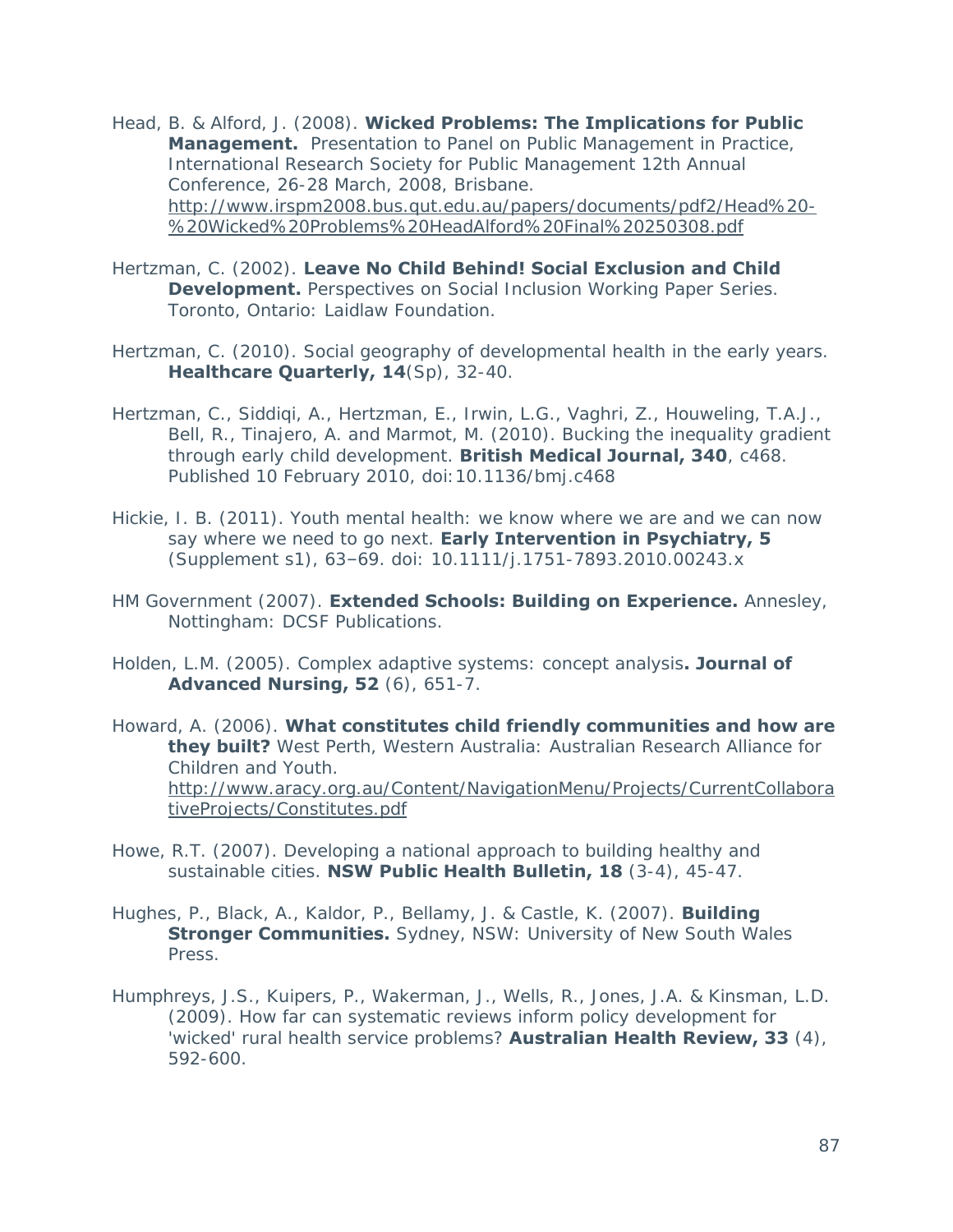- Hunter, B. (2007). Conspicuous compassion and wicked problems: The Howard Government's National Emergency in Indigenous Affairs. **Agenda, 14** (30, 35-51.
- Jack, G. & Jordan, B. (1999). Social capital and child welfare. **Children and Society, 13** (4), 242-256.
- Jordan, B. and Sketchley, R. (2009). A stitch in time saves nine: Preventing and responding to the abuse and neglect of infants. **Child Abuse Prevention Issues, No. 30**, 1-26.
- Katz, I. (2009). Community interventions for vulnerable children and families: Participation and power. **Communities, Children and Families Australia, 3** (1), 19-32.
- Katz, I., La Placa, V. & Hunter, S. (2007). **Barriers to inclusion and successful engagement of parents in mainstream services.** Water End, York: Joseph Rowntree Foundation. <http://www.jrf.org.uk/bookshop/ebooks/barriers-inclusion-parents.pdf>
- Kearns, A., Beaty, M. & Barnett, G. (2007). A social-ecological perspective on health in urban environments. **NSW Public Health Bulletin, 18** (3-4), 48- 50.
- Keast, R. & Brown, K. (2006). Adjusting to new ways of working: Experiments with service delivery in the public sector. **Australian Journal of Public Administration, 65** (4), 41–53.
- Klein, H. (2002). Reforming primary care in Victoria: will primary care partnerships do the job? **Australian Journal of Primary Health, 8** (1), 23-29.
- Klein, H. (2004). Health inequality, social exclusion and neighbourhood renewal: Can place-based renewal improve the health of disadvantaged communities? **Australian Journal of Primary Health, 10** (3), 110-119.
- Korbin, J.E. (2003). Neighborhood and community connectedness in child maltreatment research. **Child Abuse and Neglect, 27** (2), 137-140.
- Kurtz, C.F. & Snowden, D.J. (2003). The new dynamics of strategy: Sense-making in a complex and complicated world. **IBM Systems Journal, 42** (3), 462- 483.
- Leigh, A. (2006). **Does Equality Lead to Fraternity?** CEPR Discussion Paper No. 513. Canberra, ACT: Centre for Economic Policy Research, The Australian National University.
- Lewis, J.M. (2010). **Connecting and Cooperating: Social Capital and Public Policy.** Sydney, NSW: UNSW Press.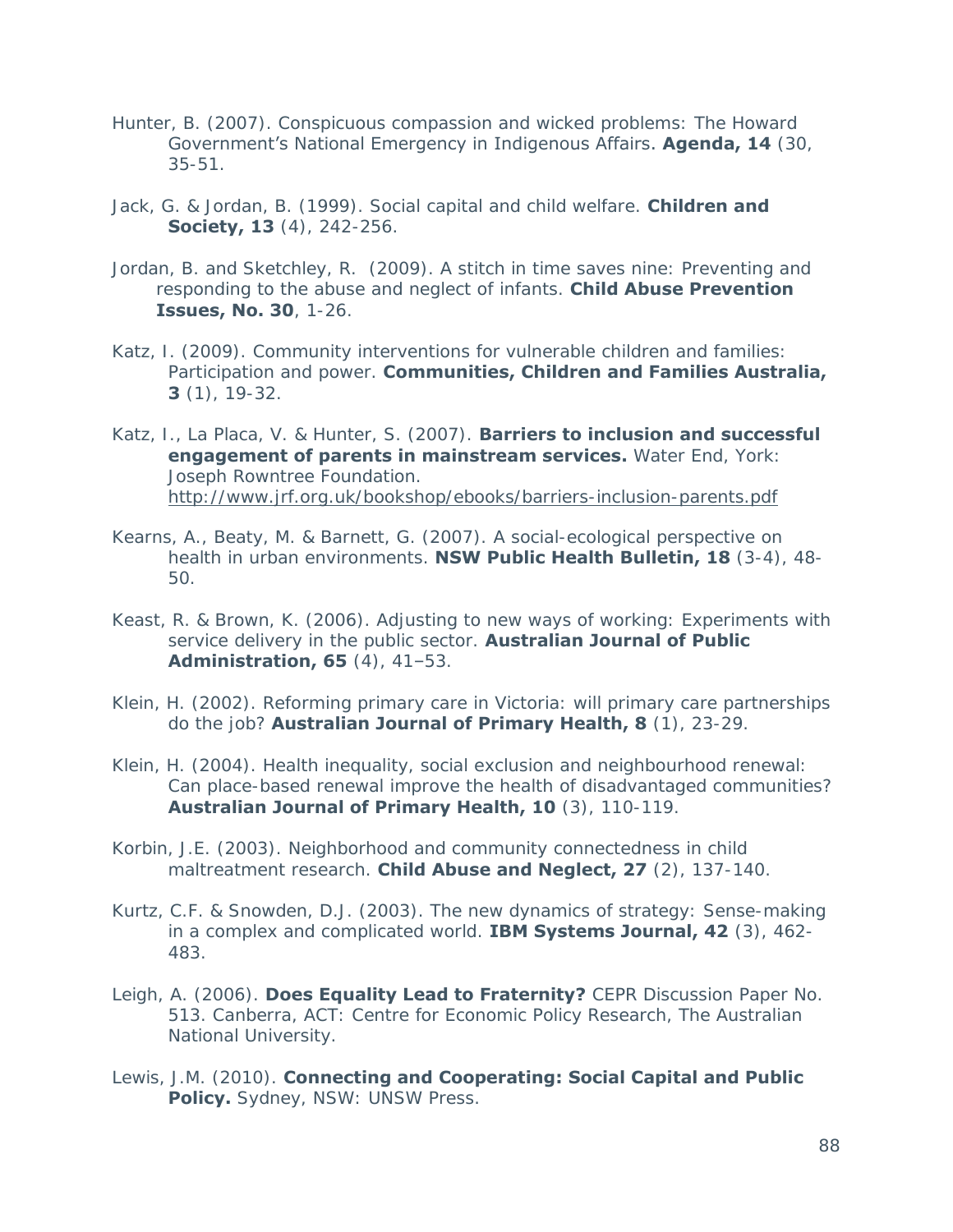- Lobstein,T., Baur, L. & Jackson-Leach, R. (2010). The childhood obesity epidemic. In E. Waters, B. Swinburn, J. Seidell and R. Uauy (Eds.). **Preventing Childhood Obesity: Evidence, Policy, and Practice.** Chichester, UK and Hoboken, USA: Wiley-Blackwell.
- Louv, R. (2005). **Last Child in the Woods: Saving Our Children from Nature-Deficit Disorder.** Chapel, North Carolina: Algonquin Books of Chapel Hill.
- McDaniel, R.R., Lanham, H.J. & Anderson, R.A. (2009). Implications of complex adaptive systems theory for the design of research on health care organizations. **Health Care Management Review, 34** (3), 191-9.
- McDonald, C., Frost, L., Kirk-Brown, A., Rainnie, A. & Van Dijk, P. (2010). An evaluation of the economic approaches used by policy actors towards investment in place-based partnerships in Victoria. **Australian Journal of Public Administration, 69** (1), 9-21.
- McMichael, A.J. (2007). Will considerations of environmental sustainability revitalise the policy links between the urban environment and health? **NSW Public Health Bulletin, 18** (3-4), 41-45.
- The Marmot Review (2010). **Fair Society, Healthy Lives: Strategic review of health inequalities in England post-2010.** London, UK: Global Health Equity Group, Department of Epidemiology and Public Health, University College London.
- Maziak, W., Ward, K.D. and Stockton, M.B. (2007). Childhood obesity: are we missing the big picture? **Obesity Reviews, 9** (1), 35–42.
- Melhuish, E., Belsky, J., Anning, A., Ball, M.., Barnes, J., Romaniuk, H., Leyland, A. and the NESS Research Team (2007). Variation in community intervention programmes and consequences for children and families: the example of Sure Start Local Programmes. **Journal of Child Psychology and Psychiatry, 48** (6), 543-551.
- Melhuish, E., Belsky, J. and Barnes, J. (2010). Evaluation and value of Sure Start. **Archives of Disease in Childhood, 95**: 159-161. doi: 10.1136/adc.2009.161018
- Melhuish, E., Belsky, J., Leyland, A., Barnes, J. and the NESS research team (2008). Effects of fully-established Sure Start Local Programmes on 3-yearold children and their families living in England: a quasi-experimental observational study. **Lancet, 372** (9650), 1641-1647.
- Meltzer, H., Vostanis, P., Goodman, R. & Ford, T. (2007). Children's perceptions of neighbourhood trustworthiness and safety and their mental health. **Journal of Child Psychology and Psychiatry, 48** (12), 1208–1213.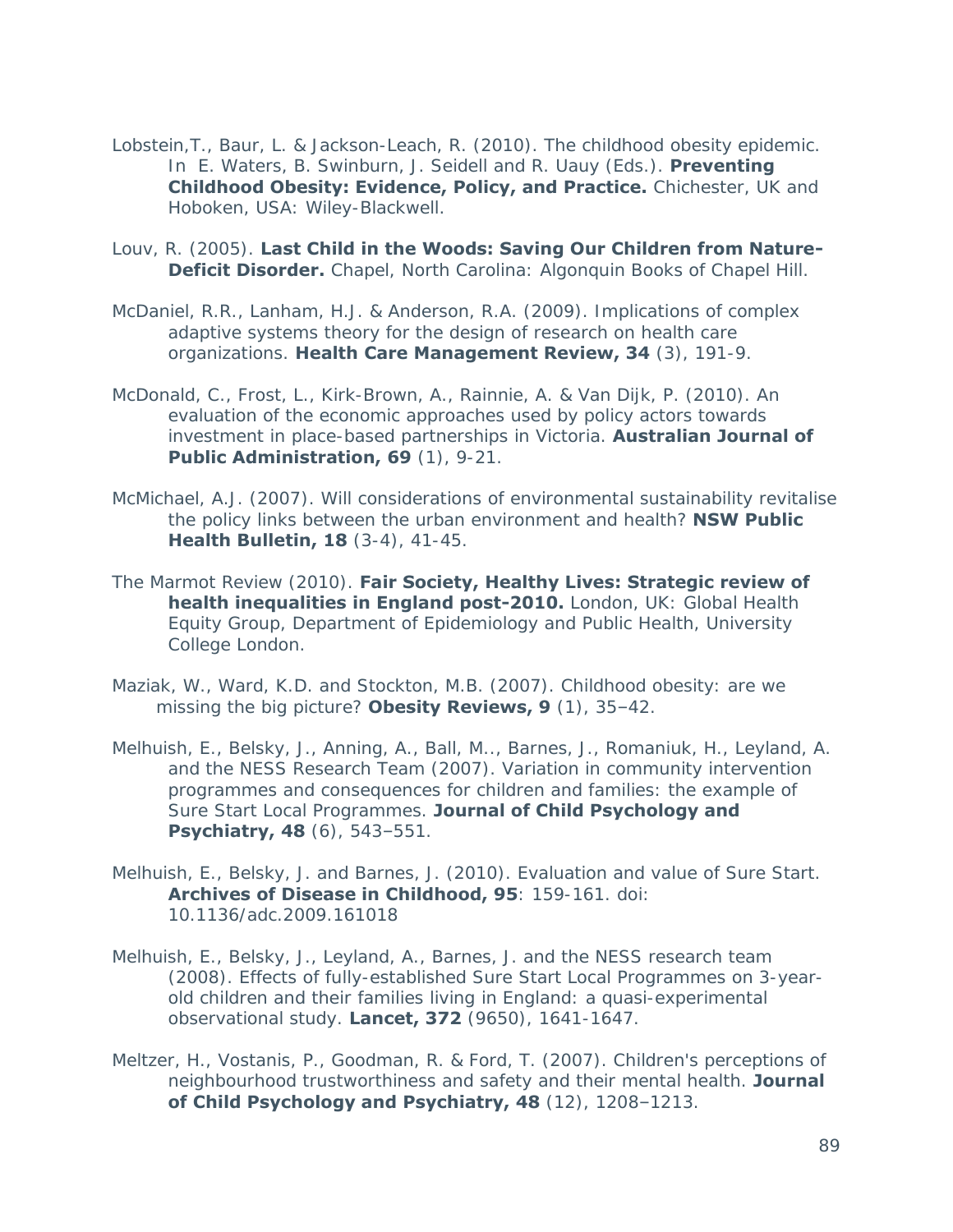- Miller, H. (2007). Place-based versus people-based geographic information science. **Geography Compass, 1** (3), 503–535.
- Moore, T.G. (2004). Blazing new trails: Finding the most direct routes in early childhood intervention. Invited address to *6th National Conference of Early Childhood Intervention Australia*, Melbourne, 27th July. [http://www.eciavic.org.au/professionals/Conf%202004/Blazingnewtrails-](http://www.eciavic.org.au/professionals/Conf%202004/Blazingnewtrails-TimMooreECIANatConf2004.pdf)[TimMooreECIANatConf2004.pdf](http://www.eciavic.org.au/professionals/Conf%202004/Blazingnewtrails-TimMooreECIANatConf2004.pdf)

Moore, T.G. (2008). **Supporting young children and their families: Why we need to rethink services and policies.** *CCCH Working Paper No. 1 (revised November 2008).* Parkville, Victoria: Centre for Community Child Health, Royal Children's Hospital. [http://www.rch.org.au/emplibrary/ccch/Need\\_for\\_change\\_working\\_paper.pd](http://www.rch.org.au/emplibrary/ccch/Need_for_change_working_paper.pdf) [f](http://www.rch.org.au/emplibrary/ccch/Need_for_change_working_paper.pdf)

Moore, T.G. (2008). **Supporting young children and their families: Why we need to rethink services and policies.** *CCCH Working Paper 1 (revised November 2008).* Parkville, Victoria: Centre for Community Child Health. [http://www.rch.org.au/emplibrary/ccch/Need\\_for\\_change\\_working\\_paper.pdf](http://www.rch.org.au/emplibrary/ccch/Need_for_change_working_paper.pdf)

Moore, T.G. (2008). **Rethinking universal and targeted services.** *CCCH Working Paper 2* (*August 2008*). Parkville, Victoria: Centre for Community Child Health. [http://www.rch.org.au/emplibrary/ccch/Rethinking\\_universal\\_target\\_service](http://www.rch.org.au/emplibrary/ccch/Rethinking_universal_target_services.pdf) [s.pdf](http://www.rch.org.au/emplibrary/ccch/Rethinking_universal_target_services.pdf)

Moore, T.G. (2010). Outcomes-based planning and evaluation: What it involves and why it is important. Keynote presentation at *Strengths & Assets Summit 2010*, University of Newcastle, New South Wales, 1<sup>st</sup> December.

Moore, T.G. & Skinner, A. (2010). **An Integrated Approach to Early Childhood Development.** A Benevolent Society Background Paper. Sydney, NSW: The Benevolent Society. [http://www.rch.org.au/emplibrary/ccch/TM\\_BenSoc\\_Project\\_09.pdf](http://www.rch.org.au/emplibrary/ccch/TM_BenSoc_Project_09.pdf)

Mugford, S. & Rohan-Jones, S. (2006). **Weaving the net: Promoting mental health and wellness through resilient communities**. Deakin West, ACT: Mental Health Council of Australia.

Muir, K., Katz, I., Purcal, C., Patulny, R., Flaxman, S., Abelló, D., Cortis, N., Thomson, C., Oprea, I., Wise, S., Edwards, B., Gray, M. and Hayes, A. (2009). **National evaluation (2004-2008) of the Stronger Families and Communities Strategy 2004-2009.** FaHCSIA Occasional Paper No. 24. Canberra, ACT: Australian Government Department of Families, Housing, Community Services and Indigenous Affairs.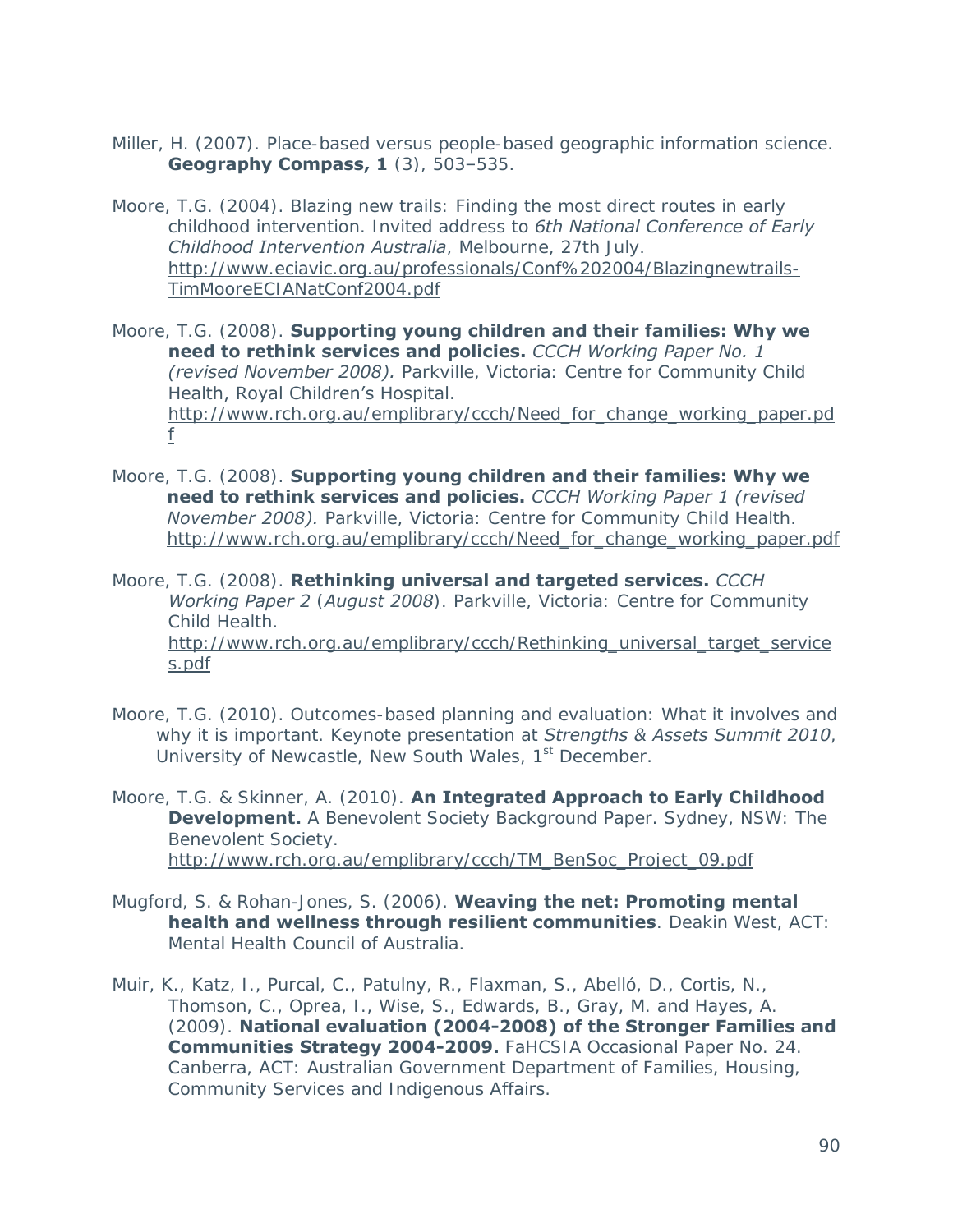[http://www.fahcsia.gov.au/about/publicationsarticles/research/occasional/Do](http://www.fahcsia.gov.au/about/publicationsarticles/research/occasional/Documents/op24/op24.pdf) [cuments/op24/op24.pdf](http://www.fahcsia.gov.au/about/publicationsarticles/research/occasional/Documents/op24/op24.pdf)

- Mulgan, G. (1997). **Connexity: How to Live in a Connected World.** London, UK: Random House.
- The National Evaluation of Sure Start (NESS)(2008). **The Impact of Sure Start Local Programmes on Three Year Olds and Their Families.** NESS Research Report NESS/2008/FR/027. London, UK: Institute for the Study of Children, Families and Social Issues, Birkbeck, University of London.

Oakley, A. (1992). **Social Support and Motherhood.** Oxford, UK: Blackwell.

- Ochiltree, G. (2001). Building communities: Why bother? In Centre for Community Child Health, **Partnerships for Children – Parents and Community Together.** Melbourne, Victoria: Centre for Community Child Health, Royal Children's Hospital.
- O'Connell, M.E., Boat, T. & Warner, K.E. (Eds)(2009). **Preventing Mental, Emotional, and Behavioral Disorders Among Young People: Progress and Possibilities.** Report of the Committee on the Prevention of Mental Disorders and Substance Abuse Among Children, Institute of Medicine; National Research Council. Washington, DC: National Academies Press[.http://www.nap.edu/catalog.php?record\\_id=12480#description](http://www.nap.edu/catalog.php?record_id=12480#description)
- O'Donnell, M., Scott, D. & Stanley, F. (2008). Child abuse and neglect is it time for a public health approach? **Australian and New Zealand Journal of Public Health, 32** (4), 325-330.
- O'Dwyer, L.A., Baum, F., Kavanagh, A. & Macdougall, C. (2007). Do area-based interventions to reduce health inequalities work? A systematic review of evidence. **Critical Public Health, 17** (4), 317-335.
- Palfrey, J.S., Tonniges, T.F., Green, M. and Richmond, J. (2005). Introduction: Addressing the millennial morbidity—the context of community pediatrics. **Pediatrics, 115**. (4 Supplement), 1121-1123.

#### Patton, M.Q. (2011). **Developmental Evaluation: Applying Complexity Concepts to Enhance Innovation and Use.** New York: Guilford Press.

- Pebley, A.R. & Sastry, N. (2004). Neighbourhoods, poverty, and children's wellbeing. In K. M. Neckerman (Ed.). **Social Inequality.** New York: Russell Sage Foundation.
- Pope, J. and Lewis, J.M. (2008). Improving partnership governance: Using a network approach to evaluate partnerships in Victoria. **Australian Journal of Public Administration, 67** (4), 443-456.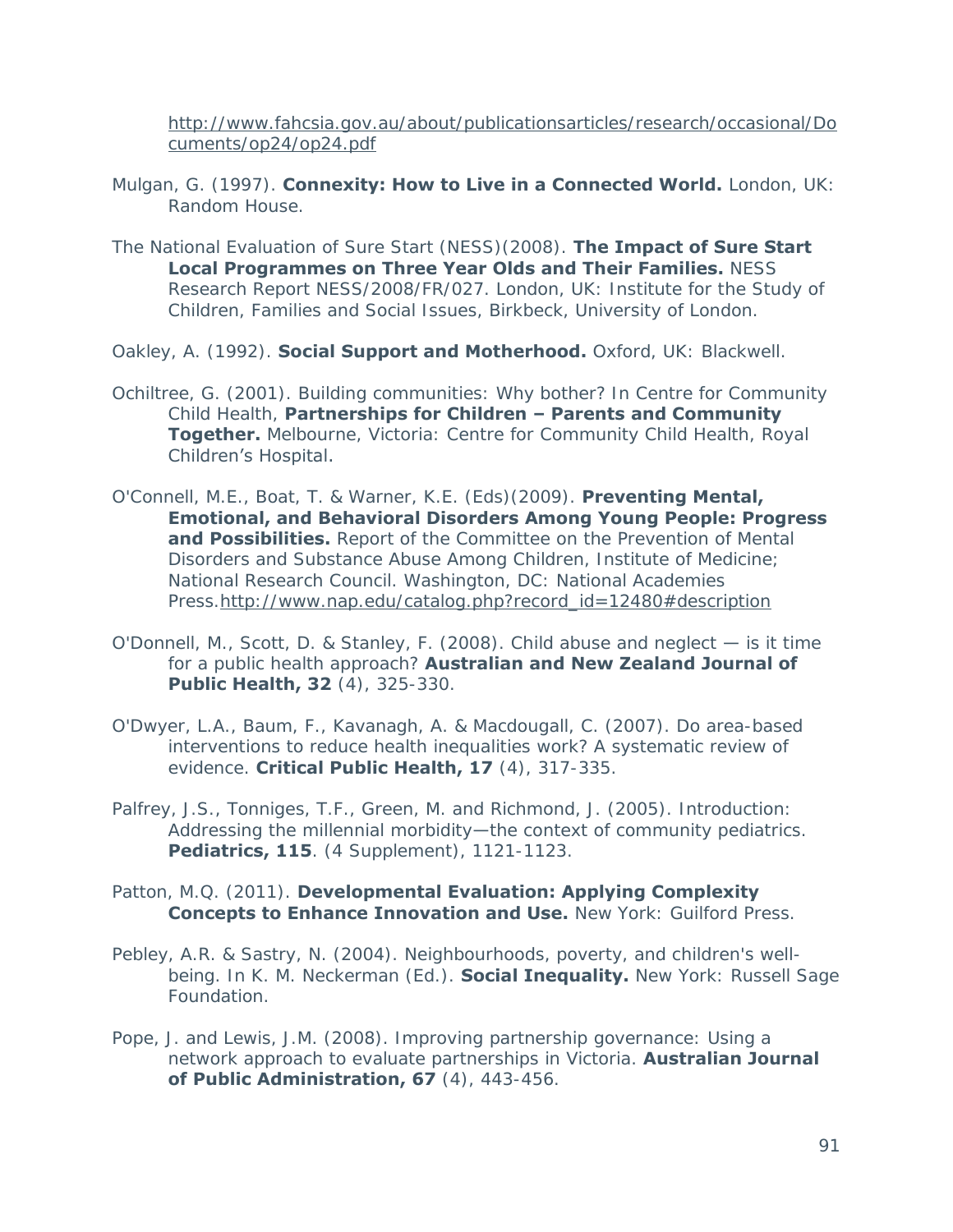- Popkin, S.J., Acs, G. & Smith, R. (2010). Understanding how place matters for kids. **Community Investments, 22** (1), 23-26, 36-37. [http://www.frbsf.org/publications/community/investments/1005/S\\_Popkins.p](http://www.frbsf.org/publications/community/investments/1005/S_Popkins.pdf) [df](http://www.frbsf.org/publications/community/investments/1005/S_Popkins.pdf)
- Press, F., Sumsion, J. & Wong, S. (2010). **Integrated Early Years Provision in Australia.** Bathurst, NSW: Charles Sturt University. <http://www.cscentral.org.au/Resources/Publications/FinalCSUreport.pdf>
- Rittel, H. and Webber, M. (1973). Dilemmas in a general theory of planning. **Policy Sciences, 4**, 155-169.
- Sawyer, M. G., Borojevic, N. and Lynch, J. (2011), Evaluating population-level interventions for young people's mental health: challenges and opportunities. **Early Intervention in Psychiatry, 5** (Supp. S1), 46–51. doi: 10.1111/j.1751-7893.2010.00240.x
- Schensul, J.J. and Trickett, E. (2009). Introduction to multi-level community based culturally situated interventions. **American Journal of Community Psychology, 43** (3-4), 232-240.
- Scott, D. (2006). Towards a public health model of child protection in Australia. **Communities, Children and Families Australia, 1** (1), 9-16.
- Smith, G.R. (1999). **Area-based Initiatives: The rationale and options for area targeting.** CASEpaper CASE/25. London, UK: Centre for Analysis of Social Exclusion, London School of Economics. [http://eprints.lse.ac.uk/6491/1/Area](http://eprints.lse.ac.uk/6491/1/Area-based_Initiatives_The_rationale_and_options_for_area_targeting.pdf)[based\\_Initiatives\\_The\\_rationale\\_and\\_options\\_for\\_area\\_targeting.pdf](http://eprints.lse.ac.uk/6491/1/Area-based_Initiatives_The_rationale_and_options_for_area_targeting.pdf)
- Smyth, P. (2008a). **Social inclusion and place based disadvantage: The Australian context.** Paper presented at the Brotherhood of St Laurence's **Social Inclusion and Place-Based Disadvantage**, Fitzroy, 13<sup>th</sup> June. [http://www.bsl.org.au/pdfs/Smyth\\_workshop\\_paper\\_13Jun08.pdf](http://www.bsl.org.au/pdfs/Smyth_workshop_paper_13Jun08.pdf)
- Smyth, P. (2008b). **Place based policy at the crossroads: A summary report of the social inclusion and place based disadvantage workshop.** Fitzroy, Victoria: Brotherhood of St Laurence. [http://www.bsl.org.au/pdfs/Smyth\\_workshop\\_summary\\_13Jun08.pdf](http://www.bsl.org.au/pdfs/Smyth_workshop_summary_13Jun08.pdf)
- Snowden, D. (2000) "Cynefin: a sense of time and space, the social ecology of knowledge management". In C Despres & D Chauvel (Eds.), **Knowledge Horizons: The Present and the Promise of Knowledge Management.** Butterworth Heinemann.
- Snowden, D. (2002). "Complex acts of knowing paradox and descriptive selfawareness." *Journal of Knowledge Management* **6** pp. 100-11.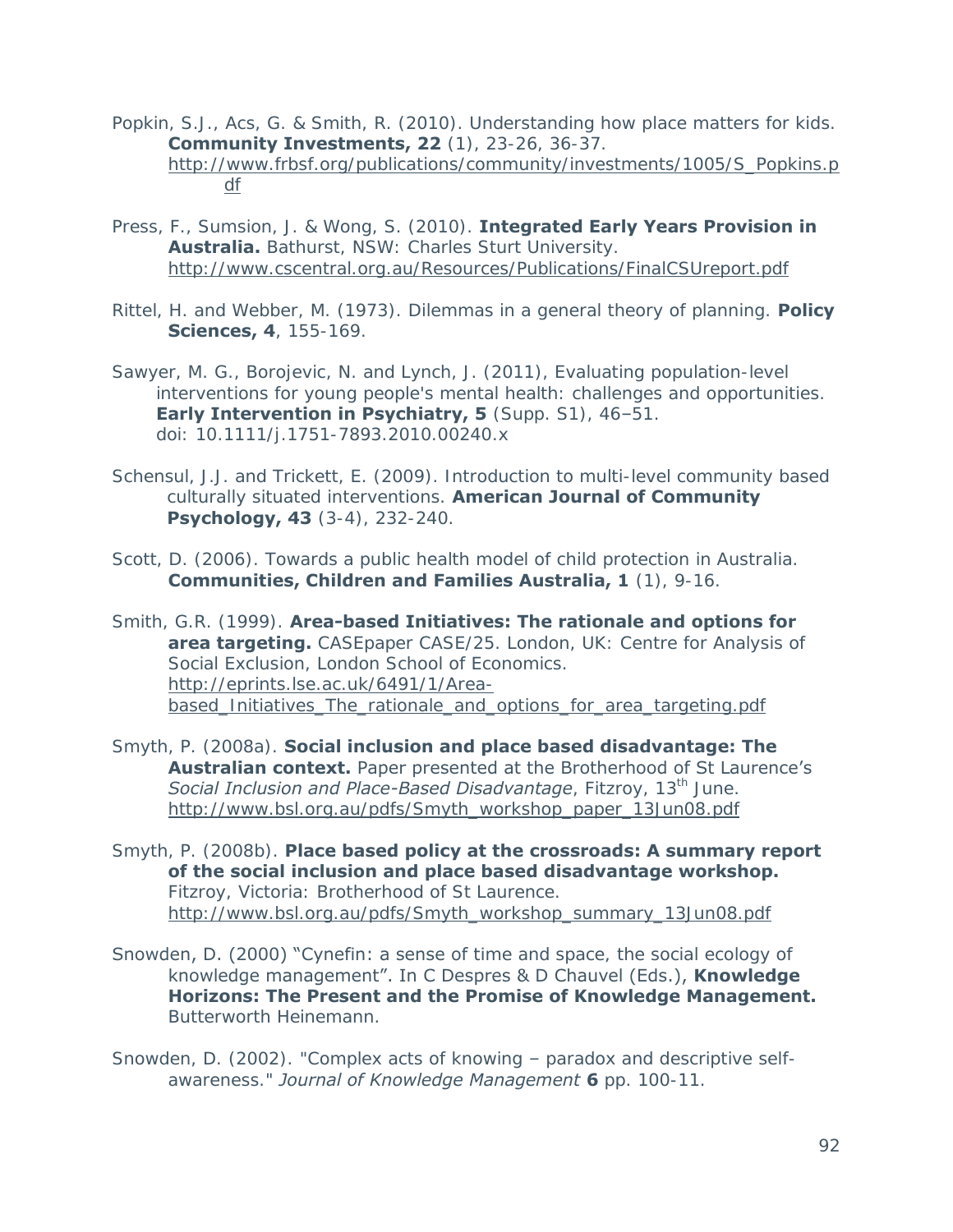- Snowden, D. (2005). Multi-ontology sense making a new simplicity in decision making. **Informatics in Primary Care, 13** (1), 45-54.
- Snowden, D.J. & Boone, M. (2007). A leader's framework for decision making. **Harvard Business Review, 85** (11), 69-76.
- Soriano, G., Clark, H. and Wise, S. (2008). **Promising Practice Profiles Final Report.** Melbourne, Victoria: Australian Institute of Family Studies. <http://www.aifs.gov.au/cafca/evaluation/pubs/pppfinalreport.pdf>
- Stagner, M.W. & Lansing, J. (2009). Progress toward a prevention perspective. **The Future of Children**, 19 (2), 19-37.
- Stansfeld, S.A. (1999). Social support and social cohesion. In M. Marmot and R.G. Wilkinson (Eds). **Social Determinants of Health.** Oxford, UK: Oxford University Press.
- State Services Authority (2007a). **Joined up government: A review of national and international experiences.** SSA Working Paper no. 1. Melbourne, Victoria: State Service Authority. [http://www.ssa.vic.gov.au/CA2571410025903D/WebObj/OccPaper\\_Joinedup](http://www.ssa.vic.gov.au/CA2571410025903D/WebObj/OccPaper_JoinedupGovernment/$File/OccPaper_JoinedupGovernment.pdf) [Government/\\$File/OccPaper\\_JoinedupGovernment.pdf](http://www.ssa.vic.gov.au/CA2571410025903D/WebObj/OccPaper_JoinedupGovernment/$File/OccPaper_JoinedupGovernment.pdf)
- State Services Authority (2007b). **Victorian approaches to joined up government: an overview.** Melbourne, Victoria: State Service Authority. [http://www.ssa.vic.gov.au/CA2571410025903D/WebObj/joined\\_up\\_governm](http://www.ssa.vic.gov.au/CA2571410025903D/WebObj/joined_up_government/$File/joined_up_government.pdf) [ent/\\$File/joined\\_up\\_government.pdf](http://www.ssa.vic.gov.au/CA2571410025903D/WebObj/joined_up_government/$File/joined_up_government.pdf)
- Statham, J. and Smith, M. (2010). **Issues in Earlier Intervention: Identifying and supporting children with additional needs.** DCSF Research Report DCSF-RR205. London, UK: Department for Children, Schools and Families. <http://publications.dcsf.gov.uk/eOrderingDownload/DCSF-RR205.pdf>
- Stedman, R.C. (2002). Toward a social psychology of place: Predicting behaviour from place-based cognitions, attitude, and identity. **Environment and Behavior, 34** (5), 561-581.
- Stephens, L., Ryan-Collins, J. and Boyle, D. (2008). **Co-production: A manifesto for growing the core economy.** London, UK: new economics foundation (nef). [http://www.neweconomics.org/gen/uploads/wyifkx552bjzvkjumj2zcnyq1107](http://www.neweconomics.org/gen/uploads/wyifkx552bjzvkjumj2zcnyq11072008194321.pdf) [2008194321.pdf](http://www.neweconomics.org/gen/uploads/wyifkx552bjzvkjumj2zcnyq11072008194321.pdf)
- Stith, S., Pruitt, I., Dees, J., Fronce, M., Green, N., Som, A. & Linkh, D. (2006). Implementing community-based prevention programming: A review of the literature. **Journal of Primary Prevention, 27** (6), 599–617.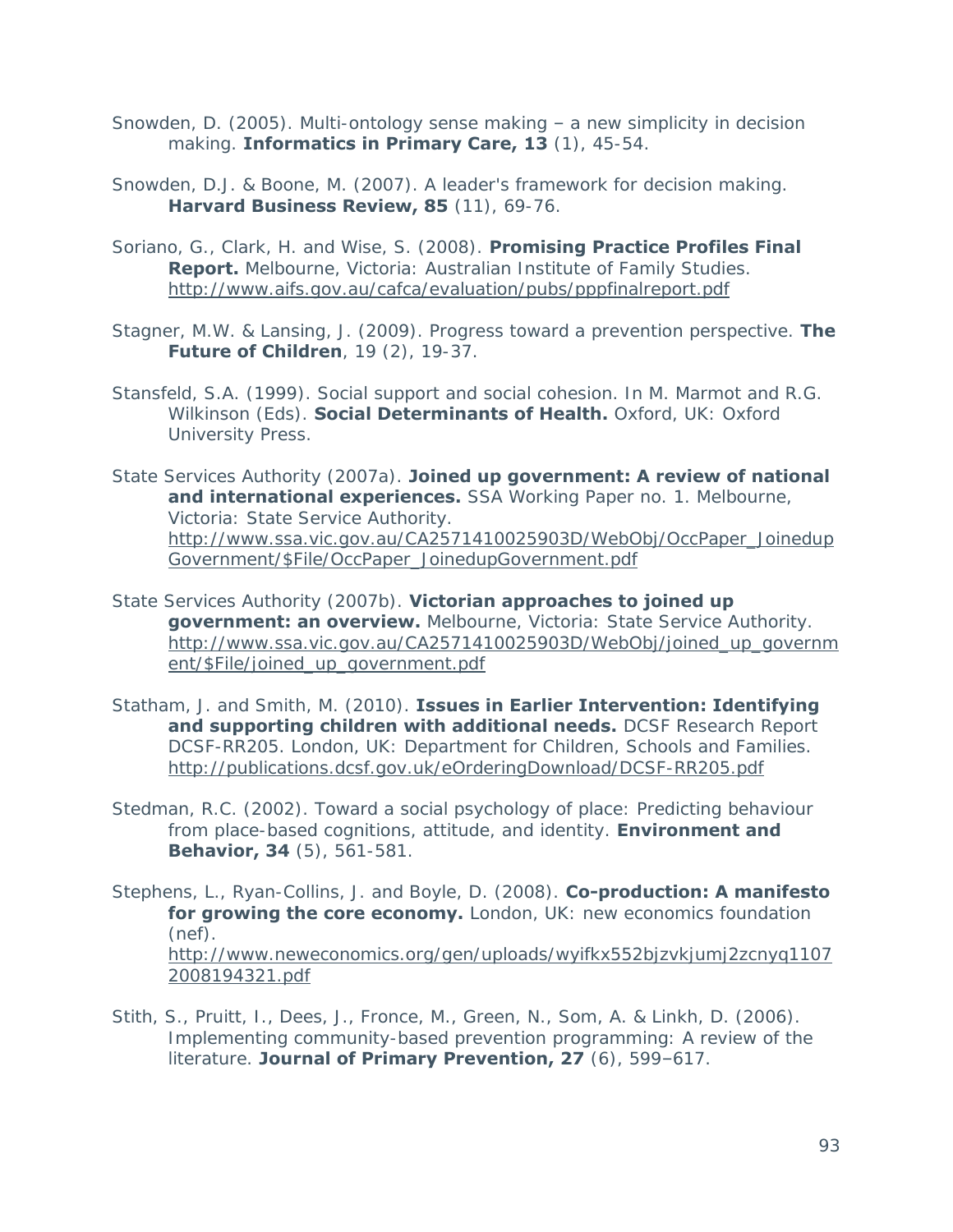- Stone, W. (2001). **Measuring Social Capital: Towards a Theoretically informed Measurement Framework for Researching Social Capital in family and Community Life.** Research Paper No. 24, Australian Institute of Family Studies, Melbourne, Victoria.
- Sustainable Development Commission (2008). **Health, place and nature. How outdoor environments influence health and well-being: a knowledge base.** London, UK: Sustainable Development Commission. [http://www.sd](http://www.sd-commission.org.uk/publications/downloads/Outdoor_environments_and_health.pdf)[commission.org.uk/publications/downloads/Outdoor\\_environments\\_and\\_heal](http://www.sd-commission.org.uk/publications/downloads/Outdoor_environments_and_health.pdf) [th.pdf](http://www.sd-commission.org.uk/publications/downloads/Outdoor_environments_and_health.pdf)
- Sustainable Development Commission (2009). **Every Child's Future Matters (3rd. Ed.).** London, UK: Sustainable Development Commission. [http://www.sd-commission.org.uk/publications/downloads/ECFM\\_report.pdf](http://www.sd-commission.org.uk/publications/downloads/ECFM_report.pdf)
- Swinburn, B., Egger, G. & Raza, F. (1999). Dissecting obesogenic environments: The development and application of a framework for identifying and prioritizing environmental interventions for obesity. **Preventive Medicine, 29** (6), 563-570.
- Thompson, R.A. and Ontai, L. (2000). Striving to do well what comes naturally: Social support, developmental psychopathology, and social policy. **Development and Psychopathology, 12** (4), 657-675.
- Thorpe, D. (1994). **Evaluating Child Protection.** Buckingham, UK: Open University Press.
- Tobler, W. R. (1970). A computer movie simulating urban growth in the Detroit region. **Economic Geography, 46**(2), 234–40.
- Tomison, A. (1996). Intergenerational transmission of maltreatment. **Issues in Child Abuse Prevention,** National Child Protection Clearing House Issues Paper, No. 6.
- Tough, P. (2008). **Whatever It Takes: Geoffrey Canada's Quest to Change Harlem and America.** Boston, Massachusetts: Houghton Mifflin.
- Tranter, P. & Malone, K. (2003). Out of bounds: Insights from children to support a cultural shift towards sustainable and child-friendly cities. Paper presented at the *State of Australian Cities* National Conference, Sydney, December, 2003.

Trask, B.S. (2010). **Globalization and families: a dynamic relationship.** Springer.

Trickett, E.J. (2009). Multilevel community-based culturally situated interventions and community impact: An ecological perspective. **American Journal of Community Psychology, 43** (3-4), 257-266.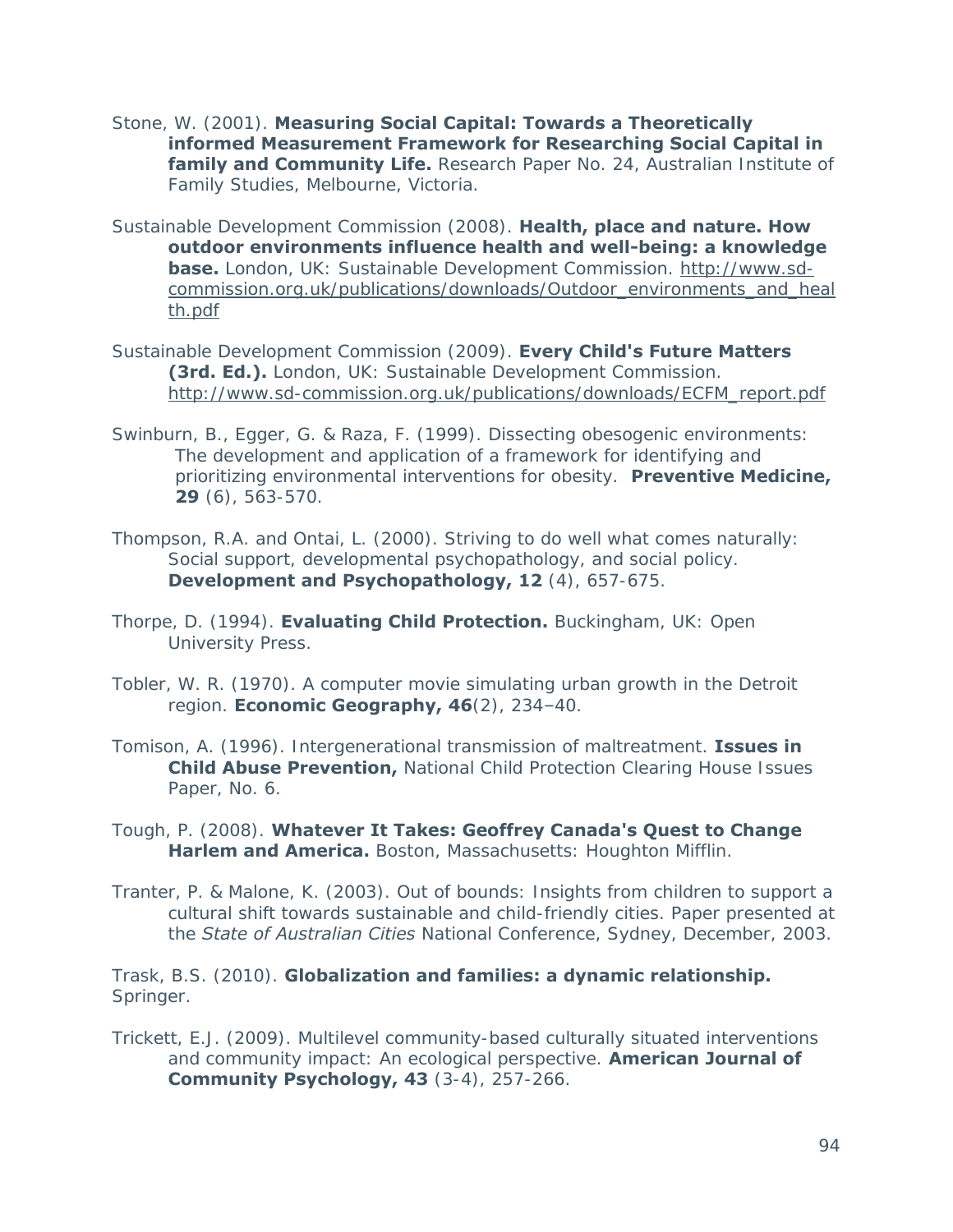Trickett, E.J. and Schensul, J.J. (2009). Summary comments: Multi-level community based culturally situated interventions. **American Journal of Community Psychology, 43** (3-4), 377-381.

- UNICEF (2004). **Building Child Friendly Cities: A Framework for Action.** Florence Italy: UNICEF Innocenti Research Centre. <http://www.unicef-irc.org/publications/pdf/cfc-framework-eng.pdf>
- Urban Strategies Council (2009). **Neighborhood Level Planning for Integrated Services: Expanding the Promise Neighborhoods Opportunity**. Draft Concept Paper. Oakland, California: Urban Strategies Council. [http://www.urbanstrategies.org/programs/schools/documents/NhoodPlannin](http://www.urbanstrategies.org/programs/schools/documents/NhoodPlanningConceptPaper1.21.10.ev.pdf) [gConceptPaper1.21.10.ev.pdf](http://www.urbanstrategies.org/programs/schools/documents/NhoodPlanningConceptPaper1.21.10.ev.pdf)
- Vinson, T. (2007). **Dropping off the Edge: The distribution of disadvantage in Australia.** Richmond, Victoria: Jesuit Social Services and Catholic Social Services Australia.<http://www.australiandisadvantage.org.au/>
- Vinson, T. (2009a). **Markedly socially disadvantaged localities in Australia.** Canberra, ACT: Department of Education, Employment and Workplace Relations. <http://www.socialinclusion.gov.au/Documents/2DisadvantagedLocalities.pdf>
- Vinson, T. (2009b). **The Origins, Meaning, Definition and Economic Implications of the Concept Social Inclusion/Exclusion.** Canberra, ACT: Australian Social Inclusion Board, Department of Education, Employment, and Workplace Relations. [http://www.deewr.gov.au/Department/SocialInclusion/Documents/A09-](http://www.deewr.gov.au/Department/SocialInclusion/Documents/A09-135%20ES%20Economic%20implications_02.pdf) [135%20ES%20Economic%20implications\\_02.pdf](http://www.deewr.gov.au/Department/SocialInclusion/Documents/A09-135%20ES%20Economic%20implications_02.pdf)
- Vinson, T. (2009c). **Social Exclusion and Early Childhood Development.** Canberra, ACT: Australian Social Inclusion Board, Department of Education, Employment, and Workplace Relations. [http://www.deewr.gov.au/Department/SocialInclusion/Documents/A09-](http://www.deewr.gov.au/Department/SocialInclusion/Documents/A09-135%20ES%20Early%20Childhood_02.pdf) [135%20ES%20Early%20Childhood\\_02.pdf](http://www.deewr.gov.au/Department/SocialInclusion/Documents/A09-135%20ES%20Early%20Childhood_02.pdf)
- Watson, D., Townsley, R., Abbott, D. and Latham, P. (2000). **Working Together? Multi-agency Working in Services to Disabled Children with Complex Health Care Needs and Their Families – A Literature Review.**  Birmingham, UK: The Handsel Trust.
- Watson, J. (2005). **Active engagement: strategies to increase service participation by vulnerable families.** CPR Discussion Paper. Ashfield, NSW: Centre for Parenting and Research, NSW Department of Community Services. [http://www.community.nsw.gov.au/documents/research\\_active\\_engagement](http://www.community.nsw.gov.au/documents/research_active_engagement.pdf)

[.pdf](http://www.community.nsw.gov.au/documents/research_active_engagement.pdf)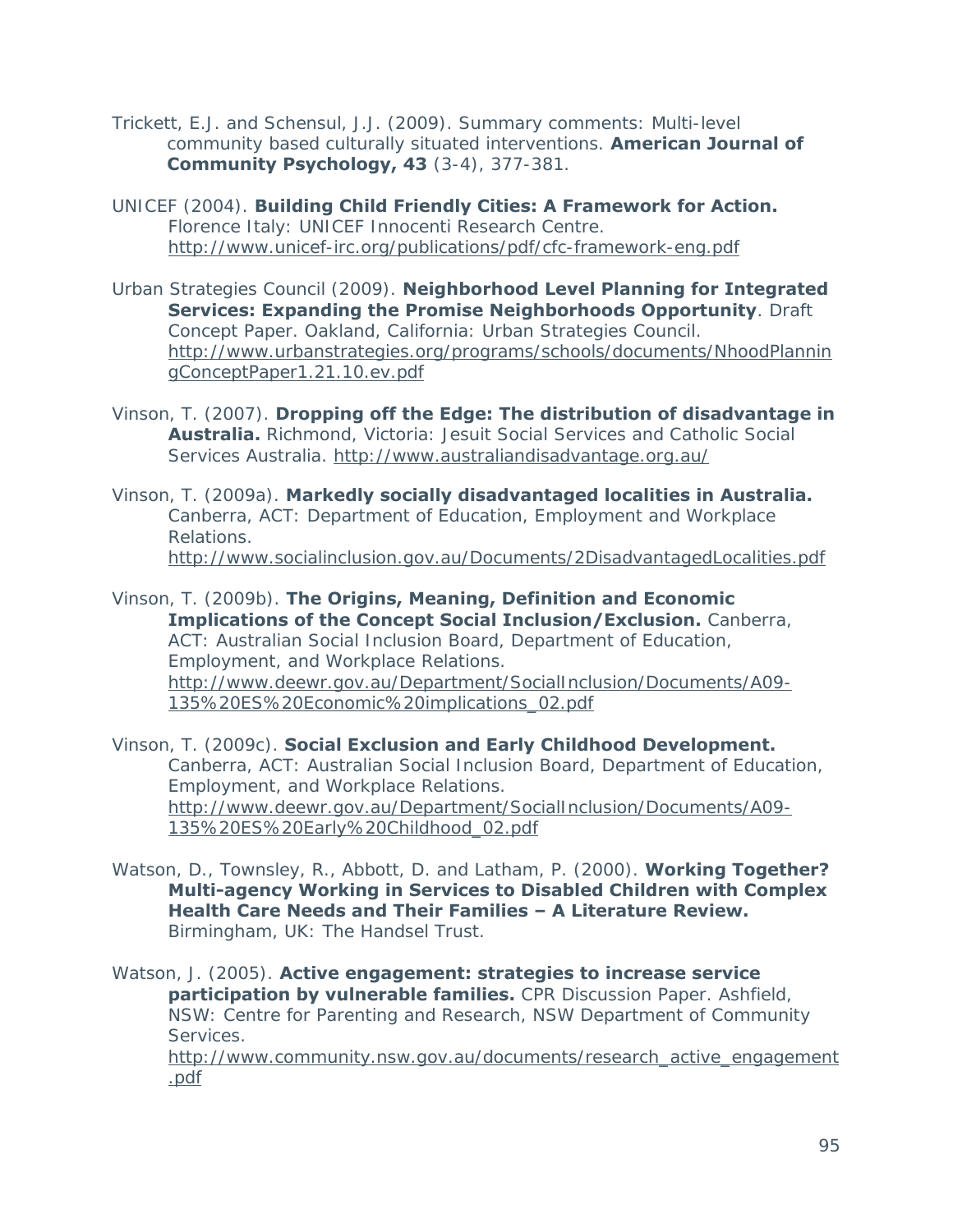- Watson, J., White, A., Taplin, S. and Huntsman, L. (2005). **Prevention and Early Intervention Literature Review.** Sydney, NSW: NSW Centre for Parenting & Research, Funding & Business Analysis, NSW Department of Community Services.
- Watts, D.J. (2003). **Six Degrees: The Science of a Connected Age.** London, UK: William Heinemann.
- Wear, A. (2007). Place-based partnerships in Victoria. **Public Administration Today, Issue 12** (July-September), 20-26.
- Weber, E.P. & Khademian, A.M. (2008). Wicked problems, knowledge challenges, and collaborative capacity builders in network settings. **Public Administration Review, 68** (2), 334-349.
- Wellman, B. (2001). **The Persistence and Transformation of Community: From Neighbourhood Groups to Social Networks.** Report to the Law Commission of Canada. Toronto, Canada: Wellman Associates. <http://homes.chass.utoronto.ca/~wellman/publications/index.html>
- Westley, F., Zimmerman, B. and Patton, M. (2006). **Getting to Maybe How the World Is Changed.** Toronto, Canada: Random House Canada.
- Wexler, M.N. (2009). Exploring the moral dimension of wicked problems. **International Journal of Sociology and Social Policy, 29** (9/10), 531 – 542.
- Wilkin, A., Kinder, K., White, R., Atkinson, M. and Doherty, P. (2003). **Towards the Development of Extended Schools.** DfES Research Report No 408. London, UK: Department for Education and Skills.
- Wilkinson, R.G. (2005). **The Impact of Inequality: How to Make Sick Societies Healthier.** New York: The New Press.
- Wilkinson, R.G. & Pickett, K.E. (2009). **The Sprit Level: Why More Equal Societies Almost Always Do Better.** London, UK: Allen Lane.

Williams, Z. (2006). **The Commercialisation of Childhood.** London, UK: Compass.

- Winkworth, G., Layton, M., McArthur, M., Thomson, L. & Wilson, F. (2009). **Working in the Grey – Increasing Collaboration Between Services in Inner North Canberra: A Communities For Children Project.** Dickson, ACT: Institute of Child Protection Studies, Australian Catholic University. http://apo.org.au/sites/default/files/In the Grey.pdf
- Winkworth, G., & McArthur, M. (2007). Collaboration and systems of support for vulnerable children and their families: improving the interface between